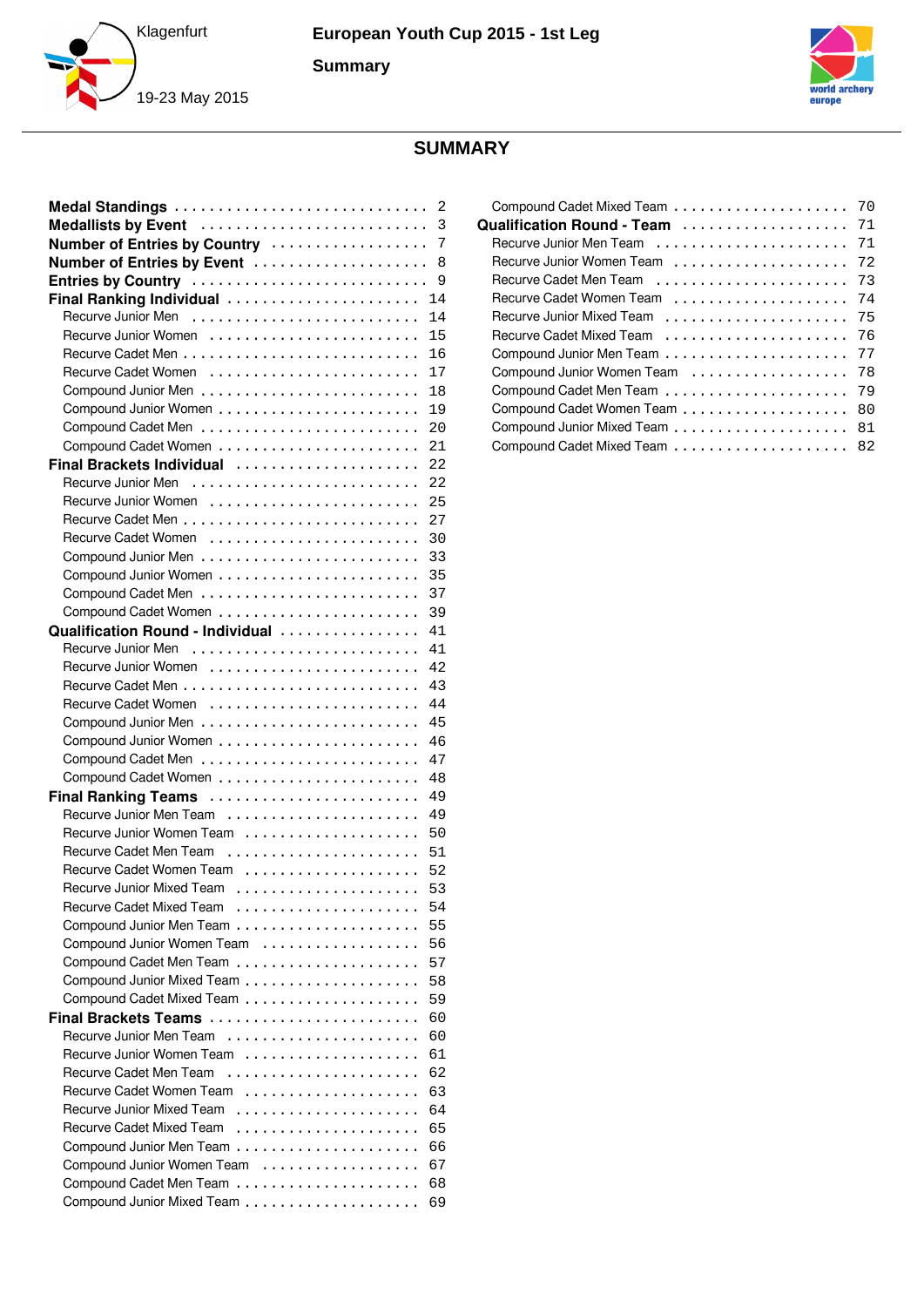<span id="page-1-0"></span>



#### **Medal Standings**

# **MEDAL STANDINGS**

|                |                          |                | <b>Individual</b> |              |                |                |                | Team           |                         |              |                | <b>Total</b>   |                | Rank by        |
|----------------|--------------------------|----------------|-------------------|--------------|----------------|----------------|----------------|----------------|-------------------------|--------------|----------------|----------------|----------------|----------------|
| Rank           | <b>NOC</b>               | G              | S                 | B            | Tot            | G              | S              | B              | Tot                     | G            | S              | В              | Tot            | <b>Total</b>   |
| 1 <sup>1</sup> | RUS Russia               | $\overline{2}$ | $\mathbf{1}$      | $\mathbf{1}$ | $\overline{4}$ | 2              |                | $\mathbf{1}$   | 3                       | 4            | $\mathbf{1}$   | 2              | $\overline{7}$ | $= 1$          |
| 2 <sup>1</sup> | <b>UKR</b> Ukraine       |                | $\overline{2}$    |              | $\overline{2}$ | 3              |                |                | 3                       | 3            | $\overline{2}$ |                | 5              | $= 5$          |
|                | 3 TUR Turkey             | $\mathbf{1}$   | $\mathbf{1}$      |              | 2              | $\mathbf{1}$   | $\overline{2}$ | $\overline{2}$ | 5                       | 2            | 3              | $\overline{2}$ | $\overline{7}$ | $= 1$          |
| $\overline{4}$ | <b>GBR</b> Great Britain |                |                   | $\mathbf{1}$ | $\mathbf{1}$   | $\overline{2}$ | $\overline{2}$ | $\mathbf{1}$   | 5                       | 2            | $\overline{2}$ | $\overline{2}$ | 6              | $= 3$          |
| 5              | POL Poland               | $\mathbf{1}$   | $\mathbf{1}$      |              | $\overline{2}$ | $\mathbf{1}$   |                | $\overline{c}$ | 3                       | 2            | $\mathbf{1}$   | $\mathbf{2}$   | 5              | $= 5$          |
|                | 6 HUN Hungary            | $\overline{2}$ |                   |              | $\mathbf{2}$   |                |                |                |                         | 2            |                |                | 2              | $= 9$          |
| $\overline{7}$ | ITA Italy                |                | 1                 | $\mathbf{1}$ | $\overline{2}$ | $\mathbf{1}$   | 3              |                | 4                       | $\mathbf{1}$ | $\overline{4}$ | $\mathbf{1}$   | 6              | $= 3$          |
|                | 8 FRA France             |                | $\mathbf{1}$      | 1            | 2              | $\mathbf{1}$   | $\mathbf{1}$   |                | $\overline{2}$          | $\mathbf{1}$ | $\overline{2}$ | $\mathbf{1}$   | 4              | 8 <sup>1</sup> |
| 9 <sup>1</sup> | CRO Croatia              | $\mathbf{1}$   |                   | 2            | 3              |                | $\mathbf{1}$   | $\mathbf{1}$   | $\overline{2}$          | $\mathbf{1}$ | $\mathbf{1}$   | 3              | 5              | $= 5$          |
|                | 10 DEN Denmark           | $\mathbf{1}$   |                   | $\mathbf{1}$ | 2              |                |                |                |                         | $\mathbf{1}$ |                | $\mathbf{1}$   | 2              | $= 9$          |
|                | 11 EST Estonia           |                |                   |              |                | $\mathbf{1}$   |                |                | $\mathbf{1}$            | $\mathbf{1}$ |                |                | $\mathbf{1}$   | $= 13$         |
|                | 12 SWE Sweden            |                | $\mathbf{1}$      |              | $\mathbf{1}$   |                | $\mathbf{1}$   |                | $\mathbf{1}$            |              | $\overline{2}$ |                | $\overline{2}$ | $= 9$          |
|                | 13 GER Germany           |                |                   |              |                |                | $\mathbf{1}$   | $\mathbf{1}$   | $\overline{\mathbf{c}}$ |              | $\mathbf{1}$   | $\mathbf{1}$   | $\overline{2}$ | $= 9$          |
|                | 14 BUL Bulgaria          |                |                   | $\mathbf{1}$ | $\overline{1}$ |                |                |                |                         |              |                | $\mathbf{1}$   | $\mathbf{1}$   | $= 13$         |
|                | 14 SLO Slovenia          |                |                   |              |                |                |                | $\mathbf{1}$   | $\mathbf{1}$            |              |                | $\mathbf{1}$   | $\mathbf{1}$   | $= 13$         |
|                | Total:                   | 8              | 8                 | 8            | 24             | 12             | 11             | 9              | 32                      | 20           | 19             | 17             | 56             |                |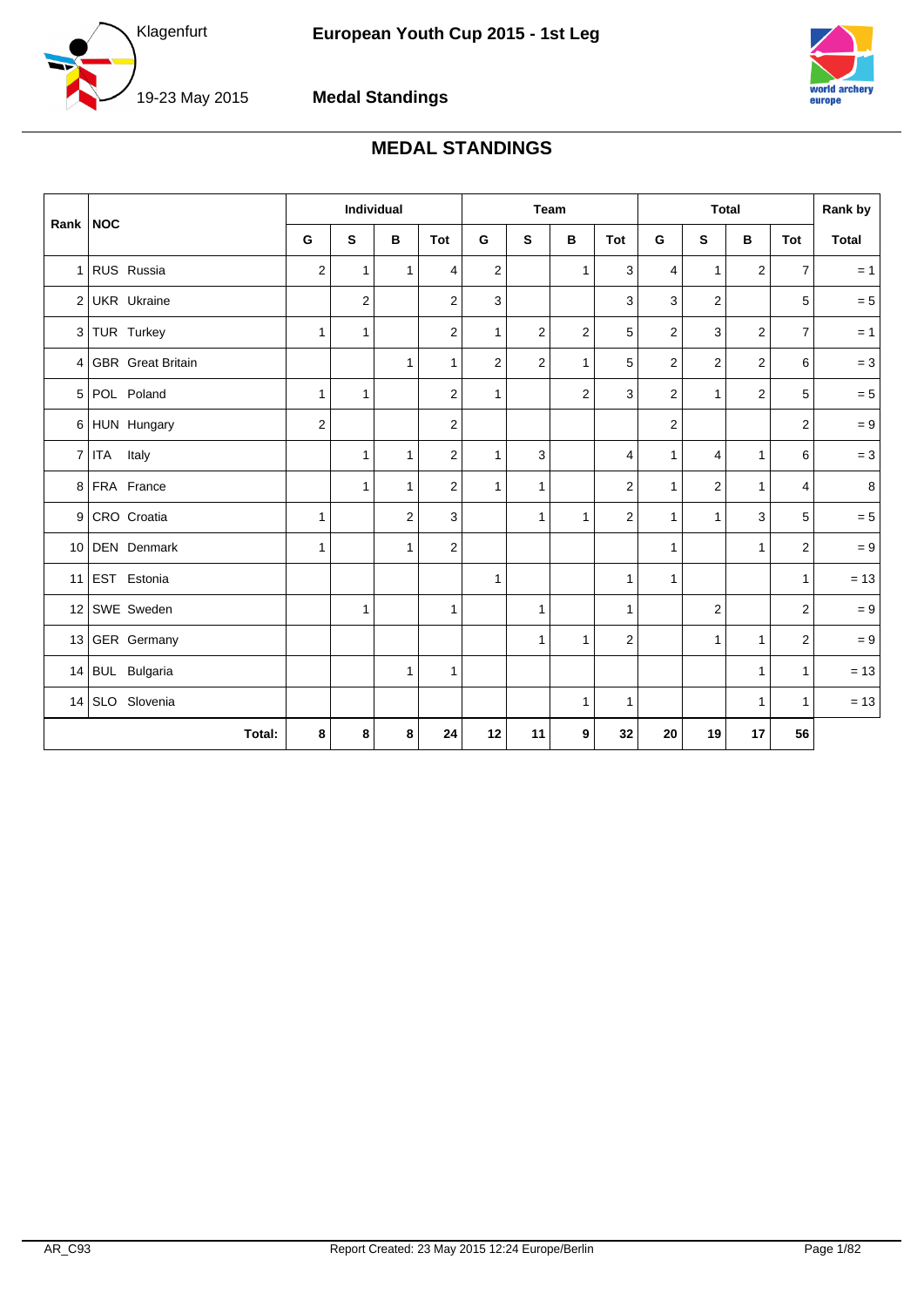



<span id="page-2-0"></span>

| <b>Event Name</b>        |            | Date Medal    | Name                       | <b>NOC</b>               |
|--------------------------|------------|---------------|----------------------------|--------------------------|
| Recurve Cadet Men Team   | Thu 21 May | GOLD          | TSYRENDORZHIEV Buianto     | RUS Russia               |
|                          |            |               | <b>IRDYNEEV Erdem</b>      |                          |
|                          |            |               | <b>BUDAEV Sodnom</b>       |                          |
|                          |            | SILVER        | LUVISETTO Alberto          | Italy<br><b>ITA</b>      |
|                          |            |               | <b>GUERRA Simone</b>       |                          |
|                          |            |               | LAPENNA Nicolo             |                          |
|                          |            | <b>BRONZE</b> | <b>SCHEIDING Adrian</b>    | GER Germany              |
|                          |            |               | <b>HEINKEL Yannic</b>      |                          |
|                          |            |               | <b>WEH Marius</b>          |                          |
| Recurve Cadet Women Team | Thu 21 May | GOLD          | RINCHINTCYNGEEVA Ariuna    | RUS Russia               |
|                          |            |               | PLOTNIKOVA Tatiana         |                          |
|                          |            |               | BALDANOVA Tse-Dulma        |                          |
|                          |            | <b>SILVER</b> | GIACCHERI Tanya            | Italy<br>ITA             |
|                          |            |               | <b>ANDREOLI Tatiana</b>    |                          |
|                          |            |               | RET Sara                   |                          |
|                          |            | <b>BRONZE</b> | NAPLOSZEK Kamila           | POL Poland               |
|                          |            |               | <b>TOBOLEWSKA Anna</b>     |                          |
|                          |            |               | <b>JUSZCZUK Gloria</b>     |                          |
| Compound Cadet Men Team  | Thu 21 May | GOLD          | <b>GARIP Mert</b>          | TUR Turkey               |
|                          |            |               | <b>MARAS Serdar Bortay</b> |                          |
|                          |            |               | <b>ERKUS Emre</b>          |                          |
|                          |            | <b>SILVER</b> | <b>HOWSE James</b>         | <b>GBR</b> Great Britain |
|                          |            |               | <b>WALSH Jake</b>          |                          |
|                          |            |               | <b>RALLS Luke</b>          |                          |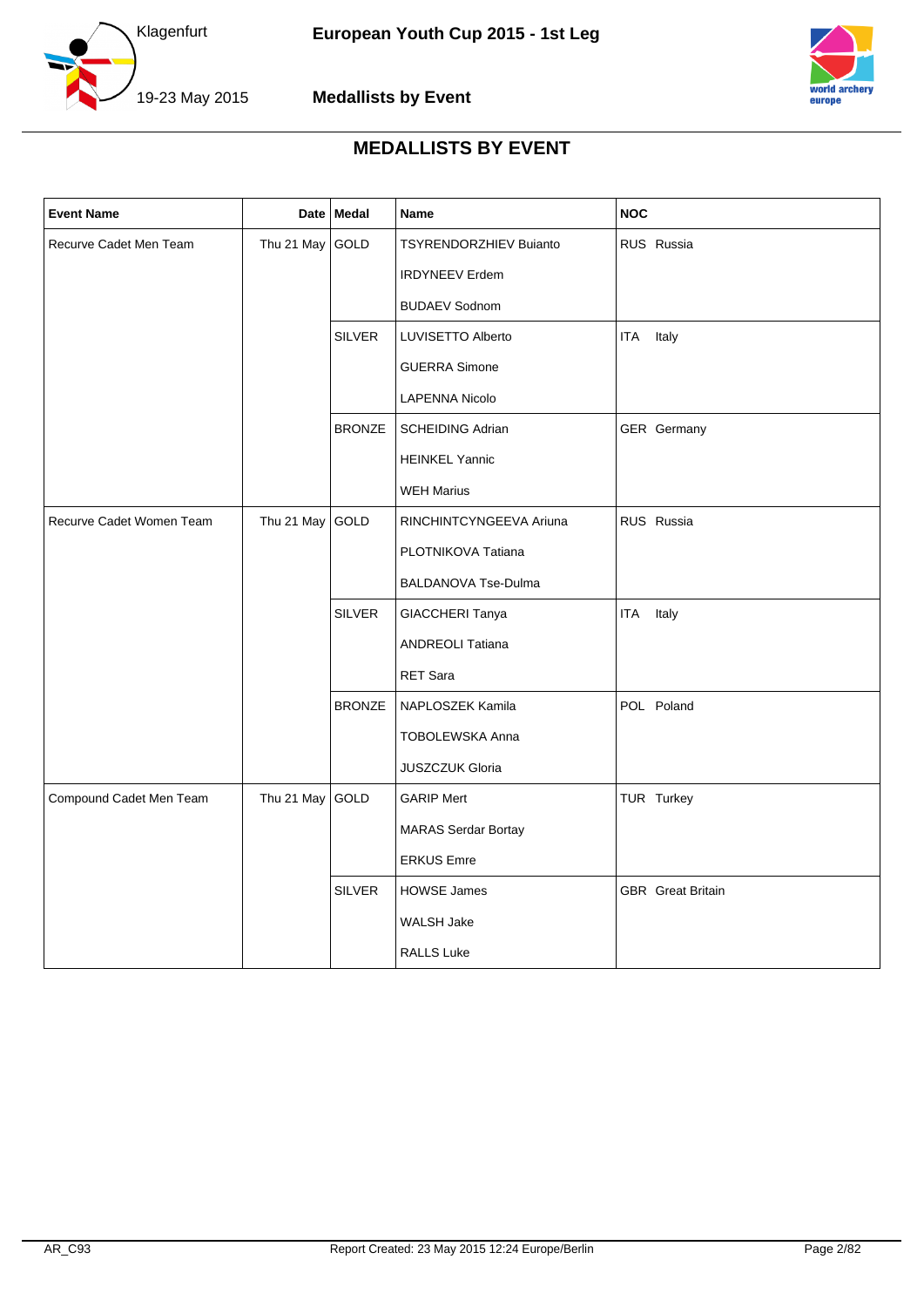



| <b>Event Name</b>         |            | Date Medal                       | <b>Name</b>                  | <b>NOC</b>          |
|---------------------------|------------|----------------------------------|------------------------------|---------------------|
| Recurve Junior Men Team   | Fri 22 May | GOLD                             | POPOVYCH Maksym              | UKR Ukraine         |
|                           |            |                                  | MAKAREVYCH Sergii            |                     |
|                           |            |                                  | KUTSYY Valentyn              |                     |
|                           |            | <b>SILVER</b>                    | WECKMUELLER Maximilian       | GER Germany         |
|                           |            |                                  | <b>RUDOW Marc</b>            |                     |
|                           |            |                                  | <b>MAIER Johannes</b>        |                     |
|                           |            | <b>BRONZE</b>                    | <b>TEZEL Onur</b>            | TUR Turkey          |
|                           |            |                                  | <b>KURUS Mert</b>            |                     |
|                           |            |                                  | <b>GUNERI Muhammed Bilal</b> |                     |
| Recurve Junior Women Team | Fri 22 May | GOLD                             | ZYZANSKA Sylwia              | POL Poland          |
|                           |            |                                  | FARASIEWICZ Karolina         |                     |
|                           |            |                                  | SMIALKOWSKA Magdalena        |                     |
|                           |            | <b>SILVER</b>                    | <b>ADICEOM Audrey</b>        | FRA France          |
|                           |            |                                  | <b>PLANEIX Sophie</b>        |                     |
|                           |            | <b>GAUBIL Melanie</b>            |                              |                     |
|                           |            | <b>BRONZE</b>                    | DASHIDORZHIEVA Tuyana        | RUS Russia          |
|                           |            |                                  | DAMBAEVA Zhibzema            |                     |
|                           |            |                                  | MYLNIKOVA Valeria            |                     |
| Recurve Junior Mixed Team | Fri 22 May | GOLD                             | HNYP Solomiya                | <b>UKR</b> Ukraine  |
|                           |            |                                  | POPOVYCH Maksym              |                     |
|                           |            | <b>SILVER</b>                    | <b>BAYAZIT Burcu</b>         | TUR Turkey          |
|                           |            |                                  | TEZEL Onur                   |                     |
|                           |            | <b>BRONZE</b>                    | ZYZANSKA Sylwia              | POL Poland          |
|                           |            |                                  | JURZAK Adam                  |                     |
| Recurve Cadet Mixed Team  | Fri 22 May | GOLD                             | GUY Oceane                   | FRA France          |
|                           |            |                                  | <b>BILLOUE Florian</b>       |                     |
|                           |            | <b>SILVER</b><br>GIACCHERI Tanya |                              | Italy<br><b>ITA</b> |
|                           |            |                                  | LUVISETTO Alberto            |                     |
|                           |            | <b>BRONZE</b>                    | LAHARNAR Ivana               | SLO Slovenia        |
|                           |            |                                  | RAVNIKAR Ziga                |                     |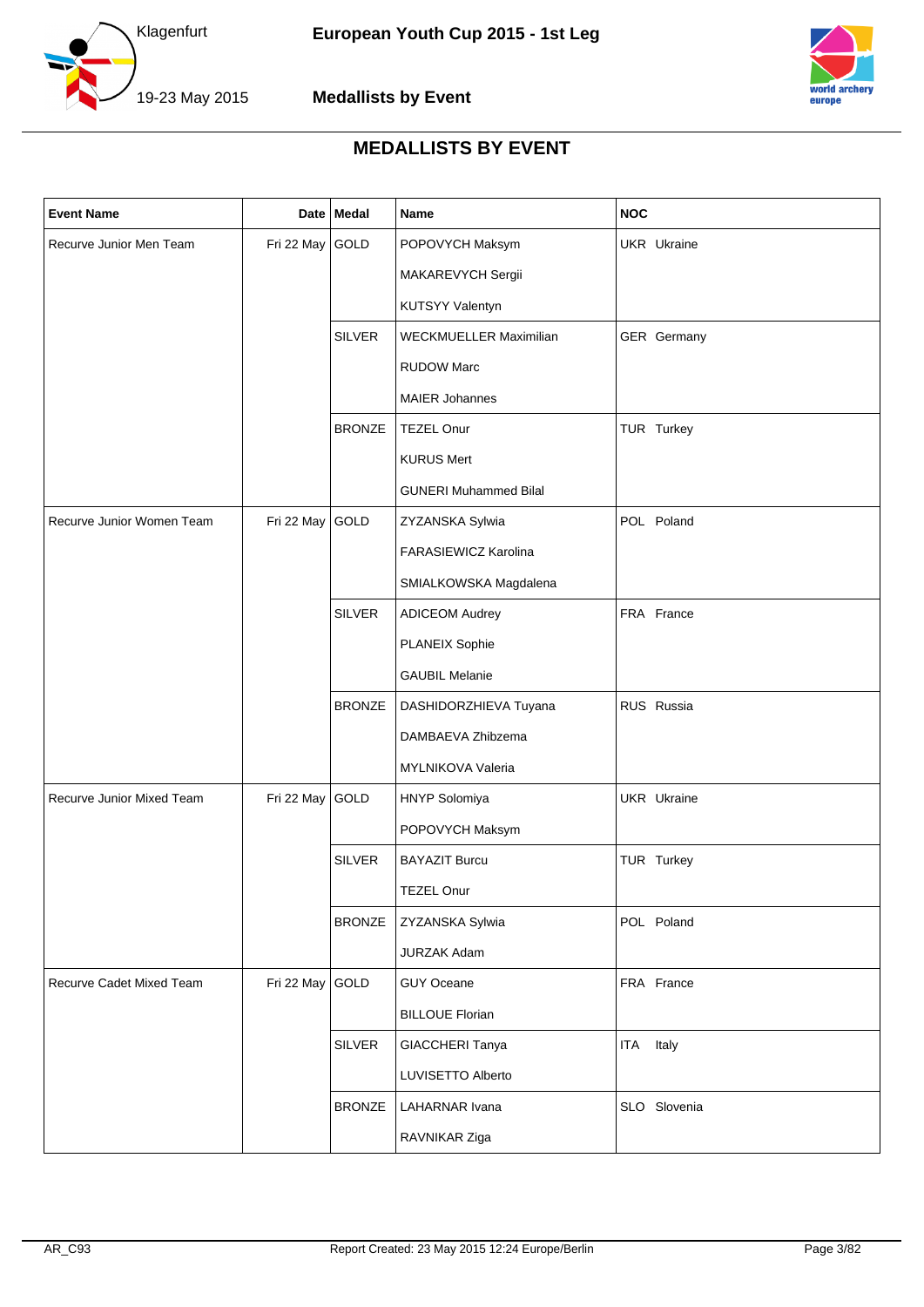



| <b>Event Name</b>          |                 | Date Medal    | Name                       | <b>NOC</b>               |
|----------------------------|-----------------|---------------|----------------------------|--------------------------|
| Compound Junior Men Team   | Fri 22 May      | GOLD          | <b>FESTI Manuel</b>        | ITA<br>Italy             |
|                            |                 |               | <b>MIOR Viviano</b>        |                          |
|                            |                 |               | <b>BARADEL Simone</b>      |                          |
|                            |                 | <b>SILVER</b> | <b>BORGSTROM Hampus</b>    | SWE Sweden               |
|                            |                 |               | <b>STROMBERG Linus</b>     |                          |
|                            |                 |               | <b>CARLSSON Isak</b>       |                          |
|                            |                 | <b>BRONZE</b> | YAKALI Samet Can           | TUR Turkey               |
|                            |                 |               | <b>TANDOGAN Baris</b>      |                          |
|                            |                 |               | <b>DERNEKLI Furkan</b>     |                          |
| Compound Junior Women Team | Fri 22 May      | GOLD          | <b>CLARK Daisy</b>         | <b>GBR</b> Great Britain |
|                            |                 |               | <b>GEORGE Kirsten</b>      |                          |
|                            |                 |               | <b>GEORGE Aalin Elisse</b> |                          |
|                            |                 | <b>SILVER</b> | <b>BOSTAN Yesim</b>        | TUR Turkey               |
|                            |                 |               | SEVINDIK Dilara            |                          |
|                            |                 |               | <b>SAGLAM Evrim</b>        |                          |
| Compound Junior Mixed Team | Fri 22 May      | GOLD          | SHKOLNA Mariya             | <b>UKR</b> Ukraine       |
|                            |                 |               | HOVIADOVSKYI Roman         |                          |
|                            |                 | <b>SILVER</b> | <b>CLARK Daisy</b>         | <b>GBR</b> Great Britain |
|                            |                 |               | <b>JERAM Samuel</b>        |                          |
|                            |                 | <b>BRONZE</b> | <b>ORLIC Maya</b>          | CRO Croatia              |
|                            |                 |               | VAVRO Mario                |                          |
| Compound Cadet Mixed Team  | Fri 22 May GOLD |               | <b>JAATMA Lisell</b>       | EST Estonia              |
|                            |                 |               | PUUSEPP Kristjan           |                          |
|                            |                 | <b>SILVER</b> | MLINARIC Amanda            | CRO Croatia              |
|                            |                 |               | <b>SIMIC Filip</b>         |                          |
|                            |                 | <b>BRONZE</b> | <b>LENNON Rebecca</b>      | <b>GBR</b> Great Britain |
|                            |                 |               | <b>HOWSE James</b>         |                          |
| Recurve Junior Men         | Sat 23 May      | GOLD          | <b>BANDA Arpad</b>         | HUN Hungary              |
|                            |                 | <b>SILVER</b> | MAKHNENKO Artem            | RUS Russia               |
|                            |                 | <b>BRONZE</b> | <b>KOENIG Thomas</b>       | FRA France               |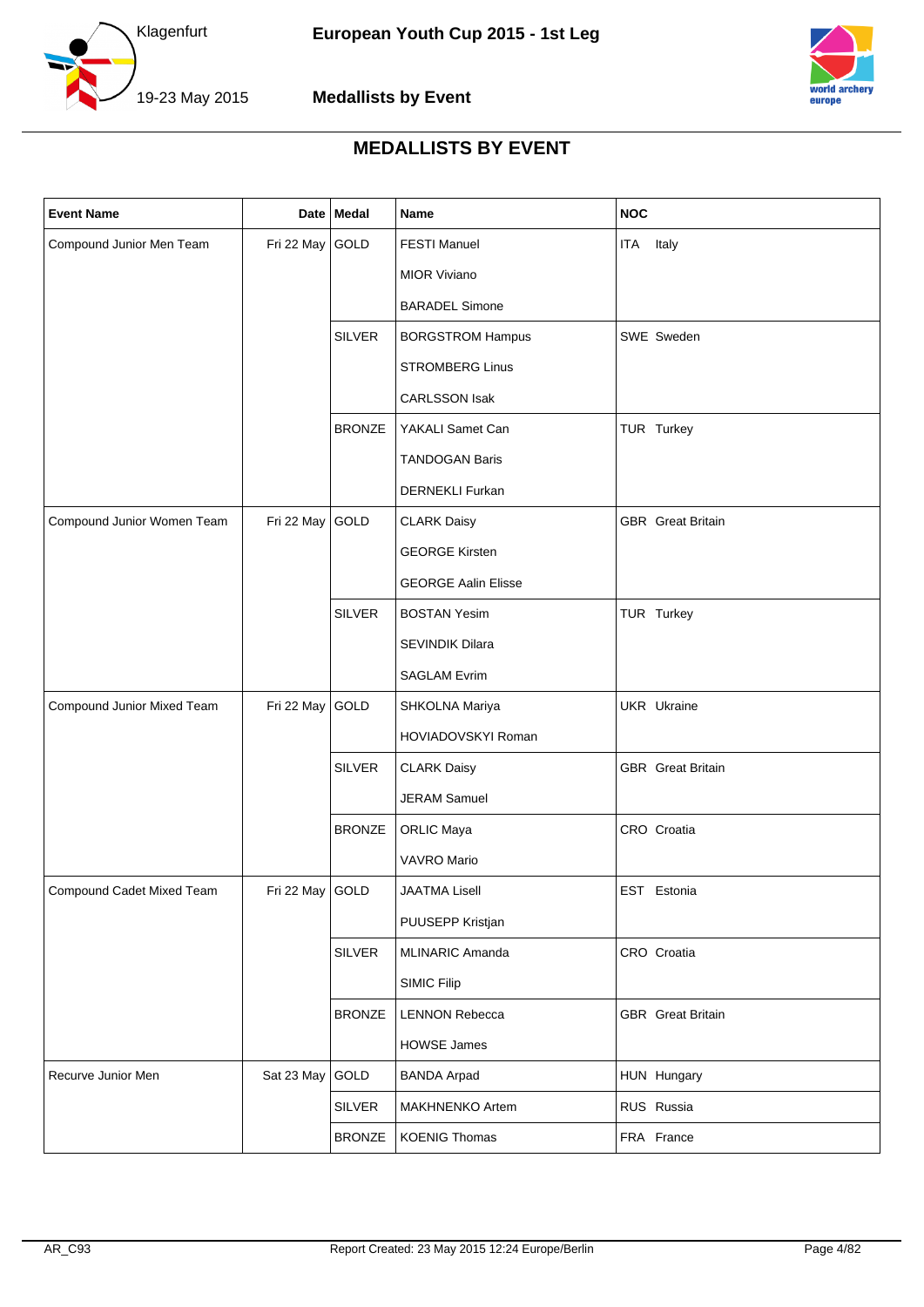



| <b>Event Name</b>     | Date       | Medal         | Name                          | <b>NOC</b>               |
|-----------------------|------------|---------------|-------------------------------|--------------------------|
| Recurve Junior Women  | Sat 23 May | GOLD          | DAMBAEVA Zhibzema             | RUS Russia               |
|                       |            | <b>SILVER</b> | ZYZANSKA Sylwia               | POL Poland               |
|                       |            | <b>BRONZE</b> | DASHIDORZHIEVA Tuyana         | RUS Russia               |
| Recurve Cadet Men     | Sat 23 May | <b>GOLD</b>   | <b>TSYRENDORZHIEV Bujanto</b> | RUS Russia               |
|                       |            | <b>SILVER</b> | GAZOZ Mete                    | TUR Turkey               |
|                       |            | <b>BRONZE</b> | PENDOV Todor                  | <b>BUL</b> Bulgaria      |
| Recurve Cadet Women   | Sat 23 May | GOLD          | NAPLOSZEK Kamila              | POL Poland               |
|                       |            | <b>SILVER</b> | <b>GUY Oceane</b>             | FRA France               |
|                       |            | <b>BRONZE</b> | <b>NIELSEN Camilla</b>        | <b>DEN</b> Denmark       |
| Compound Junior Men   | Sat 23 May | GOLD          | <b>VAVRO Mario</b>            | CRO Croatia              |
|                       |            | <b>SILVER</b> | <b>BORGSTROM Hampus</b>       | SWE Sweden               |
|                       |            | <b>BRONZE</b> | <b>FESTI Manuel</b>           | Italy<br><b>ITA</b>      |
| Compound Junior Women | Sat 23 May | GOLD          | <b>BOSTAN Yesim</b>           | TUR Turkey               |
|                       |            | <b>SILVER</b> | SHKOLNA Mariya                | <b>UKR</b> Ukraine       |
|                       |            | <b>BRONZE</b> | <b>ORLIC Maya</b>             | CRO Croatia              |
| Compound Cadet Men    | Sat 23 May | <b>GOLD</b>   | <b>OROSZ Viktor</b>           | HUN Hungary              |
|                       |            | <b>SILVER</b> | <b>SUT Jesse</b>              | ITA<br>Italy             |
|                       |            | <b>BRONZE</b> | <b>HOWSE James</b>            | <b>GBR</b> Great Britain |
| Compound Cadet Women  | Sat 23 May | GOLD          | MOELLER Katja Ree             | DEN Denmark              |
|                       |            | <b>SILVER</b> | <b>GONCHAROVA Valeria</b>     | <b>UKR</b> Ukraine       |
|                       |            | <b>BRONZE</b> | <b>MLINARIC Amanda</b>        | CRO Croatia              |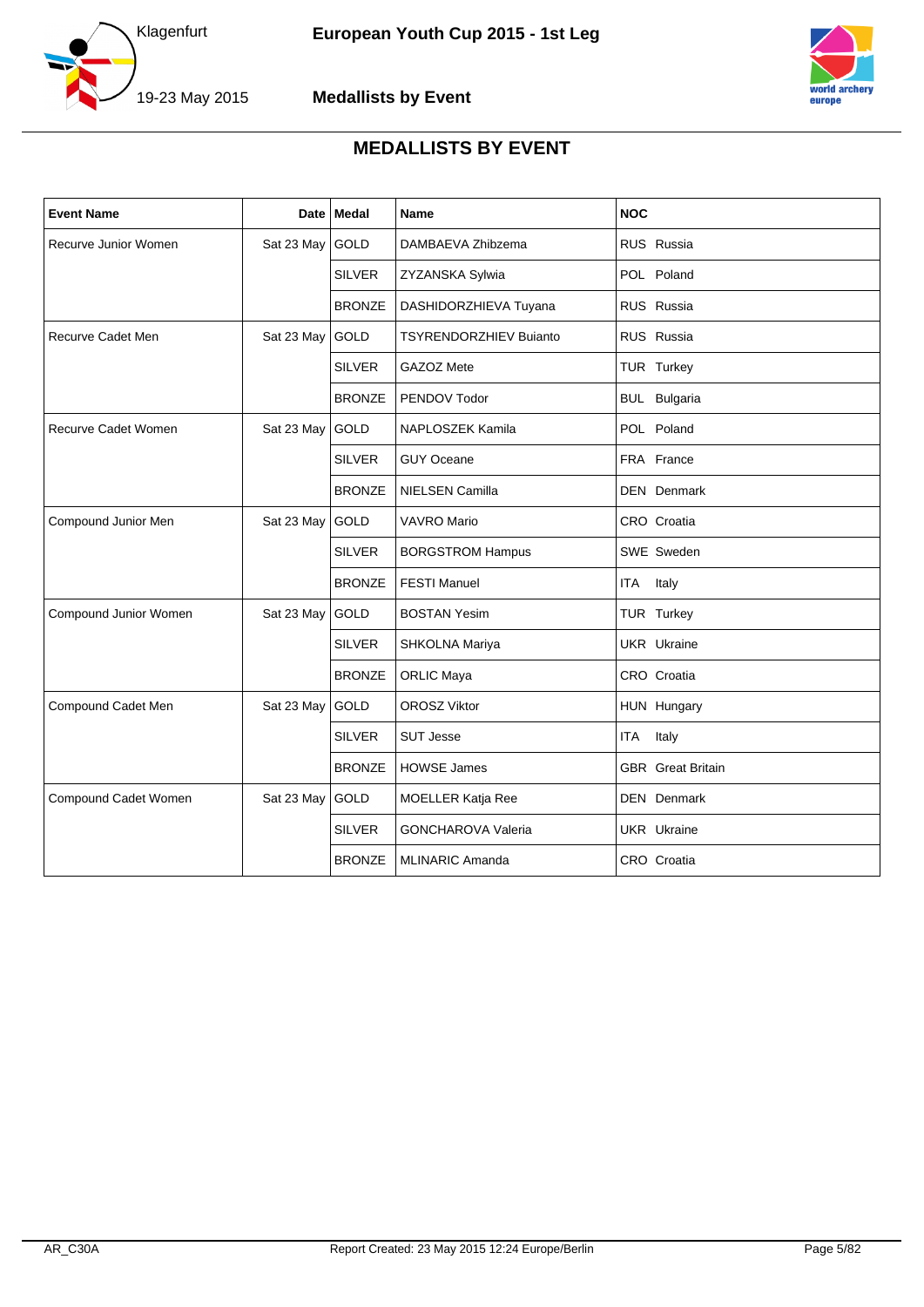



#### **NUMBER OF ENTRIES BY COUNTRY**

<span id="page-6-0"></span>

| <b>NOC</b> |                      | Men            | Women          | <b>Total</b><br><b>Competitors</b> | <b>Officials</b> | <b>Total</b>   |
|------------|----------------------|----------------|----------------|------------------------------------|------------------|----------------|
| <b>AUT</b> | Austria              | 10             | $\overline{2}$ | 12                                 | 2                | 14             |
| <b>BEL</b> | Belgium              | 2              | 4              | 6                                  | 2                | 8              |
| <b>BUL</b> | <b>Bulgaria</b>      | $\overline{2}$ | $\overline{2}$ | 4                                  | 2                | 6              |
| CRO        | Croatia              | 5              | 3              | 8                                  | 7                | 15             |
| <b>CZE</b> | Czech Republic       | 6              | 2              | 8                                  | 4                | 12             |
| <b>DEN</b> | Denmark              |                | 3              | 4                                  | 1                | 5              |
| <b>EST</b> | Estonia              |                | 4              | 5                                  | 4                | 9              |
| <b>FIN</b> | Finland              | 0              | 1              |                                    | 1                | $\overline{2}$ |
| <b>FRA</b> | France               | 5              | 4              | 9                                  | 3                | 12             |
| <b>GBR</b> | <b>Great Britain</b> | 6              | 6              | 12                                 | 3                | 15             |
| GEO        | Georgia              | 0              | 1              | 1                                  | 1                | $\overline{2}$ |
| <b>GER</b> | Germany              | 9              | 6              | 15                                 | 5                | 20             |
| <b>HUN</b> | Hungary              | 3              | 0              | 3                                  | 1                | 4              |
| <b>ITA</b> | Italy                | 11             | 9              | 20                                 | 5                | 25             |
| LIE        | Liechtenstein        | 1              | 0              |                                    | 1                | 2              |
| <b>LUX</b> | Luxembourg           | 3              | 1              | 4                                  | 2                | 6              |
| POL        | Poland               | 8              | 8              | 16                                 | 4                | 20             |
| <b>RUS</b> | Russia               | 7              | 6              | 13                                 | 4                | 17             |
| <b>SLO</b> | Slovenia             | 6              | 1              | 7                                  |                  | 8              |
| <b>SUI</b> | Switzerland          | 1              | 2              | 3                                  |                  | 4              |
| <b>SVK</b> | Slovakia             | 5              | 0              | 5                                  |                  | 6              |
| <b>SWE</b> | Sweden               | 5              | 1              | 6                                  | 3                | 9              |
| <b>TUR</b> | Turkey               | 12             | 7              | 19                                 | 8                | 27             |
| <b>UKR</b> | Ukraine              | 11             | 10             | 21                                 | 4                | 25             |
|            | Total: 24            | 120            | 83             | 203                                | 70               | 273            |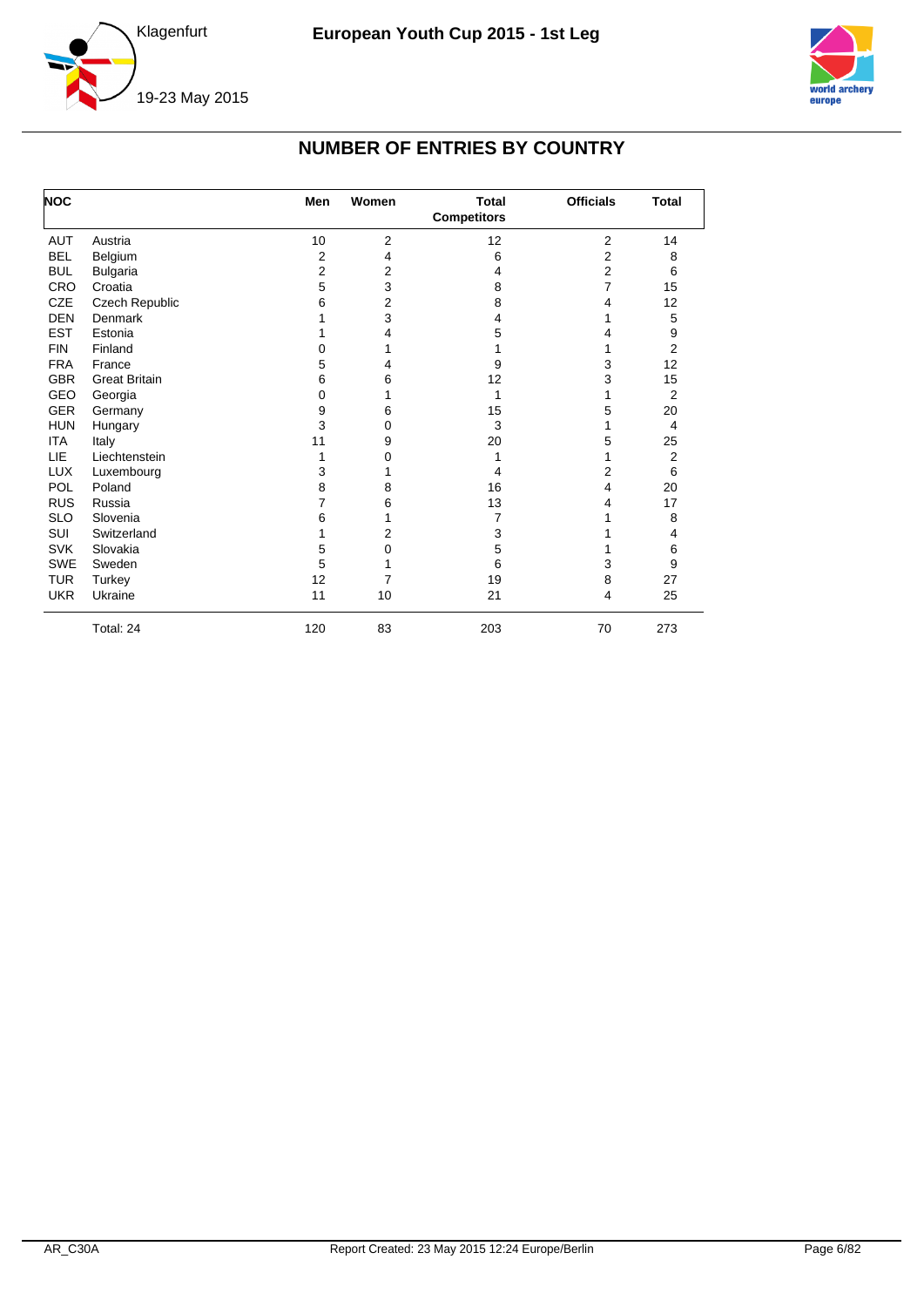



#### **NUMBER OF ENTRIES BY EVENT**

<span id="page-7-0"></span>

| Event                      | <b>No. Athletes</b> | <b>No. Countries</b> | No. Teams |  |
|----------------------------|---------------------|----------------------|-----------|--|
| Recurve Junior Men         | 44                  | 18                   |           |  |
| Recurve Junior Women       | 28                  | 12                   |           |  |
| Recurve Cadet Men          | 37                  | 16                   |           |  |
| Recurve Cadet Women        | 35                  | 16                   |           |  |
| Compound Junior Men        | 25                  |                      |           |  |
| Compound Junior Women      | 10                  |                      |           |  |
| Compound Cadet Men         | 14                  | 10                   |           |  |
| Compound Cadet Women       | 10                  |                      |           |  |
| Recurve Junior Mixed Team  |                     | 10                   | 10        |  |
| Recurve Cadet Mixed Team   |                     | 13                   | 13        |  |
| Compound Junior Mixed Team |                     |                      |           |  |
| Compound Cadet Mixed Team  |                     |                      |           |  |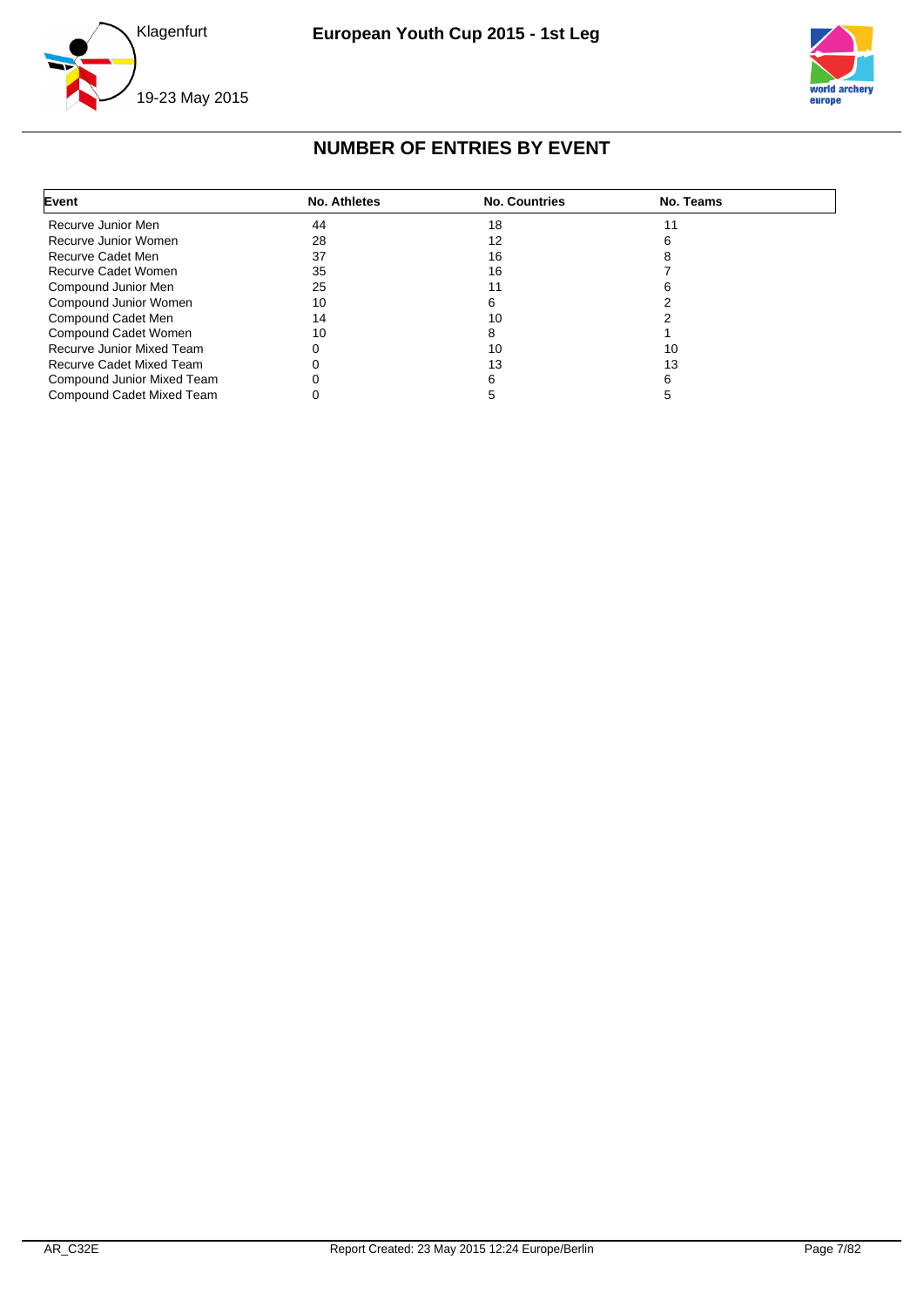



<span id="page-8-0"></span>

| <b>NOC</b> | Country               | Name                                           | Date of Birth Back No. |              | Event                 |
|------------|-----------------------|------------------------------------------------|------------------------|--------------|-----------------------|
|            |                       |                                                | 19 Oct 1995            |              |                       |
| AUT        | <b>AUSTRIA</b>        | <b>BUCHNER Erwin</b>                           |                        | 033A<br>002B | Compound Junior Men   |
|            |                       | <b>GLAS Lucas</b><br><b>GSTOETTNER Andreas</b> | 09 Dec 1999            |              | Recurve Cadet Men     |
|            |                       |                                                | 31 Jul 1996            | 011A         | Recurve Junior Men    |
|            |                       | <b>HEINCZ Stefan</b>                           | 27 Apr 1999            | 035A         | Compound Junior Men   |
|            |                       | <b>IRRASCH Dominik</b>                         | 12 Apr 1996            | 010A         | Recurve Junior Men    |
|            |                       | <b>KREUZBERGER Julia</b>                       | 21 Feb 1996            | 043B         | Compound Junior Women |
|            |                       | LANG Max                                       | 30 May 1999            | 005B         | Recurve Cadet Men     |
|            |                       | <b>MAGLIA Nina</b>                             | 12 Jun 1999            | 026A         | Recurve Cadet Women   |
|            |                       | <b>SCHWEIGHOFER Julian</b>                     | 02 Apr 2001            | 006B         | Recurve Cadet Men     |
|            |                       | <b>STEINLECHNER Lukas</b>                      | 26 Jun 1997            | 009A         | Recurve Junior Men    |
|            |                       | <b>WIENER Nico</b>                             | 13 Mar 1997            | 034A         | Compound Junior Men   |
|            |                       | <b>ZIKA Alexander</b>                          | 05 Jun 2002            | 004B         | Recurve Cadet Men     |
| <b>BEL</b> | <b>BELGIUM</b>        | <b>ADRIAENSEN Ben</b>                          | 15 May 1997            | 013C         | Recurve Junior Men    |
|            |                       | DE STROOPER Charlotte                          | 13 Oct 1999            | 018C         | Recurve Cadet Women   |
|            |                       | <b>GYS Lenthy</b>                              | 13 Apr 1995            | 012C         | Recurve Junior Men    |
|            |                       | <b>HEYKANTS Julia</b>                          | 01 Dec 1999            | 019C         | Recurve Cadet Women   |
|            |                       | <b>STEGNER Daniella</b>                        | 07 Apr 1999            | 017C         | Recurve Cadet Women   |
|            |                       | VAN NOTEN Liesbeth                             | 11 Jan 1998            | 016C         | Recurve Cadet Women   |
| <b>BUL</b> | <b>BULGARIA</b>       | ATANASOVA Yordanka                             | 06 Oct 1999            | 027A         | Recurve Cadet Women   |
|            |                       | DACHEV Damyan                                  | 10 May 1997            | 014C         | Recurve Junior Men    |
|            |                       | DANAILOVA Dobromira                            | 24 Oct 1995            | 027A         | Recurve Junior Women  |
|            |                       | PENDOV Todor                                   | 15 Aug 2000            | 014B         | Recurve Cadet Men     |
|            |                       |                                                |                        |              |                       |
| <b>CRO</b> | <b>CROATIA</b>        | <b>BUDEN Domagoj</b>                           | 08 Aug 1997            | 036A         | Compound Junior Men   |
|            |                       | <b>MIHALIC Matija</b>                          | 23 Jul 1995            | 015C         | Recurve Junior Men    |
|            |                       | <b>MLINARIC Amanda</b>                         | 07 Aug 2001            | 036B         | Compound Cadet Women  |
|            |                       | ORLIC Maya                                     | 09 May 1997            | 043A         | Compound Junior Women |
|            |                       | <b>REMAR Alen</b>                              | 19 Aug 1999            | 013B         | Recurve Cadet Men     |
|            |                       | <b>SIMIC Filip</b>                             | 23 May 1999            | 033B         | Compound Cadet Men    |
|            |                       | <b>VAVRO Mario</b>                             | 28 Nov 1997            | 037A         | Compound Junior Men   |
|            |                       | VRSALOVIC Lucija                               | 07 Dec 1998            | 026C         | Recurve Cadet Women   |
| <b>CZE</b> | <b>CZECH REPUBLIC</b> | CHOCHOLA Vojtech                               | 01 Nov 1999            | 009B         | Recurve Cadet Men     |
|            |                       | <b>HLAHULEK Michal</b>                         | 24 Apr 1995            | 007A         | Recurve Junior Men    |
|            |                       | <b>HORACKOVA Marie</b>                         | 24 Dec 1997            | 026A         | Recurve Junior Women  |
|            |                       | <b>JAROCH David</b>                            | 01 Oct 1996            | 006A         | Recurve Junior Men    |
|            |                       | SINDLEROVA Lucie                               | 06 Jun 1997            | 025A         | Recurve Junior Women  |
|            |                       | <b>VEJRAZKA Vit</b>                            | 31 Aug 1995            | 008A         | Recurve Junior Men    |
|            |                       | <b>VITOVEC David</b>                           | 08 Dec 1999            | 007B         | Recurve Cadet Men     |
|            |                       | <b>ZMELIK Ales</b>                             | 25 Mar 1998            | 008B         | Recurve Cadet Men     |
|            |                       |                                                |                        |              |                       |
| <b>DEN</b> | <b>DENMARK</b>        | <b>ANDERSEN Kirstine</b>                       | 05 Apr 1998            | 024B         | Recurve Cadet Women   |
|            |                       | MOELLER Katja Ree                              | 19 Apr 1998            | 037B         | Compound Cadet Women  |
|            |                       | NIELSEN Camilla                                | 21 Mar 1998            | 023B         | Recurve Cadet Women   |
|            |                       | PEDERSEN Jonathan                              | 11 Apr 1999            | 013A         | Recurve Cadet Men     |
| <b>EST</b> | <b>ESTONIA</b>        | <b>JAATMA Lisell</b>                           | 19 Jul 1999            | 036C         | Compound Cadet Women  |
|            |                       | <b>PEET Kristel</b>                            | 28 Feb 1999            | 023C         | Recurve Cadet Women   |
|            |                       | PUUSEPP Kristjan                               | 06 Dec 1999            | 032C         | Compound Cadet Men    |
|            |                       | <b>TETSMANN Maris</b>                          | 04 Aug 1998            | 024C         | Recurve Cadet Women   |
|            |                       | <b>TUKK Laura</b>                              | 12 Oct 1997            | 025B         | Recurve Junior Women  |
| <b>FIN</b> | <b>FINLAND</b>        | <b>TUOKKOLA Mirjam</b>                         | 07 Feb 1997            | 025C         | Recurve Junior Women  |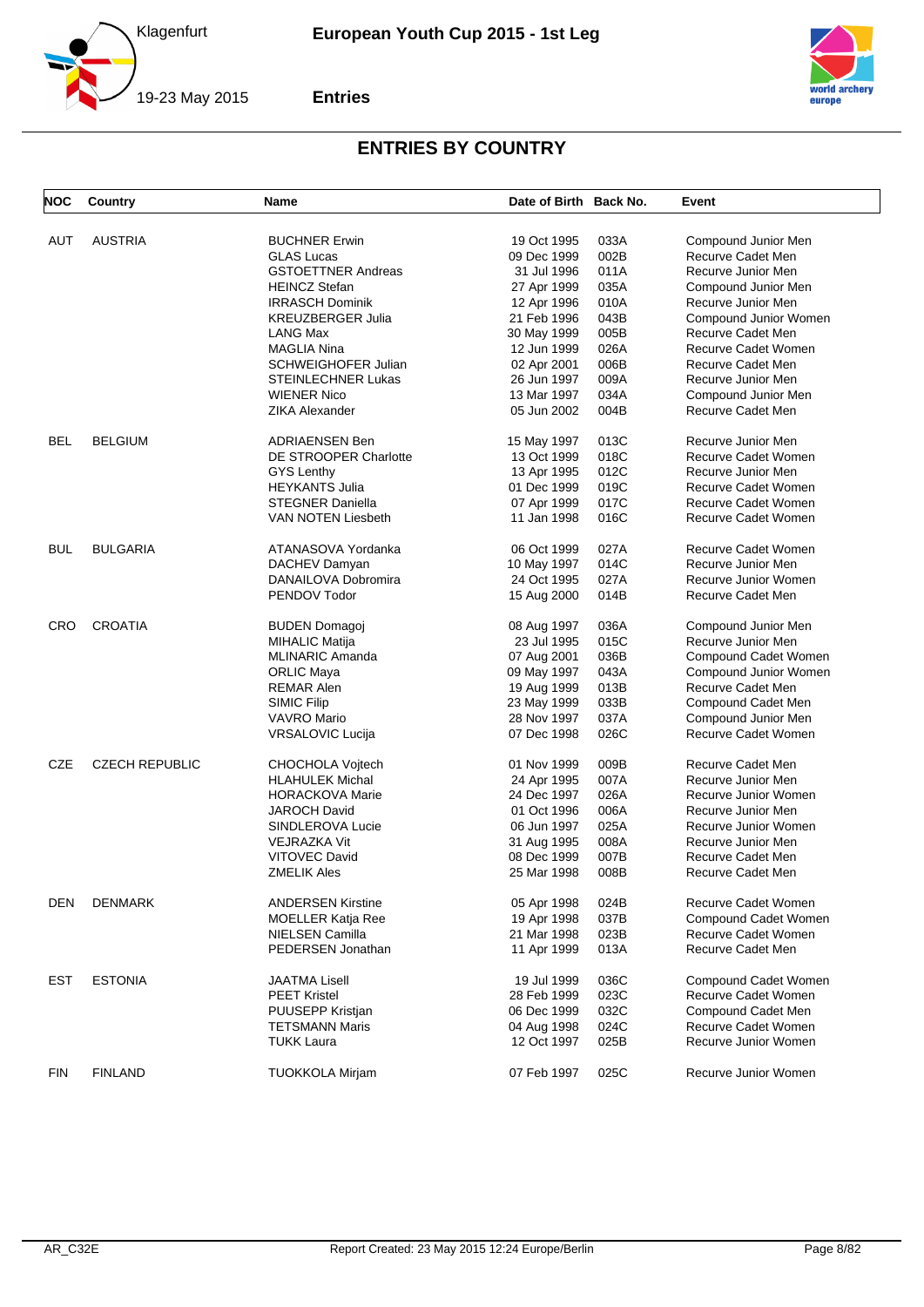



| NOC        | Country              | <b>Name</b>                | Date of Birth Back No. |      | Event                 |
|------------|----------------------|----------------------------|------------------------|------|-----------------------|
|            |                      |                            |                        |      |                       |
| <b>FRA</b> | <b>FRANCE</b>        | <b>ADICEOM Audrey</b>      | 14 Oct 1996            | 024A | Recurve Junior Women  |
|            |                      | <b>BILLOUE Florian</b>     | 11 Aug 1998            | 014C | Recurve Cadet Men     |
|            |                      | <b>CATOIS Johan</b>        | 05 Jun 1998            | 002A | Recurve Cadet Men     |
|            |                      | <b>FICHET Romain</b>       | 14 Oct 1996            | 012B | Recurve Junior Men    |
|            |                      | <b>GAUBIL Melanie</b>      | 04 Oct 1997            | 022A | Recurve Junior Women  |
|            |                      | <b>GUY Oceane</b>          | 12 Apr 1998            | 025B | Recurve Cadet Women   |
|            |                      | <b>KOENIG Thomas</b>       | 15 Aug 1997            | 014B | Recurve Junior Men    |
|            |                      | <b>KRAUS Stephane</b>      | 12 May 1997            | 013B | Recurve Junior Men    |
|            |                      | <b>PLANEIX Sophie</b>      | 03 Nov 1997            | 023A | Recurve Junior Women  |
| <b>GBR</b> | <b>GREAT BRITAIN</b> | <b>CLARK Daisy</b>         | 29 Apr 1995            | 040B | Compound Junior Women |
|            |                      | <b>GEORGE Aalin Elisse</b> | 29 Mar 1996            | 041B | Compound Junior Women |
|            |                      | <b>GEORGE Kirsten</b>      | 31 Aug 1997            | 042B | Compound Junior Women |
|            |                      | <b>HOWELL James</b>        | 12 Mar 1996            | 035C | Compound Junior Men   |
|            |                      | <b>HOWSE James</b>         | 02 Sep 1999            | 032A | Compound Cadet Men    |
|            |                      | <b>JERAM Samuel</b>        | 02 Nov 1997            | 034C | Compound Junior Men   |
|            |                      | <b>LENNON Rebecca</b>      | 17 Mar 1998            | 037A | Compound Cadet Women  |
|            |                      | <b>MASON Lucy</b>          | 17 Jun 2000            | 038A | Compound Cadet Women  |
|            |                      | <b>RALLS Luke</b>          | 29 Apr 1998            | 031A | Compound Cadet Men    |
|            |                      | <b>SMITH Hollie</b>        | 16 Jun 2001            | 036A | Compound Cadet Women  |
|            |                      | <b>TUCKNOTT Phillip</b>    | 17 Apr 1995            | 033C | Compound Junior Men   |
|            |                      | <b>WALSH Jake</b>          | 03 Jul 2000            | 030A | Compound Cadet Men    |
| GEO        | <b>GEORGIA</b>       | DUMBADZE Ana               | 04 Apr 1999            | 025C | Recurve Cadet Women   |
|            |                      |                            |                        |      |                       |
| <b>GER</b> | <b>GERMANY</b>       | <b>ACHENBACH Jeremy</b>    | 28 Nov 1996            | 032C | Compound Junior Men   |
|            |                      | <b>BAUER Katharina</b>     | 01 Sep 1995            | 022B | Recurve Junior Women  |
|            |                      | <b>FREYWALD Cynthia</b>    | 08 Jul 1997            | 023B | Recurve Junior Women  |
|            |                      | <b>HEINKEL Yannic</b>      | 14 Mar 1998            | 011B | Recurve Cadet Men     |
|            |                      | <b>HOLLAS Leon</b>         | 29 Dec 1997            | 031C | Compound Junior Men   |
|            |                      | <b>KROPPEN Michelle</b>    | 19 Apr 1996            | 024B | Recurve Junior Women  |
|            |                      | <b>MAIER Johannes</b>      | 21 Jan 1996            | 013A | Recurve Junior Men    |
|            |                      | <b>RUDOW Marc</b>          | 27 Sep 1995            | 014A | Recurve Junior Men    |
|            |                      | <b>SCHEIDING Adrian</b>    | 04 Jan 1999            | 012B | Recurve Cadet Men     |
|            |                      | <b>TARTLER Elisa</b>       | 05 Jan 1999            | 021B | Recurve Cadet Women   |
|            |                      | <b>TRACHSEL Marcel</b>     | 01 Jan 1995            | 030C | Compound Junior Men   |
|            |                      | WECKMUELLER Maximilian     | 20 Jan 1995            | 012A | Recurve Junior Men    |
|            |                      | <b>WEH Marius</b>          | 16 Oct 1998            | 010B | Recurve Cadet Men     |
|            |                      | <b>WLECKE Celina</b>       | 14 Dec 1998            | 020B | Recurve Cadet Women   |
|            |                      | ZIEGLER Milena             | 18 Nov 1998            | 022B | Recurve Cadet Women   |
| <b>HUN</b> | <b>HUNGARY</b>       | <b>BALLA Martin</b>        | 24 Apr 1995            | 036C | Compound Junior Men   |
|            |                      | <b>BANDA Arpad</b>         | 10 Feb 1995            | 016A | Recurve Junior Men    |
|            |                      | <b>OROSZ Viktor</b>        | 23 Aug 1998            | 034A | Compound Cadet Men    |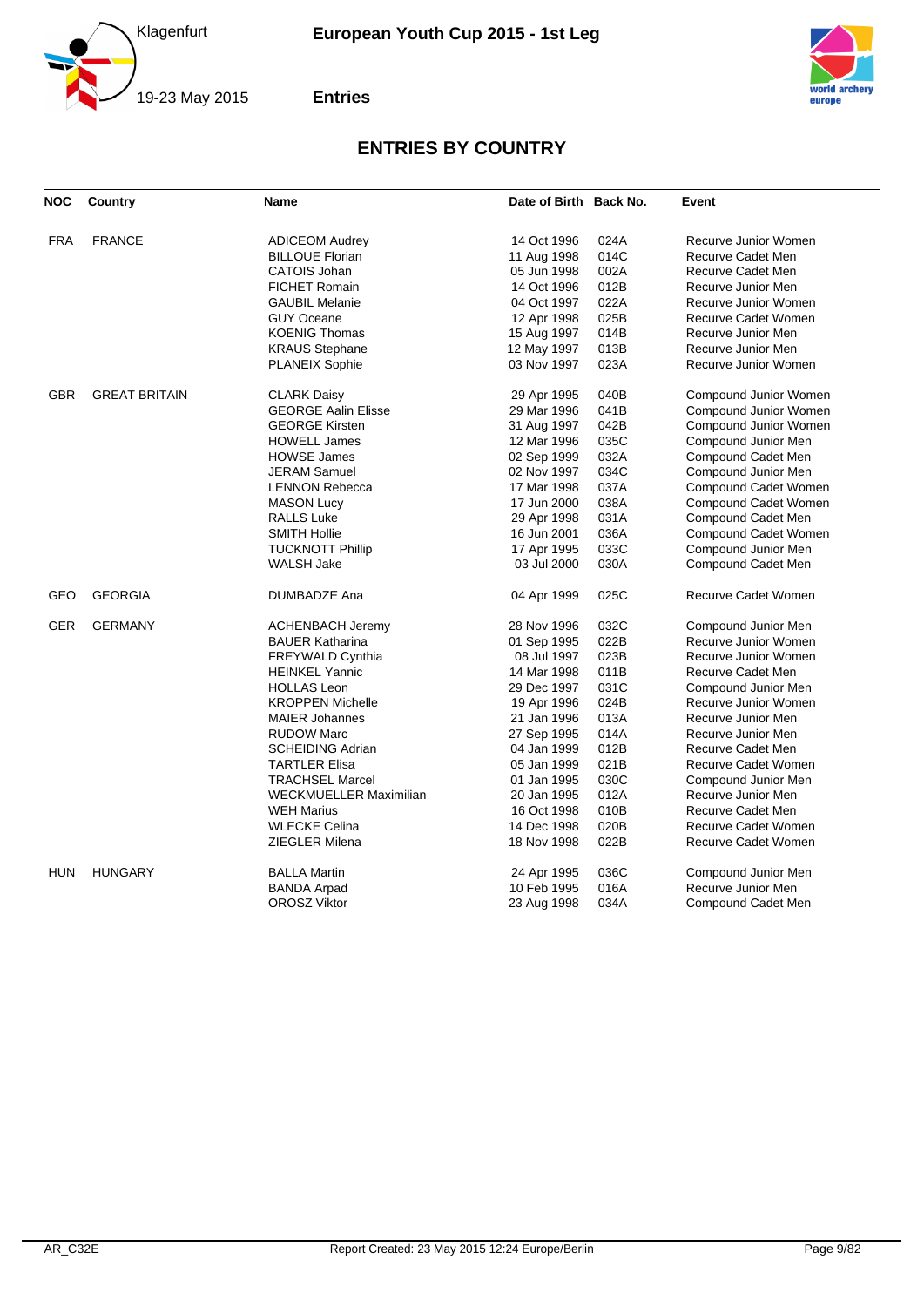



| <b>NOC</b> | Country              | Name                          | Date of Birth Back No. |      | Event                 |
|------------|----------------------|-------------------------------|------------------------|------|-----------------------|
|            |                      |                               |                        |      |                       |
| ITA        | <b>ITALY</b>         | <b>ANDREOLI Tatiana</b>       | 01 Jan 1999            | 020C | Recurve Cadet Women   |
|            |                      | <b>BARADEL Simone</b>         | 11 Mar 1997            | 030B | Compound Junior Men   |
|            |                      | <b>BELLI Yuri</b>             | 09 Nov 1996            | 003C | Recurve Junior Men    |
|            |                      | <b>BENVEGNU Gianluca</b>      | 23 Aug 1995            | 005C | Recurve Junior Men    |
|            |                      | <b>BOARI</b> Lucilla          | 24 Mar 1997            | 018C | Recurve Junior Women  |
|            |                      | <b>FESTI Manuel</b>           | 28 Mar 1997            | 031B | Compound Junior Men   |
|            |                      | <b>FREGNAN Elia</b>           | 03 Feb 1997            | 002C | Recurve Junior Men    |
|            |                      | <b>GIACCHERI Tanya</b>        | 19 Jan 1998            | 022C | Recurve Cadet Women   |
|            |                      | <b>GRASCELLI Giulia</b>       | 18 May 1997            | 041C | Compound Junior Women |
|            |                      | <b>GUERRA Simone</b>          | 16 Jan 2000            | 009C | Recurve Cadet Men     |
|            |                      | LANDI Vanessa                 | 12 Sep 1997            | 019C | Recurve Junior Women  |
|            |                      | <b>LAPENNA Nicolo</b>         | 19 Feb 1999            | 007C | Recurve Cadet Men     |
|            |                      | LUVISETTO Alberto             | 24 May 1998            | 008C | Recurve Cadet Men     |
|            |                      | <b>MIOR Viviano</b>           | 03 Apr 1997            | 032B | Compound Junior Men   |
|            |                      | <b>MONEGO Andrea</b>          | 08 Feb 1997            | 004C | Recurve Junior Men    |
|            |                      | <b>RET Sara</b>               |                        | 021C | Recurve Cadet Women   |
|            |                      |                               | 26 Mar 1998            |      |                       |
|            |                      | <b>SANTORO Federica</b>       | 13 Aug 1996            | 021C | Recurve Junior Women  |
|            |                      | SPERA Loredana                | 01 Jan 1996            | 020C | Recurve Junior Women  |
|            |                      | <b>SUT Jesse</b>              | 03 Feb 1998            | 034C | Compound Cadet Men    |
|            |                      | <b>TOZZI Aurora</b>           | 08 Jun 1998            | 037C | Compound Cadet Women  |
| LIE        | <b>LIECHTENSTEIN</b> | <b>ZACHARIAS Stefan</b>       | 11 Feb 2000            | 030C | Compound Cadet Men    |
| <b>LUX</b> | <b>LUXEMBOURG</b>    | <b>BECKERS Viveca</b>         | 26 Nov 1999            | 027B | Recurve Cadet Women   |
|            |                      | <b>BEGA Timo</b>              | 14 Nov 1998            | 033A | Compound Cadet Men    |
|            |                      | <b>KLEIN Joe</b>              | 08 May 2000            | 014A | Recurve Cadet Men     |
|            |                      | <b>LANGERS Mike</b>           | 19 Sep 1995            | 015B | Recurve Junior Men    |
| POL        | <b>POLAND</b>        | <b>BIELA Dariusz</b>          | 10 Dec 1998            | 006A | Recurve Cadet Men     |
|            |                      | <b>BIZON Kacper</b>           | 21 Aug 1996            | 003B | Recurve Junior Men    |
|            |                      | <b>CHROSTOWSKA Maria</b>      | 10 Oct 1996            | 018A | Recurve Junior Women  |
|            |                      | <b>FARASIEWICZ Karolina</b>   | 27 Sep 1996            | 021A | Recurve Junior Women  |
|            |                      |                               |                        |      |                       |
|            |                      | <b>HELBIN Kasper</b>          | 20 Feb 1995            | 002B | Recurve Junior Men    |
|            |                      | <b>JURZAK Adam</b>            | 02 Nov 1995            | 005B | Recurve Junior Men    |
|            |                      | <b>JUSZCZUK Gloria</b>        | 09 May 1999            | 016A | Recurve Cadet Women   |
|            |                      | <b>KLEBEK Konrad</b>          | 30 Sep 1998            | 005A | Recurve Cadet Men     |
|            |                      | NAPLOSZEK Kamila              | 26 May 1999            | 019A | Recurve Cadet Women   |
|            |                      | POPLAWSKA-WALUSIAK Emilia     | 25 Jan 1998            | 018A | Recurve Cadet Women   |
|            |                      | RABSKI Szymon                 | 19 Sep 1999            | 004A | Recurve Cadet Men     |
|            |                      | SMIALKOWSKA Magdalena         | 17 Dec 1997            | 020A | Recurve Junior Women  |
|            |                      | <b>STARZYCKI Piotr</b>        | 26 Feb 1998            | 003A | Recurve Cadet Men     |
|            |                      | <b>TOBOLEWSKA Anna</b>        | 07 Aug 1998            | 017A | Recurve Cadet Women   |
|            |                      | <b>WOJCIK Rafal</b>           | 08 Feb 1995            | 004B | Recurve Junior Men    |
|            |                      | ZYZANSKA Sylwia               | 27 Jul 1997            | 019A | Recurve Junior Women  |
| <b>RUS</b> | <b>RUSSIA</b>        | <b>BALDANOV Arsalan</b>       | 02 Jan 1996            | 010B | Recurve Junior Men    |
|            |                      | <b>BALDANOVA Tse-Dulma</b>    | 27 Jul 1999            | 022A | Recurve Cadet Women   |
|            |                      | <b>BUDAEV Sodnom</b>          | 15 Jul 1999            | 008A | Recurve Cadet Men     |
|            |                      | DAMBAEVA Zhibzema             | 18 Nov 1996            | 023C | Recurve Junior Women  |
|            |                      | DASHIDORZHIEVA Tuyana         | 14 Apr 1996            | 024C | Recurve Junior Women  |
|            |                      | GOMBOZHAPOV Aldar             | 19 Jan 1999            | 007A | Recurve Cadet Men     |
|            |                      | <b>IRDYNEEV Erdem</b>         |                        |      |                       |
|            |                      |                               | 01 Jun 1998            | 010A | Recurve Cadet Men     |
|            |                      | <b>MAKHNENKO Artem</b>        | 02 Nov 1995            | 009B | Recurve Junior Men    |
|            |                      | MYLNIKOVA Valeria             | 01 Sep 1997            | 022C | Recurve Junior Women  |
|            |                      | PLOTNIKOVA Tatiana            | 24 Jan 1998            | 021A | Recurve Cadet Women   |
|            |                      | POPOV Vitalii                 | 29 Jun 1996            | 011B | Recurve Junior Men    |
|            |                      | RINCHINTCYNGEEVA Ariuna       | 25 Nov 2000            | 020A | Recurve Cadet Women   |
|            |                      | <b>TSYRENDORZHIEV Buianto</b> | 19 Jan 1998            | 009A | Recurve Cadet Men     |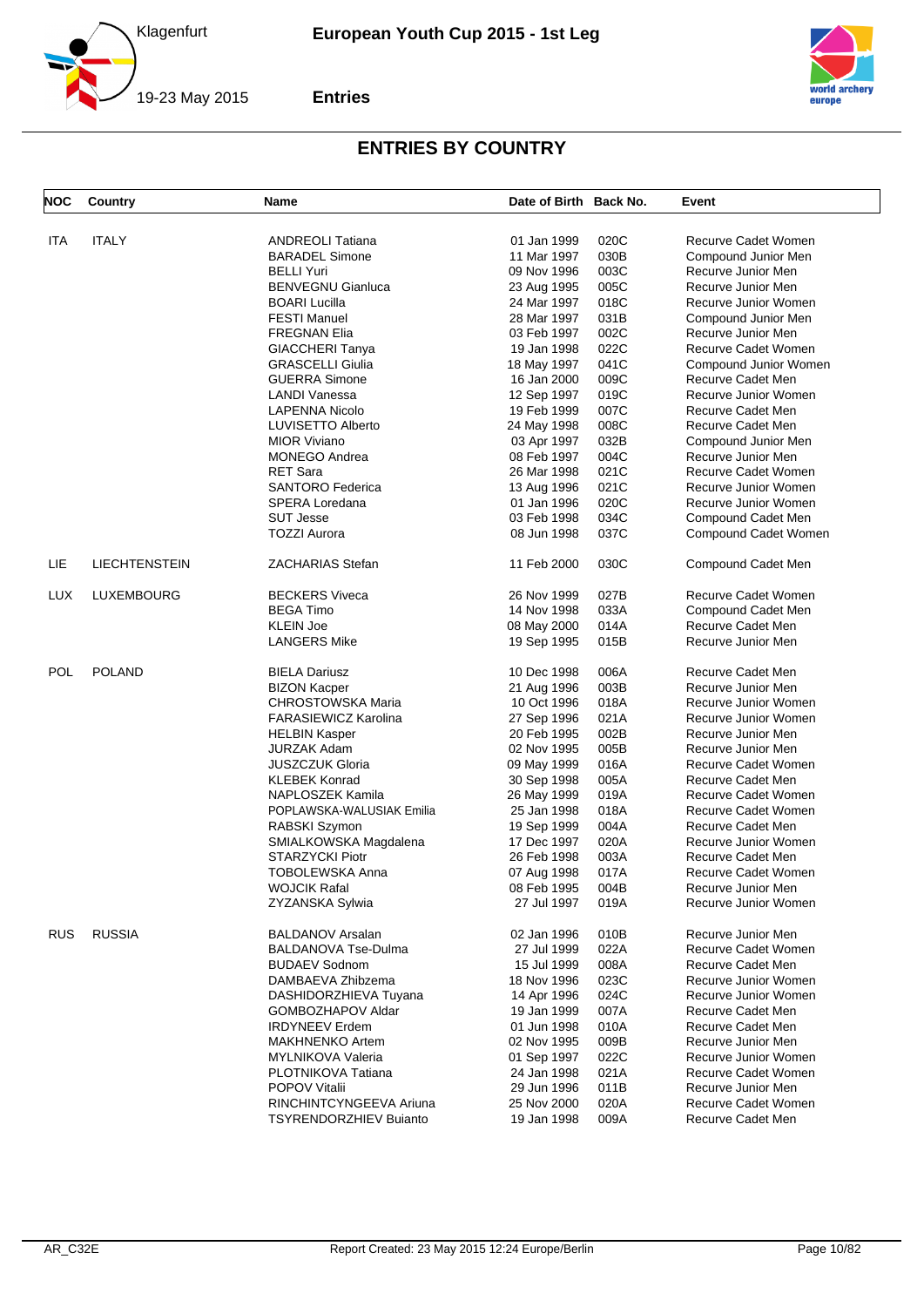



| NOC        | Country            | <b>Name</b>                   | Date of Birth Back No.     |      | Event                 |
|------------|--------------------|-------------------------------|----------------------------|------|-----------------------|
| <b>SLO</b> | <b>SLOVENIA</b>    | <b>BIZJAK Rok</b>             | 02 Feb 1996                | 006B | Recurve Junior Men    |
|            |                    | <b>GJURIN Luka</b>            | 25 Sep 1996                | 007B | Recurve Junior Men    |
|            |                    | LAHARNAR Ivana                | 10 Aug 1998                | 026B | Recurve Cadet Women   |
|            |                    | <b>MODIC Stas</b>             | 11 Oct 1998                | 031C | Compound Cadet Men    |
|            |                    | RAVNIKAR Ziga                 | 25 Dec 1999                | 013C | Recurve Cadet Men     |
|            |                    | STOSEVSKI Luka                | 20 Nov 1995                | 038A | Compound Junior Men   |
|            |                    | <b>STRAJHAR Gasper</b>        | 02 Nov 1997                | 008B | Recurve Junior Men    |
|            |                    |                               |                            |      |                       |
| <b>SUI</b> | <b>SWITZERLAND</b> | <b>BAUDIN Jefferson</b>       | 20 Dec 1997                | 015A | Recurve Junior Men    |
|            |                    | <b>DEINEKO Iliana</b>         | 15 Feb 1995                | 026B | Recurve Junior Women  |
|            |                    | <b>HUNSPERGER Janine</b>      | 20 Jul 2000                | 039B | Compound Cadet Women  |
| <b>SVK</b> | <b>SLOVAKIA</b>    | <b>BALAZ Boris</b>            | 20 Nov 1997                | 007C | Recurve Junior Men    |
|            |                    | <b>CADER Tomas</b>            | 26 Oct 1999                | 012A | Recurve Cadet Men     |
|            |                    | <b>DUCHON Juraj</b>           | 05 Mar 1995                | 006C | Recurve Junior Men    |
|            |                    | HURBAN JR. Vladimir           | 14 Mar 1996                | 008C | Recurve Junior Men    |
|            |                    | KOBZA Martin                  | 22 Dec 1997                | 038B | Compound Junior Men   |
| <b>SWE</b> | <b>SWEDEN</b>      | ANDERSSON Moa                 | 15 Jan 1998                | 038B | Compound Cadet Women  |
|            |                    | <b>BORGSTROM Hampus</b>       | 29 Apr 1997                | 030A | Compound Junior Men   |
|            |                    | <b>CARLSSON Isak</b>          | 26 Jul 1996                | 031A | Compound Junior Men   |
|            |                    | <b>FLINK Ludvig</b>           | 03 May 1998                | 011A | Recurve Cadet Men     |
|            |                    | <b>LINDBERG Marcus</b>        | 20 Feb 1997                | 016B | Recurve Junior Men    |
|            |                    | <b>STROMBERG Linus</b>        | 30 Jul 1996                | 032A | Compound Junior Men   |
| <b>TUR</b> | <b>TURKEY</b>      | ANAGOZ Yasemin Ecem           | 14 Oct 1998                | 023A | Recurve Cadet Women   |
|            |                    | <b>BAYAZIT Burcu</b>          | 30 Apr 1995                | 027B | Recurve Junior Women  |
|            |                    | <b>BOSTAN Yesim</b>           | 24 May 1995                | 040A | Compound Junior Women |
|            |                    | <b>COSKUN Gulnaz Busranur</b> | 25 Aug 1999                | 024A | Recurve Cadet Women   |
|            |                    | <b>DAL Erdal Meric</b>        | 24 Oct 2000                | 011C | Recurve Cadet Men     |
|            |                    | <b>DERNEKLI Furkan</b>        | 09 Jul 1997                | 034B | Compound Junior Men   |
|            |                    | <b>ERKUS Emre</b>             | 26 Dec 1998                | 030B | Compound Cadet Men    |
|            |                    | <b>GARIP Mert</b>             | 15 Apr 1999                | 032B | Compound Cadet Men    |
|            |                    | GAZOZ Mete                    | 08 Jun 1999                | 012C | Recurve Cadet Men     |
|            |                    | <b>GUMRUKCU Aybuke</b>        | 14 May 1998                | 025A | Recurve Cadet Women   |
|            |                    | <b>GUNERI Muhammed Bilal</b>  |                            | 009C | Recurve Junior Men    |
|            |                    | <b>KURUS Mert</b>             | 20 Apr 1995<br>10 Jun 1995 | 011C | Recurve Junior Men    |
|            |                    |                               | 02 Feb 2000                | 031B |                       |
|            |                    | <b>MARAS Serdar Bortay</b>    |                            | 042A | Compound Cadet Men    |
|            |                    | <b>SAGLAM Evrim</b>           | 01 Nov 1996                |      | Compound Junior Women |
|            |                    | <b>SEVINDIK Dilara</b>        | 31 Jul 2000                | 041A | Compound Junior Women |
|            |                    | <b>TANDOGAN Baris</b>         | 07 Sep 1997                | 035B | Compound Junior Men   |
|            |                    | <b>TEZEL Onur</b>             | 23 Aug 1997                | 010C | Recurve Junior Men    |
|            |                    | <b>UREM Yahya Dogan</b>       | 13 Jan 1999                | 010C | Recurve Cadet Men     |
|            |                    | YAKALI Samet Can              | 28 Sep 1996                | 033B | Compound Junior Men   |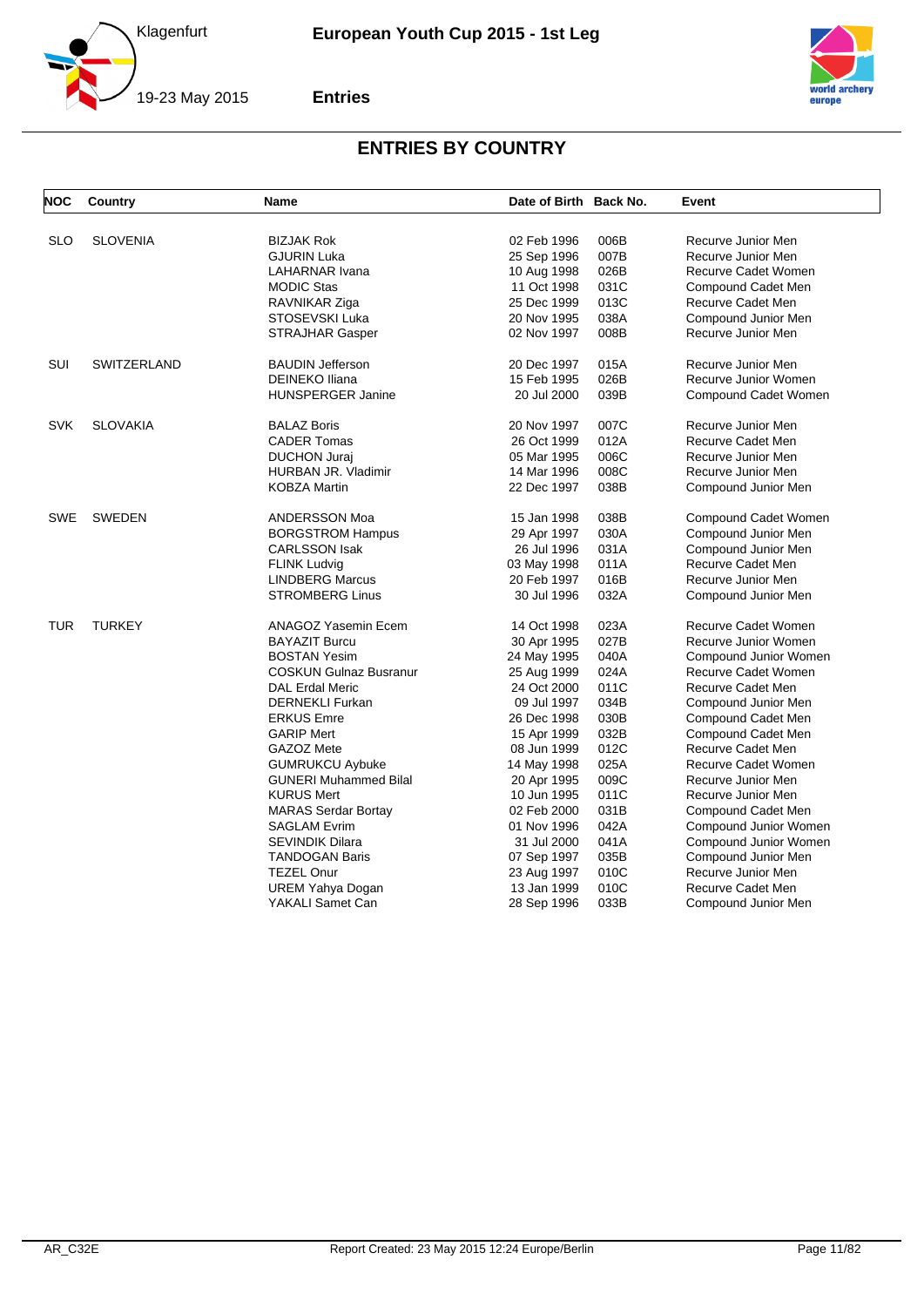



| <b>NOC</b> | Country        | <b>Name</b>                | Date of Birth Back No. | Event                 |
|------------|----------------|----------------------------|------------------------|-----------------------|
| <b>UKR</b> | <b>UKRAINE</b> | <b>BOLSHAKOV Vladyslav</b> | 30 Jun 1996<br>037B    | Compound Junior Men   |
|            |                | GOLOVKO Marko              | 14 Aug 1998<br>003C    | Recurve Cadet Men     |
|            |                | <b>GONCHAROV Anton</b>     | 21 Sep 1999<br>034B    | Compound Cadet Men    |
|            |                | <b>GONCHAROVA Valeria</b>  | 21 Sep 1999<br>039A    | Compound Cadet Women  |
|            |                | <b>HNYP Solomiya</b>       | 09 Oct 1997<br>021B    | Recurve Junior Women  |
|            |                | <b>HOVIADOVSKYI Roman</b>  | 05 Sep 1996<br>036B    | Compound Junior Men   |
|            |                | <b>IVANOVA Taisiya</b>     | 26 Aug 1998<br>016B    | Recurve Cadet Women   |
|            |                | <b>KOZHOKAR Ivan</b>       | 005C<br>10 Jan 2000    | Recurve Cadet Men     |
|            |                | <b>KUTSYY Valentyn</b>     | 15 Jun 1995<br>003A    | Recurve Junior Men    |
|            |                | LUKYANOVA Nataliya         | 20 Jan 1995<br>019B    | Recurve Junior Women  |
|            |                | <b>MACHIKHA Sofiya</b>     | 12 Apr 1996<br>020B    | Recurve Junior Women  |
|            |                | MAKAREVYCH Sergii          | 004A<br>25 Jan 1995    | Recurve Junior Men    |
|            |                | MALYK Mykhaylo-Yaroslav    | 19 Nov 1996<br>002A    | Recurve Junior Men    |
|            |                | <b>MAZORCHUK Kateryna</b>  | 06 Jan 1998<br>019B    | Recurve Cadet Women   |
|            |                | MUSIIAKA Ivan              | 10 Oct 1998<br>006C    | Recurve Cadet Men     |
|            |                | <b>PALAMARCHUK Tamara</b>  | 017B<br>14 Mar 1998    | Recurve Cadet Women   |
|            |                | POPOVYCH Maksym            | 005A<br>19 Aug 1996    | Recurve Junior Men    |
|            |                | SHKOLNA Mariya             | 28 Oct 1997<br>040C    | Compound Junior Women |
|            |                | SHMULSKA Iryna             | 09 May 2000<br>018B    | Recurve Cadet Women   |
|            |                | TRAPEZNIKOVA Solomiya      | 11 Nov 1997<br>018B    | Recurve Junior Women  |
|            |                | <b>VYNOHRADOV Artem</b>    | 27 Mar 1998<br>004C    | Recurve Cadet Men     |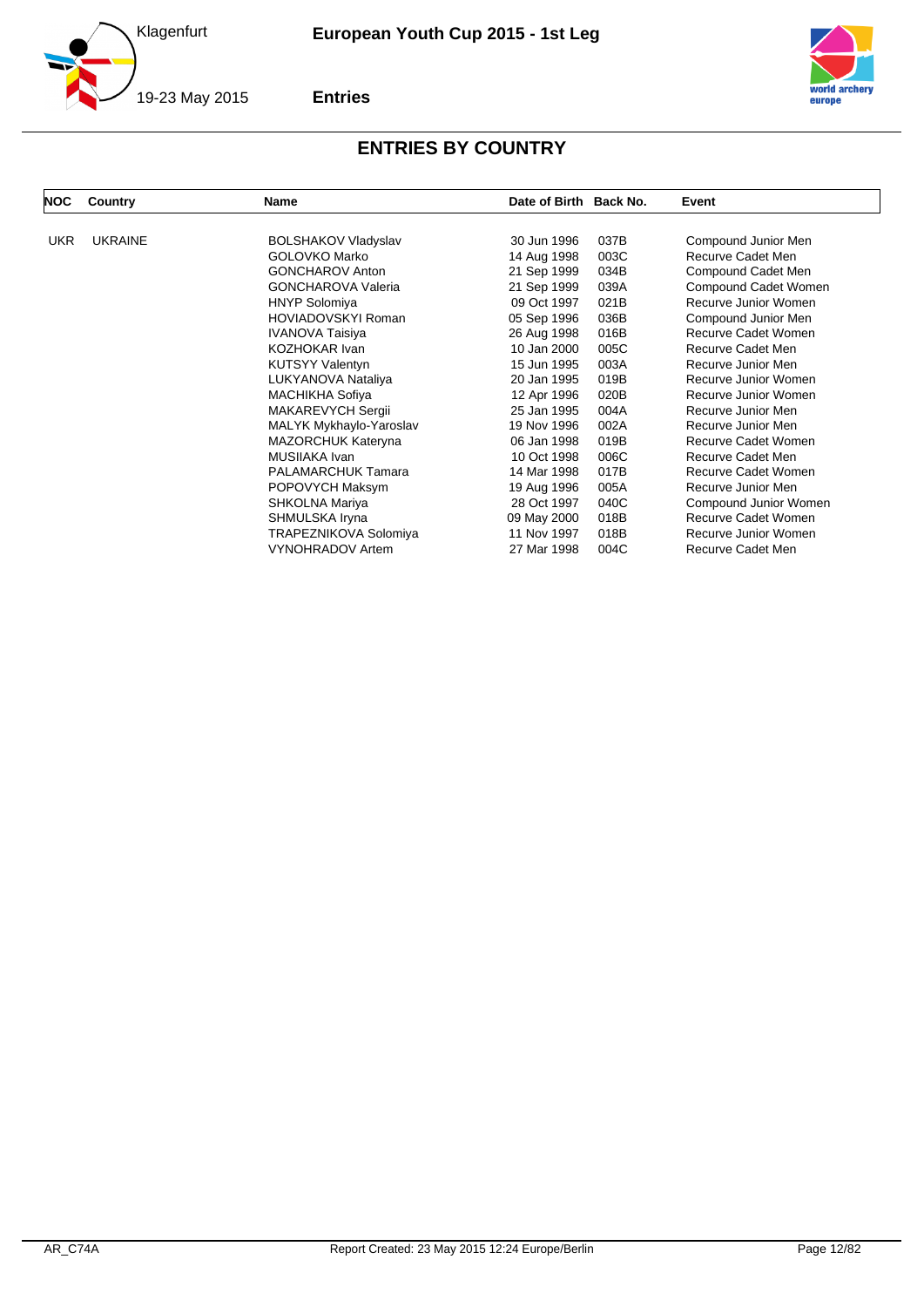



<span id="page-13-0"></span>

| Rk          | Name                          | <b>NOC</b> |                       | <b>RR</b> Score<br>Rank |     | 1/24  | 1/16           | 1/8 | 1/4            | 1/2            | <b>Finals</b> |
|-------------|-------------------------------|------------|-----------------------|-------------------------|-----|-------|----------------|-----|----------------|----------------|---------------|
| $\mathbf 1$ | <b>BANDA Arpad</b>            | <b>HUN</b> | Hungary               | 653 /07 -Bye-           |     |       | 6              | 6   | 6              | 6              | 7             |
| 2           | <b>MAKHNENKO Artem</b>        | <b>RUS</b> | Russia                | 655 /05                 |     | -Bye- | $\overline{7}$ | 6   | $\overline{7}$ | $\overline{7}$ | 1             |
| 3           | <b>KOENIG Thomas</b>          | <b>FRA</b> | France                | 667 /01                 |     | -Bye- | 6              | 6   | 6              | $\mathbf{1}$   | 6             |
| 4           | <b>WECKMUELLER Maximilian</b> | <b>GER</b> | Germany               | 658 /03                 |     | -Bye- | 6              | 6   | 6              | $\overline{2}$ | 0             |
| 5           | <b>POPOV Vitalii</b>          | <b>RUS</b> | Russia                | 636 /22                 |     | 6     | 6              | 6   | 5              | (134)          |               |
| 6           | <b>BALDANOV Arsalan</b>       | <b>RUS</b> | Russia                | 640 /18                 |     | -Bye- | 6              | 6   | 4              | (134)          |               |
| 6           | <b>BIZJAK Rok</b>             | <b>SLO</b> | Slovenia              | 651 /08                 |     | -Bye- | 6              | 7   | 4              | (134)          |               |
| 8           | <b>ADRIAENSEN Ben</b>         | <b>BEL</b> | Belgium               | 639 /20                 |     | -Bye- | 6              | 6   |                | 1(106)         |               |
| 9           | <b>BIZON Kacper</b>           | <b>POL</b> | Poland                | 634 /27                 |     | 6     | 6              | 4   |                |                |               |
| 9           | <b>GSTOETTNER Andreas</b>     | <b>AUT</b> | Austria               | 644 /12                 |     | -Bve- | 6              | 4   |                |                |               |
| 9           | <b>GUNERI Muhammed Bilal</b>  | TUR        | Turkey                | 639 /19                 |     | -Bye- | 6              | 0   |                |                |               |
| 9           | <b>KUTSYY Valentyn</b>        | <b>UKR</b> | Ukraine               | 636 /24                 |     | 6     | 6              | 3   |                |                |               |
| 9           | <b>LINDBERG Marcus</b>        | <b>SWE</b> | Sweden                | 657 /04                 |     | -Bye- | 6              | 5   |                |                |               |
| 9           | <b>MAIER Johannes</b>         | <b>GER</b> | Germany               | 641 /16                 |     | -Bye- | $\overline{7}$ | 2   |                |                |               |
| 9           | POPOVYCH Maksym               | <b>UKR</b> | Ukraine               | 648 /10                 |     | -Bye- | $\overline{7}$ | 4   |                |                |               |
| 9           | <b>STRAJHAR Gasper</b>        | <b>SLO</b> | Slovenia              | 658 /02                 |     | -Bye- | 6              | 2   |                |                |               |
| 17          | <b>BALAZ Boris</b>            | <b>SVK</b> | Slovakia              | 635 /25                 |     | 7     | 2              |     |                |                |               |
| 17          | <b>BELLI Yuri</b>             | ITA        | Italy                 | 636 /23                 |     | 6     | 3              |     |                |                |               |
| 17          | <b>DUCHON Juraj</b>           | <b>SVK</b> | Slovakia              | 637 /21                 |     | 6     | 2              |     |                |                |               |
| 17          | <b>FICHET Romain</b>          | <b>FRA</b> | France                | 643 /14                 |     | -Bye- | 2              |     |                |                |               |
| 17          | <b>GJURIN Luka</b>            | <b>SLO</b> | Slovenia              | 631 /29                 |     | 7     | $\mathbf 0$    |     |                |                |               |
| 17          | <b>GYS Lenthy</b>             | <b>BEL</b> | Belgium               | 625 /34                 |     | 6     | $\mathbf 0$    |     |                |                |               |
| 17          | <b>HELBIN Kasper</b>          | POL        | Poland                | 629 / 30                |     | 6     | 5              |     |                |                |               |
| 17          | <b>IRRASCH Dominik</b>        | AUT        | Austria               | 616 /39                 |     | 7     | 2              |     |                |                |               |
| 17          | <b>JAROCH David</b>           | CZE        | <b>Czech Republic</b> | 618 /37                 |     | 6     | 3              |     |                |                |               |
| 17          | <b>KRAUS Stephane</b>         | <b>FRA</b> | France                | 641 /17                 |     | -Bye- | 3              |     |                |                |               |
| 17          | <b>KURUS Mert</b>             | <b>TUR</b> | Turkey                | 642 /15                 |     | -Bye- | $\pmb{0}$      |     |                |                |               |
| 17          | MAKAREVYCH Sergii             | <b>UKR</b> | Ukraine               | 645 /11                 |     | -Bye- | 5              |     |                |                |               |
| 17          | MALYK Mykhaylo-Yaroslav       | <b>UKR</b> | Ukraine               | 628 /33                 |     | 6     | 2              |     |                |                |               |
| 17          | <b>MIHALIC Matija</b>         | <b>CRO</b> | Croatia               | 643 /13                 |     | -Bye- | 4              |     |                |                |               |
| 17          | <b>RUDOW Marc</b>             | <b>GER</b> | Germany               | 653 /06                 |     | -Bye- | 5              |     |                |                |               |
| 17          | <b>TEZEL Onur</b>             | <b>TUR</b> | Turkey                | 651                     | /09 | -Bye- | 4              |     |                |                |               |
| 33          | <b>BAUDIN Jefferson</b>       | SUI        | Switzerland           | 614 /40                 |     | 3     |                |     |                |                |               |
| 33          | <b>BENVEGNU Gianluca</b>      | <b>ITA</b> | Italy                 | 577 /43                 |     | 4     |                |     |                |                |               |
| 33          | DACHEV Damyan                 | <b>BUL</b> | <b>Bulgaria</b>       | 632 /28                 |     | 5     |                |     |                |                |               |
| 33          | <b>FREGNAN Elia</b>           | <b>ITA</b> | Italy                 | 616 /38                 |     | 2     |                |     |                |                |               |
| 33          | <b>HLAHULEK Michal</b>        | CZE        | Czech Republic        | 601 /41                 |     | 4     |                |     |                |                |               |
| 33          | HURBAN JR. Vladimir           | <b>SVK</b> | Slovakia              | 628 / 32                |     | 5     |                |     |                |                |               |
| 33          | <b>JURZAK Adam</b>            | <b>POL</b> | Poland                | 622 / 35                |     | 5     |                |     |                |                |               |
| 33          | <b>LANGERS Mike</b>           | <b>LUX</b> | Luxembourg            | 594 /42                 |     | 2     |                |     |                |                |               |
| 33          | <b>MONEGO Andrea</b>          | ITA        | Italy                 | 635 /26                 |     | 1     |                |     |                |                |               |
| 33          | <b>STEINLECHNER Lukas</b>     | AUT        | Austria               | 567 /44                 |     | 2     |                |     |                |                |               |
| 33          | <b>VEJRAZKA Vit</b>           | <b>CZE</b> | <b>Czech Republic</b> | 629 /31                 |     | 4     |                |     |                |                |               |
| 33          | WOJCIK Rafal                  | <b>POL</b> | Poland                | 618 / 36                |     | 3     |                |     |                |                |               |
|             |                               |            |                       |                         |     |       |                |     |                |                |               |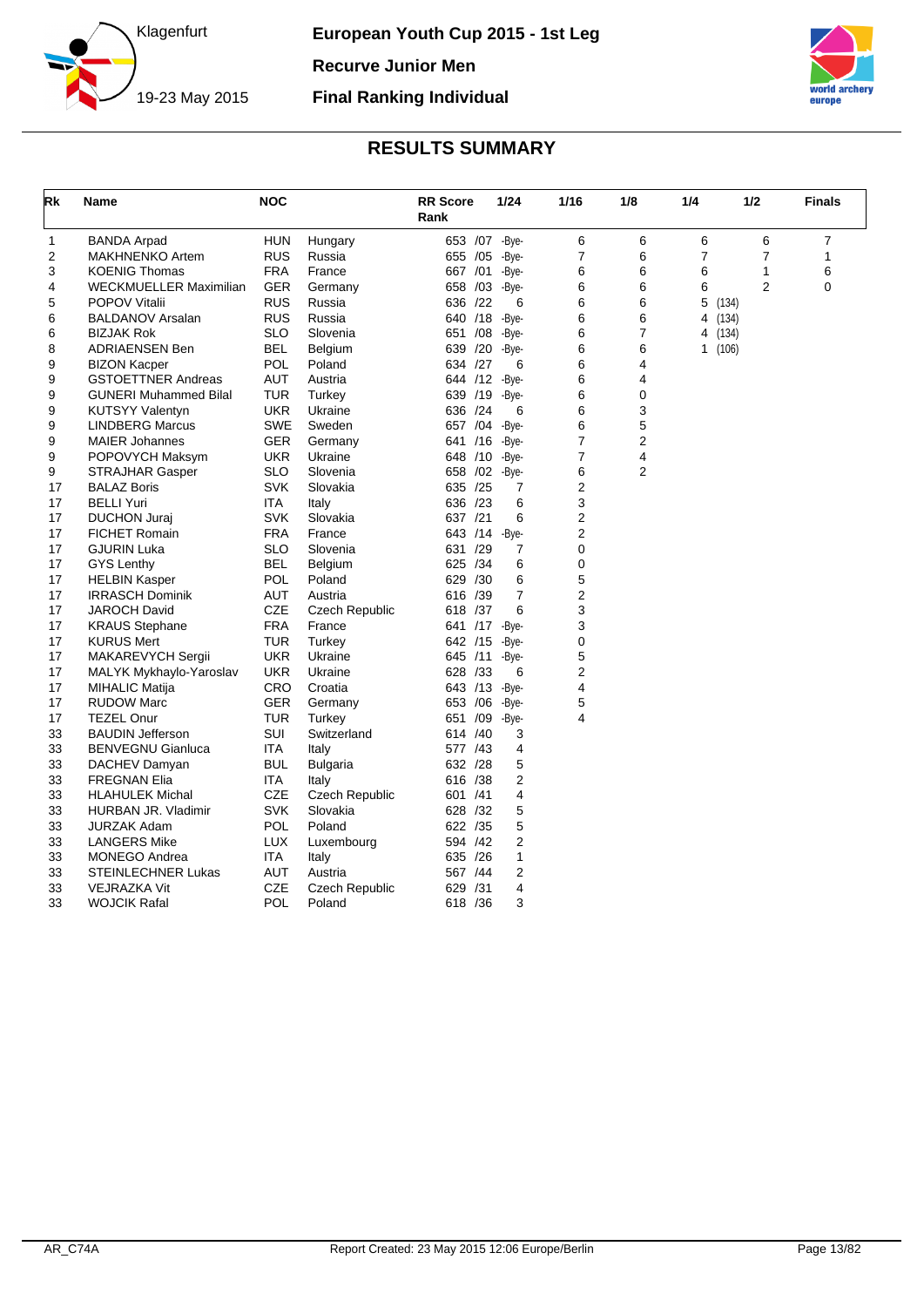

**Final Ranking Individual**

<span id="page-14-0"></span>

| Rk | <b>Name</b>                  | <b>NOC</b> |                       | <b>RR Score</b><br>Rank |     | 1/16           | 1/8            | 1/4 | 1/2   | <b>Finals</b> |
|----|------------------------------|------------|-----------------------|-------------------------|-----|----------------|----------------|-----|-------|---------------|
| 1  | DAMBAEVA Zhibzema            | <b>RUS</b> | Russia                | 636 /07                 |     | 6              | $\overline{7}$ | 6   | 7     | 6             |
| 2  | <b>ZYZANSKA Sylwia</b>       | POL        | Poland                | 636 /05                 |     | 6              | 7              | 6   | 6     | 2             |
| 3  | DASHIDORZHIEVA Tuyana        | <b>RUS</b> | Russia                | 657 /01                 |     | -Bye-          | 6              | 6   | 5     |               |
| 4  | <b>PLANEIX Sophie</b>        | <b>FRA</b> | France                | 643                     | /03 | -Bye-          | 7              | 6   |       |               |
| 5  | <b>MYLNIKOVA Valeria</b>     | <b>RUS</b> | Russia                | 635 /08                 |     | 6              | 6              | 5   | (134) |               |
| 6  | <b>FARASIEWICZ Karolina</b>  | POL        | Poland                | 617 /18                 |     | 7              | 7              | 4   | (135) |               |
| 7  | <b>MACHIKHA Sofiya</b>       | <b>UKR</b> | Ukraine               | 538                     | /27 | 7              | 6              | 4   | (126) |               |
| 8  | <b>SPERA Loredana</b>        | <b>ITA</b> | Italy                 | 639 / 04                |     | -Bye-          | 6              | 2   | (102) |               |
| 9  | <b>ADICEOM Audrey</b>        | <b>FRA</b> | France                | 653                     | /02 | -Bye-          | 3              |     |       |               |
| 9  | DANAILOVA Dobromira          | <b>BUL</b> | <b>Bulgaria</b>       | 619 /16                 |     | 6              | 0              |     |       |               |
| 9  | <b>FREYWALD Cynthia</b>      | <b>GER</b> | Germany               | 586 /24                 |     | 6              | 2              |     |       |               |
| 9  | <b>HORACKOVA Marie</b>       | CZE        | <b>Czech Republic</b> | 611                     | /21 | 6              |                |     |       |               |
| 9  | <b>LANDI Vanessa</b>         | <b>ITA</b> | Italy                 | 626 /13                 |     | 6              | 0              |     |       |               |
| 9  | <b>SANTORO Federica</b>      | <b>ITA</b> | Italy                 | 630 /11                 |     | 6              | 0              |     |       |               |
| 9  | SMIALKOWSKA Magdalena        | POL        | Poland                | 607                     | /23 | 6              | 1              |     |       |               |
| 9  | <b>TRAPEZNIKOVA Solomiya</b> | <b>UKR</b> | Ukraine               | 616 /19                 |     | 6              | 3              |     |       |               |
| 17 | <b>BAUER Katharina</b>       | <b>GER</b> | Germany               | 632 /10                 |     | 5              |                |     |       |               |
| 17 | <b>BAYAZIT Burcu</b>         | <b>TUR</b> | Turkey                | 616 /20                 |     | $\overline{2}$ |                |     |       |               |
| 17 | <b>BOARI Lucilla</b>         | <b>ITA</b> | Italy                 | 617 /17                 |     | 2              |                |     |       |               |
| 17 | <b>CHROSTOWSKA Maria</b>     | POL        | Poland                | 608 /22                 |     | 0              |                |     |       |               |
| 17 | <b>DEINEKO Iliana</b>        | SUI        | Switzerland           | 622 /14                 |     | 4              |                |     |       |               |
| 17 | <b>GAUBIL Melanie</b>        | <b>FRA</b> | France                | 630 /12                 |     | $\overline{2}$ |                |     |       |               |
| 17 | <b>HNYP Solomiya</b>         | <b>UKR</b> | Ukraine               | 636 / 06                |     |                |                |     |       |               |
| 17 | <b>KROPPEN Michelle</b>      | <b>GER</b> | Germany               | 619 /15                 |     |                |                |     |       |               |
| 17 | LUKYANOVA Nataliya           | <b>UKR</b> | Ukraine               | 634                     | /09 | 5              |                |     |       |               |
| 17 | SINDLEROVA Lucie             | <b>CZE</b> | Czech Republic        | 561                     | /25 | 0              |                |     |       |               |
| 17 | <b>TUKK Laura</b>            | <b>EST</b> | Estonia               | 557                     | /26 | 0              |                |     |       |               |
| 17 | <b>TUOKKOLA Mirjam</b>       | <b>FIN</b> | Finland               | 503 /28                 |     | $\Omega$       |                |     |       |               |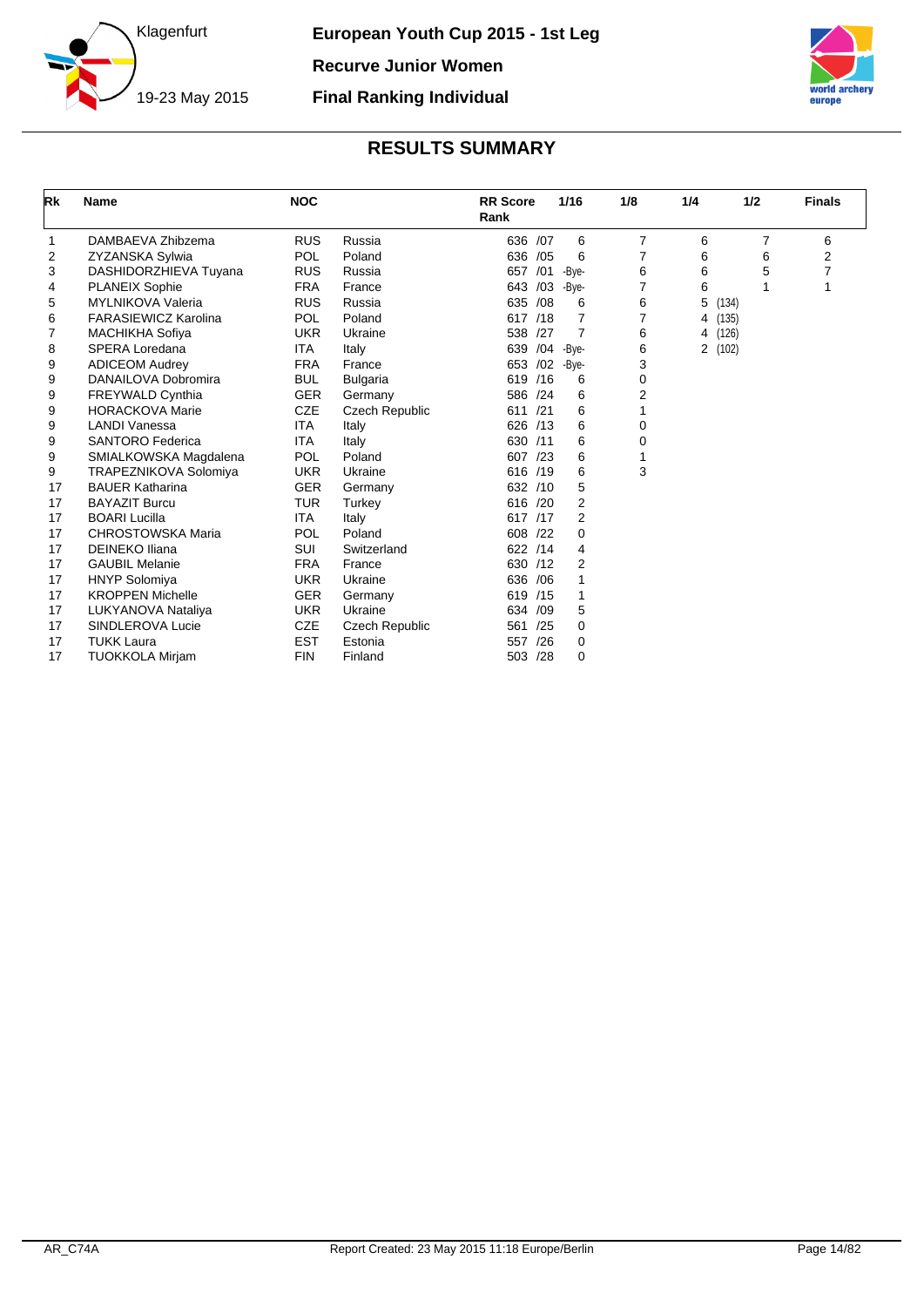

**European Youth Cup 2015 - 1st Leg Recurve Cadet Men**

**Final Ranking Individual**



<span id="page-15-0"></span>

| Rk | <b>Name</b>                   | <b>NOC</b> |                       | <b>RR</b> Score<br>Rank |     | 1/24     | 1/16           | 1/8            | 1/4 | 1/2            | <b>Finals</b>  |
|----|-------------------------------|------------|-----------------------|-------------------------|-----|----------|----------------|----------------|-----|----------------|----------------|
| 1  | <b>TSYRENDORZHIEV Buianto</b> | <b>RUS</b> | Russia                | 667 / 02 - Bye-         |     |          | 6              | $\overline{7}$ | 6   | 6              | 7              |
| 2  | GAZOZ Mete                    | <b>TUR</b> | Turkey                | 669 /01                 |     | -Bye-    | 6              | 6              | 6   | 6              | 3              |
| 3  | PENDOV Todor                  | <b>BUL</b> | <b>Bulgaria</b>       | 647 /12 -Bye-           |     |          | 6              | 6              | 6   | $\overline{2}$ | $\overline{7}$ |
| 4  | <b>HEINKEL Yannic</b>         | <b>GER</b> | Germany               | 641 /19 - Bye-          |     |          | 6              | 6              | 6   | 2              | 3              |
| 5  | <b>BUDAEV Sodnom</b>          | <b>RUS</b> | Russia                | 663 / 06 - Bye-         |     |          | 6              | $\overline{7}$ | 2   | (110)          |                |
| 6  | <b>DAL Erdal Meric</b>        | <b>TUR</b> | Turkey                | 630 /26                 |     | -Bye-    | 6              | 6              | 2   | (100)          |                |
| 7  | <b>GUERRA Simone</b>          | ITA        | Italy                 | 657                     | /08 | -Bye-    | 6              | 7              | 0   | (81)           |                |
| 8  | <b>KLEIN Joe</b>              | <b>LUX</b> | Luxembourg            | 640 /20                 |     | -Bye-    | 6              | 6              | 0   | (74)           |                |
| 9  | <b>BILLOUE Florian</b>        | <b>FRA</b> | France                | 664                     | /05 | -Bye-    | 7              | 4              |     |                |                |
| 9  | CATOIS Johan                  | <b>FRA</b> | France                | 655 /10 -Bye-           |     |          | 6              | $\overline{2}$ |     |                |                |
| 9  | <b>FLINK Ludvig</b>           | <b>SWE</b> | Sweden                | 649 /11 -Bye-           |     |          | 6              | 3              |     |                |                |
| 9  | <b>GOLOVKO Marko</b>          | <b>UKR</b> | Ukraine               | 643 /17 -Bye-           |     |          | 6              | 4              |     |                |                |
| 9  | LUVISETTO Alberto             | <b>ITA</b> | Italy                 | 665 /03 - Bye-          |     |          | 6              | 5              |     |                |                |
| 9  | <b>STARZYCKI Piotr</b>        | <b>POL</b> | Poland                | 656 /09                 |     | -Bye-    | 7              | 1              |     |                |                |
| 9  | <b>UREM Yahya Dogan</b>       | <b>TUR</b> | Turkey                | 642 /18                 |     | -Bye-    | 6              | 1              |     |                |                |
| 9  | <b>ZMELIK Ales</b>            | <b>CZE</b> | <b>Czech Republic</b> | 613 /29                 |     | 7        | 6              | $\overline{2}$ |     |                |                |
| 17 | <b>BIELA Dariusz</b>          | <b>POL</b> | Poland                | 638 /23                 |     | -Bye-    | 0              |                |     |                |                |
| 17 | <b>CADER Tomas</b>            | <b>SVK</b> | Slovakia              | 599 /31                 |     | 6        | 0              |                |     |                |                |
| 17 | <b>CHOCHOLA Vojtech</b>       | <b>CZE</b> | <b>Czech Republic</b> | 640 /21 -Bye-           |     |          | 5              |                |     |                |                |
| 17 | <b>GOMBOZHAPOV Aldar</b>      | <b>RUS</b> | Russia                | 626 /27                 |     | -Bye-    | 4              |                |     |                |                |
| 17 | <b>IRDYNEEV Erdem</b>         | <b>RUS</b> | Russia                | 665 /04                 |     | -Bye-    | 5              |                |     |                |                |
| 17 | <b>KLEBEK Konrad</b>          | POL        | Poland                | 602 /30                 |     | 6        | $\overline{2}$ |                |     |                |                |
| 17 | <b>KOZHOKAR Ivan</b>          | <b>UKR</b> | Ukraine               | 645 /16                 |     | -Bye-    | 0              |                |     |                |                |
| 17 | <b>LANG Max</b>               | <b>AUT</b> | Austria               | 647 /14                 |     | -Bye-    | 5              |                |     |                |                |
| 17 | <b>LAPENNA Nicolo</b>         | ITA        | Italy                 | 632 /25                 |     | -Bye-    | 4              |                |     |                |                |
| 17 | MUSIIAKA Ivan                 | <b>UKR</b> | Ukraine               | 633 /24                 |     | -Bye-    | 3              |                |     |                |                |
| 17 | RABSKI Szymon                 | <b>POL</b> | Poland                | 574 /33                 |     | 6        | 0              |                |     |                |                |
| 17 | RAVNIKAR Ziga                 | <b>SLO</b> | Slovenia              | 646 /15                 |     | -Bye-    | 0              |                |     |                |                |
| 17 | <b>REMAR Alen</b>             | CRO        | Croatia               | 647 /13                 |     | -Bye-    | 0              |                |     |                |                |
| 17 | <b>SCHEIDING Adrian</b>       | <b>GER</b> | Germany               | 660 /07                 |     | -Bye-    | 2              |                |     |                |                |
| 17 | VYNOHRADOV Artem              | <b>UKR</b> | Ukraine               | 619 /28                 |     | 6        | 1              |                |     |                |                |
| 17 | <b>WEH Marius</b>             | <b>GER</b> | Germany               | 638                     | /22 | -Bye-    | 2              |                |     |                |                |
| 33 | <b>GLAS Lucas</b>             | <b>AUT</b> | Austria               | 570                     | /34 | 4        |                |                |     |                |                |
| 33 | PEDERSEN Jonathan             | <b>DEN</b> | <b>Denmark</b>        | 593 /32                 |     | 5        |                |                |     |                |                |
| 33 | <b>SCHWEIGHOFER Julian</b>    | <b>AUT</b> | Austria               | 524 /36                 |     | 1        |                |                |     |                |                |
| 33 | <b>VITOVEC David</b>          | <b>CZE</b> | <b>Czech Republic</b> | 568 /35                 |     | 5        |                |                |     |                |                |
| 33 | <b>ZIKA Alexander</b>         | <b>AUT</b> | Austria               | 470                     | /37 | $\Omega$ |                |                |     |                |                |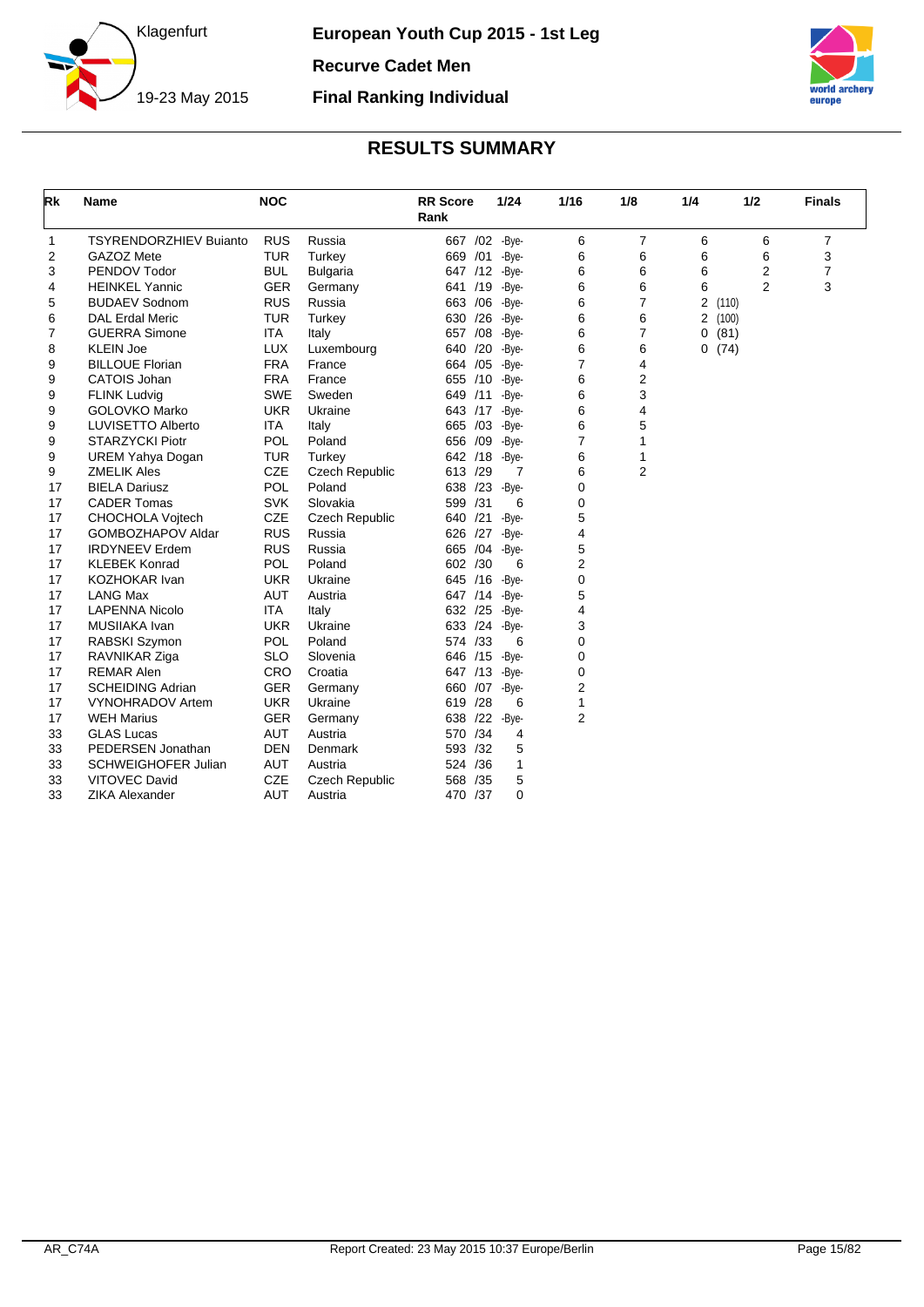



<span id="page-16-0"></span>

| Rk | <b>Name</b>                   | <b>NOC</b> |                 | <b>RR</b> Score<br>Rank |     | 1/24           | 1/16           | 1/8            | 1/4 | 1/2     |                         | <b>Finals</b> |
|----|-------------------------------|------------|-----------------|-------------------------|-----|----------------|----------------|----------------|-----|---------|-------------------------|---------------|
| 1  | <b>NAPLOSZEK Kamila</b>       | <b>POL</b> | Poland          | 650 /04 -Bye-           |     |                | 6              | $\overline{7}$ | 6   |         | 6                       | 7             |
| 2  | <b>GUY Oceane</b>             | <b>FRA</b> | France          | 649 / 06                |     | -Bye-          | 6              | 6              | 6   |         | 6                       | 3             |
| 3  | <b>NIELSEN Camilla</b>        | <b>DEN</b> | Denmark         | 638 /09                 |     | -Bye-          | 7              | 7              | 6   |         | $\mathbf 0$             | 6             |
| 4  | PLOTNIKOVA Tatiana            | <b>RUS</b> | Russia          | 627 /18                 |     | -Bye-          | 6              | 6              | 6   |         | $\overline{\mathbf{A}}$ | $\mathbf 0$   |
| 5  | <b>WLECKE Celina</b>          | <b>GER</b> | Germany         | 648 /07                 |     | -Bye-          | 6              | 6              | 4   | (136)   |                         |               |
| 6  | RINCHINTCYNGEEVA Ariuna RUS   |            | Russia          | 669 /01                 |     | -Bye-          | 6              | 6              |     | 4 (131) |                         |               |
| 7  | <b>IVANOVA Taisiya</b>        | <b>UKR</b> | Ukraine         | /05<br>650              |     | -Bye-          | $\overline{7}$ | 7              |     | 2(108)  |                         |               |
| 8  | <b>TOBOLEWSKA Anna</b>        | <b>POL</b> | Poland          | 634 /14                 |     | -Bye-          | 6              | 6              |     | 0(75)   |                         |               |
| 9  | ANAGOZ Yasemin Ecem           | <b>TUR</b> | Turkey          | 635 /12                 |     | -Bye-          | 6              | 3              |     |         |                         |               |
| 9  | <b>ANDREOLI Tatiana</b>       | <b>ITA</b> | Italy           | 628                     |     | $/17$ -Bye-    | 6              | 5              |     |         |                         |               |
| 9  | <b>COSKUN Gulnaz Busranur</b> | <b>TUR</b> | Turkey          | 613 /23                 |     | -Bye-          | 6              | 5              |     |         |                         |               |
| 9  | <b>GIACCHERI Tanya</b>        | <b>ITA</b> | Italy           | 653                     | /02 | -Bye-          | 6              | 2              |     |         |                         |               |
| 9  | <b>GUMRUKCU Aybuke</b>        | <b>TUR</b> | Turkey          | /03<br>652              |     | -Bye-          | 6              | 4              |     |         |                         |               |
| 9  | <b>LAHARNAR Ivana</b>         | <b>SLO</b> | Slovenia        | 635 /13                 |     | -Bye-          | 6              | 1              |     |         |                         |               |
| 9  | <b>PALAMARCHUK Tamara</b>     | <b>UKR</b> | Ukraine         | /25<br>609              |     | -Bye-          | 7              | 1              |     |         |                         |               |
| 9  | <b>TARTLER Elisa</b>          | <b>GER</b> | Germany         | /11<br>636              |     | -Bye-          | 6              | $\overline{2}$ |     |         |                         |               |
| 17 | <b>ANDERSEN Kirstine</b>      | <b>DEN</b> | Denmark         | /28<br>584              |     | -Bye-          | 1              |                |     |         |                         |               |
| 17 | ATANASOVA Yordanka            | <b>BUL</b> | <b>Bulgaria</b> | /08<br>639              |     | -Bye-          | 3              |                |     |         |                         |               |
| 17 | <b>BALDANOVA Tse-Dulma</b>    | <b>RUS</b> | Russia          | 527 /34                 |     | 6              | 4              |                |     |         |                         |               |
| 17 | <b>BECKERS Viveca</b>         | <b>LUX</b> | Luxembourg      | 637 /10                 |     | -Bye-          | 4              |                |     |         |                         |               |
| 17 | <b>DUMBADZE Ana</b>           | <b>GEO</b> | Georgia         | 624 /19                 |     | -Bye-          | 2              |                |     |         |                         |               |
| 17 | <b>HEYKANTS Julia</b>         | <b>BEL</b> | Belgium         | 550 /32                 |     | 6              | $\overline{2}$ |                |     |         |                         |               |
| 17 | <b>JUSZCZUK Gloria</b>        | POL        | Poland          | 630 /16                 |     | -Bye-          | $\overline{2}$ |                |     |         |                         |               |
| 17 | MAZORCHUK Kateryna            | <b>UKR</b> | Ukraine         | 632 /15 -Bye-           |     |                | $\Omega$       |                |     |         |                         |               |
| 17 | <b>PEET Kristel</b>           | <b>EST</b> | Estonia         | 617 /22 -Bye-           |     |                | 4              |                |     |         |                         |               |
| 17 | POPLAWSKA-WALUSIAK Emilia     | POL        | Poland          | 606 /26 -Bye-           |     |                | 2              |                |     |         |                         |               |
| 17 | <b>RET Sara</b>               | <b>ITA</b> | Italy           | 610 /24 -Bye-           |     |                | 3              |                |     |         |                         |               |
| 17 | SHMULSKA Iryna                | <b>UKR</b> | Ukraine         | /20<br>624              |     | -Bye-          | 5              |                |     |         |                         |               |
| 17 | <b>STEGNER Daniella</b>       | <b>BEL</b> | Belgium         | 572 /30                 |     | 6              | 0              |                |     |         |                         |               |
| 17 | <b>TETSMANN Maris</b>         | <b>EST</b> | Estonia         | /21<br>618              |     | -Bye-          | 2              |                |     |         |                         |               |
| 17 | <b>VRSALOVIC Lucija</b>       | <b>CRO</b> | Croatia         | /29<br>576              |     | -Bye-          | 0              |                |     |         |                         |               |
| 17 | <b>ZIEGLER Milena</b>         | <b>GER</b> | Germany         | /27<br>596              |     | -Bye-          | $\Omega$       |                |     |         |                         |               |
| 33 | DE STROOPER Charlotte         | <b>BEL</b> | Belgium         | 555<br>/31              |     | 4              |                |                |     |         |                         |               |
| 33 | <b>MAGLIA Nina</b>            | <b>AUT</b> | Austria         | 523<br>/35              |     | 0              |                |                |     |         |                         |               |
| 33 | <b>VAN NOTEN Liesbeth</b>     | <b>BEL</b> | Belgium         | 528 /33                 |     | $\overline{2}$ |                |                |     |         |                         |               |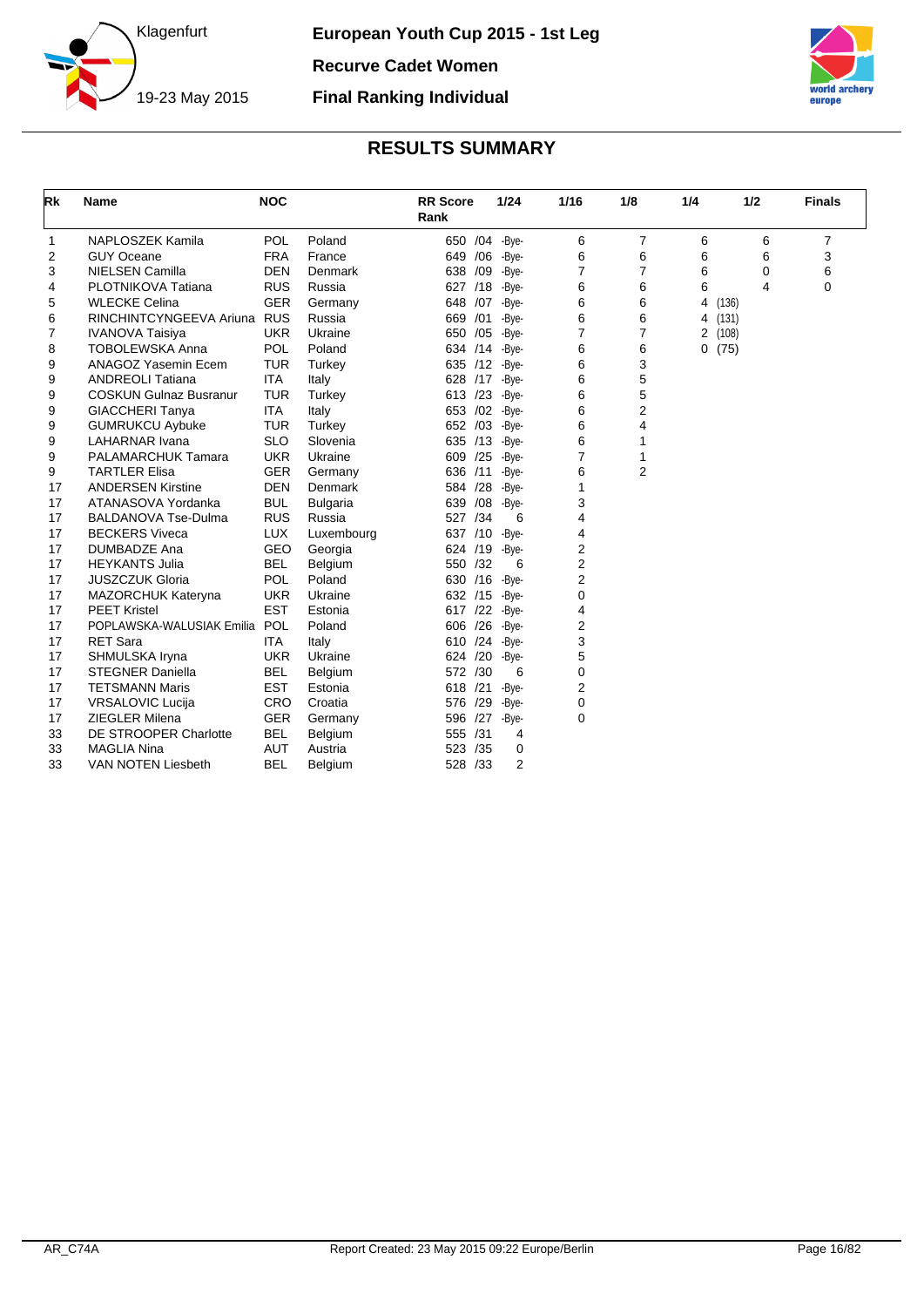



<span id="page-17-0"></span>

| Rk | <b>Name</b>                | <b>NOC</b> |                      | <b>RR</b> Score<br>Rank | 1/16        | 1/8 | 1/4 | 1/2 | <b>Finals</b> |
|----|----------------------------|------------|----------------------|-------------------------|-------------|-----|-----|-----|---------------|
| 1  | <b>VAVRO Mario</b>         | <b>CRO</b> | Croatia              | 700 /02 -Bye-           |             | 149 | 145 | 148 | 143           |
| 2  | <b>BORGSTROM Hampus</b>    | <b>SWE</b> | Sweden               | 697 /05 - Bye-          |             | 144 | 146 | 146 | 142           |
| 3  | <b>FESTI Manuel</b>        | <b>ITA</b> | Italy                | 697                     | $/06$ -Bye- | 148 | 147 | 146 | 141           |
| 4  | <b>ACHENBACH Jeremy</b>    | <b>GER</b> | Germany              | 690<br>/09              | 146         | 144 | 146 | 140 | 138           |
| 5  | <b>BUDEN Domagoj</b>       | <b>CRO</b> | Croatia              | 698<br>/04              | -Bve-       | 146 | 145 |     |               |
| 6  | <b>MIOR Viviano</b>        | <b>ITA</b> | Italy                | 695<br>/07              | -Bye-       | 145 | 144 |     |               |
| 6  | <b>TRACHSEL Marcel</b>     | <b>GER</b> | Germany              | /03<br>699              | -Bye-       | 148 | 144 |     |               |
| 8  | YAKALI Samet Can           | <b>TUR</b> | Turkey               | 700 /01                 | -Bye-       | 147 | 143 |     |               |
| 9  | <b>BALLA Martin</b>        | <b>HUN</b> | Hungary              | /19<br>677              | 142         | 146 |     |     |               |
| 9  | <b>BARADEL Simone</b>      | <b>ITA</b> | Italy                | /16<br>681              | 142         | 143 |     |     |               |
| 9  | <b>BUCHNER Erwin</b>       | <b>AUT</b> | Austria              | /22<br>671              | 144         | 141 |     |     |               |
| 9  | <b>HOLLAS Leon</b>         | <b>GER</b> | Germany              | /10<br>690              | 144         | 143 |     |     |               |
| 9  | <b>JERAM Samuel</b>        | <b>GBR</b> | <b>Great Britain</b> | 678 /18                 | 141         | 148 |     |     |               |
| 9  | <b>STROMBERG Linus</b>     | <b>SWE</b> | Sweden               | 688 /13                 | 146         | 146 |     |     |               |
| 9  | <b>TANDOGAN Baris</b>      | <b>TUR</b> | Turkey               | 690<br>/08              | 142         | 142 |     |     |               |
| 9  | <b>WIENER Nico</b>         | <b>AUT</b> | Austria              | /12<br>689              | 145         | 142 |     |     |               |
| 17 | <b>BOLSHAKOV Vladyslav</b> | <b>UKR</b> | Ukraine              | /20<br>673              | 138         |     |     |     |               |
| 17 | <b>CARLSSON Isak</b>       | <b>SWE</b> | Sweden               | 682 /15                 | 139         |     |     |     |               |
| 17 | <b>DERNEKLI Furkan</b>     | <b>TUR</b> | Turkey               | 689<br>/11              | 144         |     |     |     |               |
| 17 | <b>HEINCZ Stefan</b>       | <b>AUT</b> | Austria              | /21<br>672              | 140         |     |     |     |               |
| 17 | HOVIADOVSKYI Roman         | <b>UKR</b> | Ukraine              | /14<br>685              | 140         |     |     |     |               |
| 17 | <b>HOWELL James</b>        | <b>GBR</b> | <b>Great Britain</b> | /25<br>657              | 142         |     |     |     |               |
| 17 | <b>KOBZA Martin</b>        | <b>SVK</b> | Slovakia             | /17<br>680              | 138         |     |     |     |               |
| 17 | STOSEVSKI Luka             | <b>SLO</b> | Slovenia             | 669<br>/24              | 142         |     |     |     |               |
| 17 | <b>TUCKNOTT Phillip</b>    | <b>GBR</b> | <b>Great Britain</b> | /23<br>670              | 140         |     |     |     |               |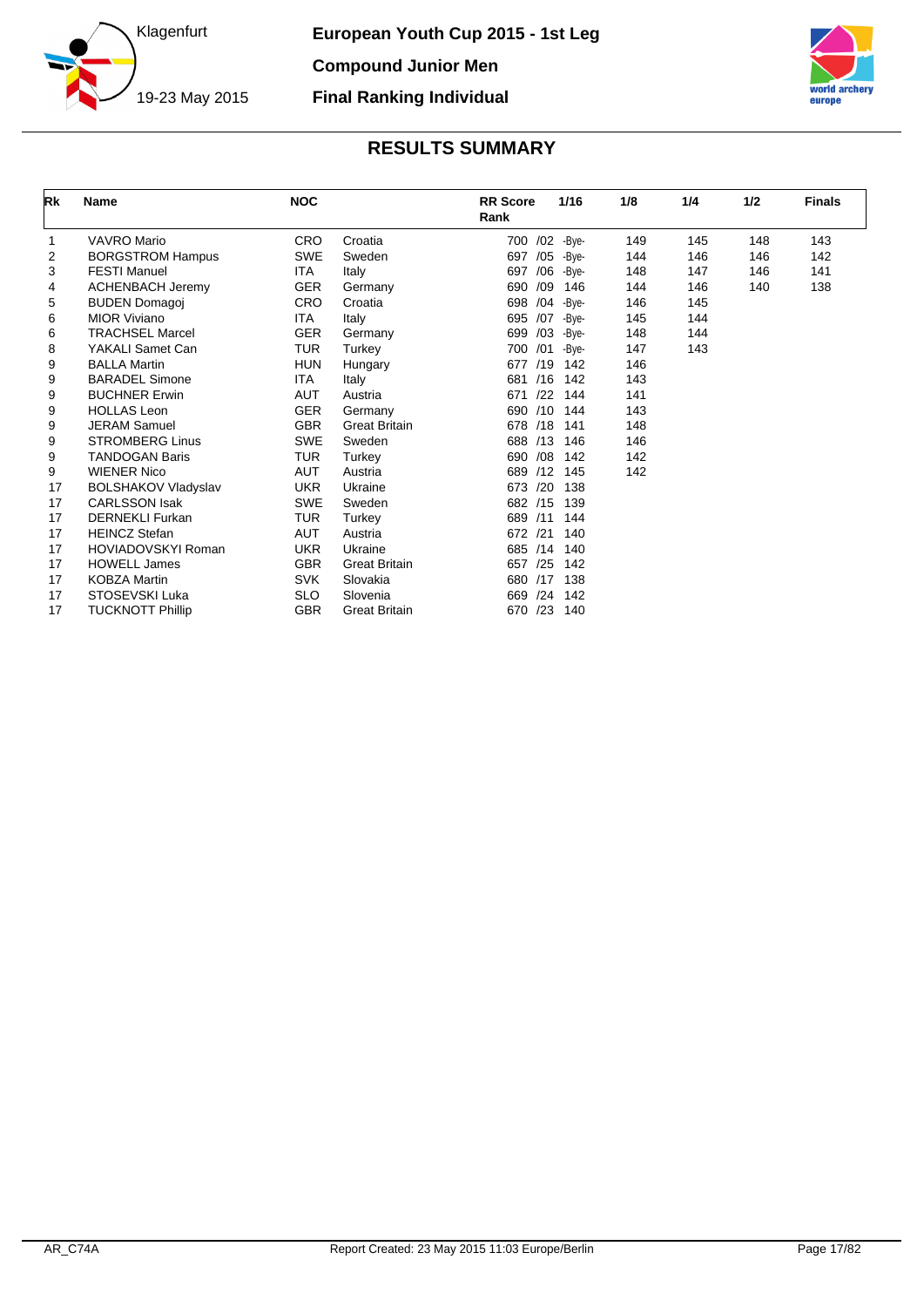



<span id="page-18-0"></span>

| Rk             | Name                       | <b>NOC</b> |                      | <b>RR</b> Score<br>Rank | 1/8   | 1/4 | 1/2 | <b>Finals</b> |
|----------------|----------------------------|------------|----------------------|-------------------------|-------|-----|-----|---------------|
|                | <b>BOSTAN Yesim</b>        | TUR        | Turkev               | /01<br>702              | -Bve- | 146 | 144 | 143           |
| 2              | SHKOLNA Mariya             | <b>UKR</b> | Ukraine              | 698 / 02 - Bye-         |       | 144 | 145 | 140           |
| 3              | <b>ORLIC Maya</b>          | <b>CRO</b> | Croatia              | 686 /03 -Bye-           |       | 145 | 141 | 144           |
| 4              | <b>CLARK Daisy</b>         | <b>GBR</b> | <b>Great Britain</b> | 675 / 05 - Bye-         |       | 142 | 141 | 139           |
| 5              | <b>GEORGE Aalin Elisse</b> | <b>GBR</b> | <b>Great Britain</b> | 665 /07                 | 135   | 141 |     |               |
| 6              | <b>SEVINDIK Dilara</b>     | <b>TUR</b> | Turkey               | 682 / 04 - Bye-         |       | 139 |     |               |
| $\overline{7}$ | <b>SAGLAM Evrim</b>        | <b>TUR</b> | Turkev               | /09<br>649              | 136   | 137 |     |               |
| 8              | <b>GEORGE Kirsten</b>      | <b>GBR</b> | <b>Great Britain</b> | 674 / 06                | -Bve- | 136 |     |               |
| 9              | <b>GRASCELLI Giulia</b>    | <b>ITA</b> | Italy                | /08<br>658              | - 135 |     |     |               |
| 9              | <b>KREUZBERGER Julia</b>   | AUT        | Austria              | /10<br>627              | -133  |     |     |               |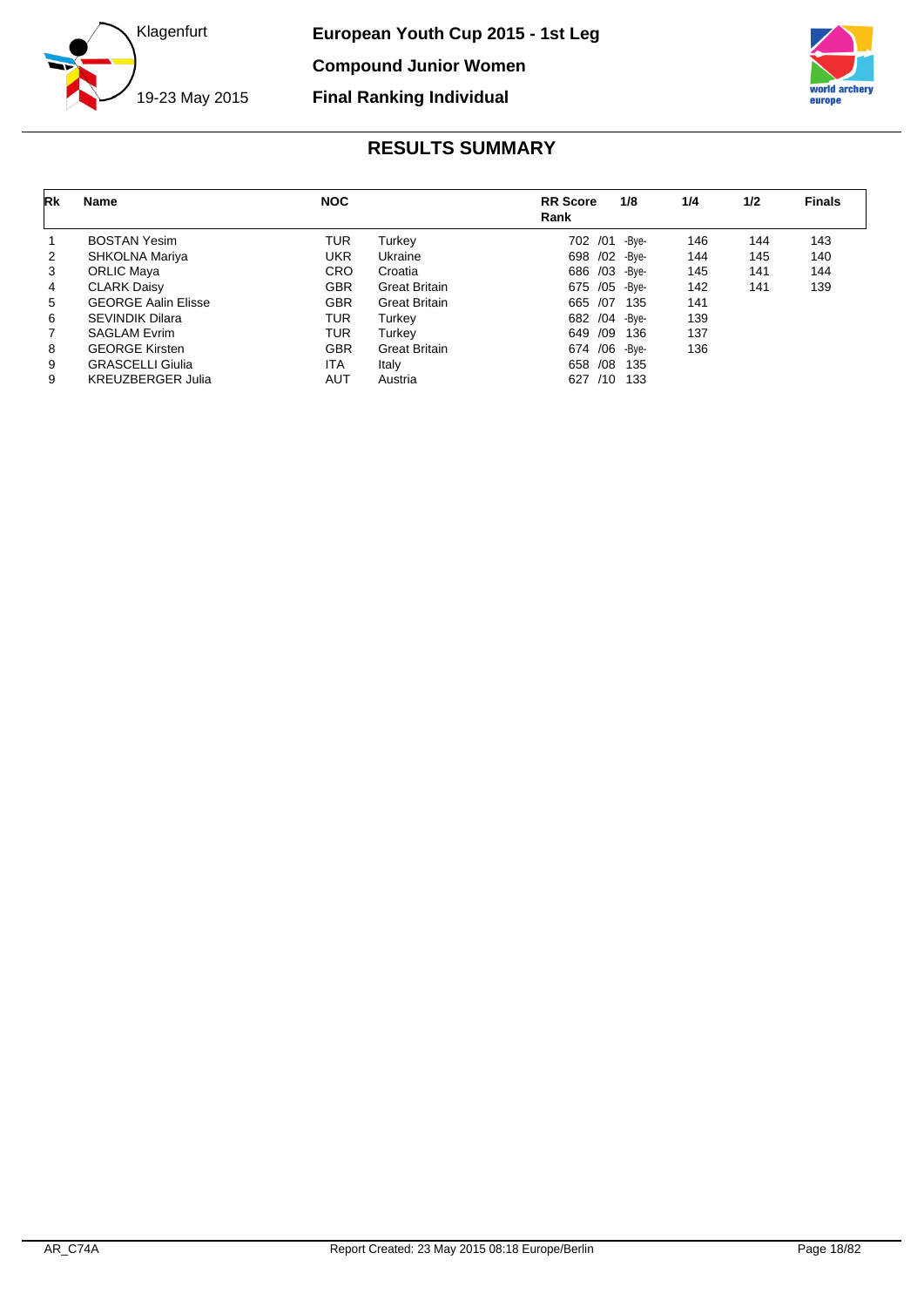



<span id="page-19-0"></span>

| Rk | Name                       | <b>NOC</b> |                      | <b>RR</b> Score | 1/8   | 1/4 | 1/2 | <b>Finals</b> |
|----|----------------------------|------------|----------------------|-----------------|-------|-----|-----|---------------|
|    |                            |            |                      | Rank            |       |     |     |               |
|    | <b>OROSZ Viktor</b>        | <b>HUN</b> | Hungary              | /01<br>700      | -Bye- | 146 | 147 | 148           |
| 2  | <b>SUT Jesse</b>           | <b>ITA</b> | Italy                | /02<br>690      | -Bye- | 146 | 145 | 143           |
| 3  | <b>HOWSE James</b>         | <b>GBR</b> | <b>Great Britain</b> | /06<br>685      | 145   | 145 | 145 | 144           |
| 4  | <b>BEGA Timo</b>           | <b>LUX</b> | Luxembourg           | /04<br>687      | 143   | 141 | 139 | 141           |
| 5  | <b>MODIC Stas</b>          | <b>SLO</b> | Slovenia             | /08<br>677      | 140   | 144 |     |               |
| 6  | <b>ERKUS Emre</b>          | <b>TUR</b> | Turkey               | 685<br>/07      | 144   | 142 |     |               |
| 7  | <b>GARIP Mert</b>          | <b>TUR</b> | Turkey               | /03<br>687      | 143   | 138 |     |               |
| 8  | <b>PUUSEPP Kristjan</b>    | <b>EST</b> | Estonia              | 666 /12         | 142   | 136 |     |               |
| 9  | <b>GONCHAROV Anton</b>     | <b>UKR</b> | Ukraine              | /13<br>665      | 132   |     |     |               |
| 9  | <b>MARAS Serdar Bortay</b> | <b>TUR</b> | Turkey               | 685 / 05        | 142   |     |     |               |
| 9  | <b>RALLS Luke</b>          | <b>GBR</b> | <b>Great Britain</b> | /14<br>659      | 140   |     |     |               |
| 9  | SIMIC Filip                | <b>CRO</b> | Croatia              | 666<br>/10      | 135   |     |     |               |
| 9  | <b>WALSH Jake</b>          | <b>GBR</b> | <b>Great Britain</b> | 666<br>/11      | 138   |     |     |               |
| 9  | <b>ZACHARIAS Stefan</b>    | LIE        | Liechtenstein        | 674 /09         | 138   |     |     |               |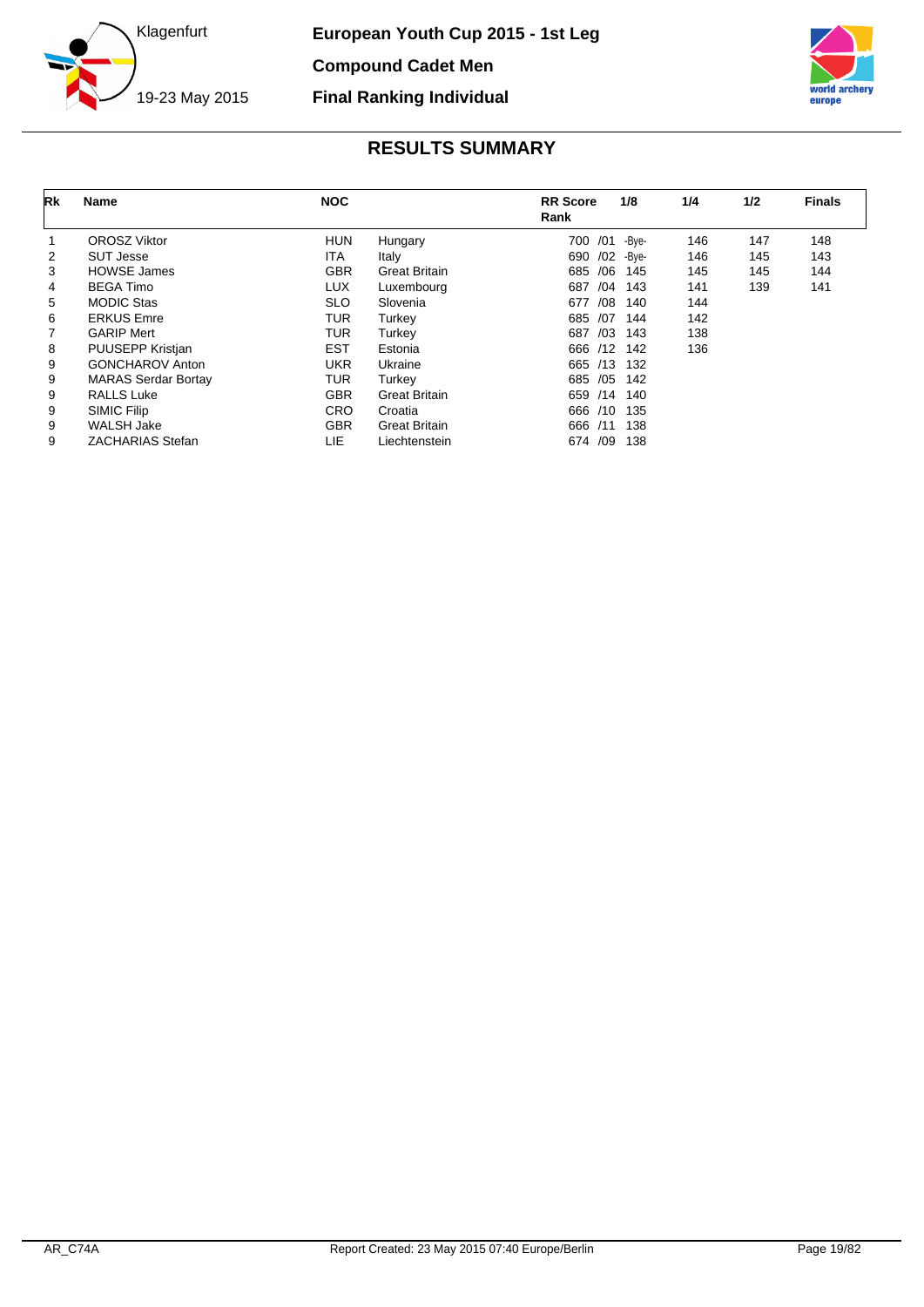



<span id="page-20-0"></span>

| Rk             | <b>Name</b>               | <b>NOC</b> |                      | <b>RR</b> Score<br>Rank | 1/8   | 1/4 | 1/2 | <b>Finals</b> |
|----------------|---------------------------|------------|----------------------|-------------------------|-------|-----|-----|---------------|
|                | <b>MOELLER Katja Ree</b>  | <b>DEN</b> | Denmark              | /01<br>665              | -Bve- | 137 | 143 | 137 T.10*     |
| 2              | <b>GONCHAROVA Valeria</b> | UKR        | Ukraine              | /07<br>651              | 136   | 141 | 143 | 137 T.10      |
| 3              | MLINARIC Amanda           | <b>CRO</b> | Croatia              | /05<br>652              | -Bve- | 137 | 135 | 132           |
| 4              | LENNON Rebecca            | <b>GBR</b> | <b>Great Britain</b> | /03<br>661              | -Bve- | 142 | 139 | 131           |
| 5              | <b>HUNSPERGER Janine</b>  | SUI        | Switzerland          | /02<br>664              | -Bve- | 141 |     |               |
| 6              | ANDERSSON Moa             | <b>SWE</b> | Sweden               | /09<br>640              | 136   | 136 |     |               |
| $\overline{7}$ | <b>JAATMA Lisell</b>      | EST        | Estonia              | /04<br>661              | -Bve- | 135 |     |               |
| 7              | <b>MASON Lucy</b>         | <b>GBR</b> | <b>Great Britain</b> | /06<br>651              | -Bve- | 135 |     |               |
| 9              | <b>SMITH Hollie</b>       | <b>GBR</b> | <b>Great Britain</b> | 613 /10                 | 136   |     |     |               |
| 9              | <b>TOZZI Aurora</b>       | ITA        | Italy                | /08<br>648              | 135   |     |     |               |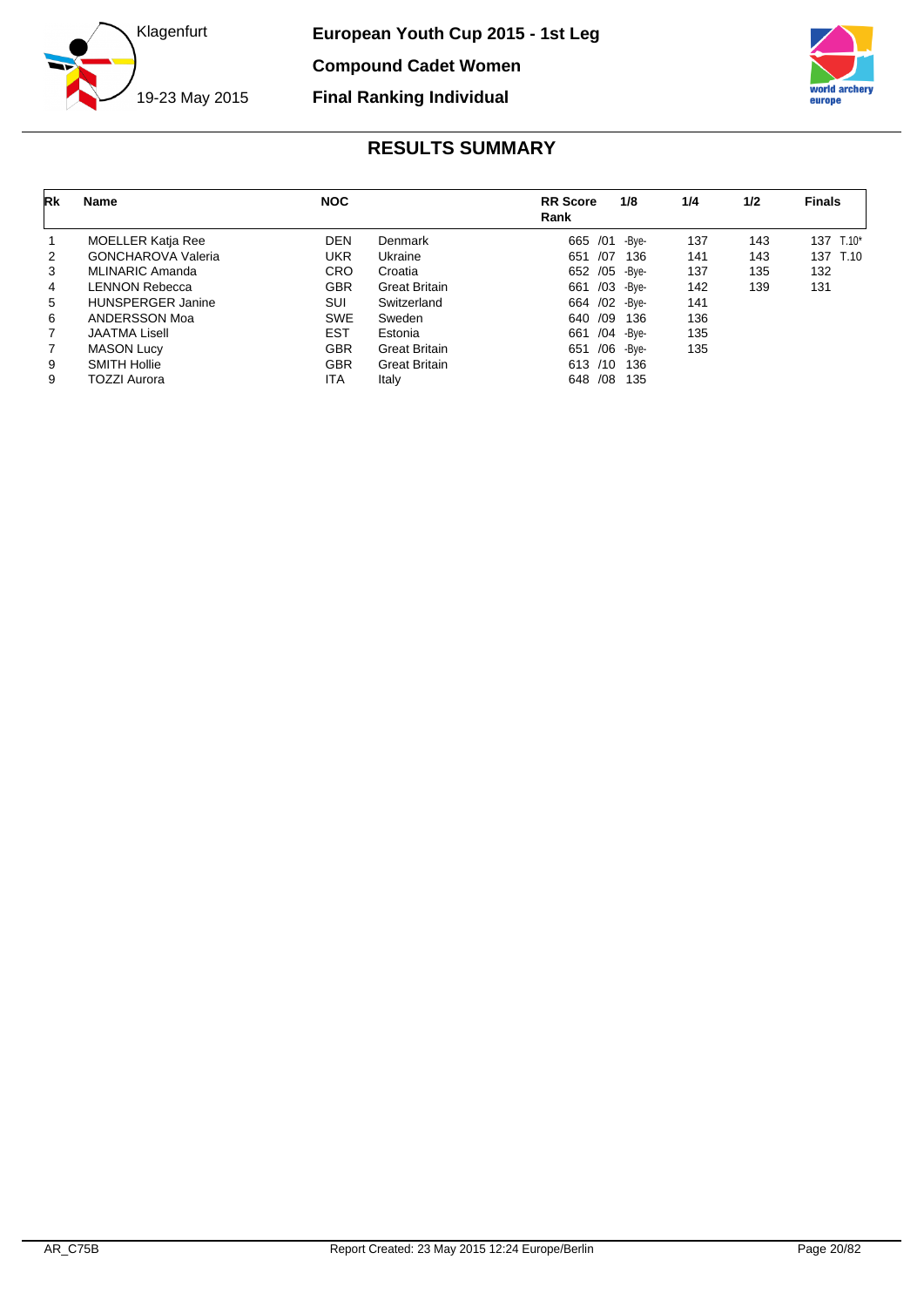



<span id="page-21-0"></span>

|           | RR Rank /<br><b>Score</b> | No | <b>BkName</b>                                 | <b>NOC</b><br>Code       | Quarterfinals                                     | <b>Semifinals</b>                        | <b>Finals</b>            |                                           |
|-----------|---------------------------|----|-----------------------------------------------|--------------------------|---------------------------------------------------|------------------------------------------|--------------------------|-------------------------------------------|
| 1/<br>8/  | 667<br>651                |    | 1 KOENIG Thomas<br>8 BIZJAK Rok               | <b>FRA</b><br><b>SLO</b> | 6 (28,26,28,29,30)<br>4 (22, 29, 29, 27, 27)      | <b>KOENIG T (FRA)</b><br>1 (28,26,26,26) | <b>MAKHNENKO A (RUS)</b> |                                           |
| 5/<br>20/ | 655<br>639                |    | 5 MAKHNENKO Artem<br>20 ADRIAENSEN Ben        | <b>RUS</b><br><b>BEL</b> | 7 (28,27,29,28)<br>1 (27,27,26,26)                | MAKHNENKO A (RUS)<br>7 (28, 28, 27, 29)  | 1 (28,25,28,25)          | <b>GOLD</b><br>BANDA A (HUN)              |
| 3/<br>22/ | 658<br>636                |    | 3 WECKMUELLER Maximilian<br>22 POPOV Vitalii  | <b>GER</b><br><b>RUS</b> | 6 T.10 (27,27,26,28,28)<br>5 T.8 (27,29,27,25,26) | WECKMUELLER M (GER)<br>2 (27,25,27,27)   | BANDA A (HUN)            |                                           |
| 7/<br>18/ | 653<br>640                | 18 | <b>BANDA Arpad</b><br><b>BALDANOV Arsalan</b> | <b>HUN</b><br><b>RUS</b> | 6 (27,28,26,28,27)<br>4 (27,26,28,28,25)          | BANDA A (HUN)<br>6 (27, 28, 27, 28)      | 7 (28,26,30,28)          | <b>SILVER</b><br><b>MAKHNENKO A (RUS)</b> |

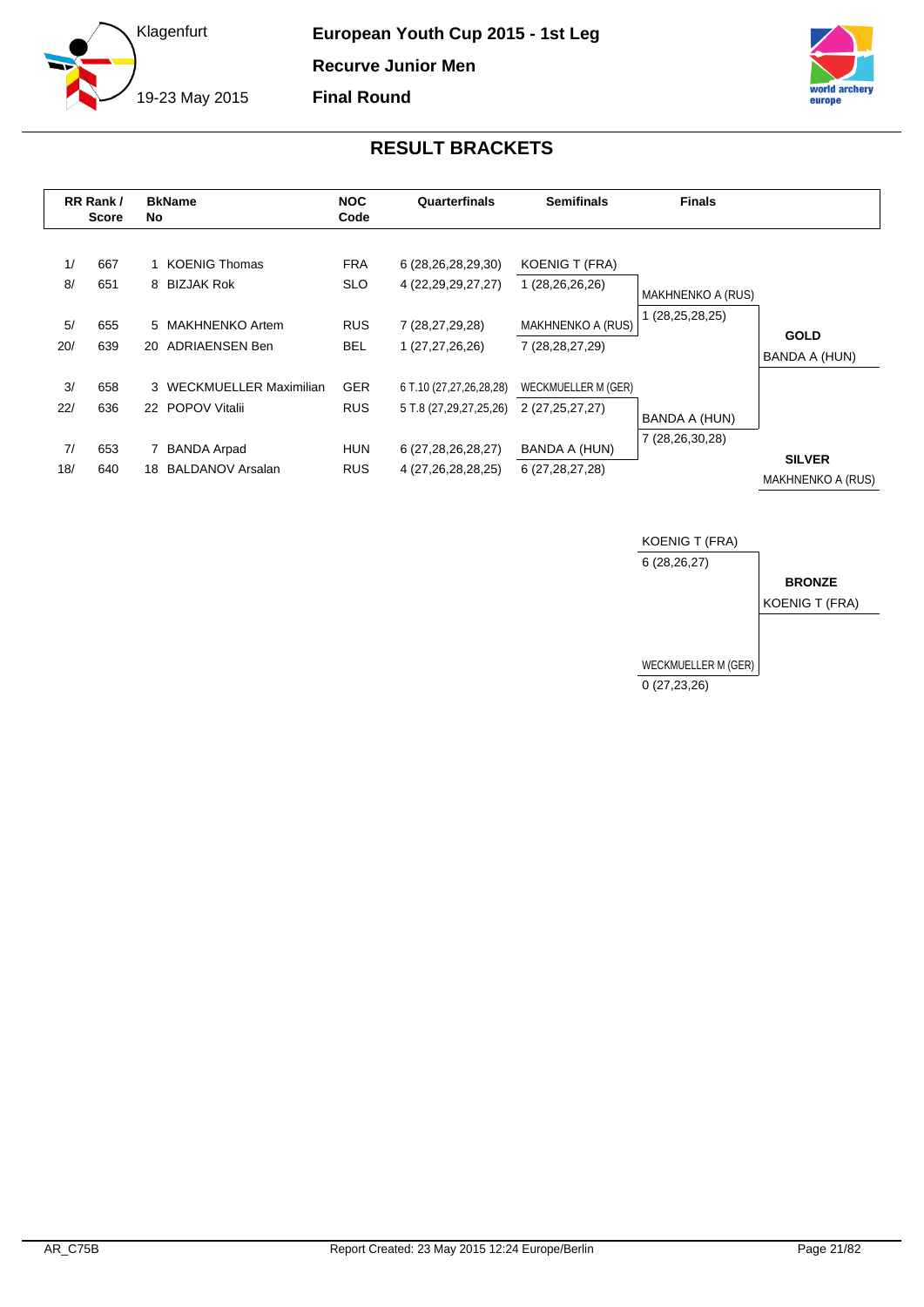



| 1/<br>667<br>1 KOENIG Thomas<br><b>FRA</b><br><b>KOENIG T (FRA)</b><br>6 (29, 30, 27, 26)<br>pre-seeded in 1/16th<br><b>KOENIG T (FRA)</b><br>6 (26,28,29,29)<br><b>UKR</b><br>MALYK MY (UKR)<br>33/<br>628<br>33 MALYK Mykhaylo-Yaroslav<br>6 T.8* (27,25,26,26,26)<br>32/<br>628<br>32 HURBAN JR. Vladimir<br><b>SVK</b><br>5 T.8 (26,25,29,28,25)<br>2 (26,28,29,25)<br><b>KOENIG T (FRA)</b><br>6 (28,26,28,29,30)<br>17/<br><b>FRA</b><br><b>KRAUS S (FRA)</b><br>641<br>17 KRAUS Stephane<br>-Bye-<br>3 (28, 26, 26, 27, 26)<br>MAIER J (GER)<br>2 (29,27,28,28)<br>-Bye-<br>MAIER J (GER)<br>641<br><b>GER</b><br>16/<br>16 MAIER Johannes<br>7 (26, 28, 29, 27, 28)<br>$9/$<br>651<br><b>TUR</b><br>9 TEZEL Onur<br>TEZEL O (TUR)<br>-Bye-<br>4 (27, 27, 24, 25, 27)<br>KUTSYY V (UKR)<br>3 (26, 26, 26, 28, 28)<br>41/<br><b>CZE</b><br>4 (25,28,24,27,24)<br>KUTSYY V (UKR)<br>601<br>41 HLAHULEK Michal<br>24/<br><b>UKR</b><br>636<br>24 KUTSYY Valentyn<br>6 (26,27,30,26,27)<br>6 (26,27,29,25,28)<br>BIZJAK R (SLO)<br>4 (22, 29, 29, 27, 27)<br>25 BALAZ Boris<br><b>SVK</b><br><b>BALAZ B (SVK)</b><br>25/<br>635<br>7 (27,25,29,24,29)<br>40/<br>614<br>40 BAUDIN Jefferson<br>SUI<br>3 (24, 28, 23, 24, 25)<br>2 (27,27,27,26)<br>BIZJAK R (SLO)<br>7 (27,30,26,26,30)<br>pre-seeded in 1/16th<br><b>BIZJAK R (SLO)</b><br>8/<br>651<br>8 BIZJAK Rok<br><b>SLO</b><br>6 (30,26,29,29)<br>5/<br><b>RUS</b><br>655<br>5 MAKHNENKO Artem<br>MAKHNENKO A (RUS)<br>pre-seeded in 1/16th<br>7 (24, 27, 28, 27, 26)<br><b>MAKHNENKO A (RUS)</b><br>6 (28, 28, 27, 30, 29)<br>CZE<br>37/<br>618<br>37 JAROCH David<br>6 T.8* (27,25,29,26,26)<br>JAROCH D (CZE)<br>28/<br>632<br><b>BUL</b><br>28 DACHEV Damyan<br>5 T.8 (29,25,27,24,27)<br>3 (24, 27, 26, 27, 25)<br>MAKHNENKO A (RUS)<br>7 (28,27,29,28)<br><b>SVK</b><br>DUCHON J (SVK)<br>21/<br>637<br>6 (24, 28, 25, 27)<br>21 DUCHON Juraj<br>44/<br>44 STEINLECHNER Lukas<br><b>AUT</b><br>2 (24, 25, 23, 27)<br>2 (19,27,28,19)<br>567<br><b>GSTOETTNER A (AUT)</b><br>4 (29,25,28,27,28)<br>-Bye-<br><b>GSTOETTNER A (AUT)</b><br><b>AUT</b><br>12/<br>644<br>12 GSTOETTNER Andreas<br>6 (26,29,26,28)<br>13/<br>643<br>13 MIHALIC Matija<br><b>CRO</b><br>MIHALIC M (CRO)<br>-Bye-<br>4 (25,28,26,26,29)<br><b>ADRIAENSEN B (BEL)</b><br>6 T.10 (28,26,29,27,29)<br>ADRIAENSEN B (BEL)<br>-Bye-<br><b>BEL</b><br>20/<br>639<br>20 ADRIAENSEN Ben<br>6 (24, 28, 27, 27, 29)<br>ADRIAENSEN B (BEL)<br>1 (27,27,26,26)<br>29 GJURIN Luka<br><b>GJURIN L (SLO)</b><br>29/<br><b>SLO</b><br>7 (24, 27, 28, 27, 27)<br>631 |     | RR Rank /<br><b>Score</b> | No | <b>BkName</b> | <b>NOC</b><br>Code | 1/24<br>Elimin. Round | 1/16<br>Elimin. Round | 1/8<br>Elimin. Round | Quarterfinals |
|---------------------------------------------------------------------------------------------------------------------------------------------------------------------------------------------------------------------------------------------------------------------------------------------------------------------------------------------------------------------------------------------------------------------------------------------------------------------------------------------------------------------------------------------------------------------------------------------------------------------------------------------------------------------------------------------------------------------------------------------------------------------------------------------------------------------------------------------------------------------------------------------------------------------------------------------------------------------------------------------------------------------------------------------------------------------------------------------------------------------------------------------------------------------------------------------------------------------------------------------------------------------------------------------------------------------------------------------------------------------------------------------------------------------------------------------------------------------------------------------------------------------------------------------------------------------------------------------------------------------------------------------------------------------------------------------------------------------------------------------------------------------------------------------------------------------------------------------------------------------------------------------------------------------------------------------------------------------------------------------------------------------------------------------------------------------------------------------------------------------------------------------------------------------------------------------------------------------------------------------------------------------------------------------------------------------------------------------------------------------------------------------------------------------------------------------------------------------------------------------------------------------------------------------------------------------------------------------|-----|---------------------------|----|---------------|--------------------|-----------------------|-----------------------|----------------------|---------------|
|                                                                                                                                                                                                                                                                                                                                                                                                                                                                                                                                                                                                                                                                                                                                                                                                                                                                                                                                                                                                                                                                                                                                                                                                                                                                                                                                                                                                                                                                                                                                                                                                                                                                                                                                                                                                                                                                                                                                                                                                                                                                                                                                                                                                                                                                                                                                                                                                                                                                                                                                                                                             |     |                           |    |               |                    |                       |                       |                      |               |
|                                                                                                                                                                                                                                                                                                                                                                                                                                                                                                                                                                                                                                                                                                                                                                                                                                                                                                                                                                                                                                                                                                                                                                                                                                                                                                                                                                                                                                                                                                                                                                                                                                                                                                                                                                                                                                                                                                                                                                                                                                                                                                                                                                                                                                                                                                                                                                                                                                                                                                                                                                                             |     |                           |    |               |                    |                       |                       |                      |               |
|                                                                                                                                                                                                                                                                                                                                                                                                                                                                                                                                                                                                                                                                                                                                                                                                                                                                                                                                                                                                                                                                                                                                                                                                                                                                                                                                                                                                                                                                                                                                                                                                                                                                                                                                                                                                                                                                                                                                                                                                                                                                                                                                                                                                                                                                                                                                                                                                                                                                                                                                                                                             |     |                           |    |               |                    |                       |                       |                      |               |
|                                                                                                                                                                                                                                                                                                                                                                                                                                                                                                                                                                                                                                                                                                                                                                                                                                                                                                                                                                                                                                                                                                                                                                                                                                                                                                                                                                                                                                                                                                                                                                                                                                                                                                                                                                                                                                                                                                                                                                                                                                                                                                                                                                                                                                                                                                                                                                                                                                                                                                                                                                                             |     |                           |    |               |                    |                       |                       |                      |               |
|                                                                                                                                                                                                                                                                                                                                                                                                                                                                                                                                                                                                                                                                                                                                                                                                                                                                                                                                                                                                                                                                                                                                                                                                                                                                                                                                                                                                                                                                                                                                                                                                                                                                                                                                                                                                                                                                                                                                                                                                                                                                                                                                                                                                                                                                                                                                                                                                                                                                                                                                                                                             |     |                           |    |               |                    |                       |                       |                      |               |
|                                                                                                                                                                                                                                                                                                                                                                                                                                                                                                                                                                                                                                                                                                                                                                                                                                                                                                                                                                                                                                                                                                                                                                                                                                                                                                                                                                                                                                                                                                                                                                                                                                                                                                                                                                                                                                                                                                                                                                                                                                                                                                                                                                                                                                                                                                                                                                                                                                                                                                                                                                                             |     |                           |    |               |                    |                       |                       |                      |               |
|                                                                                                                                                                                                                                                                                                                                                                                                                                                                                                                                                                                                                                                                                                                                                                                                                                                                                                                                                                                                                                                                                                                                                                                                                                                                                                                                                                                                                                                                                                                                                                                                                                                                                                                                                                                                                                                                                                                                                                                                                                                                                                                                                                                                                                                                                                                                                                                                                                                                                                                                                                                             |     |                           |    |               |                    |                       |                       |                      |               |
|                                                                                                                                                                                                                                                                                                                                                                                                                                                                                                                                                                                                                                                                                                                                                                                                                                                                                                                                                                                                                                                                                                                                                                                                                                                                                                                                                                                                                                                                                                                                                                                                                                                                                                                                                                                                                                                                                                                                                                                                                                                                                                                                                                                                                                                                                                                                                                                                                                                                                                                                                                                             |     |                           |    |               |                    |                       |                       |                      |               |
|                                                                                                                                                                                                                                                                                                                                                                                                                                                                                                                                                                                                                                                                                                                                                                                                                                                                                                                                                                                                                                                                                                                                                                                                                                                                                                                                                                                                                                                                                                                                                                                                                                                                                                                                                                                                                                                                                                                                                                                                                                                                                                                                                                                                                                                                                                                                                                                                                                                                                                                                                                                             |     |                           |    |               |                    |                       |                       |                      |               |
|                                                                                                                                                                                                                                                                                                                                                                                                                                                                                                                                                                                                                                                                                                                                                                                                                                                                                                                                                                                                                                                                                                                                                                                                                                                                                                                                                                                                                                                                                                                                                                                                                                                                                                                                                                                                                                                                                                                                                                                                                                                                                                                                                                                                                                                                                                                                                                                                                                                                                                                                                                                             |     |                           |    |               |                    |                       |                       |                      |               |
|                                                                                                                                                                                                                                                                                                                                                                                                                                                                                                                                                                                                                                                                                                                                                                                                                                                                                                                                                                                                                                                                                                                                                                                                                                                                                                                                                                                                                                                                                                                                                                                                                                                                                                                                                                                                                                                                                                                                                                                                                                                                                                                                                                                                                                                                                                                                                                                                                                                                                                                                                                                             |     |                           |    |               |                    |                       |                       |                      |               |
|                                                                                                                                                                                                                                                                                                                                                                                                                                                                                                                                                                                                                                                                                                                                                                                                                                                                                                                                                                                                                                                                                                                                                                                                                                                                                                                                                                                                                                                                                                                                                                                                                                                                                                                                                                                                                                                                                                                                                                                                                                                                                                                                                                                                                                                                                                                                                                                                                                                                                                                                                                                             |     |                           |    |               |                    |                       |                       |                      |               |
|                                                                                                                                                                                                                                                                                                                                                                                                                                                                                                                                                                                                                                                                                                                                                                                                                                                                                                                                                                                                                                                                                                                                                                                                                                                                                                                                                                                                                                                                                                                                                                                                                                                                                                                                                                                                                                                                                                                                                                                                                                                                                                                                                                                                                                                                                                                                                                                                                                                                                                                                                                                             |     |                           |    |               |                    |                       |                       |                      |               |
|                                                                                                                                                                                                                                                                                                                                                                                                                                                                                                                                                                                                                                                                                                                                                                                                                                                                                                                                                                                                                                                                                                                                                                                                                                                                                                                                                                                                                                                                                                                                                                                                                                                                                                                                                                                                                                                                                                                                                                                                                                                                                                                                                                                                                                                                                                                                                                                                                                                                                                                                                                                             |     |                           |    |               |                    |                       |                       |                      |               |
|                                                                                                                                                                                                                                                                                                                                                                                                                                                                                                                                                                                                                                                                                                                                                                                                                                                                                                                                                                                                                                                                                                                                                                                                                                                                                                                                                                                                                                                                                                                                                                                                                                                                                                                                                                                                                                                                                                                                                                                                                                                                                                                                                                                                                                                                                                                                                                                                                                                                                                                                                                                             |     |                           |    |               |                    |                       |                       |                      |               |
|                                                                                                                                                                                                                                                                                                                                                                                                                                                                                                                                                                                                                                                                                                                                                                                                                                                                                                                                                                                                                                                                                                                                                                                                                                                                                                                                                                                                                                                                                                                                                                                                                                                                                                                                                                                                                                                                                                                                                                                                                                                                                                                                                                                                                                                                                                                                                                                                                                                                                                                                                                                             |     |                           |    |               |                    |                       |                       |                      |               |
|                                                                                                                                                                                                                                                                                                                                                                                                                                                                                                                                                                                                                                                                                                                                                                                                                                                                                                                                                                                                                                                                                                                                                                                                                                                                                                                                                                                                                                                                                                                                                                                                                                                                                                                                                                                                                                                                                                                                                                                                                                                                                                                                                                                                                                                                                                                                                                                                                                                                                                                                                                                             |     |                           |    |               |                    |                       |                       |                      |               |
|                                                                                                                                                                                                                                                                                                                                                                                                                                                                                                                                                                                                                                                                                                                                                                                                                                                                                                                                                                                                                                                                                                                                                                                                                                                                                                                                                                                                                                                                                                                                                                                                                                                                                                                                                                                                                                                                                                                                                                                                                                                                                                                                                                                                                                                                                                                                                                                                                                                                                                                                                                                             |     |                           |    |               |                    |                       |                       |                      |               |
|                                                                                                                                                                                                                                                                                                                                                                                                                                                                                                                                                                                                                                                                                                                                                                                                                                                                                                                                                                                                                                                                                                                                                                                                                                                                                                                                                                                                                                                                                                                                                                                                                                                                                                                                                                                                                                                                                                                                                                                                                                                                                                                                                                                                                                                                                                                                                                                                                                                                                                                                                                                             |     |                           |    |               |                    |                       |                       |                      |               |
|                                                                                                                                                                                                                                                                                                                                                                                                                                                                                                                                                                                                                                                                                                                                                                                                                                                                                                                                                                                                                                                                                                                                                                                                                                                                                                                                                                                                                                                                                                                                                                                                                                                                                                                                                                                                                                                                                                                                                                                                                                                                                                                                                                                                                                                                                                                                                                                                                                                                                                                                                                                             |     |                           |    |               |                    |                       |                       |                      |               |
|                                                                                                                                                                                                                                                                                                                                                                                                                                                                                                                                                                                                                                                                                                                                                                                                                                                                                                                                                                                                                                                                                                                                                                                                                                                                                                                                                                                                                                                                                                                                                                                                                                                                                                                                                                                                                                                                                                                                                                                                                                                                                                                                                                                                                                                                                                                                                                                                                                                                                                                                                                                             |     |                           |    |               |                    |                       |                       |                      |               |
|                                                                                                                                                                                                                                                                                                                                                                                                                                                                                                                                                                                                                                                                                                                                                                                                                                                                                                                                                                                                                                                                                                                                                                                                                                                                                                                                                                                                                                                                                                                                                                                                                                                                                                                                                                                                                                                                                                                                                                                                                                                                                                                                                                                                                                                                                                                                                                                                                                                                                                                                                                                             |     |                           |    |               |                    |                       |                       |                      |               |
|                                                                                                                                                                                                                                                                                                                                                                                                                                                                                                                                                                                                                                                                                                                                                                                                                                                                                                                                                                                                                                                                                                                                                                                                                                                                                                                                                                                                                                                                                                                                                                                                                                                                                                                                                                                                                                                                                                                                                                                                                                                                                                                                                                                                                                                                                                                                                                                                                                                                                                                                                                                             |     |                           |    |               |                    |                       |                       |                      |               |
|                                                                                                                                                                                                                                                                                                                                                                                                                                                                                                                                                                                                                                                                                                                                                                                                                                                                                                                                                                                                                                                                                                                                                                                                                                                                                                                                                                                                                                                                                                                                                                                                                                                                                                                                                                                                                                                                                                                                                                                                                                                                                                                                                                                                                                                                                                                                                                                                                                                                                                                                                                                             |     |                           |    |               |                    |                       |                       |                      |               |
|                                                                                                                                                                                                                                                                                                                                                                                                                                                                                                                                                                                                                                                                                                                                                                                                                                                                                                                                                                                                                                                                                                                                                                                                                                                                                                                                                                                                                                                                                                                                                                                                                                                                                                                                                                                                                                                                                                                                                                                                                                                                                                                                                                                                                                                                                                                                                                                                                                                                                                                                                                                             |     |                           |    |               |                    |                       |                       |                      |               |
|                                                                                                                                                                                                                                                                                                                                                                                                                                                                                                                                                                                                                                                                                                                                                                                                                                                                                                                                                                                                                                                                                                                                                                                                                                                                                                                                                                                                                                                                                                                                                                                                                                                                                                                                                                                                                                                                                                                                                                                                                                                                                                                                                                                                                                                                                                                                                                                                                                                                                                                                                                                             |     |                           |    |               |                    |                       |                       |                      |               |
|                                                                                                                                                                                                                                                                                                                                                                                                                                                                                                                                                                                                                                                                                                                                                                                                                                                                                                                                                                                                                                                                                                                                                                                                                                                                                                                                                                                                                                                                                                                                                                                                                                                                                                                                                                                                                                                                                                                                                                                                                                                                                                                                                                                                                                                                                                                                                                                                                                                                                                                                                                                             |     |                           |    |               |                    |                       |                       |                      |               |
|                                                                                                                                                                                                                                                                                                                                                                                                                                                                                                                                                                                                                                                                                                                                                                                                                                                                                                                                                                                                                                                                                                                                                                                                                                                                                                                                                                                                                                                                                                                                                                                                                                                                                                                                                                                                                                                                                                                                                                                                                                                                                                                                                                                                                                                                                                                                                                                                                                                                                                                                                                                             |     |                           |    |               |                    |                       |                       |                      |               |
|                                                                                                                                                                                                                                                                                                                                                                                                                                                                                                                                                                                                                                                                                                                                                                                                                                                                                                                                                                                                                                                                                                                                                                                                                                                                                                                                                                                                                                                                                                                                                                                                                                                                                                                                                                                                                                                                                                                                                                                                                                                                                                                                                                                                                                                                                                                                                                                                                                                                                                                                                                                             |     |                           |    |               |                    |                       |                       |                      |               |
|                                                                                                                                                                                                                                                                                                                                                                                                                                                                                                                                                                                                                                                                                                                                                                                                                                                                                                                                                                                                                                                                                                                                                                                                                                                                                                                                                                                                                                                                                                                                                                                                                                                                                                                                                                                                                                                                                                                                                                                                                                                                                                                                                                                                                                                                                                                                                                                                                                                                                                                                                                                             |     |                           |    |               |                    |                       |                       |                      |               |
|                                                                                                                                                                                                                                                                                                                                                                                                                                                                                                                                                                                                                                                                                                                                                                                                                                                                                                                                                                                                                                                                                                                                                                                                                                                                                                                                                                                                                                                                                                                                                                                                                                                                                                                                                                                                                                                                                                                                                                                                                                                                                                                                                                                                                                                                                                                                                                                                                                                                                                                                                                                             |     |                           |    |               |                    |                       |                       |                      |               |
|                                                                                                                                                                                                                                                                                                                                                                                                                                                                                                                                                                                                                                                                                                                                                                                                                                                                                                                                                                                                                                                                                                                                                                                                                                                                                                                                                                                                                                                                                                                                                                                                                                                                                                                                                                                                                                                                                                                                                                                                                                                                                                                                                                                                                                                                                                                                                                                                                                                                                                                                                                                             |     |                           |    |               |                    |                       |                       |                      |               |
|                                                                                                                                                                                                                                                                                                                                                                                                                                                                                                                                                                                                                                                                                                                                                                                                                                                                                                                                                                                                                                                                                                                                                                                                                                                                                                                                                                                                                                                                                                                                                                                                                                                                                                                                                                                                                                                                                                                                                                                                                                                                                                                                                                                                                                                                                                                                                                                                                                                                                                                                                                                             |     |                           |    |               |                    |                       |                       |                      |               |
|                                                                                                                                                                                                                                                                                                                                                                                                                                                                                                                                                                                                                                                                                                                                                                                                                                                                                                                                                                                                                                                                                                                                                                                                                                                                                                                                                                                                                                                                                                                                                                                                                                                                                                                                                                                                                                                                                                                                                                                                                                                                                                                                                                                                                                                                                                                                                                                                                                                                                                                                                                                             |     |                           |    |               |                    |                       |                       |                      |               |
|                                                                                                                                                                                                                                                                                                                                                                                                                                                                                                                                                                                                                                                                                                                                                                                                                                                                                                                                                                                                                                                                                                                                                                                                                                                                                                                                                                                                                                                                                                                                                                                                                                                                                                                                                                                                                                                                                                                                                                                                                                                                                                                                                                                                                                                                                                                                                                                                                                                                                                                                                                                             |     |                           |    |               |                    |                       |                       |                      |               |
|                                                                                                                                                                                                                                                                                                                                                                                                                                                                                                                                                                                                                                                                                                                                                                                                                                                                                                                                                                                                                                                                                                                                                                                                                                                                                                                                                                                                                                                                                                                                                                                                                                                                                                                                                                                                                                                                                                                                                                                                                                                                                                                                                                                                                                                                                                                                                                                                                                                                                                                                                                                             |     |                           |    |               |                    |                       |                       |                      |               |
|                                                                                                                                                                                                                                                                                                                                                                                                                                                                                                                                                                                                                                                                                                                                                                                                                                                                                                                                                                                                                                                                                                                                                                                                                                                                                                                                                                                                                                                                                                                                                                                                                                                                                                                                                                                                                                                                                                                                                                                                                                                                                                                                                                                                                                                                                                                                                                                                                                                                                                                                                                                             |     |                           |    |               |                    |                       |                       |                      |               |
|                                                                                                                                                                                                                                                                                                                                                                                                                                                                                                                                                                                                                                                                                                                                                                                                                                                                                                                                                                                                                                                                                                                                                                                                                                                                                                                                                                                                                                                                                                                                                                                                                                                                                                                                                                                                                                                                                                                                                                                                                                                                                                                                                                                                                                                                                                                                                                                                                                                                                                                                                                                             | 36/ | 618                       |    |               | POL                | 3 (27,27,25,25,26)    | 0(26,26,27)           |                      |               |
| 36 WOJCIK Rafal<br>LINDBERG M (SWE)                                                                                                                                                                                                                                                                                                                                                                                                                                                                                                                                                                                                                                                                                                                                                                                                                                                                                                                                                                                                                                                                                                                                                                                                                                                                                                                                                                                                                                                                                                                                                                                                                                                                                                                                                                                                                                                                                                                                                                                                                                                                                                                                                                                                                                                                                                                                                                                                                                                                                                                                                         |     |                           |    |               |                    |                       |                       |                      |               |
| 5 T.9 (26,27,29,28,28)<br>LINDBERG M (SWE)<br>pre-seeded in 1/16th                                                                                                                                                                                                                                                                                                                                                                                                                                                                                                                                                                                                                                                                                                                                                                                                                                                                                                                                                                                                                                                                                                                                                                                                                                                                                                                                                                                                                                                                                                                                                                                                                                                                                                                                                                                                                                                                                                                                                                                                                                                                                                                                                                                                                                                                                                                                                                                                                                                                                                                          |     |                           |    |               |                    |                       |                       |                      |               |
| SWE<br>4/<br>657<br>4 LINDBERG Marcus<br>6(27, 27, 28)                                                                                                                                                                                                                                                                                                                                                                                                                                                                                                                                                                                                                                                                                                                                                                                                                                                                                                                                                                                                                                                                                                                                                                                                                                                                                                                                                                                                                                                                                                                                                                                                                                                                                                                                                                                                                                                                                                                                                                                                                                                                                                                                                                                                                                                                                                                                                                                                                                                                                                                                      |     |                           |    |               |                    |                       |                       |                      |               |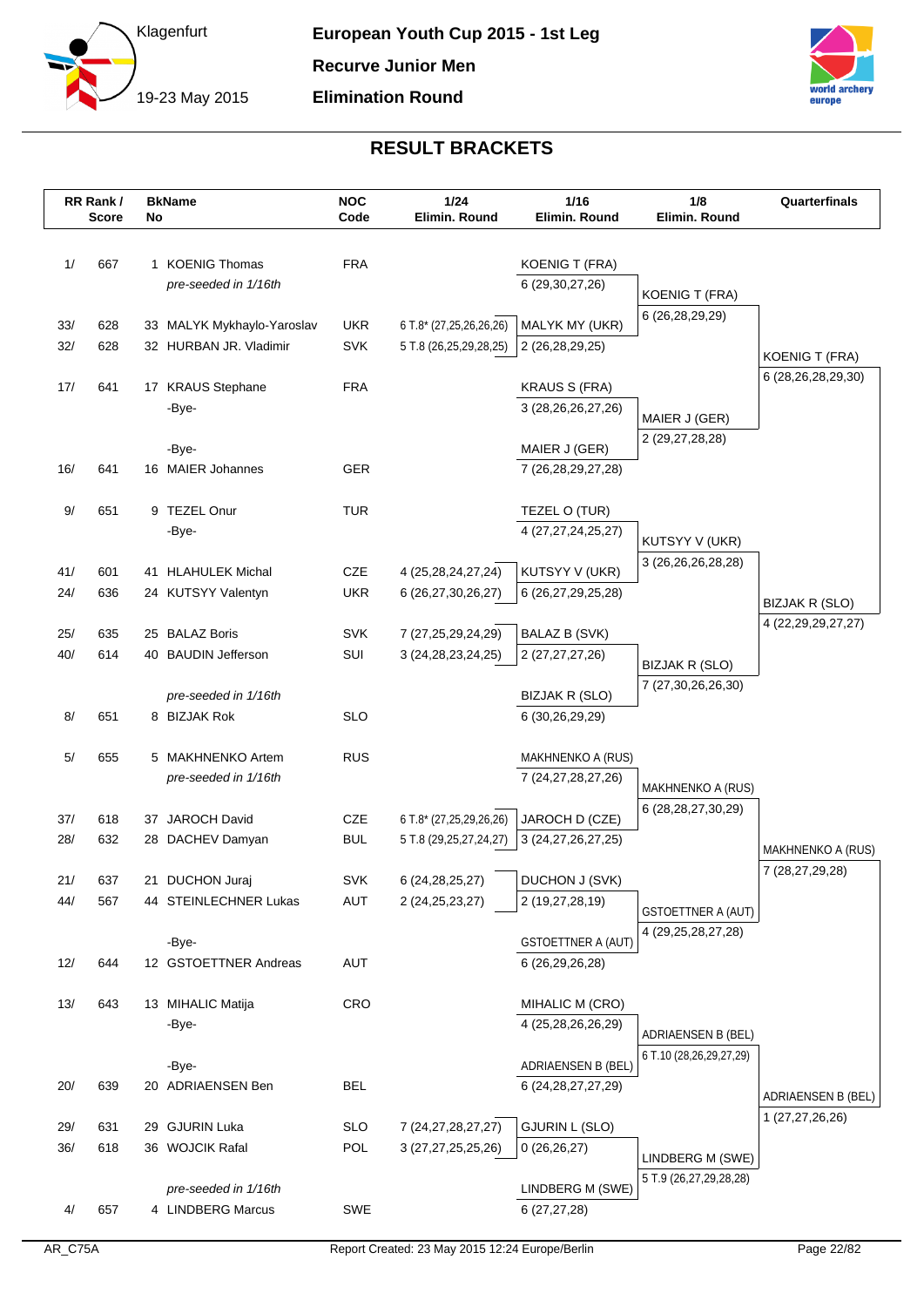



|            | RR Rank/<br><b>Score</b> | No | <b>BkName</b>                             | <b>NOC</b><br>Code       | 1/24<br>Elimin. Round                            | 1/16<br>Elimin. Round                    | 1/8<br>Elimin. Round                   | Quarterfinals           |
|------------|--------------------------|----|-------------------------------------------|--------------------------|--------------------------------------------------|------------------------------------------|----------------------------------------|-------------------------|
|            |                          |    |                                           |                          |                                                  |                                          |                                        |                         |
| 3/         | 658                      |    | 3 WECKMUELLER Maximilian                  | <b>GER</b>               |                                                  | WECKMUELLER M (GER)                      |                                        |                         |
|            |                          |    | pre-seeded in 1/16th                      |                          |                                                  | 6 T.9 (25,30,26,30,27)                   | WECKMUELLER M (GER)                    |                         |
|            |                          |    |                                           |                          |                                                  |                                          | 6 (28,29,30)                           |                         |
| 35/<br>30/ | 622<br>629               |    | 35 JURZAK Adam                            | POL<br>POL               | 5 T.8 (25,26,24,29,27)<br>6 T.9 (28,25,27,29,23) | HELBIN K (POL)<br>5 T.8 (26,27,29,28,27) |                                        |                         |
|            |                          |    | 30 HELBIN Kasper                          |                          |                                                  |                                          |                                        | WECKMUELLER M (GER)     |
| 19/        | 639                      |    | 19 GUNERI Muhammed Bilal                  | <b>TUR</b>               |                                                  | <b>GUNERI MB (TUR)</b>                   |                                        | 6 T.10 (27,27,26,28,28) |
|            |                          |    | -Bye-                                     |                          |                                                  | 6 (27,28,28,27)                          |                                        |                         |
|            |                          |    |                                           |                          |                                                  |                                          | <b>GUNERI MB (TUR)</b>                 |                         |
|            |                          |    | -Bye-                                     |                          |                                                  | FICHET R (FRA)                           | 0(27,26,26)                            |                         |
| 14/        | 643                      |    | 14 FICHET Romain                          | <b>FRA</b>               |                                                  | 2 (28,27,27,26)                          |                                        |                         |
|            |                          |    |                                           |                          |                                                  |                                          |                                        |                         |
| 11/        | 645                      |    | 11 MAKAREVYCH Sergii                      | <b>UKR</b>               |                                                  | MAKAREVYCH S (UKR)                       |                                        |                         |
|            |                          |    | -Bye-                                     |                          |                                                  | 5 T.8 (29,27,27,27,23)                   | POPOV V (RUS)                          |                         |
|            |                          |    |                                           |                          |                                                  |                                          | 6 (26,27,28,30,28)                     |                         |
| 43/        | 577                      |    | 43 BENVEGNU Gianluca                      | <b>ITA</b>               | 4 (29, 26, 27, 26, 26)                           | POPOV V (RUS)                            |                                        |                         |
| 22/        | 636                      |    | 22 POPOV Vitalii                          | <b>RUS</b>               | 6 (28,27,26,27,28)                               | 6 T.8* (27,25,27,29,26)                  |                                        | POPOV V (RUS)           |
| 27/        | 634                      |    | 27 BIZON Kacper                           | POL                      | 6 (28,27,23,28)                                  | <b>BIZON K (POL)</b>                     |                                        | 5 T.8 (27,29,27,25,26)  |
| 38/        | 616                      |    | 38 FREGNAN Elia                           | <b>ITA</b>               | 2 (27, 26, 25, 27)                               | 6 T.8 (26,28,25,26,25)                   |                                        |                         |
|            |                          |    |                                           |                          |                                                  |                                          | <b>BIZON K (POL)</b>                   |                         |
|            |                          |    | pre-seeded in 1/16th                      |                          |                                                  | <b>RUDOW M (GER)</b>                     | 4 (27,26,28,25,28)                     |                         |
| 6/         | 653                      |    | 6 RUDOW Marc                              | <b>GER</b>               |                                                  | 5 T.7 (25,25,26,27,25)                   |                                        |                         |
|            |                          |    |                                           |                          |                                                  |                                          |                                        |                         |
| 7/         | 653                      |    | 7 BANDA Arpad                             | <b>HUN</b>               |                                                  | BANDA A (HUN)                            |                                        |                         |
|            |                          |    | pre-seeded in 1/16th                      |                          |                                                  | 6 (29,27,29,27)                          | <b>BANDA A (HUN)</b>                   |                         |
|            |                          |    |                                           |                          |                                                  |                                          | 6 (26,26,28,25,29)                     |                         |
| 39/        | 616                      | 39 | <b>IRRASCH Dominik</b>                    | <b>AUT</b>               | 7 (28,27,28,27)                                  | <b>IRRASCH D (AUT)</b>                   |                                        |                         |
| 26/        | 635                      |    | 26 MONEGO Andrea                          | <b>ITA</b>               | 1 (27,27,27,26)                                  | 2 (22,28,24,24)                          |                                        | BANDA A (HUN)           |
|            |                          |    |                                           |                          |                                                  |                                          |                                        | 6 (27,28,26,28,27)      |
| 23/<br>42/ | 636<br>594               |    | 23 BELLI Yuri<br>42 LANGERS Mike          | <b>ITA</b><br><b>LUX</b> | 6 (26,27,27,25)<br>2 (26,24,22,25)               | BELLI Y (ITA)<br>3 (26,28,27,26,28)      |                                        |                         |
|            |                          |    |                                           |                          |                                                  |                                          | POPOVYCH M (UKR)                       |                         |
|            |                          |    | -Bye-                                     |                          |                                                  | POPOVYCH M (UKR)                         | 4 (27, 25, 27, 27, 28)                 |                         |
| 10/        | 648                      |    | 10 POPOVYCH Maksym                        | <b>UKR</b>               |                                                  | 7 (27,26,27,27,29)                       |                                        |                         |
|            |                          |    |                                           |                          |                                                  |                                          |                                        |                         |
| 15/        | 642                      |    | 15 KURUS Mert                             | <b>TUR</b>               |                                                  | <b>KURUS M (TUR)</b>                     |                                        |                         |
|            |                          |    | -Bye-                                     |                          |                                                  | 0(25,25,25)                              |                                        |                         |
|            |                          |    |                                           |                          |                                                  |                                          | BALDANOV A (RUS)<br>6 (26, 27, 27, 29) |                         |
|            |                          |    | -Bye-                                     |                          |                                                  | <b>BALDANOV A (RUS)</b>                  |                                        |                         |
| 18/        | 640                      |    | 18 BALDANOV Arsalan                       | <b>RUS</b>               |                                                  | 6 (27,28,28)                             |                                        | BALDANOV A (RUS)        |
|            |                          |    |                                           |                          |                                                  |                                          |                                        | 4 (27,26,28,28,25)      |
| 31/        | 629                      |    | 31 VEJRAZKA Vit                           | CZE                      | 4 (24, 29, 27, 26, 25)                           | GYS L (BEL)                              |                                        |                         |
| 34/        | 625                      |    | 34 GYS Lenthy                             | <b>BEL</b>               | 6 (25, 23, 26, 28, 26)                           | 0(25,26,25)                              | STRAJHAR G (SLO)                       |                         |
|            |                          |    |                                           |                          |                                                  | STRAJHAR G (SLO)                         | 2 (28, 24, 25, 27)                     |                         |
| 2/         | 658                      |    | pre-seeded in 1/16th<br>2 STRAJHAR Gasper | <b>SLO</b>               |                                                  | 6 (27,28,29)                             |                                        |                         |
|            |                          |    |                                           |                          |                                                  |                                          |                                        |                         |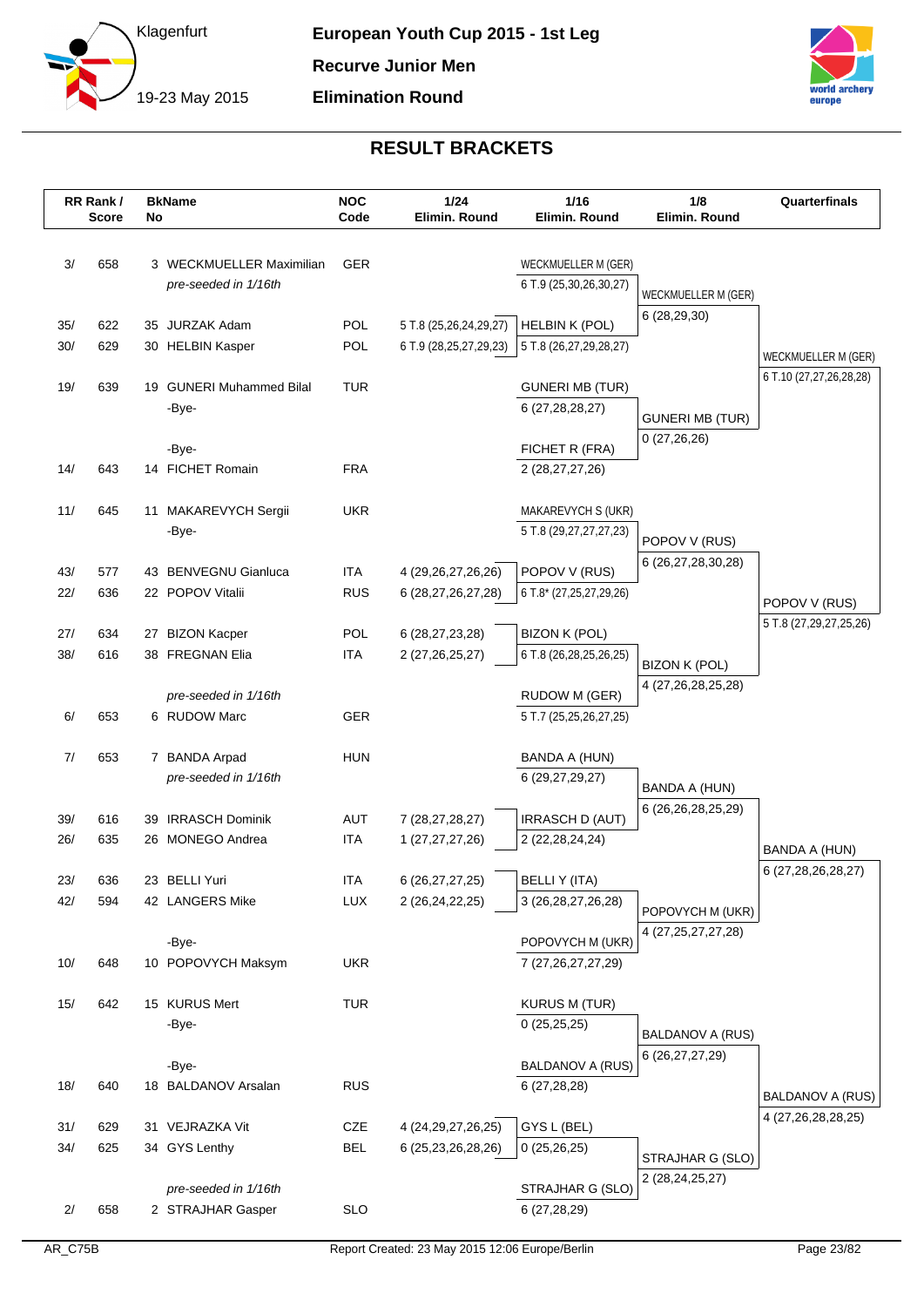



<span id="page-24-0"></span>

|           | RR Rank /<br><b>Score</b> | <b>BkName</b><br>No |                                              | <b>NOC</b><br>Code       | Quarterfinals                                    | <b>Semifinals</b>                                | <b>Finals</b>      |                                   |
|-----------|---------------------------|---------------------|----------------------------------------------|--------------------------|--------------------------------------------------|--------------------------------------------------|--------------------|-----------------------------------|
| 1/<br>8/  | 657<br>635                |                     | DASHIDORZHIEVA Tuyana<br>8 MYLNIKOVA Valeria | <b>RUS</b><br><b>RUS</b> | 6 T.9 (30,26,27,27,25)<br>5 T.7 (27,28,26,27,26) | DASHIDORZHIEVA T (RUS)<br>5 T.8 (27,25,27,28,28) | ZYZANSKA S (POL)   |                                   |
| 5/<br>4/  | 636<br>639                |                     | 5 ZYZANSKA Sylwia<br>4 SPERA Loredana        | <b>POL</b><br><b>ITA</b> | 6 (29,26,29,27)<br>2 (25,27,24,26)               | ZYZANSKA S (POL)<br>6 T.10 (27,27,26,28,28)      | 2 (26,25,26,27)    | <b>GOLD</b><br>DAMBAEVA Z (RUS)   |
| 3/<br>27/ | 643<br>538                | 27                  | 3 PLANEIX Sophie<br><b>MACHIKHA Sofiya</b>   | <b>FRA</b><br><b>UKR</b> | 6 (28,22,26,28,28)<br>4 (23, 27, 27, 26, 23)     | PLANEIX S (FRA)<br>1 (27, 26, 27, 27)            | DAMBAEVA Z (RUS)   |                                   |
| 7/<br>18/ | 636<br>617                |                     | DAMBAEVA Zhibzema<br>18 FARASIEWICZ Karolina | <b>RUS</b><br><b>POL</b> | 6 (28, 23, 26, 28, 29)<br>4 (25,27,29,26,28)     | DAMBAEVA Z (RUS)<br>7 (29,28,27,30)              | 6 (24, 27, 28, 28) | <b>SILVER</b><br>ZYZANSKA S (POL) |

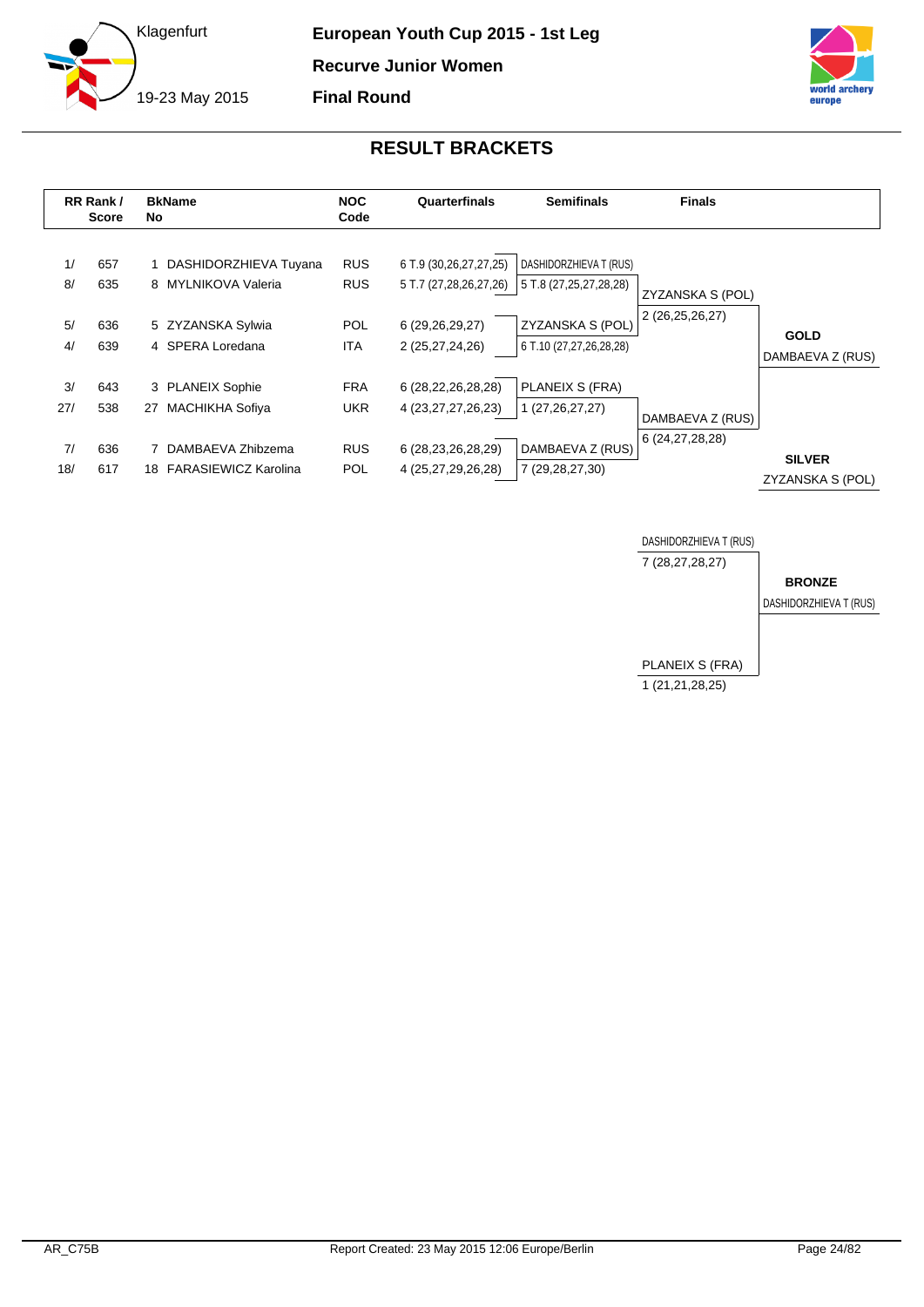



|            | RR Rank/     | <b>BkName</b>                                  | <b>NOC</b>        | 1/16                                             | 1/8<br>Elimin. Round                       | Quarterfinals                              |
|------------|--------------|------------------------------------------------|-------------------|--------------------------------------------------|--------------------------------------------|--------------------------------------------|
|            | <b>Score</b> | No                                             | Code              | Elimin. Round                                    |                                            |                                            |
| 1/         | 657          | 1 DASHIDORZHIEVA Tuyana                        | <b>RUS</b>        |                                                  | DASHIDORZHIEVA T (RUS)                     |                                            |
|            |              | -Bye-                                          |                   |                                                  | 6(27, 27, 29)                              |                                            |
|            |              |                                                |                   |                                                  |                                            | DASHIDORZHIEVA T (RUS)                     |
| 17/        | 617          | 17 BOARI Lucilla                               | <b>ITA</b>        | 2 (26,25,25,22)                                  | DANAILOVA D (BUL)                          | 6 T.9 (30,26,27,27,25)                     |
| 16/        | 619          | 16 DANAILOVA Dobromira                         | <b>BUL</b>        | 6 (29, 27, 22, 27)                               | 0(25,25,25)                                |                                            |
| 9/         | 634          | 9 LUKYANOVA Nataliya                           | <b>UKR</b>        | 5 T.7 (25,25,25,26,24)                           | FREYWALD C (GER)                           |                                            |
| 24/        | 586          | 24 FREYWALD Cynthia                            | GER               | 6 T.9 (23,27,26,24,24)                           | 2 (25,24,24,24)                            |                                            |
|            |              |                                                |                   |                                                  |                                            | MYLNIKOVA V (RUS)                          |
| 25/        | 561          | 25 SINDLEROVA Lucie                            | CZE               | 0(19,25,25)                                      | MYLNIKOVA V (RUS)                          | 5 T.7 (27,28,26,27,26)                     |
| 8/         | 635          | 8 MYLNIKOVA Valeria                            | <b>RUS</b>        | 6(24, 28, 27)                                    | 6 (25,26,24,29)                            |                                            |
|            |              |                                                |                   |                                                  |                                            |                                            |
| 5/<br>28/  | 636<br>503   | 5 ZYZANSKA Sylwia<br>28 TUOKKOLA Mirjam        | POL<br><b>FIN</b> | 6(28, 27, 27)                                    | ZYZANSKA S (POL)                           |                                            |
|            |              |                                                |                   | 0(27,21,25)                                      | 7 (30,26,25,26)                            | ZYZANSKA S (POL)                           |
| 21/        | 611          | 21 HORACKOVA Marie                             | CZE               | 6 (26, 30, 28, 25)                               | HORACKOVA M (CZE)                          | 6 (29, 26, 29, 27)                         |
| 12/        | 630          | 12 GAUBIL Melanie                              | <b>FRA</b>        | 2 (27, 25, 26, 24)                               | 1 (26,26,24,25)                            |                                            |
|            |              |                                                |                   |                                                  |                                            |                                            |
| 13/        | 626          | 13 LANDI Vanessa                               | <b>ITA</b>        | 6 (26, 26, 27, 27)                               | LANDI V (ITA)                              |                                            |
| 20/        | 616          | 20 BAYAZIT Burcu                               | <b>TUR</b>        | 2 (25, 23, 28, 26)                               | 0(23,25,23)                                | SPERA L (ITA)                              |
|            |              | -Bye-                                          |                   |                                                  | SPERA L (ITA)                              | 2 (25,27,24,26)                            |
| 4/         | 639          | 4 SPERA Loredana                               | <b>ITA</b>        |                                                  | 6(26, 27, 25)                              |                                            |
|            |              |                                                |                   |                                                  |                                            |                                            |
| 3/         | 643          | 3 PLANEIX Sophie                               | <b>FRA</b>        |                                                  | PLANEIX S (FRA)                            |                                            |
|            |              | -Bye-                                          |                   |                                                  | 7 (21,24,30,27,29)                         | PLANEIX S (FRA)                            |
|            |              |                                                |                   |                                                  |                                            | 6 (28, 22, 26, 28, 28)                     |
| 19/<br>14/ | 616<br>622   | 19 TRAPEZNIKOVA Solomiya<br>14 DEINEKO Iliana  | <b>UKR</b><br>SUI | 6 (26, 29, 23, 24, 27)<br>4 (23, 23, 27, 29, 24) | TRAPEZNIKOVA S (UKR)<br>3 (28,24,28,26,26) |                                            |
|            |              |                                                |                   |                                                  |                                            |                                            |
| 11/        | 630          | 11 SANTORO Federica                            | <b>ITA</b>        | 6 (27,29,28)                                     | SANTORO F (ITA)                            |                                            |
| 22/        | 608          | 22 CHROSTOWSKA Maria                           | POL               | 0(22, 24, 27)                                    | 0(25,27,26)                                |                                            |
|            |              |                                                |                   |                                                  |                                            | MACHIKHA S (UKR)<br>4 (23, 27, 27, 26, 23) |
| 27/        | 538          | 27 MACHIKHA Sofiya                             | <b>UKR</b>        | 7 (26, 28, 27, 29)                               | MACHIKHA S (UKR)                           |                                            |
| 6/         | 636          | 6 HNYP Solomiya                                | <b>UKR</b>        | 1 (26,27,25,28)                                  | 6(30, 28, 27)                              |                                            |
| 7/         | 636          | 7 DAMBAEVA Zhibzema                            | <b>RUS</b>        | 6(27, 25, 27)                                    | DAMBAEVA Z (RUS)                           |                                            |
| 26/        | 557          | 26 TUKK Laura                                  | <b>EST</b>        | 0(23,23,23)                                      | 7 (27,27,28,28)                            |                                            |
|            |              |                                                |                   |                                                  |                                            | DAMBAEVA Z (RUS)                           |
| 23/        | 607          | 23 SMIALKOWSKA Magdalena                       | POL               | 6 T.9* (29,24,29,28,25)                          | SMIALKOWSKA M (POL)                        | 6 (28, 23, 26, 28, 29)                     |
| 10/        | 632          | 10 BAUER Katharina                             | GER               | 5 T.9 (28,27,29,27,26)                           | 1 (27,26,20,24)                            |                                            |
|            |              |                                                |                   |                                                  |                                            |                                            |
| 15/<br>18/ | 619<br>617   | 15 KROPPEN Michelle<br>18 FARASIEWICZ Karolina | GER<br>POL        | 1 (24, 26, 27, 23)<br>7 (25,27,27,27)            | FARASIEWICZ K (POL)<br>7 (28,27,25,23,30)  |                                            |
|            |              |                                                |                   |                                                  |                                            | FARASIEWICZ K (POL)                        |
|            |              | -Bye-                                          |                   |                                                  | ADICEOM A (FRA)                            | 4 (25,27,29,26,28)                         |
| 2/         | 653          | 2 ADICEOM Audrey                               | <b>FRA</b>        |                                                  | 3 (28, 25, 24, 28, 28)                     |                                            |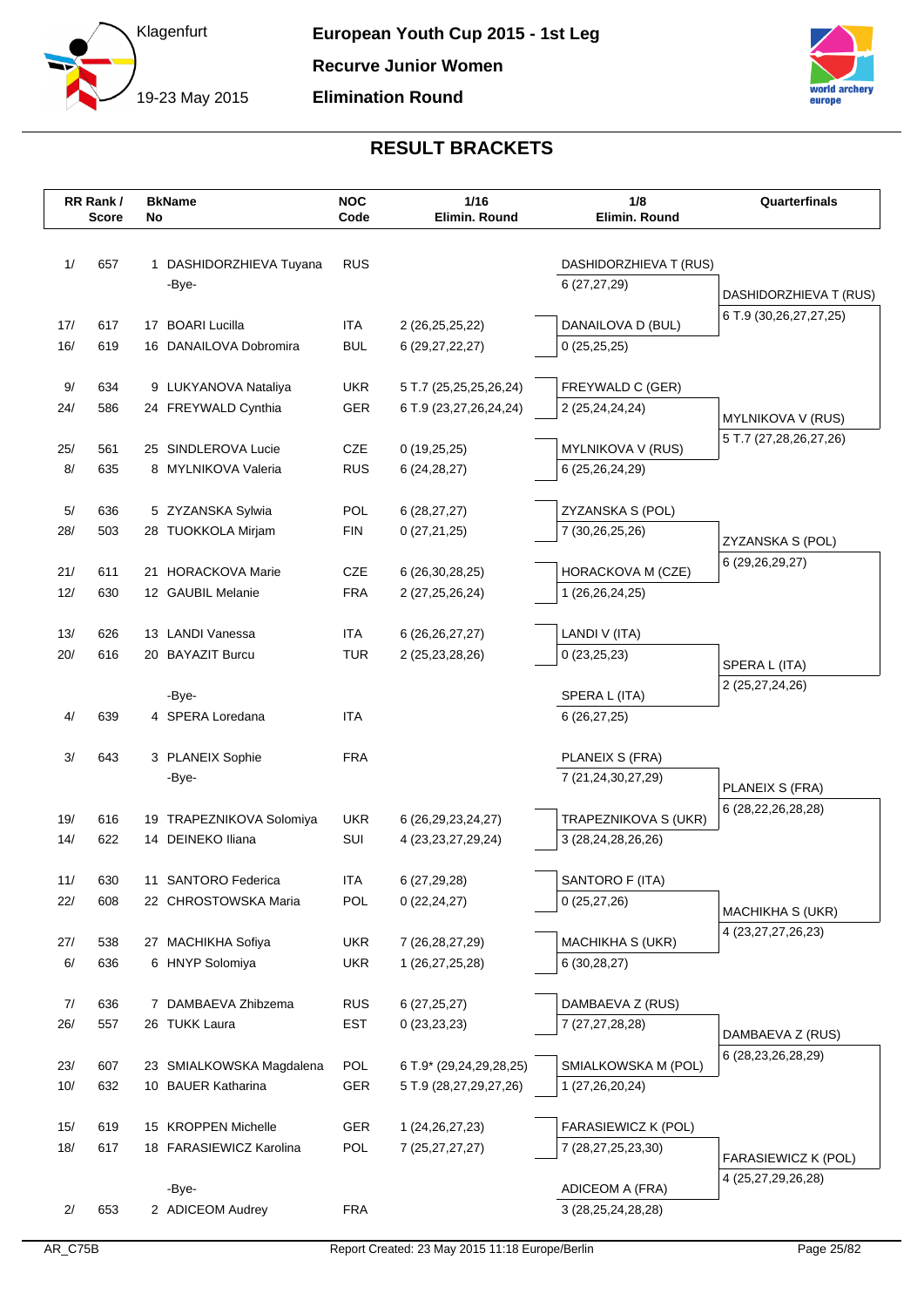

**European Youth Cup 2015 - 1st Leg Recurve Cadet Men Final Round**



<span id="page-26-0"></span>

|            | RR Rank/<br><b>Score</b> | <b>BkName</b><br>No.                            | <b>NOC</b><br>Code       | Quarterfinals                         | <b>Semifinals</b>                                | <b>Finals</b>                                |                                |
|------------|--------------------------|-------------------------------------------------|--------------------------|---------------------------------------|--------------------------------------------------|----------------------------------------------|--------------------------------|
| 1/<br>8/   | 669<br>657               | 1 GAZOZ Mete<br>8 GUERRA Simone                 | <b>TUR</b><br><b>ITA</b> | 6(28, 29, 27)<br>0(27, 28, 26)        | GAZOZ M (TUR)<br>6 (29,28,29,28)                 | GAZOZ M (TUR)                                |                                |
| 12/<br>20/ | 647<br>640               | PENDOV Todor<br>12 <sup>7</sup><br>20 KLEIN Joe | <b>BUL</b><br><b>LUX</b> | 6(30,26,27)<br>0(28, 24, 22)          | PENDOV T (BUL)<br>2 (27,29,27,27)                | 3 (28,27,27,30,25)                           | <b>GOLD</b>                    |
| 19/        | 641                      | <b>HEINKEL Yannic</b><br>19                     | <b>GER</b>               | 6 (27,28,29,29)                       | HEINKEL Y (GER)                                  |                                              | TSYRENDORZHIEV B (RUS)         |
| 6/<br>26/  | 663<br>630               | 6 BUDAEV Sodnom<br><b>DAL Erdal Meric</b><br>26 | <b>RUS</b><br><b>TUR</b> | 2 (29,27,27,27)<br>2 (24, 26, 27, 23) | 2 (27,28,28,28)<br><b>TSYRENDORZHIEV B (RUS)</b> | TSYRENDORZHIEV B (RUS)<br>7 (30,27,28,25,28) |                                |
| 2/         | 667                      | 2 TSYRENDORZHIEV Bujanto                        | <b>RUS</b>               | 6 (26,29,26,28)                       | 6 (29,28,28,29)                                  |                                              | <b>SILVER</b><br>GAZOZ M (TUR) |

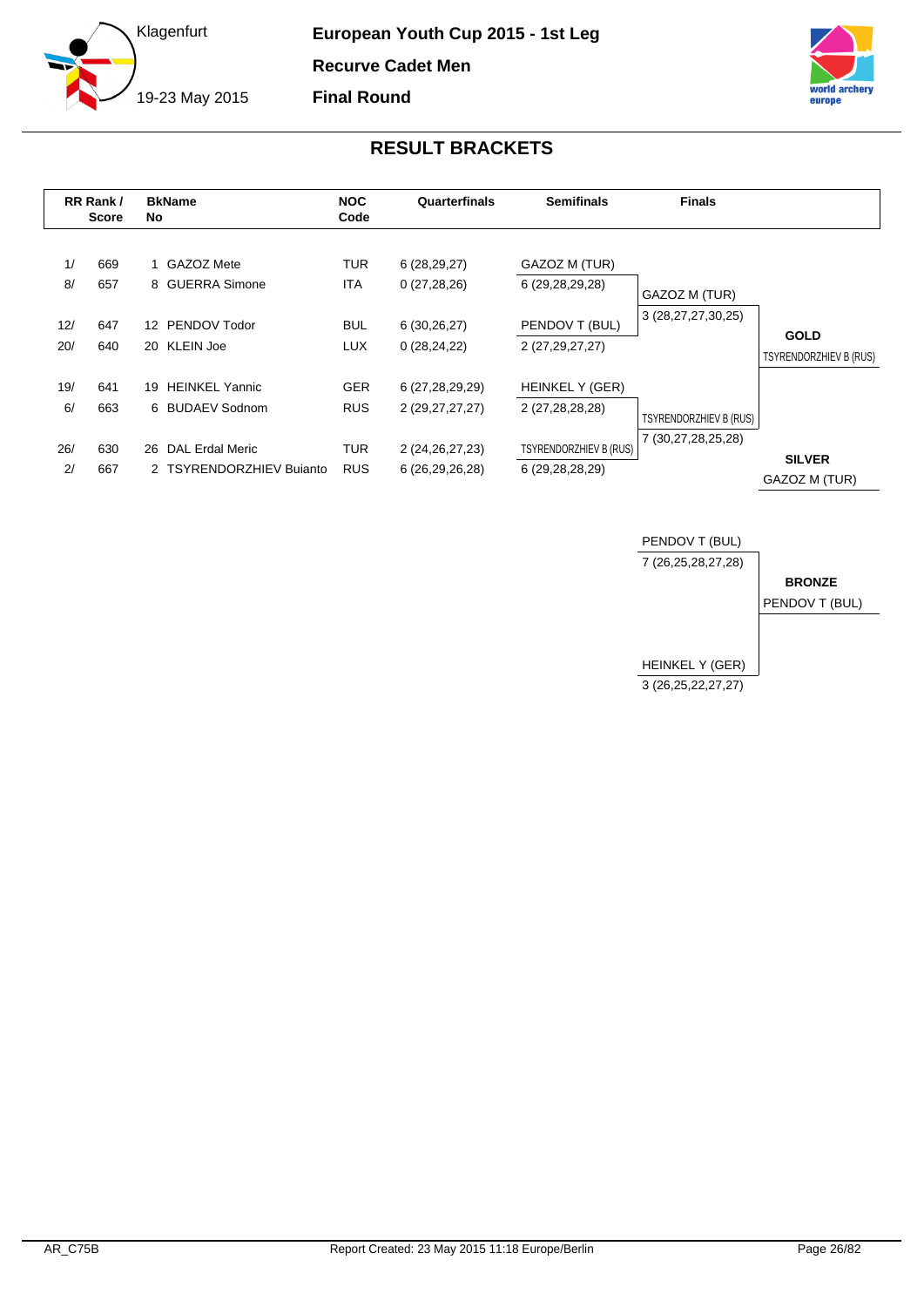



|     | RR Rank /<br><b>Score</b> | No | <b>BkName</b>                | <b>NOC</b><br>Code | 1/24<br>Elimin. Round  | $1/16$<br>Elimin. Round                    | 1/8<br>Elimin. Round              | Quarterfinals         |
|-----|---------------------------|----|------------------------------|--------------------|------------------------|--------------------------------------------|-----------------------------------|-----------------------|
|     |                           |    |                              |                    |                        |                                            |                                   |                       |
| 1/  | 669                       |    | 1 GAZOZ Mete                 | <b>TUR</b>         |                        | GAZOZ M (TUR)                              |                                   |                       |
|     |                           |    | pre-seeded in 1/16th         |                    |                        | 6 (27,28,28)                               | GAZOZ M (TUR)                     |                       |
|     |                           |    |                              |                    |                        |                                            | 6 (28, 28, 27, 28, 29)            |                       |
| 33/ | 574                       |    | 33 RABSKI Szymon             | POL                | 6 T.9 (20,26,25,23,26) | RABSKI S (POL)                             |                                   |                       |
| 32/ | 593                       |    | 32 PEDERSEN Jonathan         | <b>DEN</b>         | 5 T.7 (16,26,29,26,24) | 0(23,25,25)                                |                                   | GAZOZ M (TUR)         |
| 17/ | 643                       |    | 17 GOLOVKO Marko             | <b>UKR</b>         |                        | <b>GOLOVKO M (UKR)</b>                     |                                   | 6(28, 29, 27)         |
|     |                           |    | -Bye-                        |                    |                        | 6(27, 28, 27)                              |                                   |                       |
|     |                           |    |                              |                    |                        |                                            | GOLOVKO M (UKR)                   |                       |
|     |                           |    | -Bye-                        |                    |                        | KOZHOKAR I (UKR)                           | 4 (27,27,29,29,28)                |                       |
| 16/ | 645                       |    | 16 KOZHOKAR Ivan             | <b>UKR</b>         |                        | 0(25, 24, 25)                              |                                   |                       |
|     |                           |    |                              |                    |                        |                                            |                                   |                       |
| 9/  | 656                       |    | 9 STARZYCKI Piotr            | POL                |                        | STARZYCKI P (POL)                          |                                   |                       |
|     |                           |    | -Bye-                        |                    |                        | 7 (29,25,26,25,26)                         | STARZYCKI P (POL)                 |                       |
|     |                           |    | -Bye-                        |                    |                        | MUSIIAKA I (UKR)                           | 1 (30,25,26,25)                   |                       |
| 24/ | 633                       |    | 24 MUSIIAKA Ivan             | <b>UKR</b>         |                        | 3 (25,27,24,25,24)                         |                                   |                       |
|     |                           |    |                              |                    |                        |                                            |                                   | <b>GUERRA S (ITA)</b> |
| 25/ | 632                       |    | 25 LAPENNA Nicolo            | <b>ITA</b>         |                        | LAPENNA N (ITA)                            |                                   | 0(27, 28, 26)         |
|     |                           |    | -Bye-                        |                    |                        | 4 (29,29,21,26,26)                         | <b>GUERRA S (ITA)</b>             |                       |
|     |                           |    |                              |                    |                        |                                            | 7 (30,26,30,29)                   |                       |
|     |                           |    | pre-seeded in 1/16th         |                    |                        | <b>GUERRA S (ITA)</b>                      |                                   |                       |
| 8/  | 657                       |    | 8 GUERRA Simone              | <b>ITA</b>         |                        | 6 (23, 27, 28, 27, 28)                     |                                   |                       |
| 5/  | 664                       |    | 5 BILLOUE Florian            | <b>FRA</b>         |                        | <b>BILLOUE F (FRA)</b>                     |                                   |                       |
|     |                           |    | pre-seeded in 1/16th         |                    |                        | 7 (26,26,29,28)                            |                                   |                       |
|     |                           |    |                              |                    |                        |                                            | <b>BILLOUE F (FRA)</b>            |                       |
| 37/ | 470                       |    | 37 ZIKA Alexander            | AUT                | 0(19,26,19)            | VYNOHRADOV A (UKR)                         | 4 (29, 28, 27, 28, 27)            |                       |
| 28/ | 619                       |    | 28 VYNOHRADOV Artem          | <b>UKR</b>         | 6(27, 28, 24)          | 1 (26,25,24,22)                            |                                   | PENDOV T (BUL)        |
|     |                           |    |                              |                    |                        |                                            |                                   | 6(30,26,27)           |
| 21/ | 640                       |    | 21 CHOCHOLA Vojtech<br>-Bye- | CZE                |                        | CHOCHOLA V (CZE)<br>5 T.8 (27,29,28,27,26) |                                   |                       |
|     |                           |    |                              |                    |                        |                                            | PENDOV T (BUL)                    |                       |
|     |                           |    | -Bye-                        |                    |                        | PENDOV T (BUL)                             | 6 (28,26,29,29,28)                |                       |
| 12/ | 647                       |    | 12 PENDOV Todor              | <b>BUL</b>         |                        | 6 T.9 (27, 26, 29, 26, 29)                 |                                   |                       |
|     |                           |    |                              |                    |                        |                                            |                                   |                       |
| 13/ | 647                       |    | 13 REMAR Alen                | CRO                |                        | REMAR A (CRO)                              |                                   |                       |
|     |                           |    | -Bye-                        |                    |                        | 0(24,23)                                   | KLEIN J (LUX)                     |                       |
|     |                           |    |                              |                    |                        |                                            | 6 (28,27,23,28)                   |                       |
| 20/ | 640                       |    | -Bye-<br>20 KLEIN Joe        | LUX                |                        | KLEIN J (LUX)<br>6 (23,27,28)              |                                   |                       |
|     |                           |    |                              |                    |                        |                                            |                                   | KLEIN J (LUX)         |
| 29/ | 613                       |    | 29 ZMELIK Ales               | CZE                | 7 (23, 24, 28, 25)     | ZMELIK A (CZE)                             |                                   | 0(28, 24, 22)         |
| 36/ | 524                       |    | 36 SCHWEIGHOFER Julian       | AUT                | 1 (21, 23, 28, 23)     | 6 T.10 (26,29,26,27,23)                    |                                   |                       |
|     |                           |    |                              |                    |                        |                                            | ZMELIK A (CZE)<br>2 (26,26,25,26) |                       |
|     |                           |    | pre-seeded in 1/16th         |                    |                        | <b>IRDYNEEV E (RUS)</b>                    |                                   |                       |
| 4/  | 665                       |    | 4 IRDYNEEV Erdem             | <b>RUS</b>         |                        | 5 T.9 (28,28,26,26,26)                     |                                   |                       |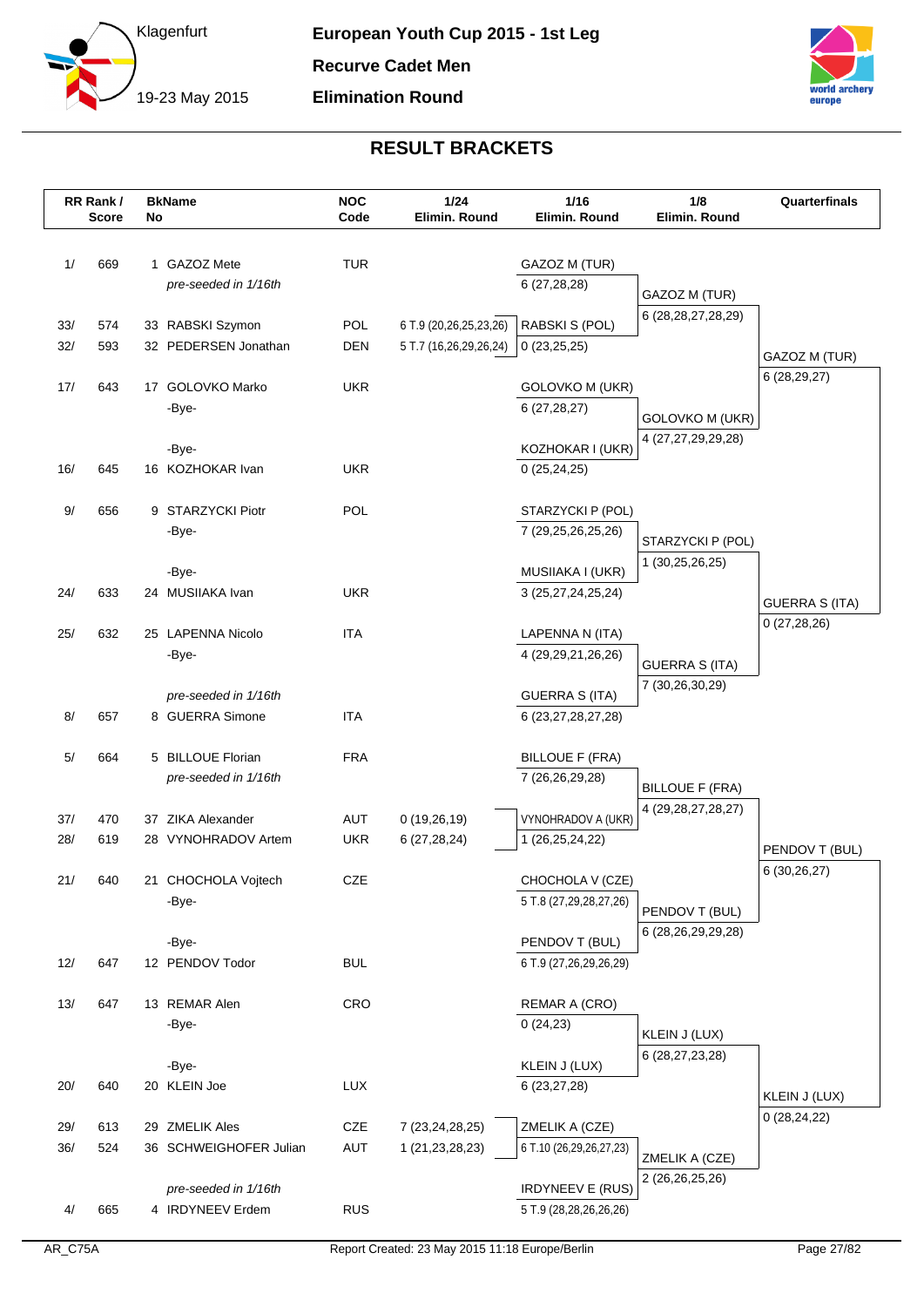



|     | RR Rank/<br><b>Score</b> | No | <b>BkName</b>                     | <b>NOC</b><br>Code | 1/24<br>Elimin. Round  | 1/16<br>Elimin. Round                                | 1/8<br>Elimin. Round            | Quarterfinals          |
|-----|--------------------------|----|-----------------------------------|--------------------|------------------------|------------------------------------------------------|---------------------------------|------------------------|
|     |                          |    |                                   |                    |                        |                                                      |                                 |                        |
| 3/  | 665                      |    | 3 LUVISETTO Alberto               | <b>ITA</b>         |                        | LUVISETTO A (ITA)                                    |                                 |                        |
|     |                          |    | pre-seeded in 1/16th              |                    |                        | 6 (28,28,25,28)                                      | LUVISETTO A (ITA)               |                        |
|     |                          |    |                                   |                    |                        |                                                      | 5 T.9 (27,28,28,29,28)          |                        |
| 35/ | 568                      |    | 35 VITOVEC David                  | CZE                | 5 T.8 (24,24,24,24,24) | KLEBEK K (POL)                                       |                                 |                        |
| 30/ | 602                      |    | 30 KLEBEK Konrad                  | POL                | 6 T.9 (19,28,24,23,26) | 2 (24,26,26,24)                                      |                                 | HEINKEL Y (GER)        |
| 19/ | 641                      |    | 19 HEINKEL Yannic                 | <b>GER</b>         |                        | HEINKEL Y (GER)                                      |                                 | 6 (27,28,29,29)        |
|     |                          |    | -Bye-                             |                    |                        | 6 T.X (26,27,28,28,28)                               |                                 |                        |
|     |                          |    |                                   |                    |                        |                                                      | HEINKEL Y (GER)                 |                        |
|     |                          |    | -Bye-                             |                    |                        | LANG M (AUT)                                         | 6 T.10 (27,29,27,29,28)         |                        |
| 14/ | 647                      |    | 14 LANG Max                       | <b>AUT</b>         |                        | 5 T.10 (25,29,29,28,26)                              |                                 |                        |
|     |                          |    |                                   |                    |                        |                                                      |                                 |                        |
| 11/ | 649                      |    | 11 FLINK Ludvig                   | <b>SWE</b>         |                        | FLINK L (SWE)                                        |                                 |                        |
|     |                          |    | -Bye-                             |                    |                        | 6 (22, 29, 28, 29)                                   | FLINK L (SWE)                   |                        |
|     |                          |    |                                   |                    |                        |                                                      | 3 (27,25,26,28,28)              |                        |
|     |                          |    | -Bye-                             |                    |                        | WEH M (GER)                                          |                                 |                        |
| 22/ | 638                      |    | 22 WEH Marius                     | <b>GER</b>         |                        | 2 (26,25,27,21)                                      |                                 | <b>BUDAEV S (RUS)</b>  |
|     |                          |    |                                   |                    |                        |                                                      |                                 | 2 (29, 27, 27, 27)     |
| 27/ | 626                      | 27 | <b>GOMBOZHAPOV Aldar</b><br>-Bye- | <b>RUS</b>         |                        | <b>GOMBOZHAPOV A (RUS)</b><br>4 (29, 28, 27, 30, 24) |                                 |                        |
|     |                          |    |                                   |                    |                        |                                                      | <b>BUDAEV S (RUS)</b>           |                        |
|     |                          |    | pre-seeded in 1/16th              |                    |                        | <b>BUDAEV S (RUS)</b>                                | 7 (30,27,26,27,29)              |                        |
| 6/  | 663                      |    | 6 BUDAEV Sodnom                   | <b>RUS</b>         |                        | 6 (30,25,29,28,28)                                   |                                 |                        |
|     |                          |    |                                   |                    |                        |                                                      |                                 |                        |
| 7/  | 660                      |    | 7 SCHEIDING Adrian                | <b>GER</b>         |                        | SCHEIDING A (GER)                                    |                                 |                        |
|     |                          |    | pre-seeded in 1/16th              |                    |                        | 2 (24, 27, 27, 28)                                   |                                 |                        |
|     |                          |    |                                   |                    |                        |                                                      | DAL EM (TUR)<br>6 (29,25,28,26) |                        |
|     |                          |    | -Bye-                             |                    |                        | DAL EM (TUR)                                         |                                 |                        |
| 26/ | 630                      |    | 26 DAL Erdal Meric                | <b>TUR</b>         |                        | 6 (25, 28, 27, 28)                                   |                                 | DAL EM (TUR)           |
|     |                          |    |                                   |                    |                        |                                                      |                                 | 2 (24, 26, 27, 23)     |
| 23/ | 638                      |    | 23 BIELA Dariusz                  | <b>POL</b>         |                        | BIELA D (POL)                                        |                                 |                        |
|     |                          |    | -Bye-                             |                    |                        | 0(25,25,26)                                          | CATOIS J (FRA)                  |                        |
|     |                          |    | -Bye-                             |                    |                        | CATOIS J (FRA)                                       | 2 (20,22,28,26)                 |                        |
| 10/ | 655                      |    | 10 CATOIS Johan                   | <b>FRA</b>         |                        | 6(27,26,27)                                          |                                 |                        |
|     |                          |    |                                   |                    |                        |                                                      |                                 |                        |
| 15/ | 646                      |    | 15 RAVNIKAR Ziga                  | <b>SLO</b>         |                        | RAVNIKAR Z (SLO)                                     |                                 |                        |
|     |                          |    | -Bye-                             |                    |                        | 0(25, 23, 26)                                        |                                 |                        |
|     |                          |    |                                   |                    |                        |                                                      | UREM YD (TUR)                   |                        |
|     |                          |    | -Bye-                             |                    |                        | UREM YD (TUR)                                        | 1 (26,26,28,22)                 |                        |
| 18/ | 642                      |    | 18 UREM Yahya Dogan               | <b>TUR</b>         |                        | 6 (26,26,27)                                         |                                 | TSYRENDORZHIEV B (RUS) |
|     |                          |    |                                   |                    |                        |                                                      |                                 | 6 (26,29,26,28)        |
| 31/ | 599                      |    | 31 CADER Tomas                    | SVK                | 6 (29, 21, 25, 23, 24) | CADER T (SVK)                                        |                                 |                        |
| 34/ | 570                      |    | 34 GLAS Lucas                     | AUT                | 4 (24, 23, 17, 27, 21) | 0(24,25,25)                                          | TSYRENDORZHIEV B (RUS)          |                        |
|     |                          |    |                                   |                    |                        |                                                      | 7 (28,28,28,27)                 |                        |
|     |                          |    | pre-seeded in 1/16th              |                    |                        | TSYRENDORZHIEV B (RUS)                               |                                 |                        |
| 2/  | 667                      |    | 2 TSYRENDORZHIEV Buianto          | <b>RUS</b>         |                        | 6 (29,27,26)                                         |                                 |                        |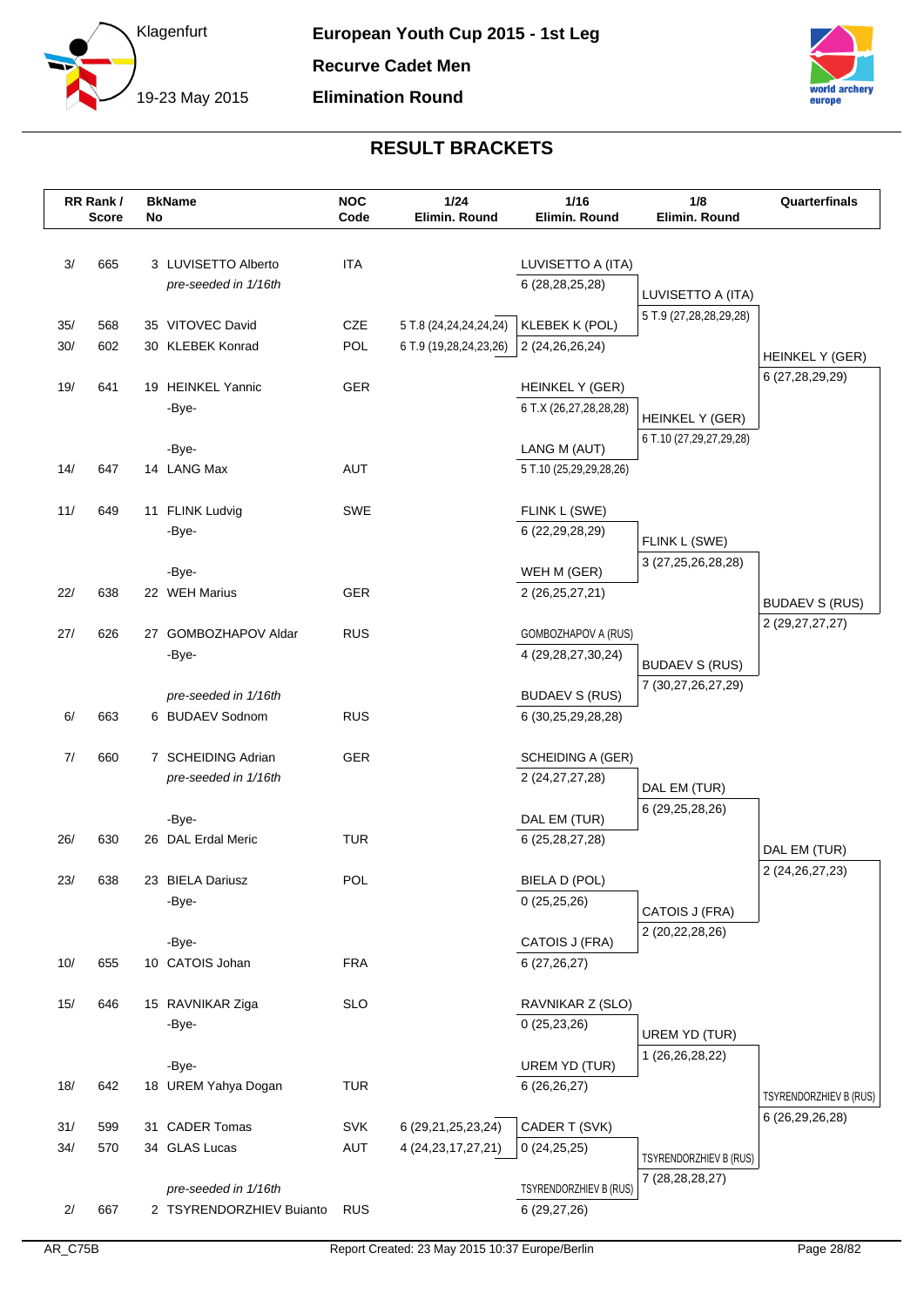



<span id="page-29-0"></span>

|           | RR Rank /<br><b>Score</b> | <b>BkName</b><br>No. |                                                  | <b>NOC</b><br>Code       | Quarterfinals                                    | <b>Semifinals</b>                        | <b>Finals</b>      |                                  |
|-----------|---------------------------|----------------------|--------------------------------------------------|--------------------------|--------------------------------------------------|------------------------------------------|--------------------|----------------------------------|
| 1/<br>9/  | 669<br>638                |                      | RINCHINTCYNGEEVA Ariuna RUS<br>9 NIELSEN Camilla | <b>DEN</b>               | 4 (28, 28, 29, 27, 19)<br>6 (29, 26, 27, 29, 27) | NIELSEN C (DEN)<br>0(26,25,26)           | NAPLOSZEK K (POL)  |                                  |
| 5/<br>4/  | 650<br>650                |                      | 5 IVANOVA Taisiya<br>4 NAPLOSZEK Kamila          | UKR.<br><b>POL</b>       | 2 (29,26,26,27)<br>6 (28,29,28,29)               | NAPLOSZEK K (POL)<br>6(27, 28, 29)       | 7 (27,25,29,29,28) | <b>GOLD</b><br>NAPLOSZEK K (POL) |
| 14/<br>6/ | 634<br>649                |                      | 14 TOBOLEWSKA Anna<br>6 GUY Oceane               | <b>POL</b><br><b>FRA</b> | 0(25, 27, 23)<br>6(28, 30, 29)                   | GUY O (FRA)<br>6 (28,26,29,29,28)        | GUY O (FRA)        |                                  |
| 7/<br>18/ | 648<br>627                |                      | <b>WLECKE Celina</b><br>18 PLOTNIKOVA Tatiana    | <b>GER</b><br><b>RUS</b> | 4 (24, 29, 29, 27, 27)<br>6 (30, 28, 27, 29, 29) | PLOTNIKOVA T (RUS)<br>4 (28,26,30,28,27) | 3 (26,26,27,29,26) | <b>SILVER</b><br>GUY O (FRA)     |

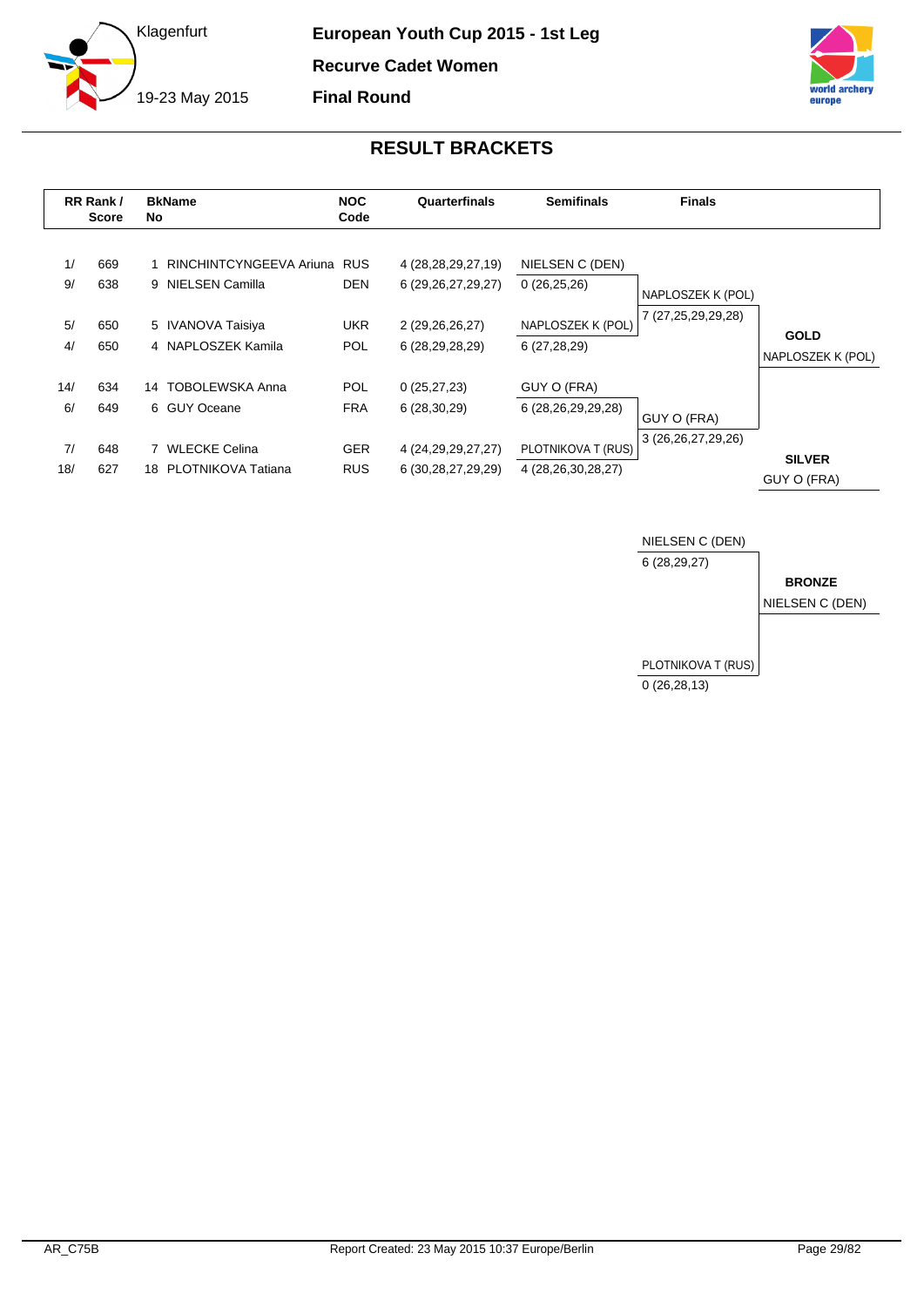



|      | RR Rank/     |    | <b>BkName</b>                 | <b>NOC</b><br>Code | 1/24               | 1/16                                           | 1/8<br>Elimin. Round     | Quarterfinals                                      |
|------|--------------|----|-------------------------------|--------------------|--------------------|------------------------------------------------|--------------------------|----------------------------------------------------|
|      | <b>Score</b> | No |                               |                    | Elimin. Round      | Elimin. Round                                  |                          |                                                    |
| 1/   | 669          |    | 1 RINCHINTCYNGEEVA Ariuna RUS |                    |                    |                                                |                          |                                                    |
|      |              |    | pre-seeded in 1/16th          |                    |                    | RINCHINTCYNGEEVA A (RUS)<br>6 (29, 25, 22, 25) |                          |                                                    |
|      |              |    |                               |                    |                    |                                                | RINCHINTCYNGEEVA A (RUS) |                                                    |
| 33/  | 528          |    | 33 VAN NOTEN Liesbeth         | <b>BEL</b>         | 2 (17,21,24,22)    | <b>HEYKANTS J (BEL)</b>                        | 6 T.9* (28,27,24,25,28)  |                                                    |
| 32/  | 550          |    | 32 HEYKANTS Julia             | <b>BEL</b>         | 6 (25, 25, 21, 27) | 2 (25, 22, 23, 18)                             |                          |                                                    |
|      |              |    |                               |                    |                    |                                                |                          | RINCHINTCYNGEEVA A (RUS)<br>4 (28, 28, 29, 27, 19) |
| 17/  | 628          |    | 17 ANDREOLI Tatiana           | <b>ITA</b>         |                    | <b>ANDREOLIT (ITA)</b>                         |                          |                                                    |
|      |              |    | -Bye-                         |                    |                    | 6 (27,27,26,28)                                | ANDREOLI T (ITA)         |                                                    |
|      |              |    |                               |                    |                    |                                                | 5 T.9 (26,27,26,26,27)   |                                                    |
|      |              |    | -Bye-                         | POL                |                    | JUSZCZUK G (POL)                               |                          |                                                    |
| 16/  | 630          |    | 16 JUSZCZUK Gloria            |                    |                    | 2 (23, 25, 27, 26)                             |                          |                                                    |
| $9/$ | 638          |    | 9 NIELSEN Camilla             | <b>DEN</b>         |                    | NIELSEN C (DEN)                                |                          |                                                    |
|      |              |    | -Bye-                         |                    |                    | 7 (22, 27, 27, 26, 27)                         |                          |                                                    |
|      |              |    |                               |                    |                    |                                                | NIELSEN C (DEN)          |                                                    |
|      |              |    | -Bye-                         |                    |                    | <b>RET S (ITA)</b>                             | 7 (27,29,26,26)          |                                                    |
| 24/  | 610          |    | 24 RET Sara                   | ITA                |                    | 3 (23, 17, 25, 26, 22)                         |                          | NIELSEN C (DEN)                                    |
|      |              |    |                               |                    |                    |                                                |                          | 6 (29, 26, 27, 29, 27)                             |
| 25/  | 609          |    | 25 PALAMARCHUK Tamara         | <b>UKR</b>         |                    | PALAMARCHUK T (UKR)                            |                          |                                                    |
|      |              |    | -Bye-                         |                    |                    | 7 (22,27,28,26,25)                             | PALAMARCHUK T (UKR)      |                                                    |
|      |              |    | pre-seeded in 1/16th          |                    |                    | ATANASOVA Y (BUL)                              | 1 (27,26,25,24)          |                                                    |
| 8/   | 639          |    | 8 ATANASOVA Yordanka          | <b>BUL</b>         |                    | 3 (26, 23, 28, 25, 24)                         |                          |                                                    |
|      |              |    |                               |                    |                    |                                                |                          |                                                    |
| 5/   | 650          |    | 5 IVANOVA Taisiya             | <b>UKR</b>         |                    | <b>IVANOVA T (UKR)</b>                         |                          |                                                    |
|      |              |    | pre-seeded in 1/16th          |                    |                    | 7 (29,27,27,28)                                | <b>IVANOVA T (UKR)</b>   |                                                    |
|      |              |    |                               |                    |                    |                                                | 7 (22, 26, 29, 28, 27)   |                                                    |
|      |              |    | -Bye-                         |                    |                    | ANDERSEN K (DEN)                               |                          |                                                    |
| 28/  | 584          |    | 28 ANDERSEN Kirstine          | <b>DEN</b>         |                    | 1 (12,27,23,22)                                |                          | <b>IVANOVA T (UKR)</b>                             |
|      |              |    | 21 TETSMANN Maris             | <b>EST</b>         |                    |                                                |                          | 2 (29,26,26,27)                                    |
| 21/  | 618          |    | -Bye-                         |                    |                    | TETSMANN M (EST)<br>2 (29, 26, 22, 24)         |                          |                                                    |
|      |              |    |                               |                    |                    |                                                | ANAGOZ YE (TUR)          |                                                    |
|      |              |    | -Bye-                         |                    |                    | ANAGOZ YE (TUR)                                | 3 (25,26,28,26,26)       |                                                    |
| 12/  | 635          |    | 12 ANAGOZ Yasemin Ecem        | TUR                |                    | 6 (27,27,27,26)                                |                          |                                                    |
|      |              |    |                               |                    |                    |                                                |                          |                                                    |
| 13/  | 635          |    | 13 LAHARNAR Ivana             | <b>SLO</b>         |                    | LAHARNAR I (SLO)                               |                          |                                                    |
|      |              |    | -Bye-                         |                    |                    | 6 T.9 (24, 25, 27, 27, 30)                     | LAHARNAR I (SLO)         |                                                    |
|      |              |    |                               |                    |                    |                                                | 1 (26, 25, 27, 25)       |                                                    |
| 20/  | 624          |    | -Bye-<br>20 SHMULSKA Iryna    | <b>UKR</b>         |                    | SHMULSKA I (UKR)<br>5 T.8 (25,27,24,27,27)     |                          |                                                    |
|      |              |    |                               |                    |                    |                                                |                          | NAPLOSZEK K (POL)                                  |
| 29/  | 576          |    | 29 VRSALOVIC Lucija           | CRO                |                    | <b>VRSALOVIC L (CRO)</b>                       |                          | 6 (28,29,28,29)                                    |
|      |              |    | -Bye-                         |                    |                    | 0(23,23,23)                                    |                          |                                                    |
|      |              |    |                               |                    |                    |                                                | NAPLOSZEK K (POL)        |                                                    |
|      |              |    | pre-seeded in 1/16th          |                    |                    | NAPLOSZEK K (POL)                              | 7 (26, 28, 28, 26)       |                                                    |
| 4/   | 650          |    | 4 NAPLOSZEK Kamila            | <b>POL</b>         |                    | 6 (26,28,28)                                   |                          |                                                    |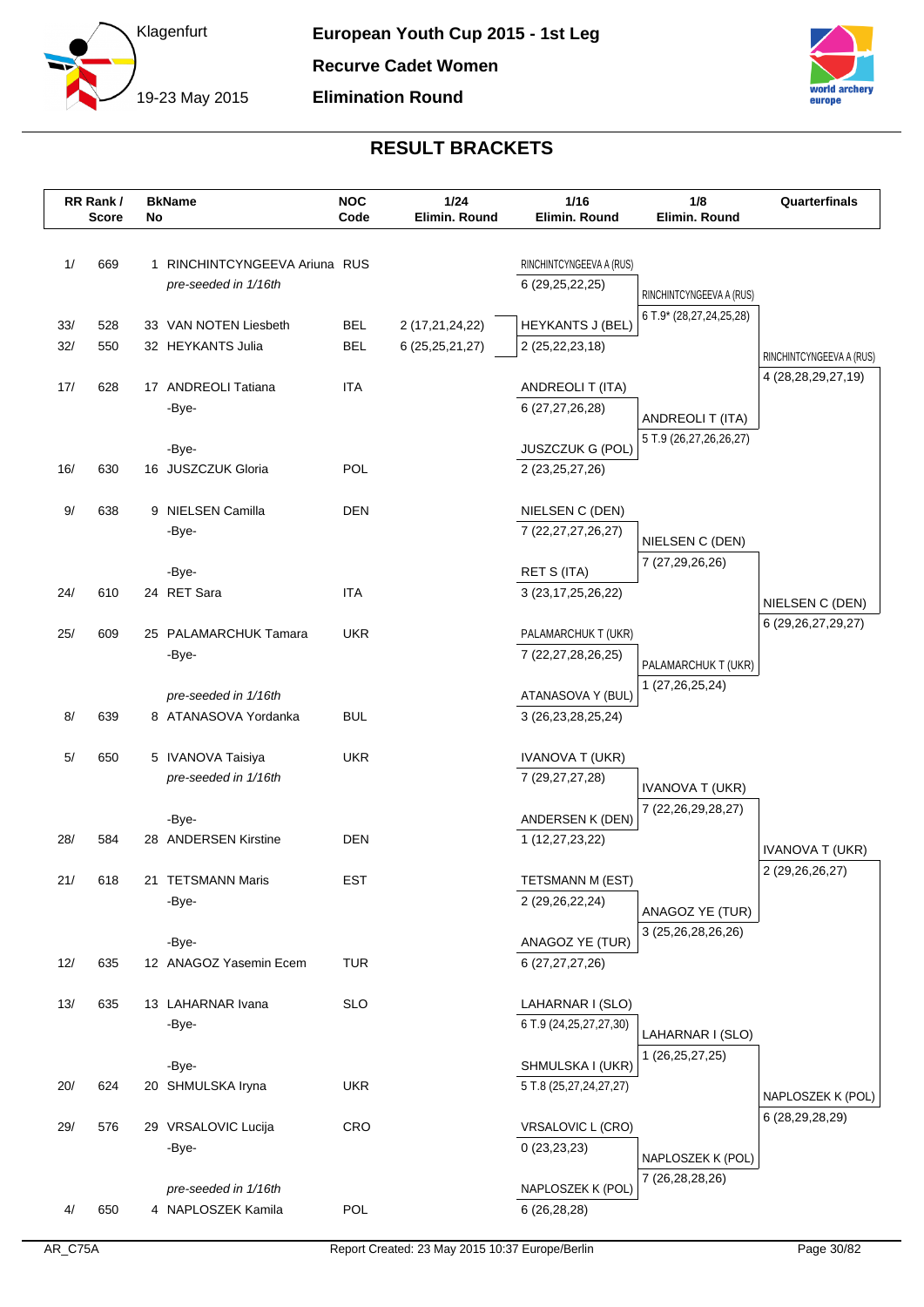



|     | RR Rank/<br><b>Score</b> | No | <b>BkName</b>                    | <b>NOC</b><br>Code | 1/24<br>Elimin. Round  | 1/16<br>Elimin. Round      | 1/8<br>Elimin. Round                             | Quarterfinals               |
|-----|--------------------------|----|----------------------------------|--------------------|------------------------|----------------------------|--------------------------------------------------|-----------------------------|
|     |                          |    |                                  |                    |                        |                            |                                                  |                             |
| 3/  | 652                      |    | 3 GUMRUKCU Aybuke                | TUR                |                        | <b>GUMRUKCU A (TUR)</b>    |                                                  |                             |
|     |                          |    | pre-seeded in 1/16th             |                    |                        | 6 (25,24,26)               | <b>GUMRUKCU A (TUR)</b>                          |                             |
|     |                          |    |                                  |                    |                        |                            | 4 (26,25,28,26,19)                               |                             |
| 35/ | 523                      |    | 35 MAGLIA Nina                   | <b>AUT</b>         | 0(23, 22, 24)          | STEGNER D (BEL)            |                                                  |                             |
| 30/ | 572                      |    | 30 STEGNER Daniella              | <b>BEL</b>         | 6(25, 25, 27)          | 0(23, 22, 25)              |                                                  | TOBOLEWSKA A (POL)          |
| 19/ | 624                      |    | 19 DUMBADZE Ana                  | GEO                |                        | DUMBADZE A (GEO)           |                                                  | 0(25, 27, 23)               |
|     |                          |    | -Bye-                            |                    |                        | 2 (23,28,25,23)            |                                                  |                             |
|     |                          |    |                                  |                    |                        |                            | TOBOLEWSKA A (POL)                               |                             |
|     |                          |    | -Bye-                            |                    |                        | TOBOLEWSKA A (POL)         | 6 (26,26,26,26,26)                               |                             |
| 14/ | 634                      |    | 14 TOBOLEWSKA Anna               | POL                |                        | 6 (24, 26, 27, 27)         |                                                  |                             |
| 11/ | 636                      |    | 11 TARTLER Elisa                 | <b>GER</b>         |                        | TARTLER E (GER)            |                                                  |                             |
|     |                          |    | -Bye-                            |                    |                        | 6 (26,28,21,24,27)         |                                                  |                             |
|     |                          |    |                                  |                    |                        |                            | TARTLER E (GER)                                  |                             |
|     |                          |    | -Bye-                            |                    |                        | PEET K (EST)               | 2 (29, 22, 27, 24)                               |                             |
| 22/ | 617                      |    | 22 PEET Kristel                  | <b>EST</b>         |                        | 4 (24, 27, 28, 26, 24)     |                                                  |                             |
|     |                          |    |                                  |                    |                        |                            |                                                  | GUY O (FRA)<br>6 (28,30,29) |
| 27/ | 596                      |    | 27 ZIEGLER Milena                | <b>GER</b>         |                        | ZIEGLER M (GER)            |                                                  |                             |
|     |                          |    | -Bye-                            |                    |                        | 0(25,25,26)                | GUY O (FRA)                                      |                             |
|     |                          |    | pre-seeded in 1/16th             |                    |                        | GUY O (FRA)                | 6 (28,27,28,26)                                  |                             |
| 6/  | 649                      |    | 6 GUY Oceane                     | <b>FRA</b>         |                        | 6(28, 27, 27)              |                                                  |                             |
|     |                          |    |                                  |                    |                        |                            |                                                  |                             |
| 7/  | 648                      |    | 7 WLECKE Celina                  | <b>GER</b>         |                        | <b>WLECKE C (GER)</b>      |                                                  |                             |
|     |                          |    | pre-seeded in 1/16th             |                    |                        | 6 (23, 29, 24, 26)         | <b>WLECKE C (GER)</b>                            |                             |
|     |                          |    |                                  |                    |                        |                            | 6 T.8* (28,27,27,26,28)                          |                             |
|     |                          |    | -Bye-                            |                    |                        | POPLAWSKA-WALUSIAK E (POL) |                                                  |                             |
| 26/ | 606                      |    | 26 POPLAWSKA-WALUSIAK Emilia POL |                    |                        | 2 (24, 25, 23, 25)         |                                                  | <b>WLECKE C (GER)</b>       |
| 23/ | 613                      |    | 23 COSKUN Gulnaz Busranur        | TUR                |                        | COSKUN GB (TUR)            |                                                  | 4 (24, 29, 29, 27, 27)      |
|     |                          |    | -Bye-                            |                    |                        | 6 (26,24,28,23,24)         |                                                  |                             |
|     |                          |    |                                  |                    |                        |                            | <b>COSKUN GB (TUR)</b><br>5 T.8 (29,23,29,26,26) |                             |
|     |                          |    | -Bye-                            |                    |                        | <b>BECKERS V (LUX)</b>     |                                                  |                             |
| 10/ | 637                      |    | 10 BECKERS Viveca                | <b>LUX</b>         |                        | 4 (23, 24, 28, 23, 24)     |                                                  |                             |
| 15/ | 632                      |    | 15 MAZORCHUK Kateryna            | <b>UKR</b>         |                        | MAZORCHUK K (UKR)          |                                                  |                             |
|     |                          |    | -Bye-                            |                    |                        | 0(21, 23, 26)              |                                                  |                             |
|     |                          |    |                                  |                    |                        |                            | PLOTNIKOVA T (RUS)                               |                             |
|     |                          |    | -Bye-                            |                    |                        | PLOTNIKOVA T (RUS)         | 6 (29,27,29,30)                                  |                             |
| 18/ | 627                      |    | 18 PLOTNIKOVA Tatiana            | <b>RUS</b>         |                        | 6 (26,29,28)               |                                                  | PLOTNIKOVA T (RUS)          |
|     |                          |    |                                  |                    |                        |                            |                                                  | 6 (30,28,27,29,29)          |
| 31/ | 555                      |    | 31 DE STROOPER Charlotte         | <b>BEL</b>         | 4 (26, 28, 25, 21, 26) | <b>BALDANOVA TD (RUS)</b>  |                                                  |                             |
| 34/ | 527                      |    | 34 BALDANOVA Tse-Dulma           | <b>RUS</b>         | 6 (28, 26, 23, 27, 27) | 4 (23, 27, 28, 26, 25)     | GIACCHERIT (ITA)                                 |                             |
|     |                          |    | pre-seeded in 1/16th             |                    |                        | GIACCHERI T (ITA)          | 2 (28, 29, 27, 29)                               |                             |
| 2/  | 653                      |    | 2 GIACCHERI Tanya                | <b>ITA</b>         |                        | 6 (29,29,27,25,26)         |                                                  |                             |
|     |                          |    |                                  |                    |                        |                            |                                                  |                             |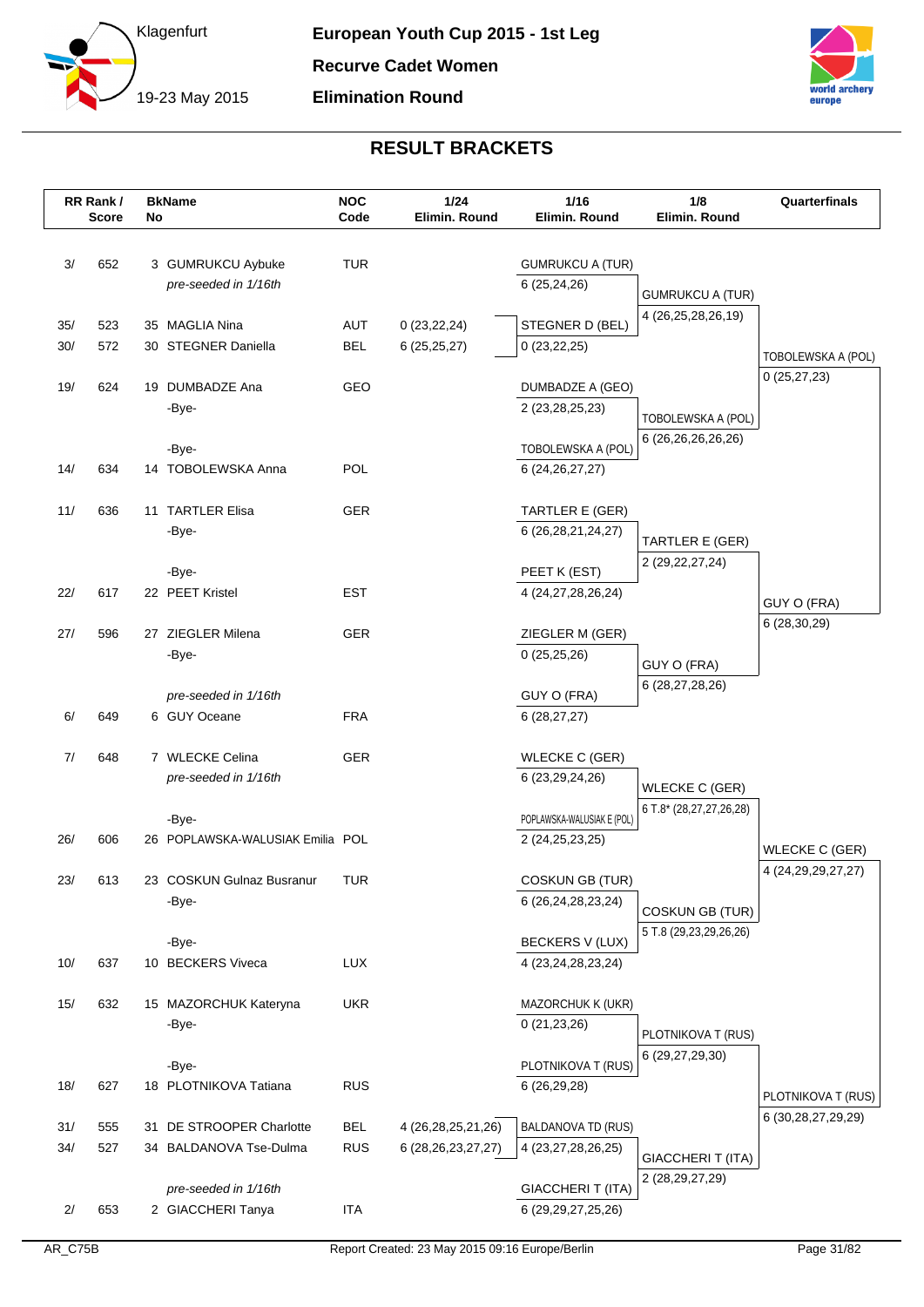



<span id="page-32-0"></span>

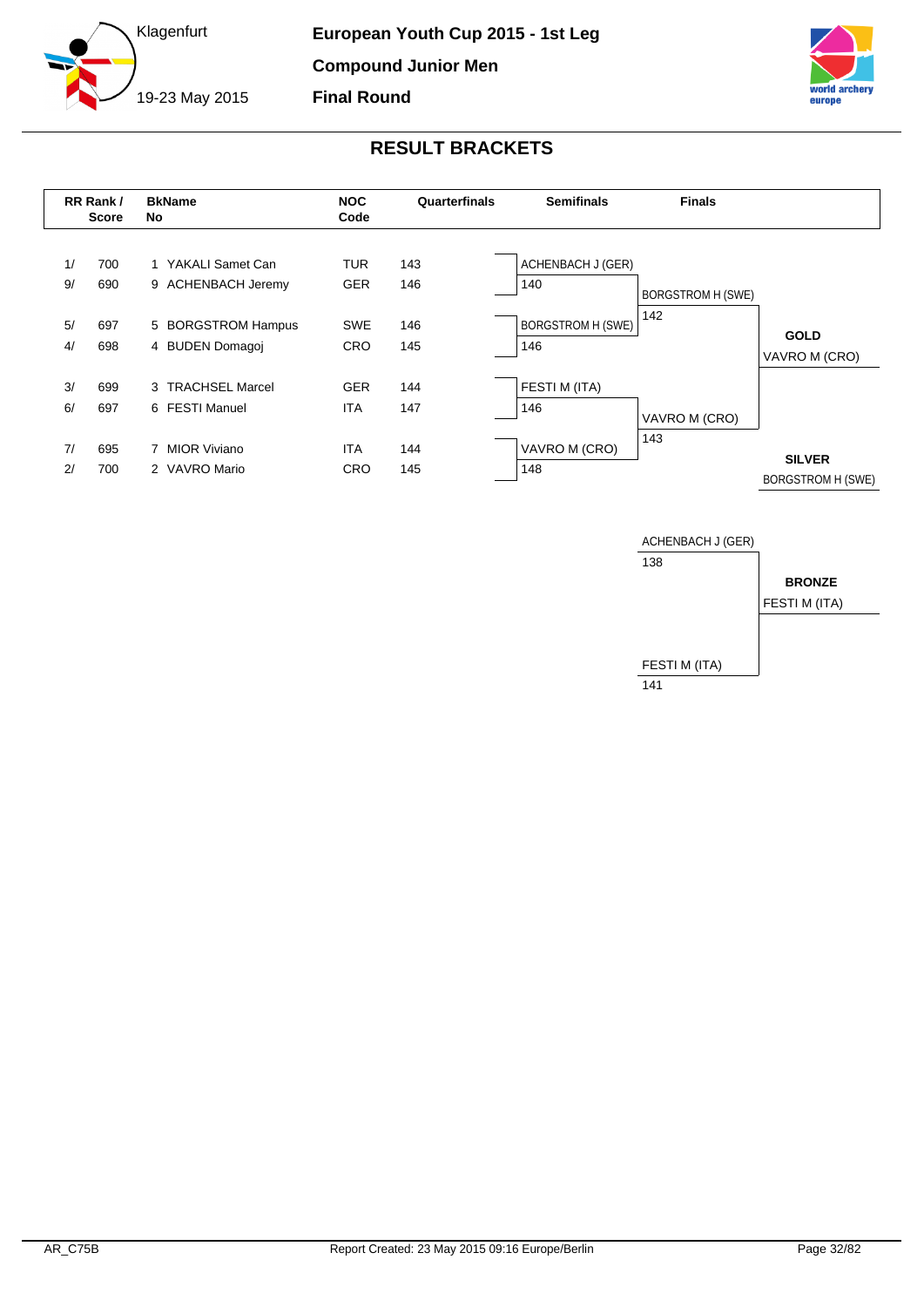



|       | RR Rank/<br><b>Score</b> | No | <b>BkName</b>               | <b>NOC</b><br>Code | 1/16<br>Elimin. Round | 1/8<br>Elimin. Round     | Quarterfinals            |
|-------|--------------------------|----|-----------------------------|--------------------|-----------------------|--------------------------|--------------------------|
| 1/    | 700                      |    | 1 YAKALI Samet Can<br>-Bye- | <b>TUR</b>         |                       | YAKALI SC (TUR)<br>147   |                          |
|       |                          |    |                             |                    |                       |                          | YAKALI SC (TUR)          |
| 17/   | 680                      |    | 17 KOBZA Martin             | <b>SVK</b>         | 138                   | <b>BARADEL S (ITA)</b>   | 143                      |
| 16/   | 681                      |    | 16 BARADEL Simone           | <b>ITA</b>         | 142                   | 143                      |                          |
| 9/    | 690                      |    | 9 ACHENBACH Jeremy          | <b>GER</b>         | 146                   | <b>ACHENBACH J (GER)</b> |                          |
| 24/   | 669                      |    | 24 STOSEVSKI Luka           | <b>SLO</b>         | 142                   | 144                      | <b>ACHENBACH J (GER)</b> |
| 25/   | 657                      |    | 25 HOWELL James             | GBR                | 142 T.5               | TANDOGAN B (TUR)         | 146                      |
| 8/    | 690                      |    | 8 TANDOGAN Baris            | <b>TUR</b>         | 142 T.9               | 142                      |                          |
| $5/$  | 697                      |    | 5 BORGSTROM Hampus          | <b>SWE</b>         |                       | <b>BORGSTROM H (SWE)</b> |                          |
|       |                          |    | -Bye-                       |                    |                       | 144                      | <b>BORGSTROM H (SWE)</b> |
| 21/   | 672                      |    | 21 HEINCZ Stefan            | <b>AUT</b>         | 140                   | WIENER N (AUT)           | 146                      |
| 12/   | 689                      |    | 12 WIENER Nico              | <b>AUT</b>         | 145                   | 142                      |                          |
|       |                          |    |                             |                    |                       |                          |                          |
| 13/   | 688                      |    | 13 STROMBERG Linus          | <b>SWE</b>         | 146                   | STROMBERG L (SWE)        |                          |
| 20/   | 673                      |    | 20 BOLSHAKOV Vladyslav      | <b>UKR</b>         | 138                   | 146 T.9                  | <b>BUDEN D (CRO)</b>     |
|       |                          |    | -Bye-                       |                    |                       | <b>BUDEN D (CRO)</b>     | 145                      |
| 4/    | 698                      |    | 4 BUDEN Domagoj             | CRO                |                       | 146 T.9*                 |                          |
| 3/    | 699                      |    | 3 TRACHSEL Marcel           | <b>GER</b>         |                       | TRACHSEL M (GER)         |                          |
|       |                          |    | -Bye-                       |                    |                       | 148                      | TRACHSEL M (GER)         |
| 19/   | 677                      |    | 19 BALLA Martin             | <b>HUN</b>         | 142                   | <b>BALLA M (HUN)</b>     | 144                      |
| 14/   | 685                      |    | 14 HOVIADOVSKYI Roman       | <b>UKR</b>         | 140                   | 146                      |                          |
| 11/   | 689                      |    | 11 DERNEKLI Furkan          | <b>TUR</b>         | 144 T.10              | <b>BUCHNER E (AUT)</b>   |                          |
| 22/   | 671                      |    | 22 BUCHNER Erwin            | AUT                | 144 T.10*             | 141                      |                          |
|       |                          |    |                             |                    |                       |                          | FESTI M (ITA)<br>147     |
|       | 697                      |    | -Bye-<br>6 FESTI Manuel     | <b>ITA</b>         |                       | FESTI M (ITA)<br>148     |                          |
| 6/    |                          |    |                             |                    |                       |                          |                          |
| $7/$  | 695                      |    | 7 MIOR Viviano              | <b>ITA</b>         |                       | MIOR V (ITA)             |                          |
|       |                          |    | -Bye-                       |                    |                       | 145                      | MIOR V (ITA)             |
| 23/   | 670                      |    | 23 TUCKNOTT Phillip         | GBR                | 140                   | <b>HOLLAS L (GER)</b>    | 144                      |
| $10/$ | 690                      |    | 10 HOLLAS Leon              | <b>GER</b>         | 144                   | 143                      |                          |
| 15/   | 682                      |    | 15 CARLSSON Isak            | SWE                | 139                   | JERAM S (GBR)            |                          |
| $18/$ | 678                      |    | 18 JERAM Samuel             | GBR                | 141                   | 148                      | VAVRO M (CRO)            |
|       |                          |    |                             |                    |                       |                          | 145                      |
|       |                          |    | -Bye-                       |                    |                       | VAVRO M (CRO)            |                          |
| 2/    | 700                      |    | 2 VAVRO Mario               | CRO                |                       | 149                      |                          |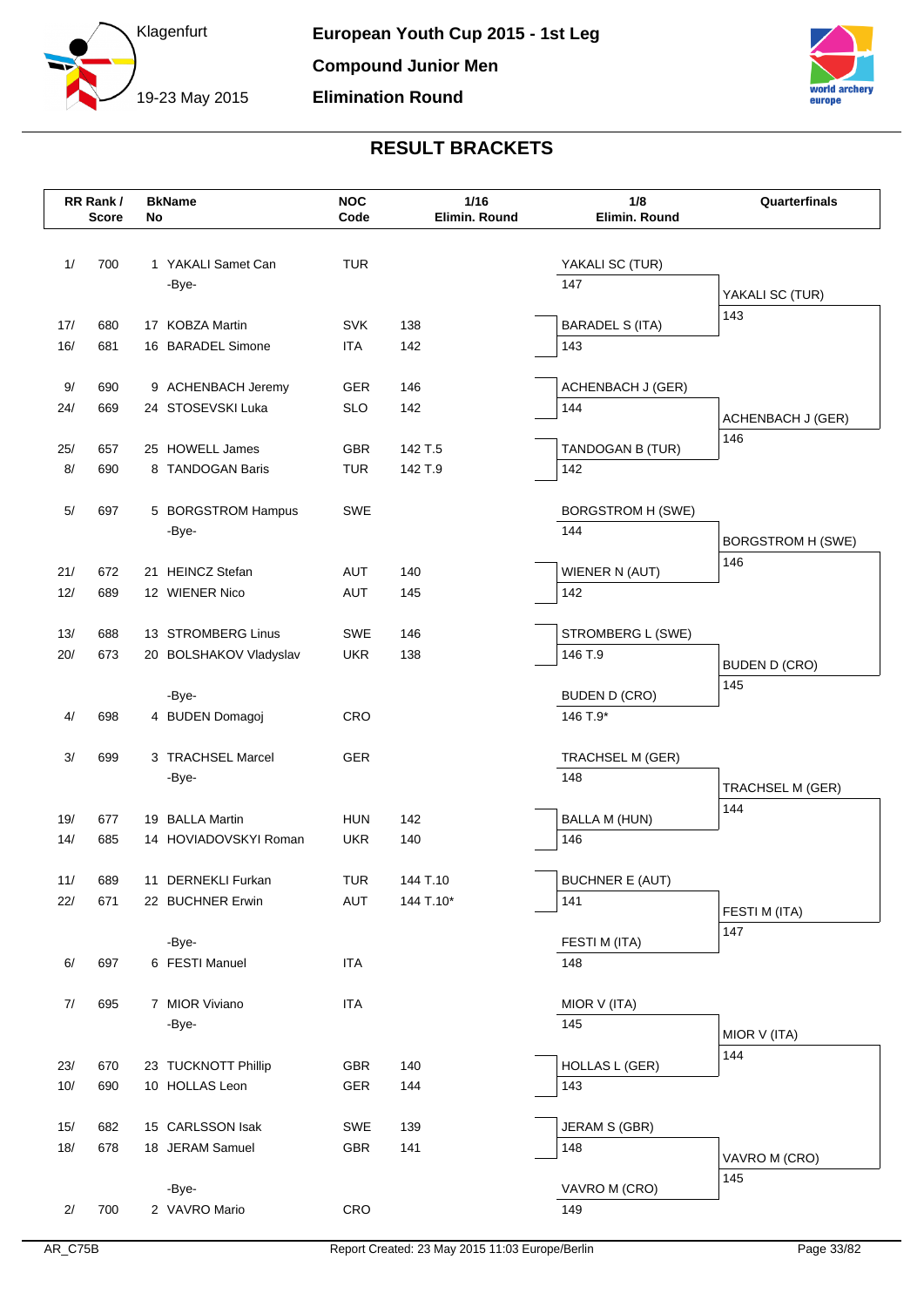



<span id="page-34-0"></span>

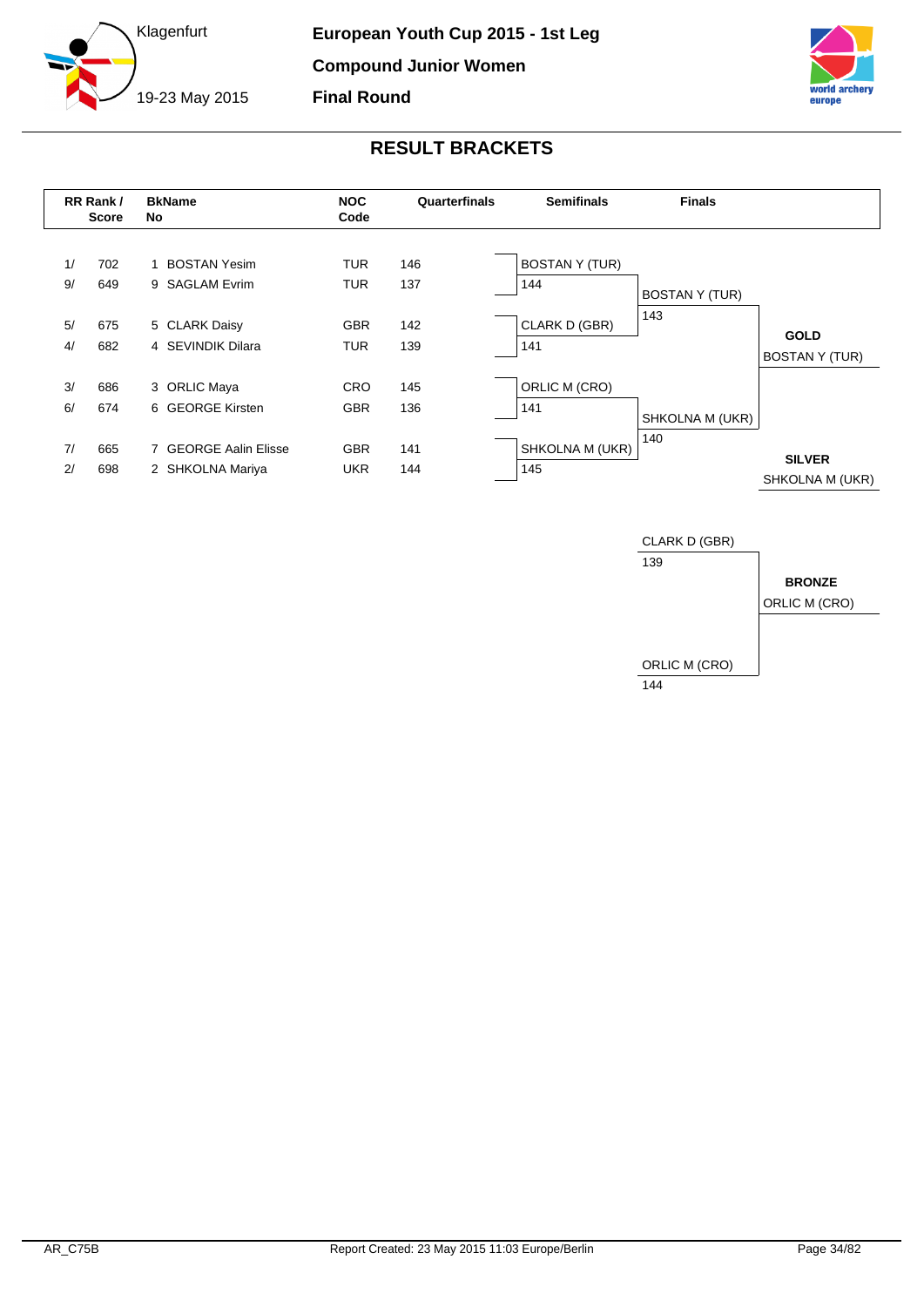



|     | RR Rank/<br><b>Score</b> | <b>BkName</b><br>No   | <b>NOC</b><br>Code | 1/8<br>Elimin. Round | Quarterfinals                |
|-----|--------------------------|-----------------------|--------------------|----------------------|------------------------------|
|     |                          | 1 BOSTAN Yesim        |                    |                      |                              |
| 1/  | 702                      | -Bye-                 | <b>TUR</b>         |                      | <b>BOSTAN Y (TUR)</b><br>146 |
|     |                          |                       |                    |                      |                              |
| 9/  | 649                      | 9 SAGLAM Evrim        | <b>TUR</b>         | 136                  | SAGLAM E (TUR)               |
| 8/  | 658                      | 8 GRASCELLI Giulia    | <b>ITA</b>         | 135                  | 137                          |
|     |                          |                       |                    |                      |                              |
| 5/  | 675                      | 5 CLARK Daisy         | <b>GBR</b>         |                      | CLARK D (GBR)                |
|     |                          | -Bye-                 |                    |                      | 142                          |
|     |                          |                       |                    |                      |                              |
|     |                          | -Bye-                 |                    |                      | SEVINDIK D (TUR)             |
| 4/  | 682                      | 4 SEVINDIK Dilara     | <b>TUR</b>         |                      | 139                          |
|     |                          |                       |                    |                      |                              |
| 3/  | 686                      | 3 ORLIC Maya          | CRO                |                      | ORLIC M (CRO)                |
|     |                          | -Bye-                 |                    |                      | 145                          |
|     |                          |                       |                    |                      |                              |
|     |                          | -Bye-                 |                    |                      | <b>GEORGE K (GBR)</b>        |
| 6/  | 674                      | 6 GEORGE Kirsten      | <b>GBR</b>         |                      | 136                          |
|     |                          |                       |                    |                      |                              |
| 7/  | 665                      | 7 GEORGE Aalin Elisse | <b>GBR</b>         | 135                  | <b>GEORGE AE (GBR)</b>       |
| 10/ | 627                      | 10 KREUZBERGER Julia  | <b>AUT</b>         | 133                  | 141                          |
|     |                          |                       |                    |                      |                              |
|     |                          | -Bye-                 |                    |                      | SHKOLNA M (UKR)              |
| 2/  | 698                      | 2 SHKOLNA Mariya      | <b>UKR</b>         |                      | 144                          |
|     |                          |                       |                    |                      |                              |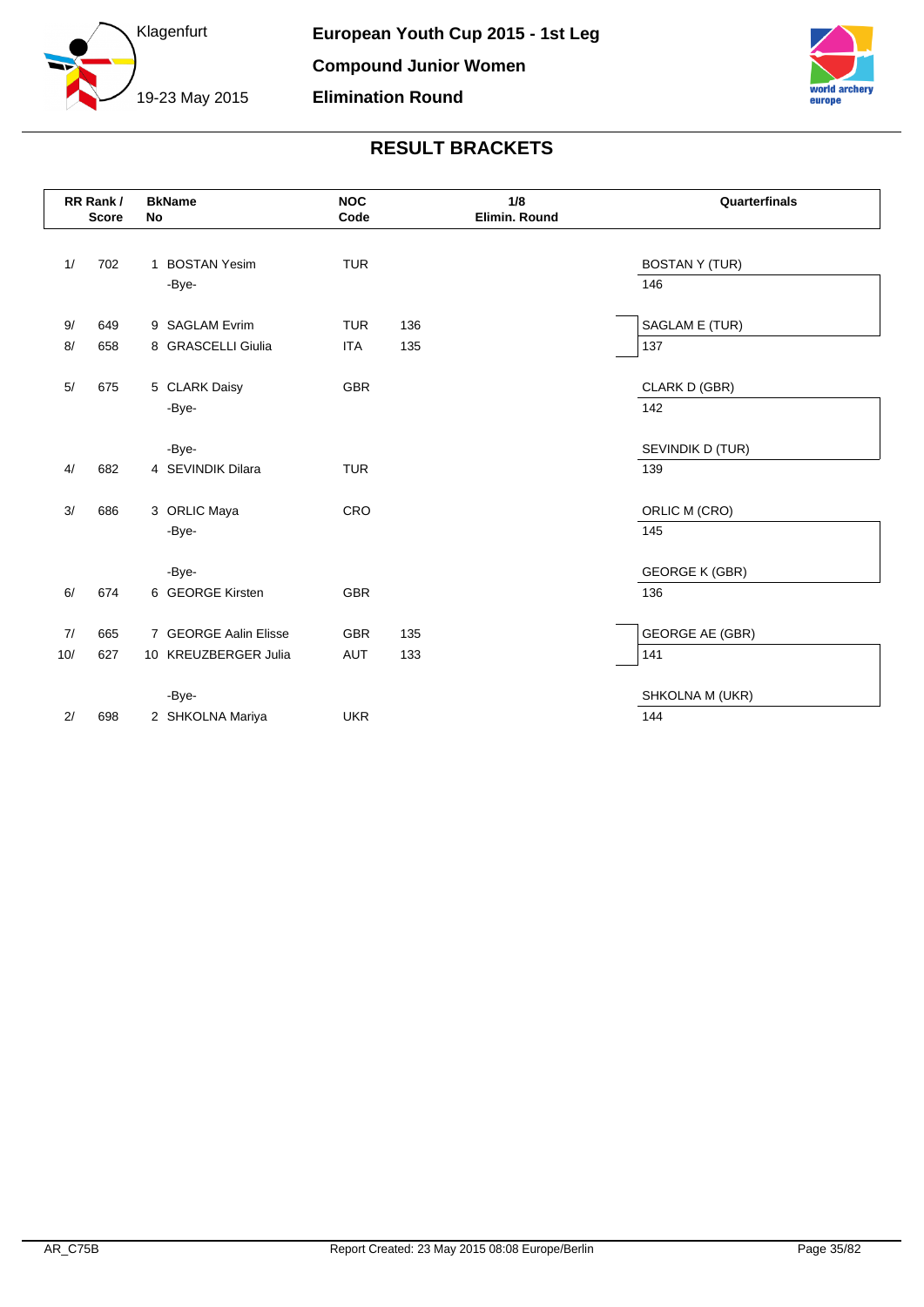





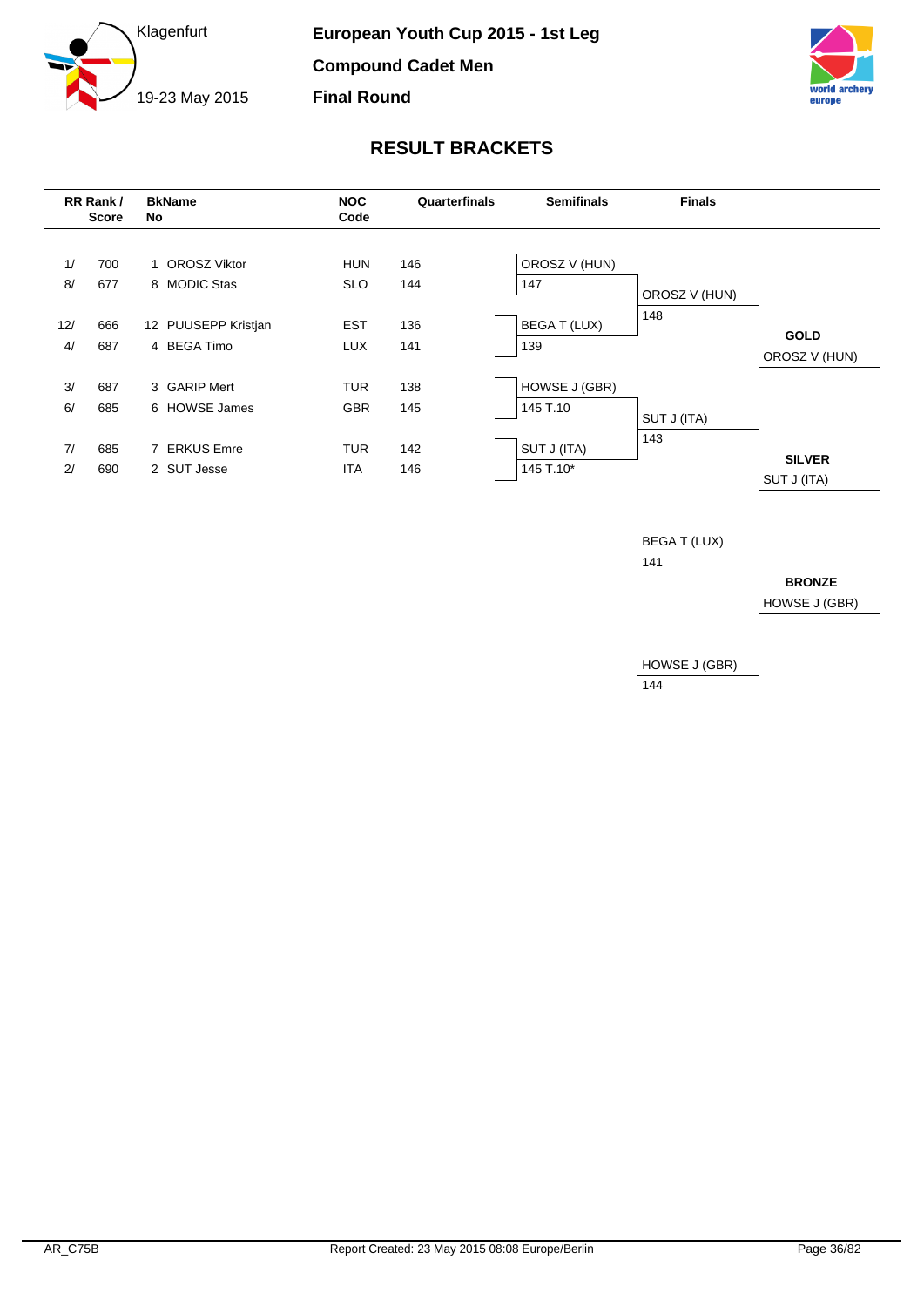



|     | RR Rank/<br><b>Score</b> | <b>BkName</b><br>No   | <b>NOC</b><br>Code | 1/8<br>Elimin. Round | Quarterfinals        |
|-----|--------------------------|-----------------------|--------------------|----------------------|----------------------|
| 1/  | 700                      | 1 OROSZ Viktor        | <b>HUN</b>         |                      | OROSZ V (HUN)        |
|     |                          | -Bye-                 |                    |                      | 146                  |
| 9/  | 674                      | 9 ZACHARIAS Stefan    | LIE                | 138                  | MODIC S (SLO)        |
| 8/  | 677                      | 8 MODIC Stas          | <b>SLO</b>         | 140                  | 144                  |
| 5/  | 685                      | 5 MARAS Serdar Bortay | <b>TUR</b>         | 142 T.10             | PUUSEPP K (EST)      |
| 12/ | 666                      | 12 PUUSEPP Kristjan   | <b>EST</b>         | 142 T.10*            | 136                  |
| 13/ | 665                      | 13 GONCHAROV Anton    | <b>UKR</b>         | 132                  | <b>BEGAT (LUX)</b>   |
| 4/  | 687                      | 4 BEGA Timo           | <b>LUX</b>         | 143                  | 141                  |
| 3/  | 687                      | 3 GARIP Mert          | <b>TUR</b>         | 143                  | <b>GARIP M (TUR)</b> |
| 14/ | 659                      | 14 RALLS Luke         | <b>GBR</b>         | 140                  | 138                  |
| 11/ | 666                      | 11 WALSH Jake         | <b>GBR</b>         | 138                  | HOWSE J (GBR)        |
| 6/  | 685                      | 6 HOWSE James         | <b>GBR</b>         | 145                  | 145                  |
| 7/  | 685                      | 7 ERKUS Emre          | <b>TUR</b>         | 144                  | ERKUS E (TUR)        |
| 10/ | 666                      | 10 SIMIC Filip        | CRO                | 135                  | 142                  |
|     |                          | -Bye-                 |                    |                      | SUT J (ITA)          |
| 2/  | 690                      | 2 SUT Jesse           | <b>ITA</b>         |                      | 146                  |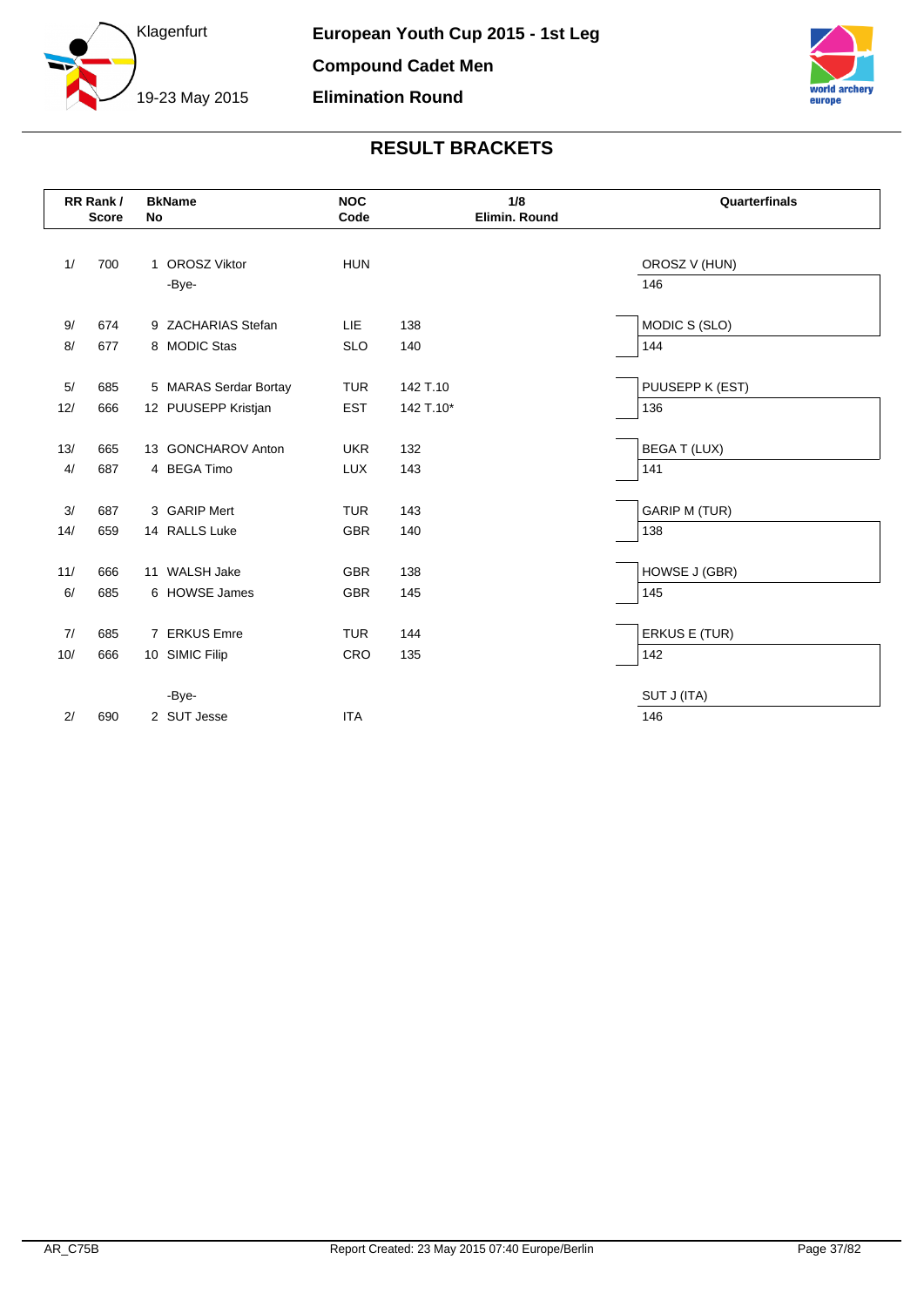





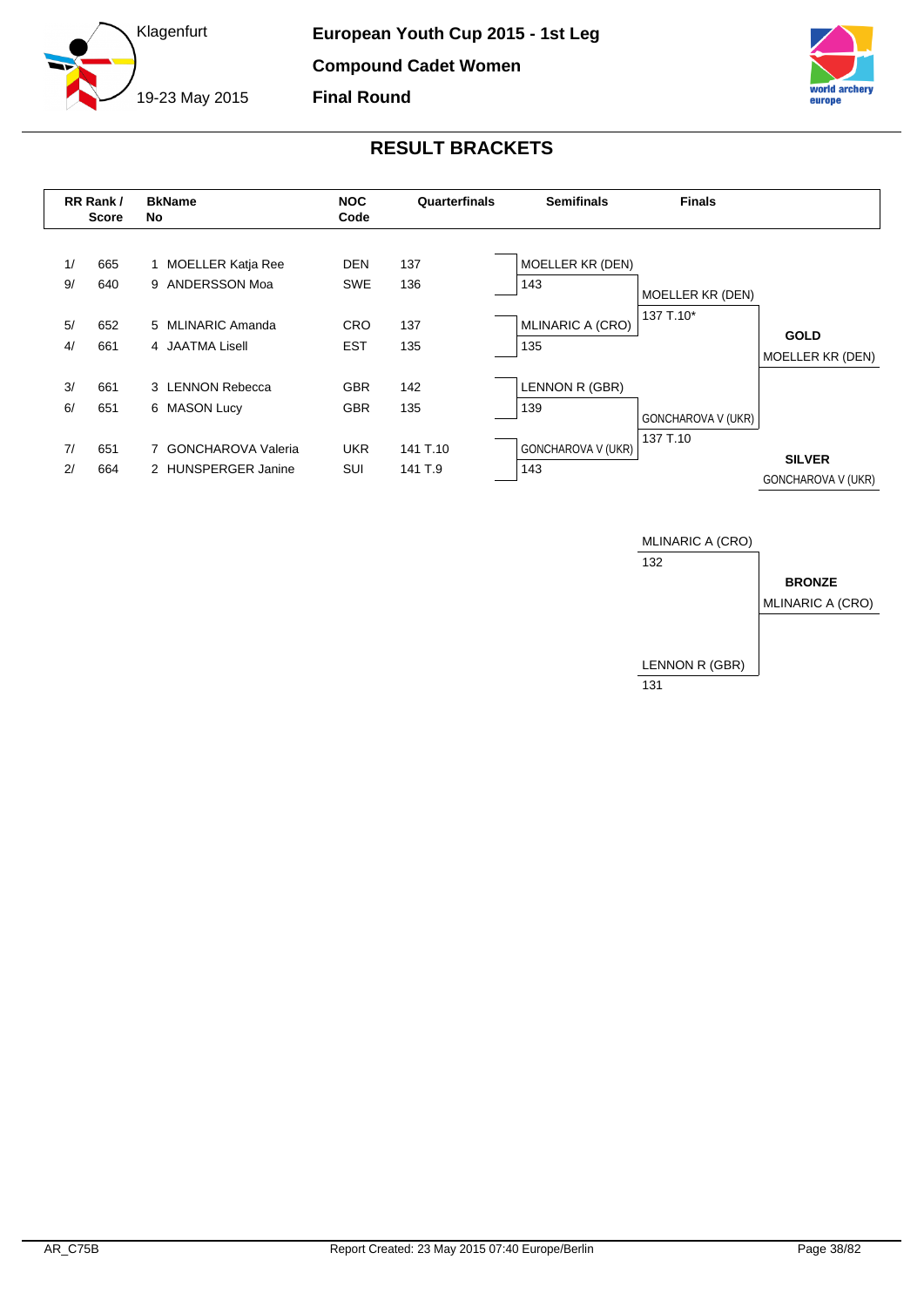



|       | RR Rank/<br><b>Score</b> | <b>BkName</b><br><b>No</b> | <b>NOC</b><br>Code | 1/8<br>Elimin. Round | Quarterfinals                  |
|-------|--------------------------|----------------------------|--------------------|----------------------|--------------------------------|
| 1/    | 665                      | 1 MOELLER Katja Ree        | <b>DEN</b>         |                      | MOELLER KR (DEN)               |
|       |                          | -Bye-                      |                    |                      | 137                            |
| 9/    | 640                      | 9 ANDERSSON Moa            | <b>SWE</b>         | 136                  | ANDERSSON M (SWE)              |
| 8/    | 648                      | 8 TOZZI Aurora             | <b>ITA</b>         | 135                  | 136                            |
| $5/$  | 652                      | 5 MLINARIC Amanda<br>-Bye- | CRO                |                      | <b>MLINARIC A (CRO)</b><br>137 |
|       |                          | -Bye-                      |                    |                      | JAATMA L (EST)                 |
| 4/    | 661                      | 4 JAATMA Lisell            | <b>EST</b>         |                      | 135                            |
| 3/    | 661                      | 3 LENNON Rebecca           | <b>GBR</b>         |                      | LENNON R (GBR)                 |
|       |                          | -Bye-                      |                    |                      | 142                            |
|       |                          | -Bye-                      |                    |                      | MASON L (GBR)                  |
| 6/    | 651                      | 6 MASON Lucy               | <b>GBR</b>         |                      | 135                            |
| 7/    | 651                      | 7 GONCHAROVA Valeria       | <b>UKR</b>         | 136 T.9*             | <b>GONCHAROVA V (UKR)</b>      |
| $10/$ | 613                      | 10 SMITH Hollie            | <b>GBR</b>         | 136 T.9              | 141 T.10                       |
|       |                          | -Bye-                      |                    |                      | HUNSPERGER J (SUI)             |
| 2/    | 664                      | 2 HUNSPERGER Janine        | SUI                |                      | 141 T.9                        |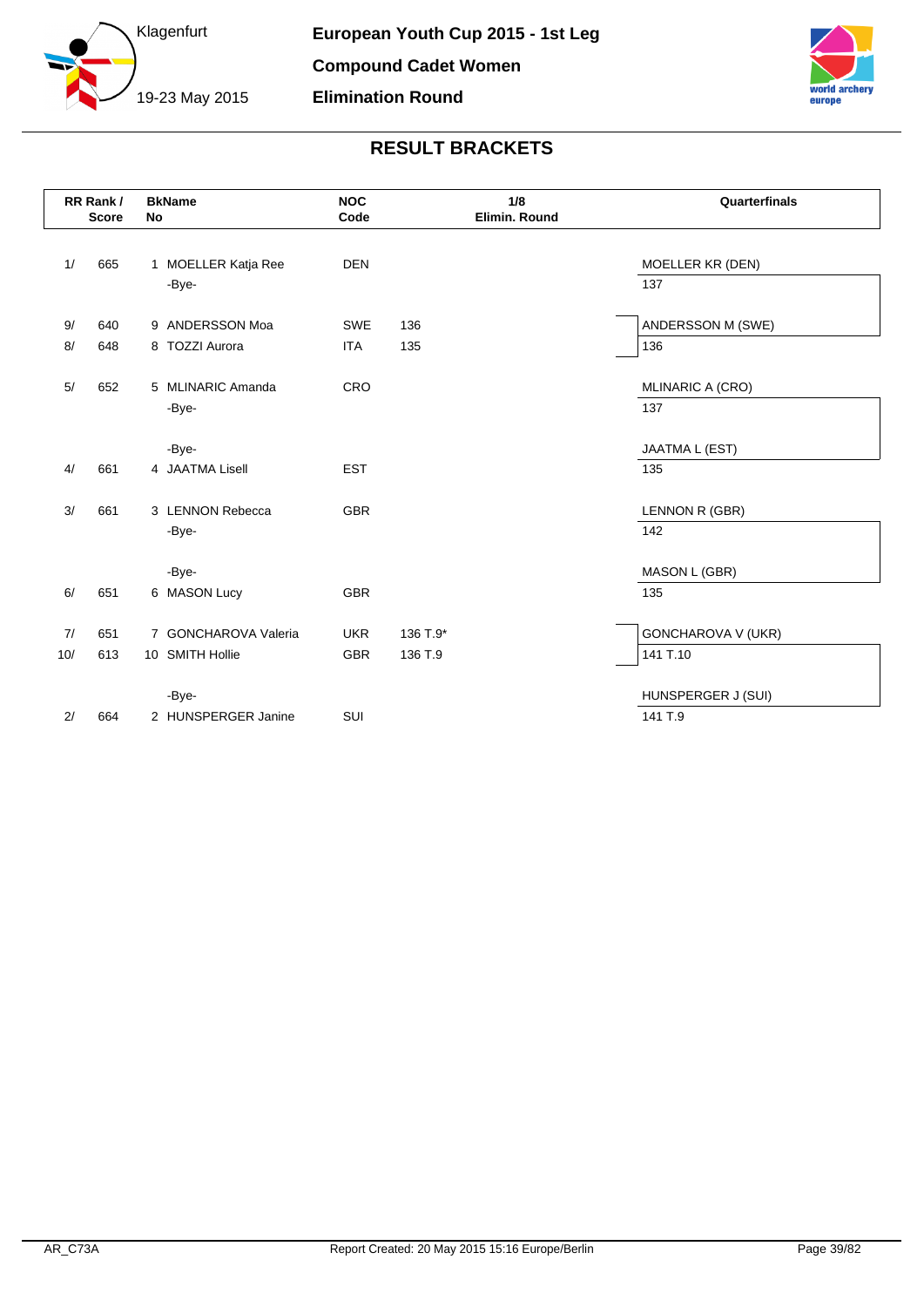

**European Youth Cup 2015 - 1st Leg Recurve Junior Men Qualification Round**



| Rank           | <b>Back No.Name</b> |                              | <b>NOC</b> | 70m-1 70m-2 10+X's    |    | X's              | <b>Score</b> |
|----------------|---------------------|------------------------------|------------|-----------------------|----|------------------|--------------|
| $\mathbf{1}$   | 014B                | <b>KOENIG Thomas</b>         | <b>FRA</b> | 335 / 1 332 / 3       | 28 | 12               | 667          |
| 2              | 008B                | <b>STRAJHAR Gasper</b>       | <b>SLO</b> | 325 /10 333 / 1       | 32 | 14               | 658          |
| 3              | 012A                | WECKMUELLER Maximilian       | <b>GER</b> | 331 / 2 327 / 5       | 28 | 9                | 658          |
| 4              | 016B                | <b>LINDBERG Marcus</b>       | <b>SWE</b> | 328 / 6 329 / 4       | 25 | 16               | 657          |
| 5              | 009B                | <b>MAKHNENKO Artem</b>       | <b>RUS</b> | 322 /18 333 / 2       | 22 | 8                | 655          |
| 6              | 014A                | <b>RUDOW Marc</b>            | <b>GER</b> | 331 / 3 322 /16       | 26 | 9                | 653          |
| $\overline{7}$ | 016A                | <b>BANDA Arpad</b>           | <b>HUN</b> | 329 / 5 324 /12       | 21 | $\overline{7}$   | 653          |
| 8              | 006B                | <b>BIZJAK Rok</b>            | <b>SLO</b> | 325 /11 326 / 6       | 25 | $\overline{7}$   | 651 SO T.9*  |
| 9              | 010C                | <b>TEZEL Onur</b>            | <b>TUR</b> | 325 /12 326 / 7       | 22 | $\overline{4}$   | 651 SO T.9   |
| 10             | 005A                | POPOVYCH Maksym              | <b>UKR</b> | 324 /13 324 /11       | 22 | 5                | 648          |
| 11             | 004A                | MAKAREVYCH Sergii            | <b>UKR</b> | 323 /16 322 /17       | 18 | 6                | 645          |
| 12             | 011A                | <b>GSTOETTNER Andreas</b>    | <b>AUT</b> | 328 / 7 316 / 25      | 15 | 9                | 644          |
| 13             | 015C                | <b>MIHALIC Matija</b>        | CRO        | 319 /19 324 /10       | 22 | 11               | 643          |
| 14             | 012B                | <b>FICHET Romain</b>         | <b>FRA</b> | 322 /17 321 /18       | 22 | $\overline{7}$   | 643          |
| 15             | 011C                | <b>KURUS Mert</b>            | <b>TUR</b> | 317 /28 325 / 9       | 21 | 5                | 642          |
| 16             | 013A                | <b>MAIER Johannes</b>        | <b>GER</b> | 326 / 8 315 /26       | 22 | 4                | 641          |
| 17             | 013B                | <b>KRAUS Stephane</b>        | <b>FRA</b> | 323 /15 318 /20       | 21 | $\overline{7}$   | 641          |
| 18             | 010B                | <b>BALDANOV Arsalan</b>      | <b>RUS</b> | 325 / 9 315 /28       | 24 | 4                | 640          |
| 19             | 009C                | <b>GUNERI Muhammed Bilal</b> | <b>TUR</b> | 331 / 3 308 / 36      | 21 | 6                | 639          |
| 20             | 013C                | <b>ADRIAENSEN Ben</b>        | <b>BEL</b> | 313 /33 326 / 8       | 19 | 6                | 639          |
| 21             | 006C                | <b>DUCHON Juraj</b>          | <b>SVK</b> | 314 /30 323 /14       | 20 | 5                | 637          |
| 22             | 011B                | <b>POPOV Vitalii</b>         | <b>RUS</b> | 317 /26 319 /19       | 22 | $\overline{7}$   | 636          |
| 23             | 003C                | <b>BELLI Yuri</b>            | <b>ITA</b> | 324 /14 312 /33       | 19 | 5                | 636          |
| 24             | 003A                | <b>KUTSYY Valentyn</b>       | <b>UKR</b> | 318 /25 318 /21       | 16 | 5                | 636          |
| 25             | 007C                | <b>BALAZ Boris</b>           | <b>SVK</b> | 312 /34 323 /13       | 23 | 4                | 635          |
| 26             | 004C                | <b>MONEGO Andrea</b>         | <b>ITA</b> | 317 /27 318 /22       | 21 | 4                | 635          |
| 27             | 003B                | <b>BIZON Kacper</b>          | POL        | 319 /20 315 /29       | 18 | $\overline{4}$   | 634          |
| 28             | 014C                | DACHEV Damyan                | <b>BUL</b> | 318 /21 314 /30       | 24 | $\overline{7}$   | 632          |
| 29             | 007B                | <b>GJURIN Luka</b>           | <b>SLO</b> | 315 /29 316 /23       | 17 | 11               | 631          |
| 30             | 002B                | <b>HELBIN Kasper</b>         | <b>POL</b> | 314 /32 315 /26       | 18 | 4                | 629          |
| 31             | 008A                | VEJRAZKA Vit                 | CZE        | 318 /22 311 /34       | 15 | 4                | 629          |
| 32             | 008C                | HURBAN JR. Vladimir          | <b>SVK</b> | 314 /31 314 /32       | 16 | 5                | 628          |
| 33             | 002A                | MALYK Mykhaylo-Yaroslav      | <b>UKR</b> | 318 /24 310 /35       | 15 | 4                | 628          |
| 34             | 012C                | <b>GYS Lenthy</b>            | <b>BEL</b> | 303 /40 322 /15       | 18 | 3                | 625          |
| 35             | 005B                | <b>JURZAK Adam</b>           | <b>POL</b> | 306 /38 316 /24       | 15 | 5                | 622          |
| 36             | 004B                | <b>WOJCIK Rafal</b>          | POL        | 318 /23 300 /41       | 21 | 3                | 618          |
| 37             | 006A                | JAROCH David                 | CZE        | 311 /35 307 /37       | 16 | 6                | 618          |
| 38             | 002C                | <b>FREGNAN Elia</b>          | <b>ITA</b> | 309 /36 307 /38       | 19 | 10               | 616          |
| 39             | 010A                | <b>IRRASCH Dominik</b>       | <b>AUT</b> | 309 /37 307 /39       | 12 | 3                | 616          |
| 40             | 015A                | <b>BAUDIN Jefferson</b>      | SUI        | 300 /41 314 /31       | 14 | 3                | 614          |
| 41             | 007A                | <b>HLAHULEK Michal</b>       | CZE        | 303 /39 298 /43       | 12 | $\boldsymbol{2}$ | 601          |
| 42             | 015B                | <b>LANGERS Mike</b>          | <b>LUX</b> | 293 /43 301 /40       | 9  | 5                | 594          |
| 43             | 005C                | <b>BENVEGNU Gianluca</b>     | <b>ITA</b> | 300<br>/41<br>277 /44 | 12 | 5                | 577          |
| 44             |                     | 009A STEINLECHNER Lukas      | <b>AUT</b> | 267 /44 300 /42       | 8  | $\mathbf{1}$     | 567          |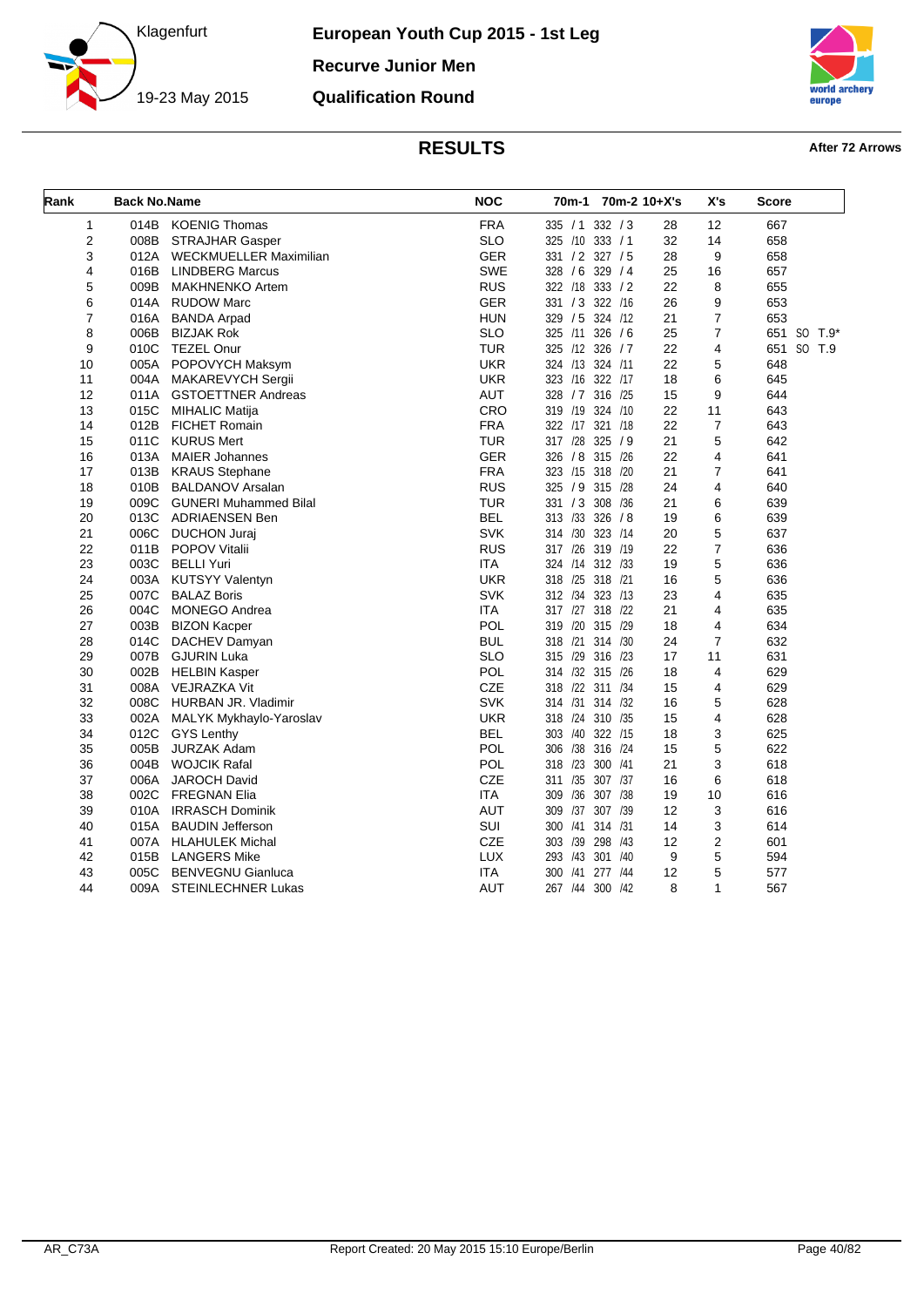



| Rank | <b>Back No.Name</b> |                             | <b>NOC</b> | 70m-1           |                | 70m-2 10+X's | X's                     | <b>Score</b> |
|------|---------------------|-----------------------------|------------|-----------------|----------------|--------------|-------------------------|--------------|
| 1    | 024C                | DASHIDORZHIEVA Tuyana       | <b>RUS</b> | 334 / 1         | 323 / 2        | 23           | 9                       | 657          |
| 2    | 024A                | <b>ADICEOM Audrey</b>       | <b>FRA</b> | 322 / 5         | 331 / 1        | 31           | 13                      | 653          |
| 3    | 023A                | <b>PLANEIX Sophie</b>       | <b>FRA</b> | 325             | $/2$ 318 $/8$  | 25           | 5                       | 643          |
| 4    | 020C                | SPERA Loredana              | <b>ITA</b> | 323 / 3 316 /12 |                | 27           | $\overline{7}$          | 639          |
| 5    | 019A                | ZYZANSKA Sylwia             | POL        | 314 /12 322 / 4 |                | 21           | 6                       | 636          |
| 6    | 021B                | <b>HNYP Solomiya</b>        | <b>UKR</b> | 316 /11 320 / 7 |                | 20           | 5                       | 636          |
| 7    | 023C                | DAMBAEVA Zhibzema           | <b>RUS</b> | 323<br>/4       | 313 / 14       | 19           | 3                       | 636          |
| 8    | 022C                | <b>MYLNIKOVA Valeria</b>    | <b>RUS</b> | 318 / 7         | 317 /10        | 19           | 6                       | 635          |
| 9    | 019B                | LUKYANOVA Nataliya          | <b>UKR</b> | 318             | / 8 316 /11    | 25           | 9                       | 634          |
| 10   | 022B                | <b>BAUER Katharina</b>      | <b>GER</b> | 322<br>/6       | 310 /15        | 21           | 9                       | 632          |
| 11   | 021C                | <b>SANTORO Federica</b>     | <b>ITA</b> | 308             | $/17$ 322 $/3$ | 23           | 4                       | 630          |
| 12   | 022A                | <b>GAUBIL Melanie</b>       | <b>FRA</b> | /18<br>308      | 322 / 5        | 15           | 7                       | 630          |
| 13   | 019C                | <b>LANDI Vanessa</b>        | <b>ITA</b> | 317 /10         | 309 /16        | 15           | 6                       | 626          |
| 14   | 026B                | <b>DEINEKO Iliana</b>       | <b>SUI</b> | 309             | /15 313 /13    | 19           | $\mathbf 0$             | 622          |
| 15   | 024B                | <b>KROPPEN Michelle</b>     | <b>GER</b> | 313 /13 306 /21 |                | 19           | 7                       | 619          |
| 16   | 027A                | DANAILOVA Dobromira         | <b>BUL</b> | /21<br>301      | 318 / 9        | 15           | 4                       | 619          |
| 17   | 018C                | <b>BOARI Lucilla</b>        | <b>ITA</b> | 317 / 9         | 300 /23        | 20           | 5                       | 617          |
| 18   | 021A                | <b>FARASIEWICZ Karolina</b> | POL        | /14<br>309      | 308 /18        | 14           | 4                       | 617          |
| 19   | 018B                | TRAPEZNIKOVA Solomiya       | <b>UKR</b> | /24<br>296      | 320/6          | 16           | 5                       | 616          |
| 20   | 027B                | <b>BAYAZIT Burcu</b>        | <b>TUR</b> | /16<br>309      | 307 /20        | 14           | 5                       | 616          |
| 21   | 026A                | <b>HORACKOVA Marie</b>      | <b>CZE</b> | /19<br>303      | 308 /19        | 11           | 3                       | 611          |
| 22   | 018A                | <b>CHROSTOWSKA Maria</b>    | POL        | /23<br>300      | 308 /17        | 11           | $\overline{\mathbf{c}}$ | 608          |
| 23   | 020A                | SMIALKOWSKA Magdalena       | <b>POL</b> | /20<br>302      | 305<br>/22     | 12           | 5                       | 607          |
| 24   | 023B                | FREYWALD Cynthia            | <b>GER</b> | /25<br>289      | 297 /24        | 15           | 2                       | 586          |
| 25   | 025A                | SINDLEROVA Lucie            | <b>CZE</b> | /27<br>281      | 280<br>/25     | 5            | 2                       | 561          |
| 26   | 025B                | <b>TUKK Laura</b>           | <b>EST</b> | /26<br>281      | 276 /26        | 6            | 1                       | 557          |
| 27   | 020B                | <b>MACHIKHA Sofiya</b>      | <b>UKR</b> | /28<br>276      | 262 /27        | 5            | 0                       | 538          |
| 28   | 025C                | <b>TUOKKOLA Mirjam</b>      | <b>FIN</b> | 301             | /22 202 /28    | 12           | 3                       | 503          |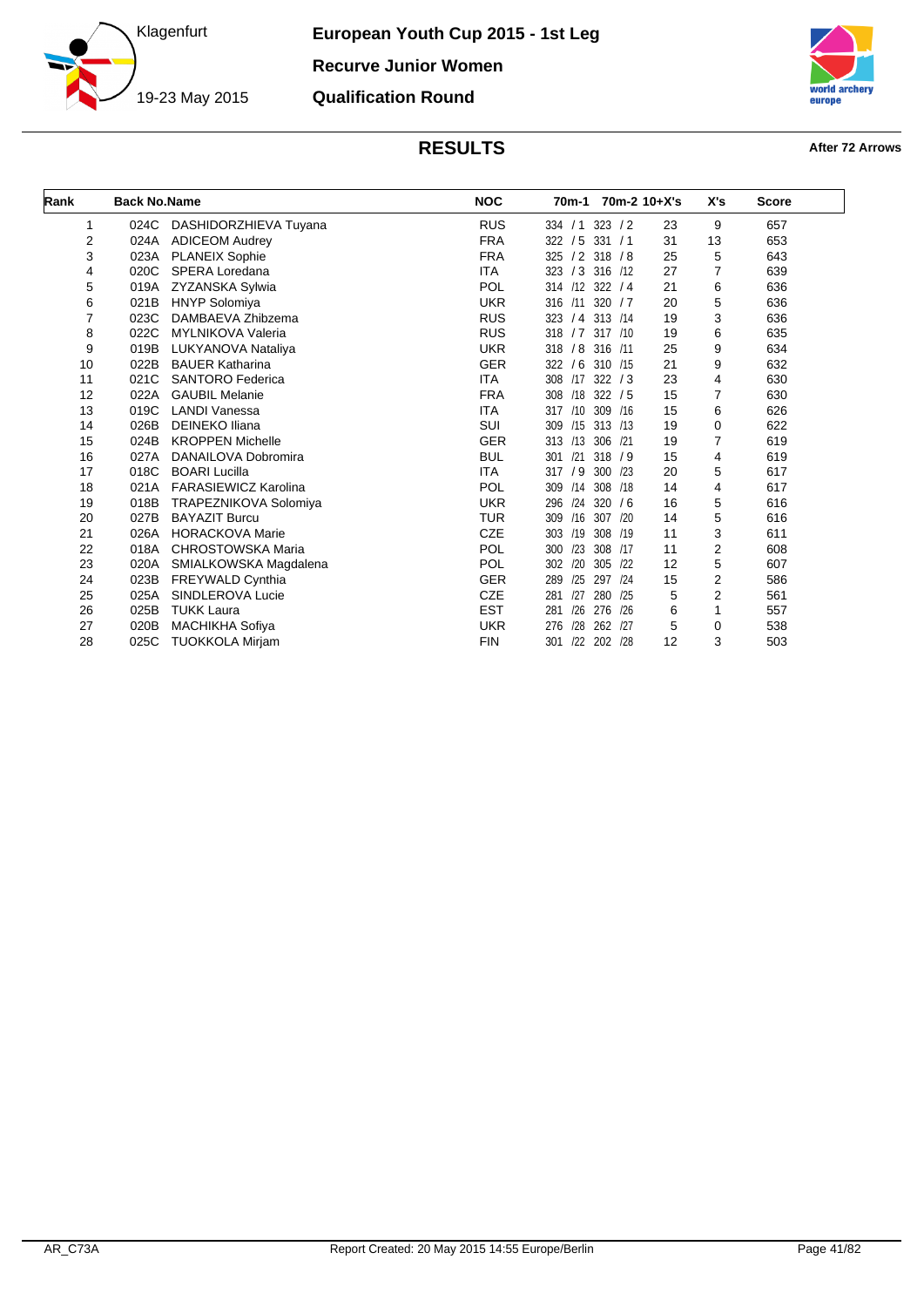

**European Youth Cup 2015 - 1st Leg Recurve Cadet Men Qualification Round**



| Rank | <b>Back No.Name</b> |                               | <b>NOC</b> | 60m-1            |             | $60m-2$ 10+X's | X's                     | <b>Score</b> |
|------|---------------------|-------------------------------|------------|------------------|-------------|----------------|-------------------------|--------------|
| 1    | 012C                | GAZOZ Mete                    | <b>TUR</b> | 339 / 1 330 / 2  |             | 35             | 11                      | 669          |
| 2    | 009A                | <b>TSYRENDORZHIEV Bujanto</b> | <b>RUS</b> | 338 / 2 329 / 7  |             | 21             | 10                      | 667          |
| 3    | 008C                | <b>LUVISETTO Alberto</b>      | <b>ITA</b> | 331 / 8          | 334 / 1     | 32             | 9                       | 665          |
| 4    | 010A                | <b>IRDYNEEV Erdem</b>         | <b>RUS</b> | 335 / 5          | 330 / 6     | 24             | $\overline{4}$          | 665          |
| 5    | 014C                | <b>BILLOUE Florian</b>        | <b>FRA</b> | 335 / 4          | 329/7       | 29             | 13                      | 664          |
| 6    | 008A                | <b>BUDAEV Sodnom</b>          | <b>RUS</b> | 333 / 6          | 330 / 4     | 30             | $\overline{\mathbf{c}}$ | 663          |
| 7    | 012B                | <b>SCHEIDING Adrian</b>       | <b>GER</b> | 335 / 3          | 325 /11     | 25             | 5                       | 660          |
| 8    | 009C                | <b>GUERRA Simone</b>          | <b>ITA</b> | 328 /12 329 / 7  |             | 21             | $\overline{7}$          | 657          |
| 9    | 003A                | <b>STARZYCKI Piotr</b>        | POL        | 329 /11          | 327 /10     | 21             | 11                      | 656          |
| 10   | 002A                | <b>CATOIS Johan</b>           | <b>FRA</b> | 325 /16 330 / 5  |             | 20             | 9                       | 655          |
| 11   | 011A                | <b>FLINK Ludvig</b>           | <b>SWE</b> | 332 / 7 317 / 23 |             | 26             | 9                       | 649          |
| 12   | 014B                | PENDOV Todor                  | <b>BUL</b> | 317 /24          | 330 / 3     | 26             | 10                      | 647          |
| 13   | 013B                | <b>REMAR Alen</b>             | CRO        | 329              | /10 318 /21 | 25             | 8                       | 647          |
| 14   | 005B                | <b>LANG Max</b>               | <b>AUT</b> | 327 /13          | 320 /15     | 23             | 5                       | 647          |
| 15   | 013C                | RAVNIKAR Ziga                 | <b>SLO</b> | 324 /17          | 322 /13     | 22             | 5                       | 646          |
| 16   | 005C                | KOZHOKAR Ivan                 | <b>UKR</b> | 326 /14          | 319 /19     | 20             | 9                       | 645          |
| 17   | 003C                | GOLOVKO Marko                 | <b>UKR</b> | 325 /15          | 318 /22     | 20             | 7                       | 643          |
| 18   | 010C                | <b>UREM Yahya Dogan</b>       | <b>TUR</b> | 323 /18 319 /20  |             | 19             | 3                       | 642          |
| 19   | 011B                | <b>HEINKEL Yannic</b>         | <b>GER</b> | 319              | /22 322 /12 | 24             | 5                       | 641          |
| 20   | 014A                | <b>KLEIN Joe</b>              | <b>LUX</b> | 321<br>/20       | 319 /18     | 25             | 4                       | 640          |
| 21   | 009B                | <b>CHOCHOLA Voitech</b>       | CZE        | 320 /21 320 /17  |             | 6              | 0                       | 640          |
| 22   | 010B                | <b>WEH Marius</b>             | <b>GER</b> | 330 / 9          | 308 /27     | 18             | 4                       | 638          |
| 23   | 006A                | <b>BIELA Dariusz</b>          | POL        | 317 /25          | 321 / 14    | 9              | 5                       | 638          |
| 24   | 006C                | MUSIIAKA Ivan                 | <b>UKR</b> | 317<br>/25       | 316 /24     | $\overline{7}$ | 2                       | 633          |
| 25   | 007C                | <b>LAPENNA Nicolo</b>         | <b>ITA</b> | 322 /19          | 310 /26     | 17             | 7                       | 632          |
| 26   | 011C                | <b>DAL Erdal Meric</b>        | <b>TUR</b> | /28<br>310       | 320 /16     | 19             | 5                       | 630          |
| 27   | 007A                | <b>GOMBOZHAPOV Aldar</b>      | <b>RUS</b> | /23<br>319       | 307 /28     | 12             | 4                       | 626          |
| 28   | 004C                | <b>VYNOHRADOV Artem</b>       | <b>UKR</b> | /27<br>313       | 306 /29     | 16             | 5                       | 619          |
| 29   | 008B                | <b>ZMELIK Ales</b>            | <b>CZE</b> | 302 /32 311 /25  |             | 9              | 2                       | 613          |
| 30   | 005A                | <b>KLEBEK Konrad</b>          | POL        | /30<br>303       | 299<br>/30  | 8              | $\overline{c}$          | 602          |
| 31   | 012A                | <b>CADER Tomas</b>            | <b>SVK</b> | 303 /31          | 296 /32     | 10             | $\mathbf{1}$            | 599          |
| 32   | 013A                | PEDERSEN Jonathan             | <b>DEN</b> | /33<br>296       | 297 /31     | 10             | 3                       | 593          |
| 33   | 004A                | RABSKI Szymon                 | POL        | /35<br>280       | 294 /33     | 5              | $\mathbf{1}$            | 574          |
| 34   | 002B                | <b>GLAS Lucas</b>             | <b>AUT</b> | 306<br>/29       | 264 /35     | 11             | 3                       | 570          |
| 35   | 007B                | <b>VITOVEC David</b>          | <b>CZE</b> | 282 /34          | 286 /34     | 4              | 0                       | 568          |
| 36   | 006B                | <b>SCHWEIGHOFER Julian</b>    | <b>AUT</b> | /36<br>263       | /36<br>261  | 5              | 3                       | 524          |
| 37   | 004B                | <b>ZIKA Alexander</b>         | <b>AUT</b> | 239              | /37 231 /37 | $\overline{2}$ | $\mathbf{1}$            | 470          |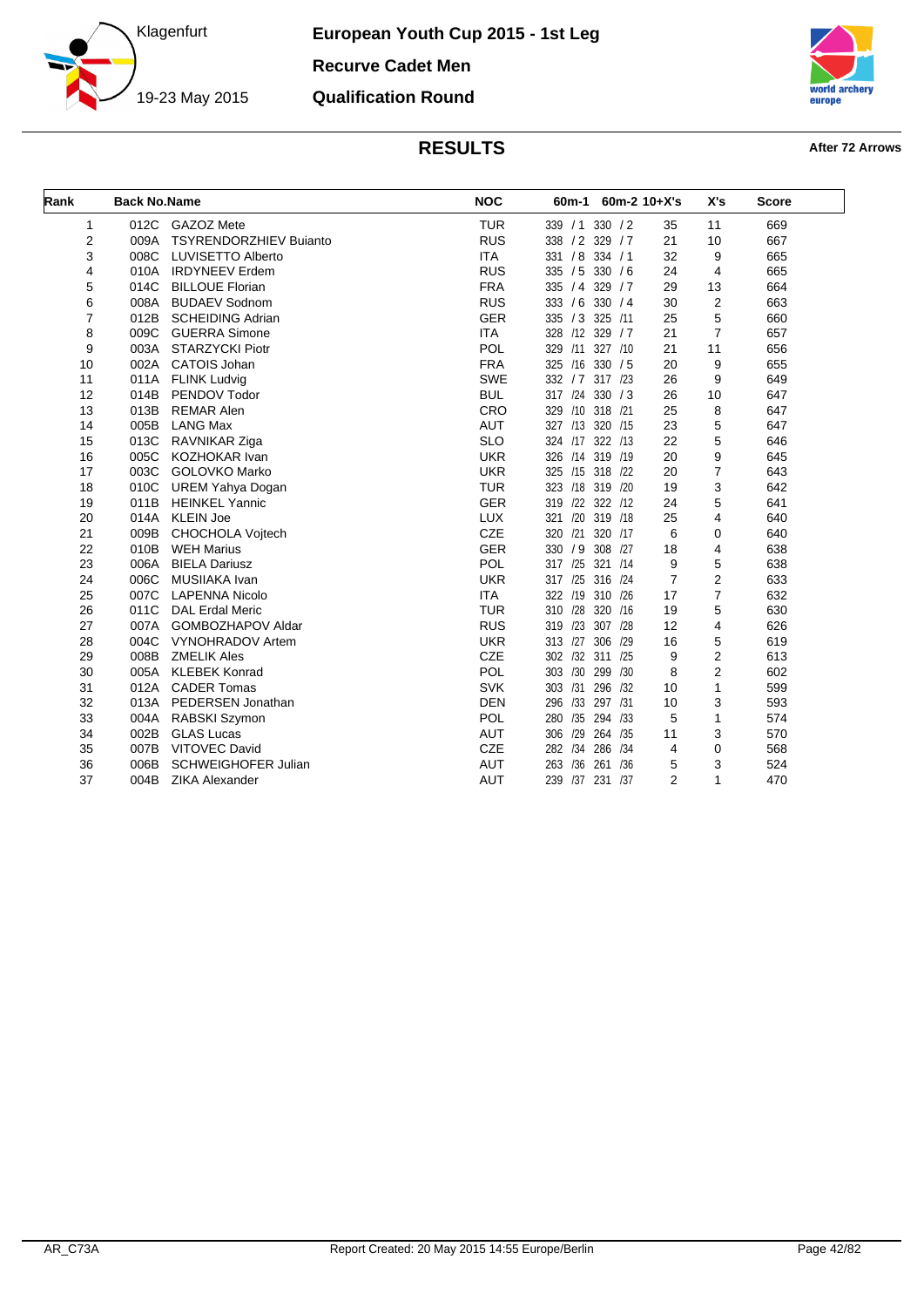



| Rank | <b>Back No.Name</b> |                               | <b>NOC</b> | $60m-1$          |             | $60m-2$ 10+X's | X's            | <b>Score</b> |
|------|---------------------|-------------------------------|------------|------------------|-------------|----------------|----------------|--------------|
| 1    | 020A                | RINCHINTCYNGEEVA Ariuna       | <b>RUS</b> | 331 / 1          | 338 / 1     | 33             | 14             | 669          |
| 2    | 022C                | <b>GIACCHERI Tanya</b>        | <b>ITA</b> | 328 / 5 325 / 4  |             | 23             | 4              | 653          |
| 3    | 025A                | <b>GUMRUKCU Aybuke</b>        | <b>TUR</b> | 326 / 6 326 / 2  |             | 29             | 9              | 652          |
| 4    | 019A                | NAPLOSZEK Kamila              | POL        | 328 / 3 322 / 7  |             | 23             | 7              | 650          |
| 5    | 016B                | <b>IVANOVA Taisiya</b>        | <b>UKR</b> | 328 / 4 322 / 8  |             | 19             | 6              | 650          |
| 6    | 025B                | <b>GUY Oceane</b>             | <b>FRA</b> | 323 /11          | 326 / 3     | 22             | 11             | 649          |
| 7    | 020B                | <b>WLECKE Celina</b>          | <b>GER</b> | 326 / 8 322 / 6  |             | 19             | 3              | 648          |
| 8    |                     | 027A ATANASOVA Yordanka       | <b>BUL</b> | 315 /14 324 / 5  |             | 20             | $\overline{7}$ | 639          |
| 9    | 023B                | <b>NIELSEN Camilla</b>        | <b>DEN</b> | 323 / 9 315 /18  |             | 20             | 7              | 638          |
| 10   | 027B                | <b>BECKERS Viveca</b>         | <b>LUX</b> | 320 /12 317 /14  |             | 17             | 7              | 637          |
| 11   | 021B                | <b>TARTLER Elisa</b>          | <b>GER</b> | 323 /10 313 /19  |             | 20             | 7              | 636          |
| 12   | 023A                | <b>ANAGOZ Yasemin Ecem</b>    | <b>TUR</b> | 318 /13 317 /13  |             | 18             | 8              | 635          |
| 13   | 026B                | <b>LAHARNAR Ivana</b>         | <b>SLO</b> | 315 /15 320 / 9  |             | 16             | 5              | 635          |
| 14   | 017A                | <b>TOBOLEWSKA Anna</b>        | POL        | 315 /16 319 /11  |             | 11             | 2              | 634          |
| 15   | 019B                | <b>MAZORCHUK Kateryna</b>     | <b>UKR</b> | 326 / 7 306 / 23 |             | 21             | 3              | 632          |
| 16   | 016A                | <b>JUSZCZUK Gloria</b>        | POL        | 329 / 2 301 /27  |             | 12             | 6              | 630          |
| 17   | 020C                | <b>ANDREOLI Tatiana</b>       | <b>ITA</b> | 312 /17 316 /15  |             | 20             | 8              | 628          |
| 18   | 021A                | PLOTNIKOVA Tatiana            | <b>RUS</b> | 307 /20 320 /10  |             | 18             | 10             | 627          |
| 19   | 025C                | <b>DUMBADZE Ana</b>           | <b>GEO</b> | 309 /19 315 /17  |             | 14             | $\overline{2}$ | 624          |
| 20   | 018B                | SHMULSKA Iryna                | <b>UKR</b> | /21<br>306       | 318 /12     | 11             | 3              | 624          |
| 21   | 024C                | <b>TETSMANN Maris</b>         | <b>EST</b> | 302 /26 316 /16  |             | 15             | 6              | 618          |
| 22   | 023C                | <b>PEET Kristel</b>           | <b>EST</b> | 305 /23 312 /20  |             | 13             | 4              | 617          |
| 23   | 024A                | <b>COSKUN Gulnaz Busranur</b> | <b>TUR</b> | 304 /24 309 /22  |             | 12             | 3              | 613          |
| 24   | 021C                | <b>RET Sara</b>               | <b>ITA</b> | 309 /18 301 /26  |             | 19             | 3              | 610          |
| 25   | 017B                | <b>PALAMARCHUK Tamara</b>     | <b>UKR</b> | 306 /22 303 /24  |             | 6              | 1              | 609          |
| 26   | 018A                | POPLAWSKA-WALUSIAK Emilia     | POL        | 303 /25          | 303 /25     | 9              | 1              | 606          |
| 27   | 022B                | <b>ZIEGLER Milena</b>         | <b>GER</b> | 302 /27 294 /28  |             | 13             | 2              | 596          |
| 28   | 024B                | <b>ANDERSEN Kirstine</b>      | <b>DEN</b> | 293 /28          | 291 /29     | 6              | $\overline{2}$ | 584          |
| 29   | 026C                | <b>VRSALOVIC Lucija</b>       | CRO        | 292 /29          | 284 /32     | $\overline{7}$ | $\mathbf{1}$   | 576          |
| 30   | 017C                | <b>STEGNER Daniella</b>       | <b>BEL</b> | /30<br>286       | 286 /30     | 3              | $\overline{2}$ | 572          |
| 31   | 018C                | DE STROOPER Charlotte         | <b>BEL</b> | 270              | /33 285 /31 | 6              | 1              | 555          |
| 32   | 019C                | <b>HEYKANTS Julia</b>         | <b>BEL</b> | /31<br>279       | 271 /33     | $\overline{4}$ | 1              | 550          |
| 33   | 016C                | <b>VAN NOTEN Liesbeth</b>     | <b>BEL</b> | 269              | /34 259 /34 | 3              | 0              | 528          |
| 34   | 022A                | <b>BALDANOVA Tse-Dulma</b>    | <b>RUS</b> | 215              | /35 312 /21 | 18             | 3              | 527          |
| 35   | 026A                | <b>MAGLIA Nina</b>            | <b>AUT</b> | 274 /32 249 /35  |             | $\overline{7}$ | $\Omega$       | 523          |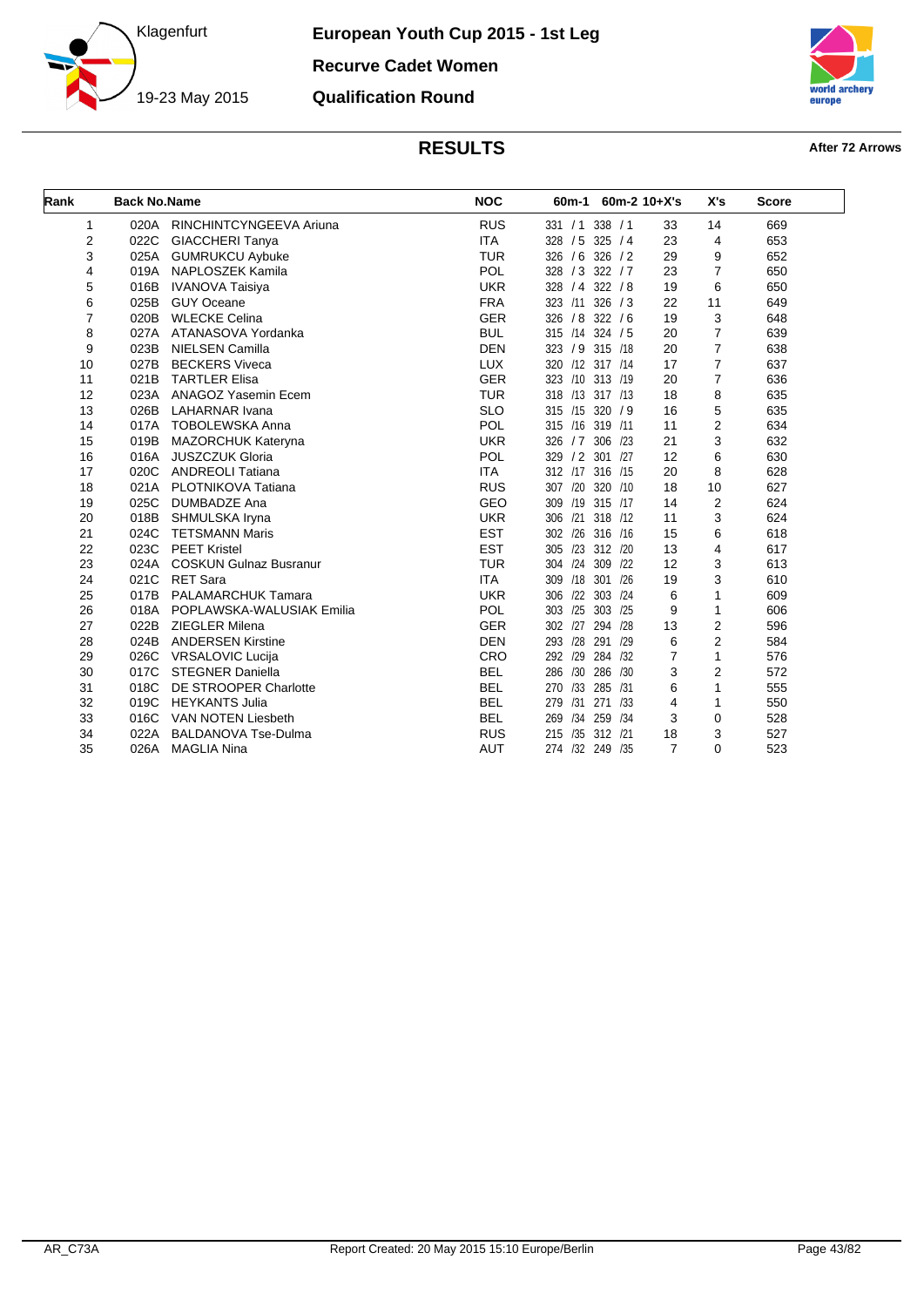



| Rank | <b>Back No.Name</b> |                            | <b>NOC</b> | 50m-1                    | $50m-2$ 10+X's<br>X's |    | <b>Score</b>     |
|------|---------------------|----------------------------|------------|--------------------------|-----------------------|----|------------------|
| 1    | 033B                | YAKALI Samet Can           | <b>TUR</b> | 351 / 2 349 / 4          | 52                    | 20 | 700              |
| 2    | 037A                | <b>VAVRO Mario</b>         | <b>CRO</b> | /4<br>350 / 3<br>350     | 52                    | 17 | 700              |
| 3    | 030C                | <b>TRACHSEL Marcel</b>     | <b>GER</b> | 347 / 9 352 / 1          | 51                    | 18 | 699              |
| 4    | 036A                | <b>BUDEN Domagoj</b>       | <b>CRO</b> | /3<br>347/6<br>351       | 51                    | 15 | 698              |
| 5    | 030A                | <b>BORGSTROM Hampus</b>    | <b>SWE</b> | /8<br>347<br>350 / 2     | 50                    | 23 | 697              |
| 6    | 031B                | <b>FESTI Manuel</b>        | <b>ITA</b> | 352<br>345/9<br>/1       | 49                    | 22 | 697              |
| 7    | 032B                | <b>MIOR Viviano</b>        | ITA        | 349<br>/5<br>346 / 8     | 48                    | 20 | 695              |
| 8    | 035B                | <b>TANDOGAN Baris</b>      | <b>TUR</b> | 348<br>/6<br>342 /12     | 45                    | 18 | 690              |
| 9    | 032C                | <b>ACHENBACH Jeremy</b>    | <b>GER</b> | /15<br>342<br>348 / 5    | 44                    | 16 | 690              |
| 10   | 031C                | <b>HOLLAS Leon</b>         | <b>GER</b> | /13<br>346 / 7<br>344    | 43                    | 19 | 690              |
| 11   | 034B                | <b>DERNEKLI Furkan</b>     | <b>TUR</b> | 346 /10<br>343 /11       | 43                    | 18 | 689<br><b>CT</b> |
| 12   | 034A                | <b>WIENER Nico</b>         | AUT        | /12<br>345<br>344 /10    | 43                    | 18 | 689<br><b>CT</b> |
| 13   | 032A                | <b>STROMBERG Linus</b>     | <b>SWE</b> | 347<br>/7<br>341 /15     | 47                    | 12 | 688              |
| 14   | 036B                | HOVIADOVSKYI Roman         | <b>UKR</b> | 345<br>/11<br>340 /16    | 40                    | 11 | 685              |
| 15   | 031A                | <b>CARLSSON Isak</b>       | <b>SWE</b> | /16<br>341 /14<br>341    | 41                    | 18 | 682              |
| 16   | 030B                | <b>BARADEL Simone</b>      | ITA        | 343<br>/14<br>338 /19    | 40                    | 22 | 681              |
| 17   | 038B                | <b>KOBZA Martin</b>        | <b>SVK</b> | /19<br>342 /13<br>338    | 39                    | 17 | 680              |
| 18   | 034C                | <b>JERAM Samuel</b>        | <b>GBR</b> | /17<br>338 /21<br>340    | 37                    | 14 | 678              |
| 19   | 036C                | <b>BALLA Martin</b>        | HUN        | 339<br>/18<br>338 /19    | 38                    | 15 | 677              |
| 20   | 037B                | <b>BOLSHAKOV Vladyslav</b> | <b>UKR</b> | /23<br>339<br>334<br>/17 | 32                    | 16 | 673              |
| 21   | 035A                | <b>HEINCZ Stefan</b>       | <b>AUT</b> | /21<br>335 /23<br>337    | 33                    | 11 | 672              |
| 22   | 033A                | <b>BUCHNER Erwin</b>       | AUT        | /20<br>338<br>333 /24    | 32                    | 13 | 671              |
| 23   | 033C                | <b>TUCKNOTT Phillip</b>    | <b>GBR</b> | /25<br>339 /17<br>331    | 34                    | 12 | 670              |
| 24   | 038A                | STOSEVSKI Luka             | <b>SLO</b> | 336<br>333<br>/24<br>122 | 29                    | 14 | 669              |
| 25   | 035C                | <b>HOWELL James</b>        | <b>GBR</b> | /22<br>335<br>322 /25    | 39                    | 15 | 657              |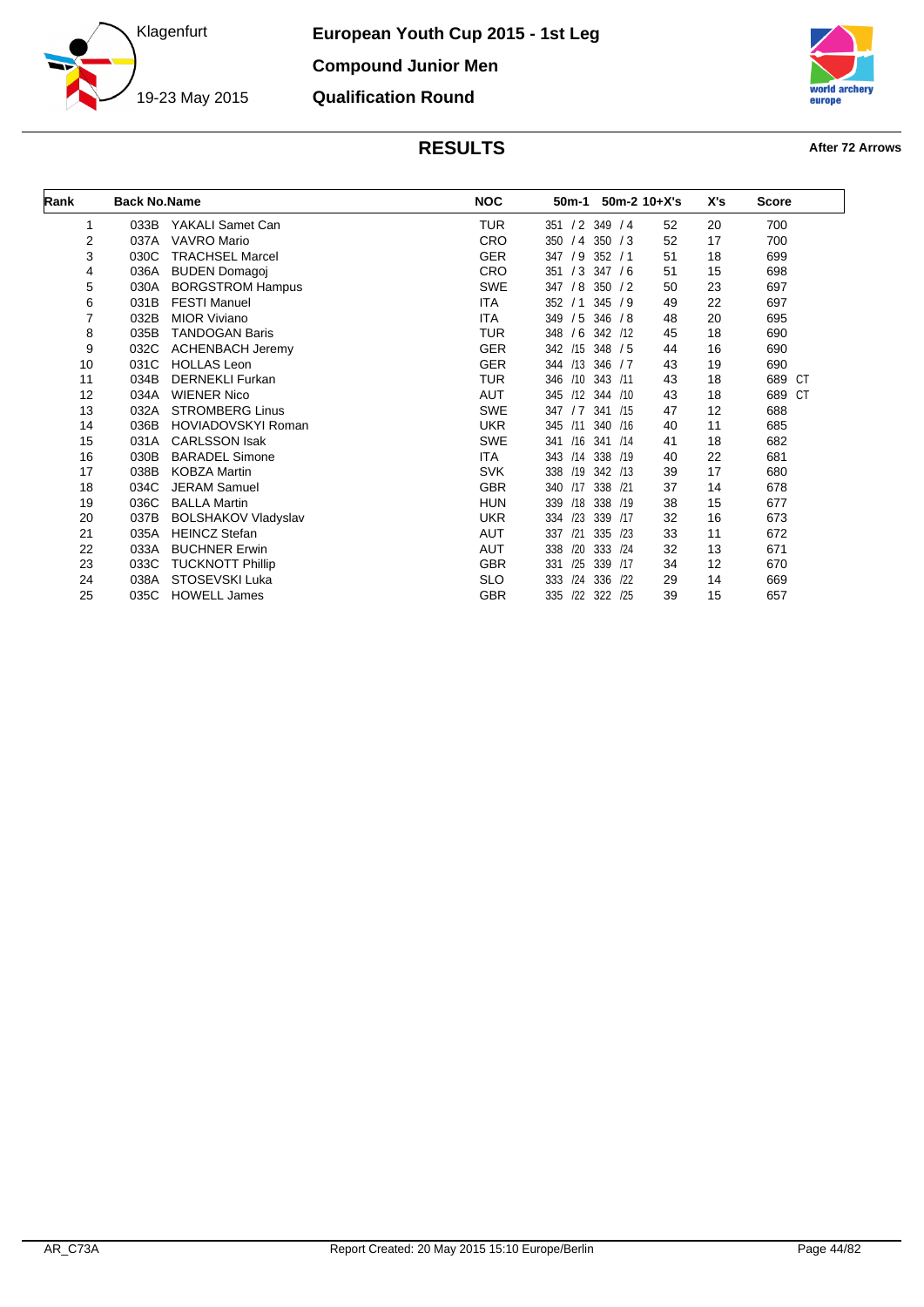



| Rank | <b>Back No.Name</b> |                            | <b>NOC</b> | $50m-2$ 10+X's<br>50m-1      |    | X's | <b>Score</b> |
|------|---------------------|----------------------------|------------|------------------------------|----|-----|--------------|
|      | 040A                | <b>BOSTAN Yesim</b>        | TUR        | 354 / 1 348<br>$\frac{1}{2}$ | 54 | 22  | 702          |
| 2    |                     | 040C SHKOLNA Mariya        | <b>UKR</b> | $/2$ 349 $/1$<br>349         | 50 | 19  | 698          |
| 3    |                     | 043A ORLIC Maya            | <b>CRO</b> | 344 / 3 342 / 4              | 42 | 15  | 686          |
| 4    |                     | 041A SEVINDIK Dilara       | TUR        | $340 / 5$ 342 / 3            | 39 | 12  | 682          |
| 5    | 040B                | CLARK Daisy                | <b>GBR</b> | $340 / 4$ 335 / 6            | 33 | 11  | 675          |
| 6    | 042B                | <b>GEORGE Kirsten</b>      | <b>GBR</b> | 337<br>$/6$ 337 $/5$         | 30 | 10  | 674          |
| 7    | 041B                | <b>GEORGE Aalin Elisse</b> | <b>GBR</b> | $/7$ 330 $/7$<br>335         | 33 | 9   | 665          |
| 8    |                     | 041C GRASCELLI Giulia      | <b>ITA</b> | /9 327<br>331<br>/ 8         | 28 | 12  | 658          |
| 9    | 042A                | <b>SAGLAM Evrim</b>        | TUR        | 334 / 8 315 / 10             | 23 | 7   | 649          |
| 10   | 043B                | KREUZBERGER Julia          | AUT        | 312 /10 315 / 9              | 19 | 4   | 627          |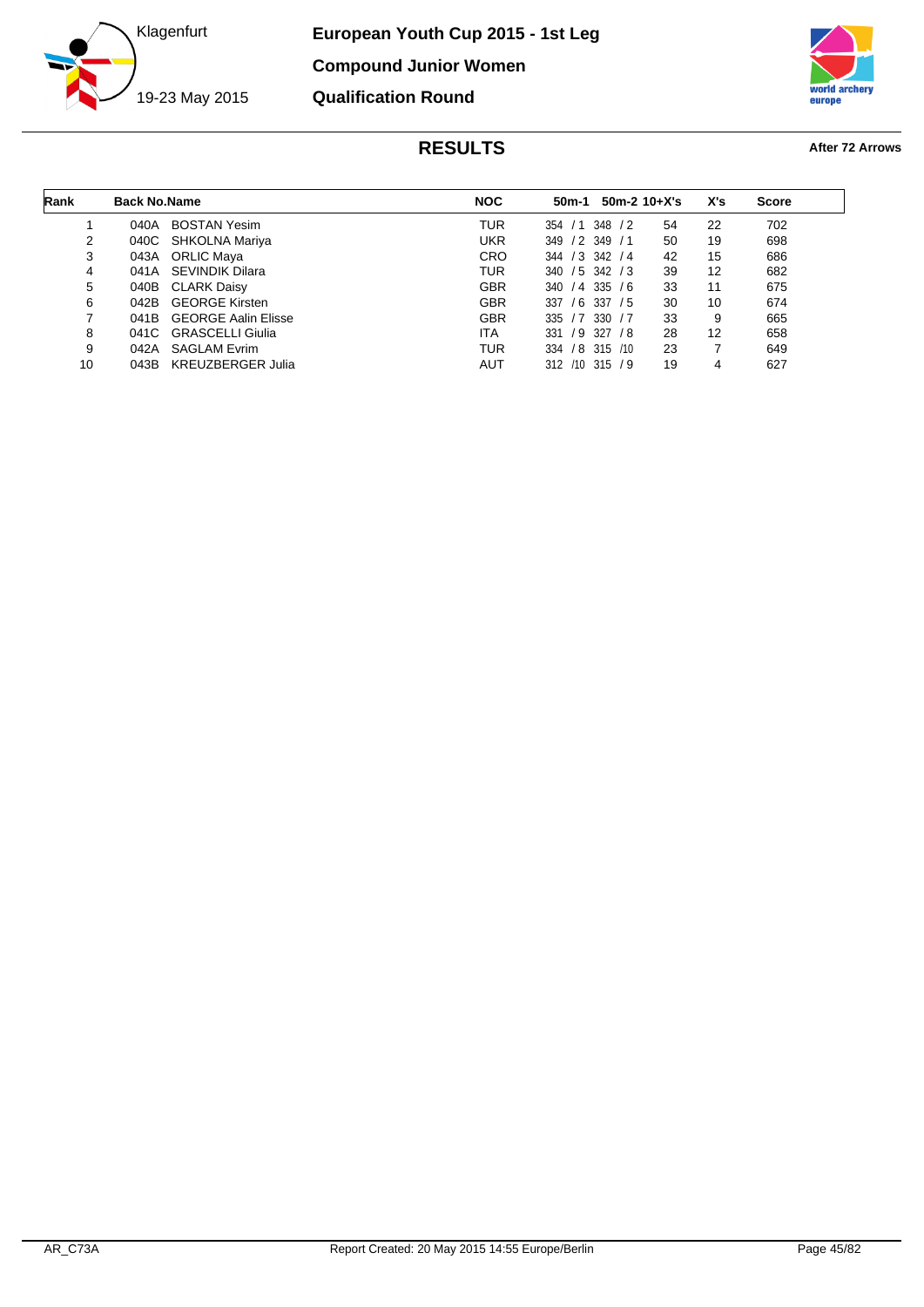

**European Youth Cup 2015 - 1st Leg Compound Cadet Men Qualification Round**



| Rank              | <b>Back No.Name</b> |                            | <b>NOC</b> | 50m-1             |                 | $50m-2$ 10+X's | X's | <b>Score</b> |
|-------------------|---------------------|----------------------------|------------|-------------------|-----------------|----------------|-----|--------------|
|                   | 034A                | <b>OROSZ Viktor</b>        | <b>HUN</b> | 351<br>/1         | 349<br>/1       | 54             | 27  | 700          |
| 2                 | 034C                | SUT Jesse                  | <b>ITA</b> | 346               | $/3$ 344 $/2$   | 44             | 22  | 690          |
| 3                 | 032B                | <b>GARIP Mert</b>          | <b>TUR</b> | /6<br>344         | 343 / 3         | 45             | 16  | 687          |
| 4                 | 033A                | <b>BEGA Timo</b>           | <b>LUX</b> | 351               | $/2$ 336 $/9$   | 40             | 10  | 687          |
| 5                 | 031B                | <b>MARAS Serdar Bortay</b> | TUR        | /7<br>344         | 341/4           | 41             | 12  | 685          |
| 6                 | 032A                | <b>HOWSE James</b>         | <b>GBR</b> | $345 / 5$ 340 / 5 |                 | 39             | 16  | 685          |
| 7                 | 030B                | <b>ERKUS Emre</b>          | TUR        | 345               | $/4$ 340 $/6$   | 38             | 15  | 685          |
| 8                 | 031C                | <b>MODIC Stas</b>          | <b>SLO</b> | 339               | $/9$ 338 $/8$   | 37             | 16  | 677          |
| 9                 | 030C                | ZACHARIAS Stefan           | LIE        | 335               | $/12$ 339 $/7$  | 32             | 9   | 674          |
| 10                | 033B                | SIMIC Filip                | <b>CRO</b> | 338               | $/10$ 328 $/12$ | 30             | 10  | 666          |
| 11                | 030A                | WALSH Jake                 | <b>GBR</b> | 339<br>/8         | 327<br>/13      | 29             | 13  | 666          |
| $12 \overline{ }$ | 032C                | <b>PUUSEPP Kristian</b>    | <b>EST</b> | 333<br>/14        | 333 / 10        | 28             | 10  | 666          |
| 13                | 034B                | <b>GONCHAROV Anton</b>     | <b>UKR</b> | 334               | /13 331 /11     | 31             | 10  | 665          |
| 14                | 031A                | <b>RALLS Luke</b>          | <b>GBR</b> | 335<br>/11        | 324 /14         | 27             | 7   | 659          |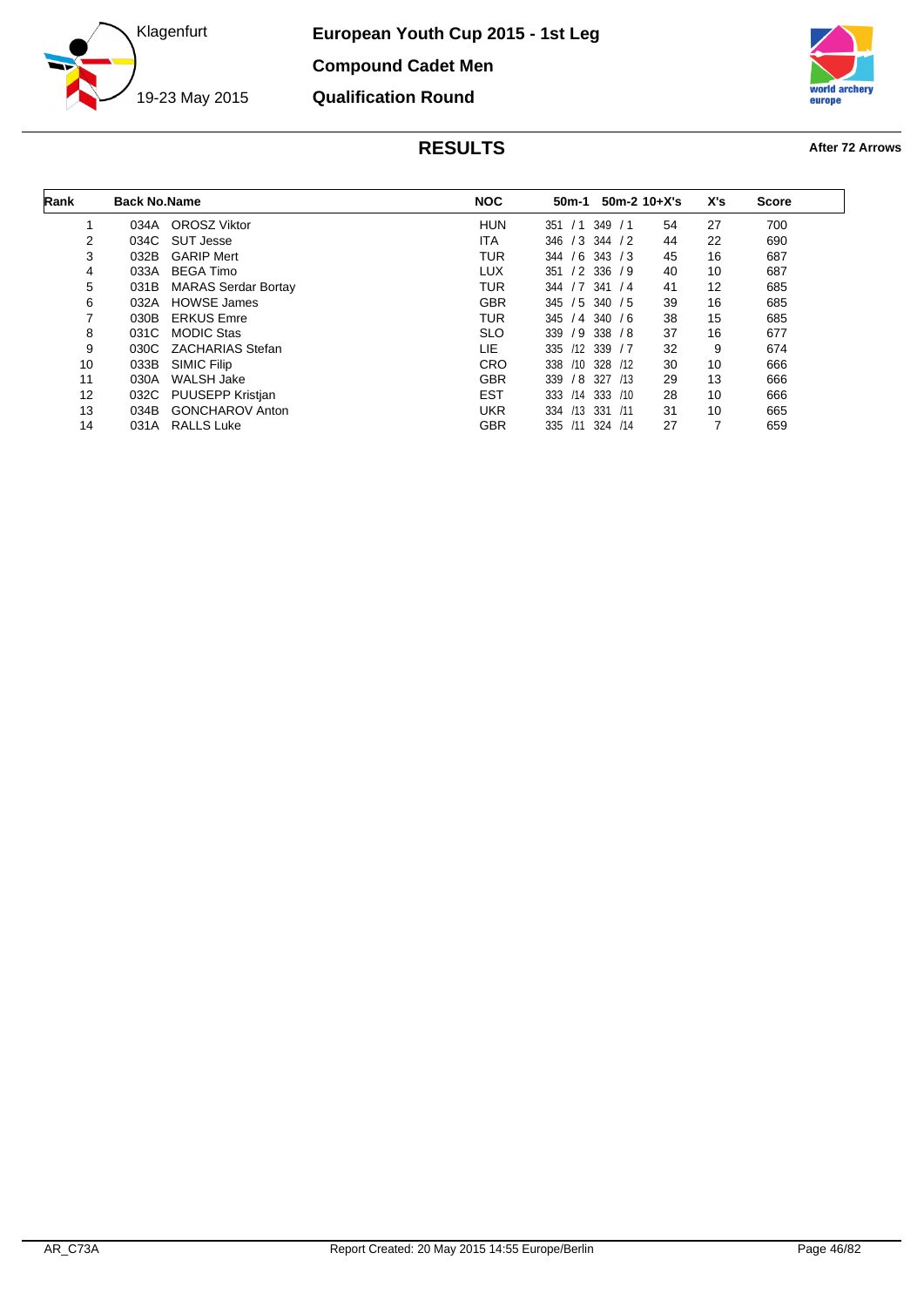



| Rank | <b>Back No.Name</b> |                           | <b>NOC</b> | 50m-1           |               | $50m-2$ 10+X's | X's | <b>Score</b> |
|------|---------------------|---------------------------|------------|-----------------|---------------|----------------|-----|--------------|
|      | 037B                | <b>MOELLER Katja Ree</b>  | <b>DEN</b> | $/2$ 332<br>333 | /1            | 32             | 10  | 665          |
| 2    | 039B                | <b>HUNSPERGER Janine</b>  | SUI        | / 4 332<br>332  | $\frac{1}{2}$ | 23             | 9   | 664          |
| 3    | 037A                | <b>LENNON Rebecca</b>     | <b>GBR</b> | 335<br>/1       | 326<br>/5     | 29             | 11  | 661          |
| 4    | 036C                | JAATMA Lisell             | <b>EST</b> | /3 328<br>333   | /3            | 26             | 9   | 661          |
| 5    | 036B                | MLINARIC Amanda           | <b>CRO</b> | 324 / 8 328     | /4            | 23             | 4   | 652          |
| 6    | 038A                | <b>MASON Lucy</b>         | <b>GBR</b> | 327             | $/7$ 324 $/6$ | 24             | 8   | 651          |
| ⇁    | 039A                | <b>GONCHAROVA Valeria</b> | <b>UKR</b> | $/6$ 323<br>328 | /7            | 21             | 9   | 651          |
| 8    | 037C                | TOZZI Aurora              | <b>ITA</b> | $/5$ 317<br>331 | 79            | 27             | 10  | 648          |
| 9    | 038B                | ANDERSSON Moa             | <b>SWE</b> | 321             | $/9$ 319 $/8$ | 19             |     | 640          |
| 10   | 036A                | <b>SMITH Hollie</b>       | GBR        | /10 310<br>303  | /10           | 11             | 5   | 613          |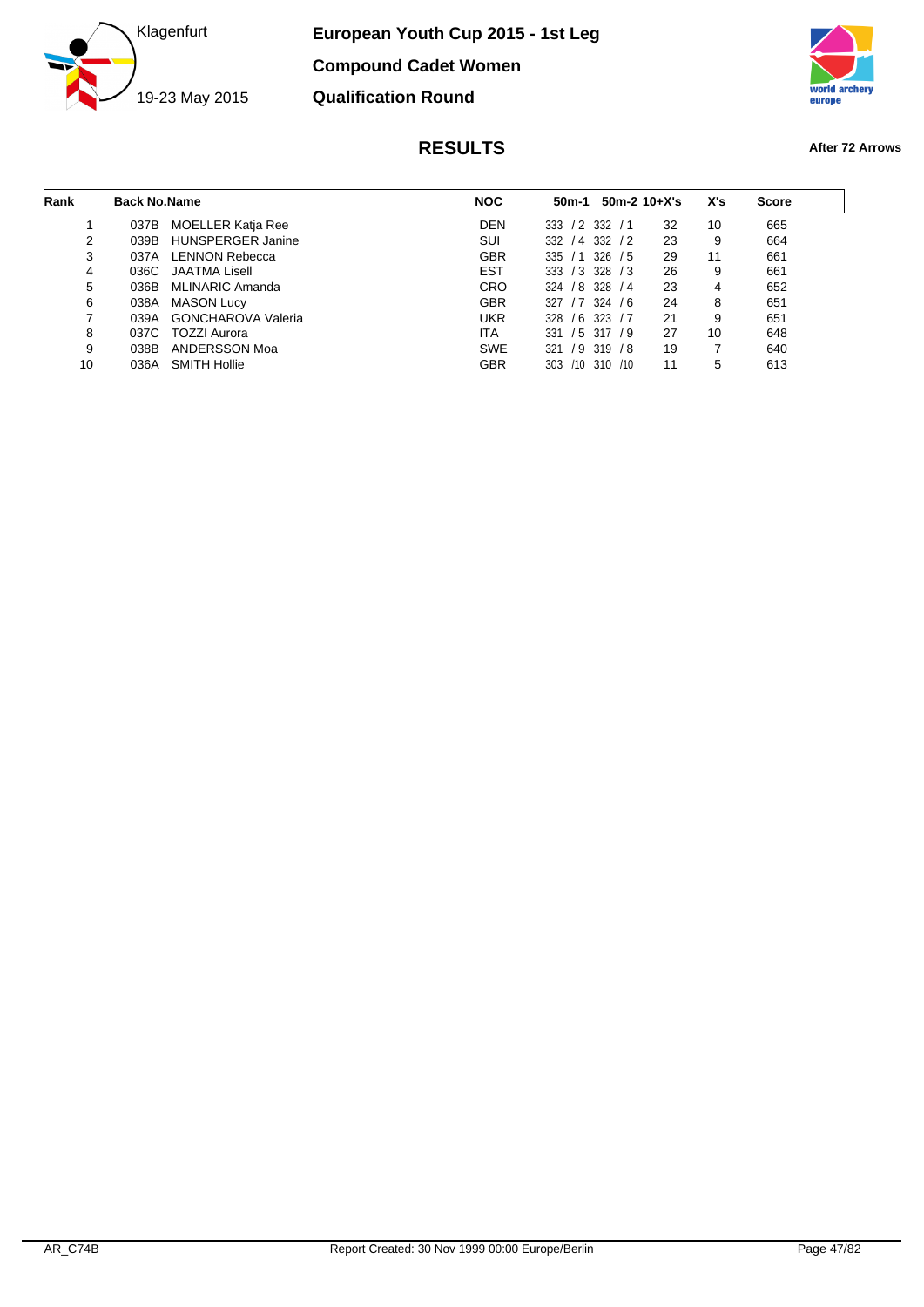



| Rk             | <b>NOC</b>           | <b>BackName</b><br><b>No</b>                                            | <b>RR</b> Score<br>Rank | 1/8            | 1/4     | 1/2 | <b>Finals</b> |
|----------------|----------------------|-------------------------------------------------------------------------|-------------------------|----------------|---------|-----|---------------|
| $\mathbf{1}$   | <b>UKR</b> - Ukraine | 6A POPOVYCH Maksym<br>6B MAKAREVYCH Sergii<br>6C KUTSYY Valentyn        | 1929 / 06               | 6              | 5       | 5   | 6             |
| 2              | GER - Germany        | 1A WECKMUELLER Maximilian<br>1B RUDOW Marc<br>1C MAIER Johannes         | 1952 /01                | -Bye-          | 5       | 6   | 0             |
| 3              | TUR - Turkey         | 4A TEZEL Onur<br>4B KURUS Mert<br>4C GUNERI Muhammed Bilal              | 1932 /04                | -Bye-          | 5       | 0   | 5             |
| 4              | FRA - France         | 2A KOENIG Thomas<br>2B FICHET Romain<br>2C KRAUS Stephane               | 1951 /02                | -Bye-          | 5       | 4   | 3             |
| 5              | SLO - Slovenia       | 3A STRAJHAR Gasper<br>3B BIZJAK Rok<br>3C GJURIN Luka                   | 1940 /03                | -Bye-          | 4 (216) |     |               |
| 6              | RUS - Russia         | 5A MAKHNENKO Artem<br>5B BALDANOV Arsalan<br>5C POPOV Vitalii           | 1931 /05                | -Bye-          | 4 (214) |     |               |
| $\overline{7}$ | POL - Poland         | 9A BIZON Kacper<br>9B HELBIN Kasper<br>9C JURZAK Adam                   | 1885 /09                | 5              | 1(158)  |     |               |
| 8              | CZE - Czech Republic | 10A VEJRAZKA Vit<br>10B JAROCH David<br>10C HLAHULEK Michal             | 1848 /10                | 5              | 1(151)  |     |               |
| 9              | AUT - Austria        | 11A GSTOETTNER Andreas<br>11B IRRASCH Dominik<br>11C STEINLECHNER Lukas | 1827 /11                | $\mathbf 0$    |         |     |               |
| 9              | ITA - Italy          | 8A BELLI Yuri<br>8B MONEGO Andrea<br>8C FREGNAN Elia                    | 1887 / 08               | $\overline{4}$ |         |     |               |
| 9              | SVK - Slovakia       | 7A DUCHON Juraj<br>7B BALAZ Boris<br>7C HURBAN JR. Vladimir             | 1900 /07                | 3              |         |     |               |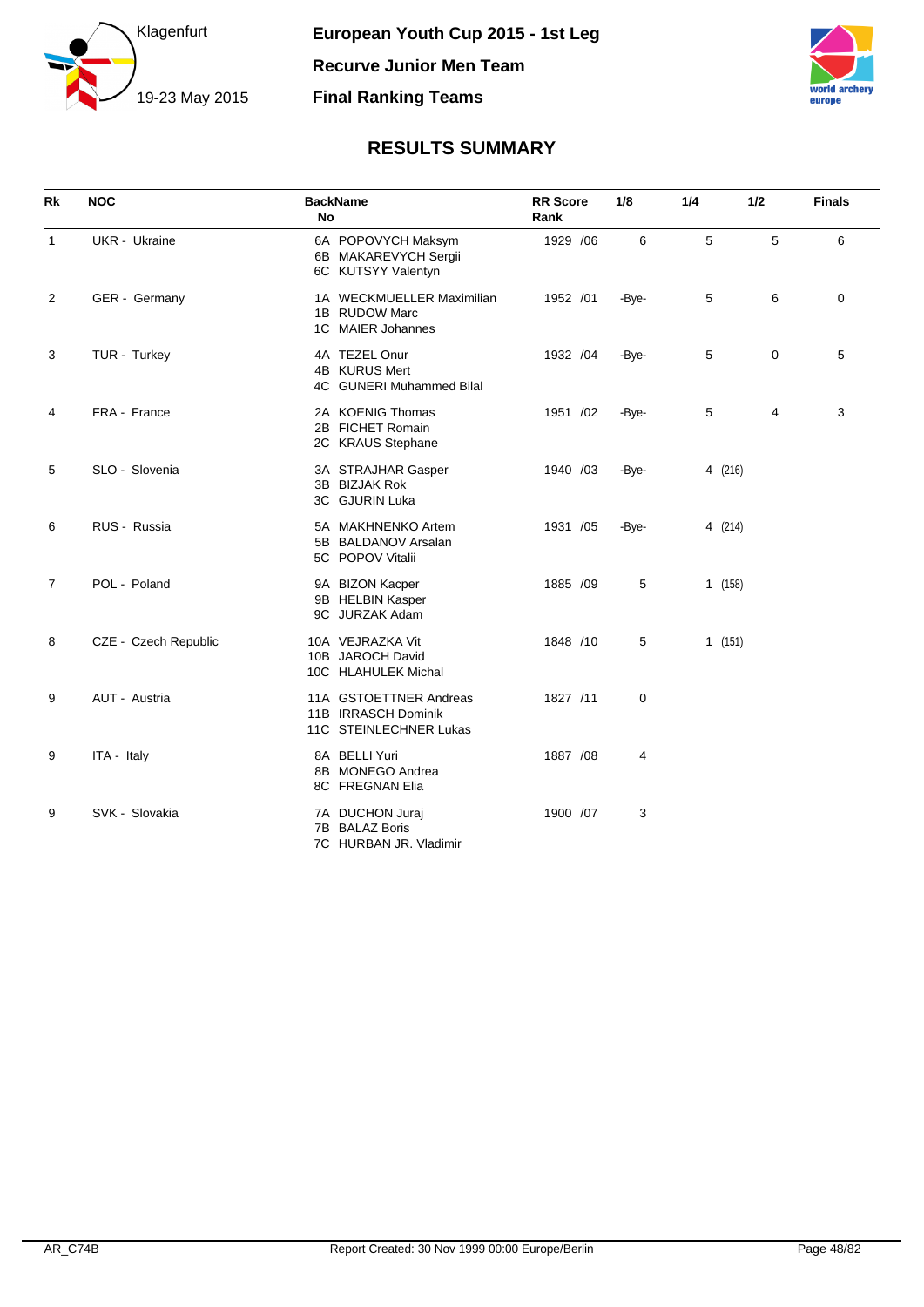



| <b>Rk</b>      | <b>NOC</b>    | <b>BackName</b><br>No                                                      | <b>RR</b> Score<br>Rank | 1/4     | 1/2 | <b>Finals</b> |
|----------------|---------------|----------------------------------------------------------------------------|-------------------------|---------|-----|---------------|
| $\mathbf 1$    | POL - Poland  | 5A ZYZANSKA Sylwia<br>5B FARASIEWICZ Karolina<br>5C SMIALKOWSKA Magdalena  | 1861 /05                | 5       | 5   | 5 T.29        |
| $\overline{2}$ | FRA - France  | 2A ADICEOM Audrey<br>2B PLANEIX Sophie<br>2C GAUBIL Melanie                | 1926 /02                | -Bye-   | 6   | 4 T.27        |
| 3              | RUS - Russia  | 1A DASHIDORZHIEVA Tuyana<br>1B DAMBAEVA Zhibzema<br>1C MYLNIKOVA Valeria   | 1928 /01                | -Bye-   | 4   | 6             |
| 4              | ITA - Italy   | 3A SPERA Loredana<br>3B SANTORO Federica<br>3C LANDI Vanessa               | 1895 /03                | 5       | 0   | 0             |
| 5              | UKR - Ukraine | 4A HNYP Solomiya<br>4B LUKYANOVA Nataliya<br>4C TRAPEZNIKOVA Solomiya      | 1886 / 04               | 4 (214) |     |               |
| 6              | GER - Germany | 6A BAUER Katharina<br><b>KROPPEN Michelle</b><br>6B<br>6C FREYWALD Cynthia | 1837 / 06               | 3(202)  |     |               |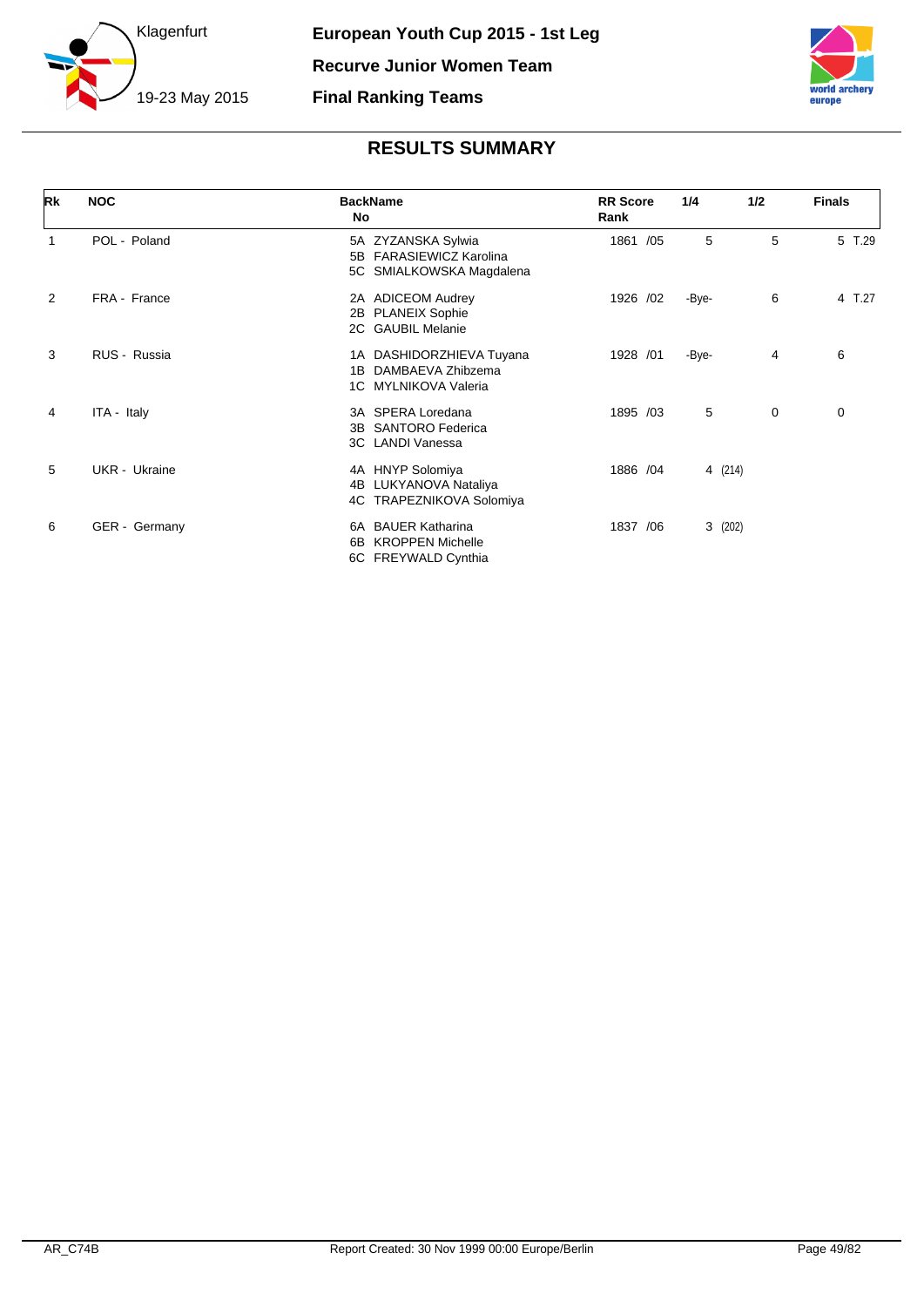



| Rk             | <b>NOC</b>           | <b>BackName</b><br>No                                              | <b>RR</b> Score<br>Rank | 1/4     | 1/2          | <b>Finals</b> |
|----------------|----------------------|--------------------------------------------------------------------|-------------------------|---------|--------------|---------------|
| 1              | RUS - Russia         | 1A TSYRENDORZHIEV Bujanto<br>1B IRDYNEEV Erdem<br>1C BUDAEV Sodnom | 1995 /01                | 6       | 6            | 5 T.28        |
| 2              | ITA - Italy          | 2A LUVISETTO Alberto<br>2B GUERRA Simone<br>2C LAPENNA Nicolo      | 1954 /02                | 6       | 5            | 4 T.26        |
| 3              | GER - Germany        | 4A SCHEIDING Adrian<br>4B HEINKEL Yannic<br>4C WEH Marius          | 1939 /04                | 6       | 0            | 6             |
| 4              | POL - Poland         | 6A STARZYCKI Piotr<br>6B BIELA Dariusz<br>6C RABSKI Szymon         | 1896 / 06               | 5       | $\mathbf{1}$ | 0             |
| 5              | TUR - Turkey         | 3A GAZOZ Mete<br>3B UREM Yahya Dogan<br>3C DAL Erdal Meric         | 1941 /03                | 4 (214) |              |               |
| 6              | <b>UKR</b> - Ukraine | 5A KOZHOKAR Ivan<br>5B GOLOVKO Marko<br>5C MUSIIAKA Ivan           | 1921 /05                | 0(155)  |              |               |
| $\overline{7}$ | AUT - Austria        | 8A LANG Max<br>8B GLAS Lucas<br>8C SCHWEIGHOFER Julian             | 1741 /08                | 0(151)  |              |               |
| $\overline{7}$ | CZE - Czech Republic | 7A CHOCHOLA Vojtech<br>7B ZMELIK Ales<br>7C VITOVEC David          | 1821 /07                | 0(151)  |              |               |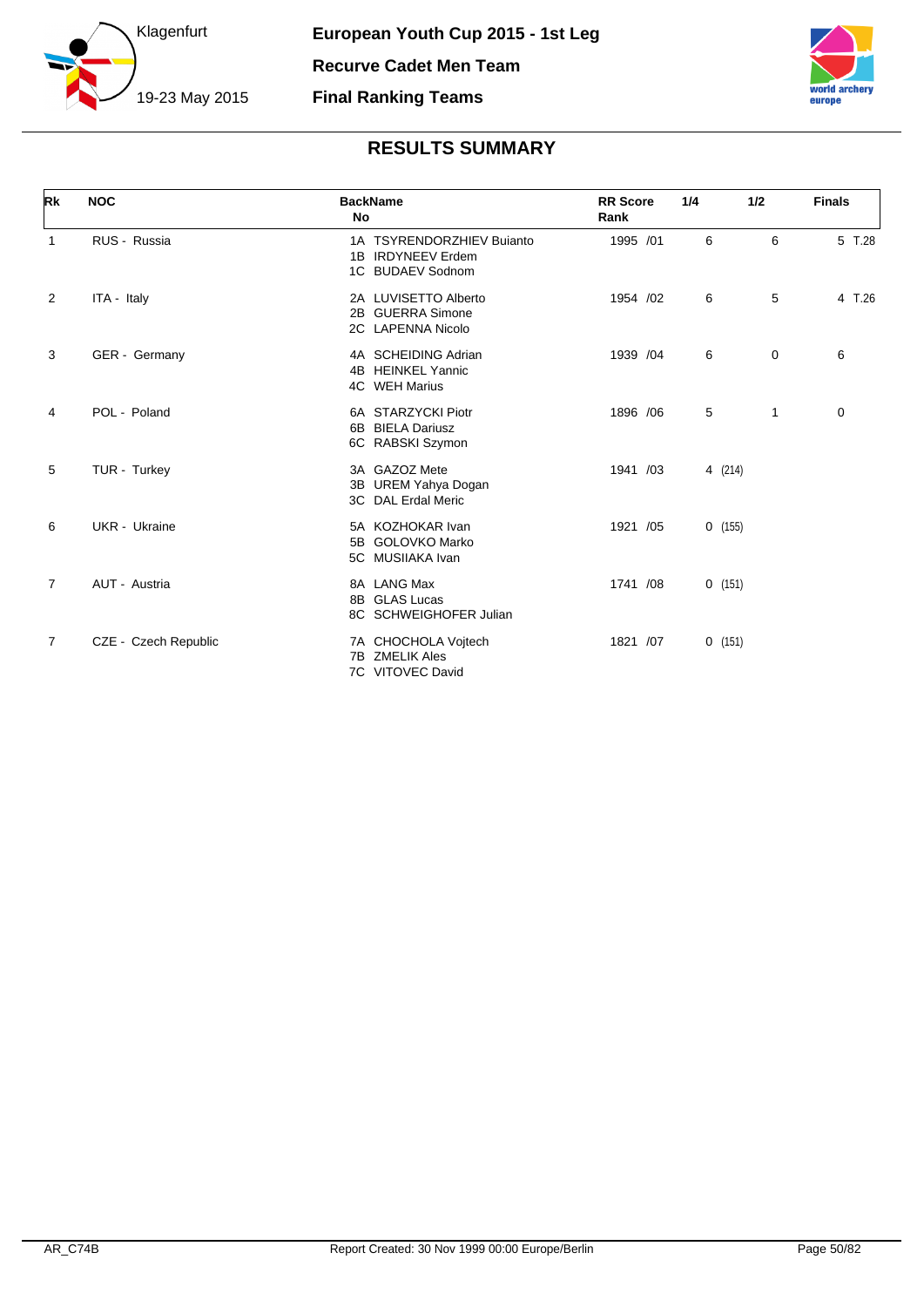



| Rk             | <b>NOC</b>    | <b>BackName</b><br>No                                                         | <b>RR</b> Score<br>Rank | 1/4     | 1/2         | <b>Finals</b> |
|----------------|---------------|-------------------------------------------------------------------------------|-------------------------|---------|-------------|---------------|
| 1              | RUS - Russia  | 6A RINCHINTCYNGEEVA Ariuna<br>6B PLOTNIKOVA Tatiana<br>6C BALDANOVA Tse-Dulma | 1823 /06                | 5       | 6           | 6             |
| 2              | ITA - Italy   | 4A GIACCHERI Tanya<br>4B ANDREOLI Tatiana<br>4C RET Sara                      | 1891 /04                | 5       | 6           | 2             |
| 3              | POL - Poland  | 1A NAPLOSZEK Kamila<br><b>TOBOLEWSKA Anna</b><br>1B<br>1C JUSZCZUK Gloria     | 1914 /01                | -Bye-   | 2           | 5             |
| 4              | UKR - Ukraine | 2A IVANOVA Taisiya<br>2B MAZORCHUK Kateryna<br>2C SHMULSKA Iryna              | 1906 /02                | 6       | $\mathbf 0$ | 3             |
| 5              | GER - Germany | 5A WLECKE Celina<br>5B TARTLER Elisa<br>5C ZIEGLER Milena                     | 1880 / 05               | 4 (216) |             |               |
| 6              | TUR - Turkey  | 3A GUMRUKCU Aybuke<br>ANAGOZ Yasemin Ecem<br>3B<br>3C COSKUN Gulnaz Busranur  | 1900 /03                | 1(153)  |             |               |
| $\overline{7}$ | BEL - Belgium | 7A STEGNER Daniella<br>DE STROOPER Charlotte<br>7B<br>7C HEYKANTS Julia       | 1677 /07                | 0(146)  |             |               |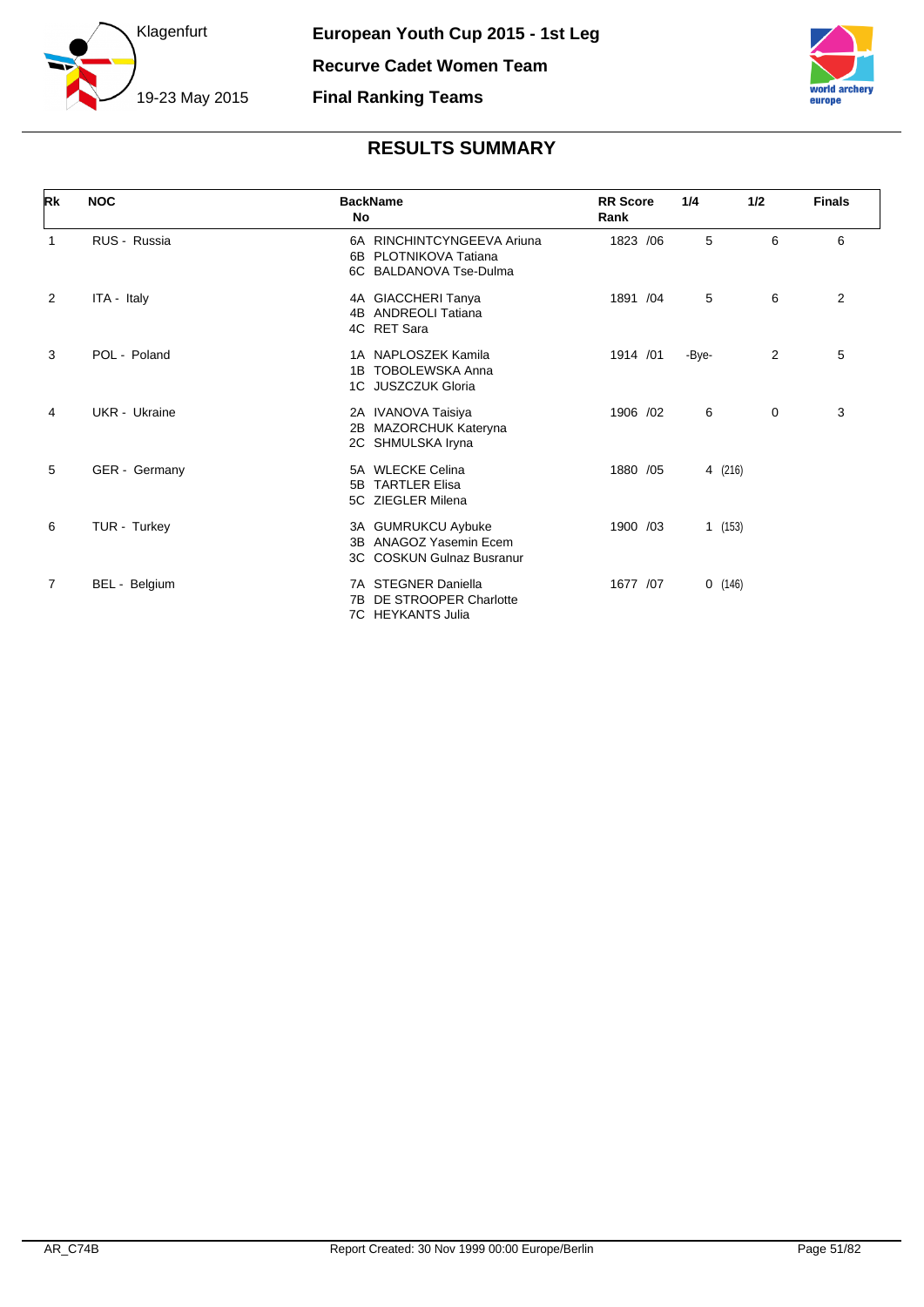



| Rk             | <b>NOC</b>           | <b>BackName</b><br>No |                                                     | <b>RR</b> Score<br>Rank | 1/8            | 1/4 | 1/2     |   | <b>Finals</b> |
|----------------|----------------------|-----------------------|-----------------------------------------------------|-------------------------|----------------|-----|---------|---|---------------|
| $\mathbf{1}$   | UKR - Ukraine        |                       | 4A HNYP Solomiya<br>4B POPOVYCH Maksym              | 1284 /04                | -Bye-          | 5   |         | 5 | 6             |
| 2              | TUR - Turkey         | 7B                    | 7A BAYAZIT Burcu<br><b>TEZEL Onur</b>               | 1267 /07                | 6              | 6   |         | 5 | 2             |
| 3              | POL - Poland         |                       | 6A ZYZANSKA Sylwia<br>6B JURZAK Adam                | 1270 / 06               | -Bye-          | 6   |         | 1 | 5 T.20        |
| 4              | FRA - France         |                       | 1A PLANEIX Sophie<br>1B KOENIG Thomas               | 1320 /01                | -Bye-          | 5   |         | 4 | 4 T.19        |
| 5              | ITA - Italy          |                       | 5A SPERA Loredana<br>5B BELLI Yuri                  | 1275 /05                | -Bye-          |     | 4 (135) |   |               |
| 6              | CZE - Czech Republic | 9B                    | 9A HORACKOVA Marie<br>VEJRAZKA Vit                  | 1240 /09                | 6              |     | 3(137)  |   |               |
| $\overline{7}$ | RUS - Russia         | 2B                    | 2A DASHIDORZHIEVA Tuyana<br><b>MAKHNENKO Artem</b>  | 1312 /02                | -Bye-          |     | 2 (136) |   |               |
| 8              | GER - Germany        | 3B                    | 3A BAUER Katharina<br><b>WECKMUELLER Maximilian</b> | 1290 /03                | -Bye-          |     | 0(101)  |   |               |
| 9              | BUL - Bulgaria       | 8B                    | 8A DANAILOVA Dobromira<br>DACHEV Damyan             | 1251 /08                | $\overline{2}$ |     |         |   |               |
| 9              | SUI - Switzerland    | 10A<br>10B            | DEINEKO Iliana<br><b>BAUDIN Jefferson</b>           | 1236 /10                | 0              |     |         |   |               |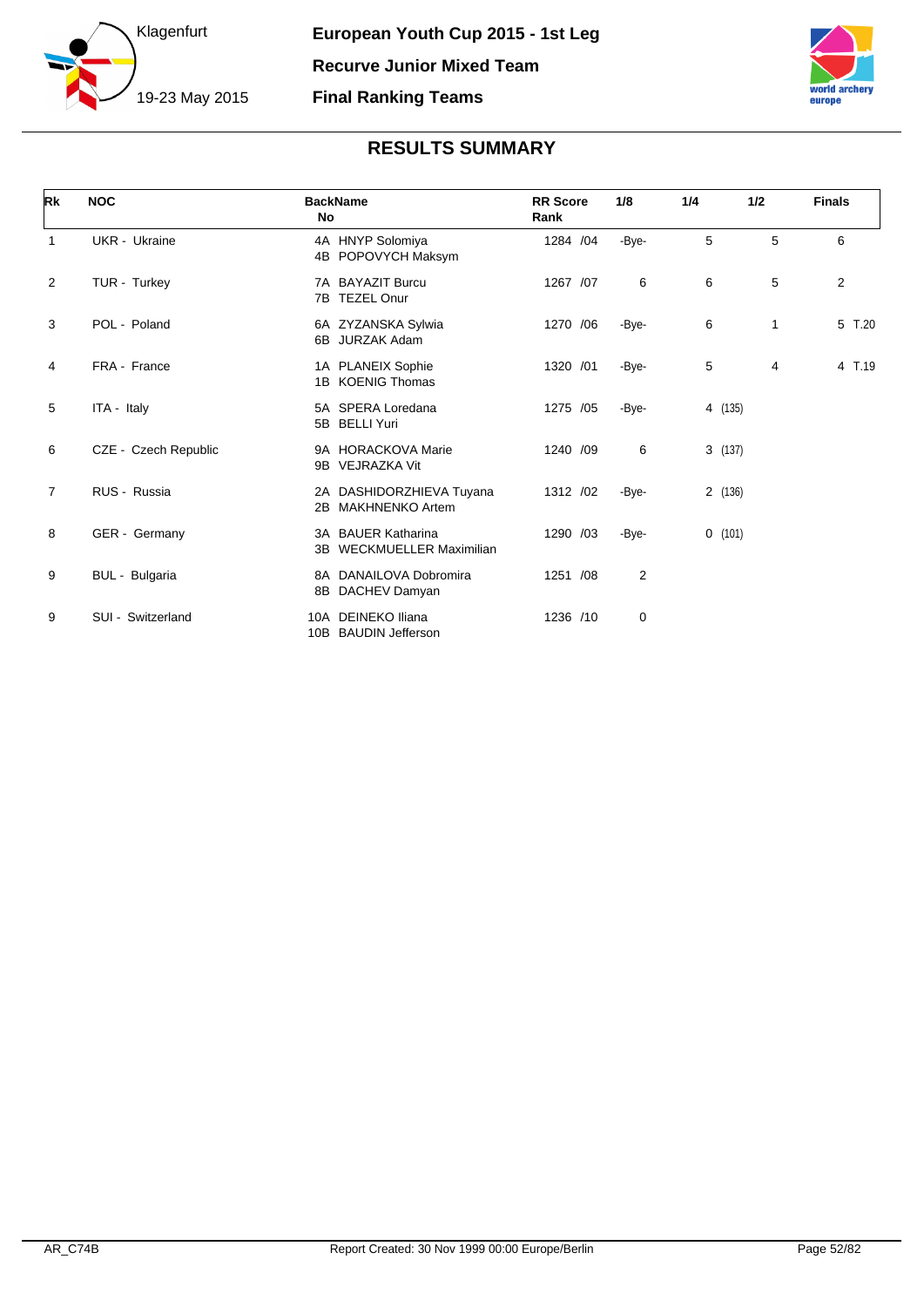



| Rk             | <b>NOC</b>       | <b>BackName</b><br>No                                   | <b>RR</b> Score<br>Rank | 1/8         | 1/4     | 1/2          | <b>Finals</b>  |
|----------------|------------------|---------------------------------------------------------|-------------------------|-------------|---------|--------------|----------------|
| $\mathbf{1}$   | FRA - France     | 4A GUY Oceane<br>4B BILLOUE Florian                     | 1313 /04                | 6           | 6       | 5            | 6              |
| 2              | ITA - Italy      | 3A GIACCHERI Tanya<br>3B LUVISETTO Alberto              | 1318 /03                | -Bye-       | 5       | 6            | $\overline{2}$ |
| 3              | SLO - Slovenia   | 9A LAHARNAR Ivana<br>9B RAVNIKAR Ziga                   | 1281 /09                | 6           | 5       | 3            | 6              |
| 4              | TUR - Turkey     | 2A GUMRUKCU Aybuke<br>2B GAZOZ Mete                     | 1321 /02                | -Bye-       | 5       | $\mathbf{2}$ | $\overline{2}$ |
| 5              | RUS - Russia     | 1A RINCHINTCYNGEEVA Ariuna<br>1B TSYRENDORZHIEV Bujanto | 1336 /01                | -Bye-       | 4 (142) |              |                |
| 6              | UKR - Ukraine    | 7A IVANOVA Taisiya<br>7B KOZHOKAR Ivan                  | 1295 /07                | 6           | 3(144)  |              |                |
| $\overline{7}$ | POL - Poland     | 6A NAPLOSZEK Kamila<br>6B STARZYCKI Piotr               | 1306 / 06               | 6           | 3(143)  |              |                |
| 8              | GER - Germany    | 5A WLECKE Celina<br>5B SCHEIDING Adrian                 | 1308 / 05               | 6           | 0(106)  |              |                |
| 9              | AUT - Austria    | 13A MAGLIA Nina<br>13B LANG Max                         | 1170 /13                | 2           |         |              |                |
| 9              | BUL - Bulgaria   | 8A ATANASOVA Yordanka<br>8B PENDOV Todor                | 1286 /08                | $\mathbf 0$ |         |              |                |
| 9              | CRO - Croatia    | 12A VRSALOVIC Lucija<br>12B REMAR Alen                  | 1223 /12                | 0           |         |              |                |
| 9              | DEN - Denmark    | 11A NIELSEN Camilla<br>11B PEDERSEN Jonathan            | 1231 /11                | 0           |         |              |                |
| 9              | LUX - Luxembourg | 10A BECKERS Viveca<br>10B KLEIN Joe                     | 1277 /10                | 2           |         |              |                |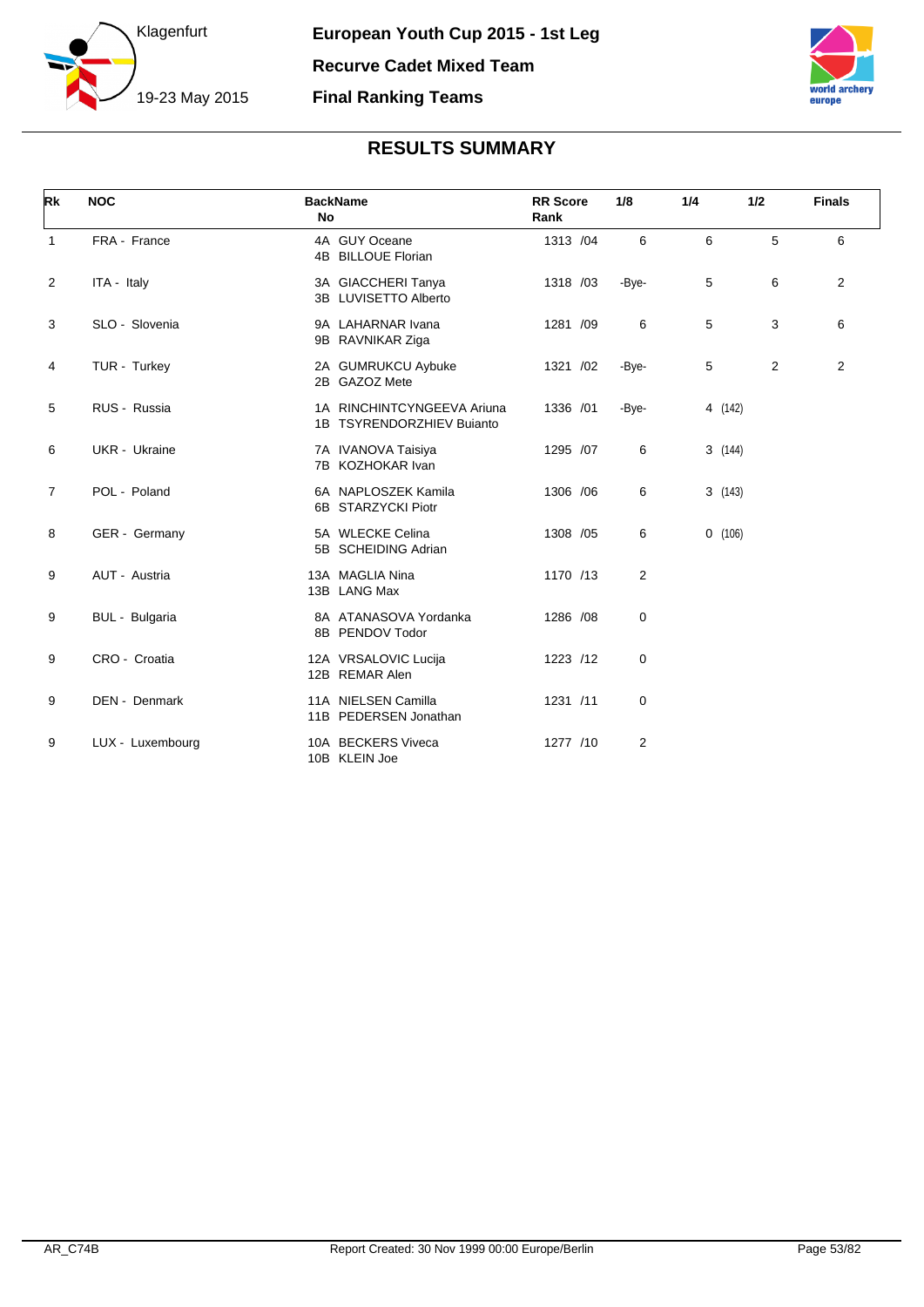



| Rk | <b>NOC</b>                 | <b>BackName</b><br>No                                          | <b>RR Score</b><br>Rank | 1/4   | 1/2 | <b>Finals</b>  |
|----|----------------------------|----------------------------------------------------------------|-------------------------|-------|-----|----------------|
| 1  | ITA - Italy                | 3A FESTI Manuel<br>3B MIOR Viviano<br>3C BARADEL Simone        | 2073 /03                | 230   | 227 | 230            |
| 2  | SWE - Sweden               | 4A BORGSTROM Hampus<br>4B STROMBERG Linus<br>4C CARLSSON Isak  | 2067 / 04               | 227   | 228 | 226            |
| 3  | TUR - Turkey               | 1A YAKALI Samet Can<br>1B TANDOGAN Baris<br>1C DERNEKLI Furkan | 2079 /01                | -Bye- | 221 | 229<br>$T.29*$ |
| 4  | GER - Germany              | 2A TRACHSEL Marcel<br>2B ACHENBACH Jeremy<br>2C HOLLAS Leon    | 2079 /02                | -Bye- | 227 | 229 T.29       |
| 5  | AUT - Austria              | 5A WIENER Nico<br>5B HEINCZ Stefan<br>5C BUCHNER Erwin         | 2032 /05                | 224   |     |                |
| 6  | <b>GBR</b> - Great Britain | 6A JERAM Samuel<br>6B TUCKNOTT Phillip<br>6C HOWELL James      | 2005 / 06               | 222   |     |                |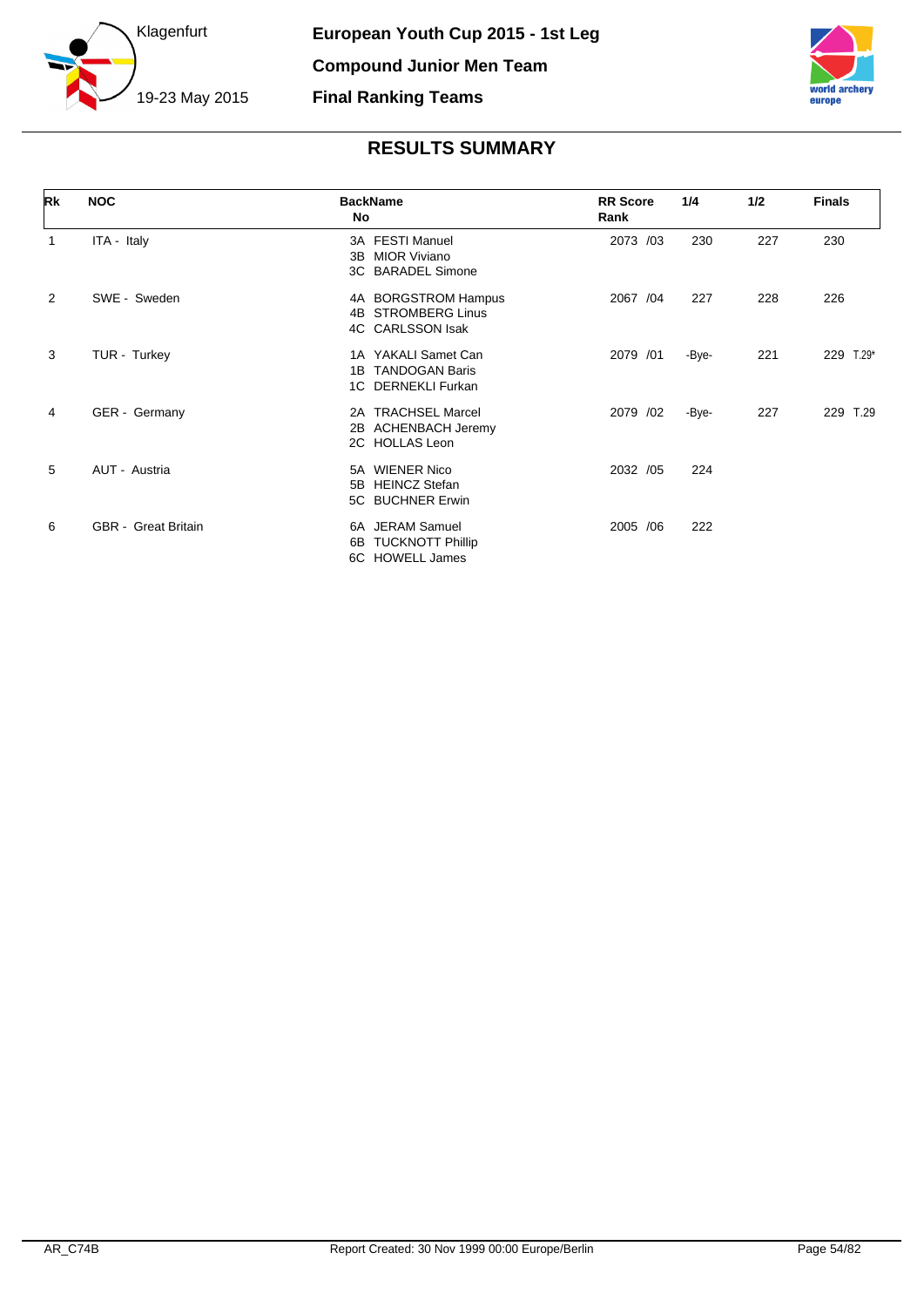



| Rk            | <b>NOC</b>                 | <b>BackName</b><br>No                                         | <b>RR</b> Score<br>Rank | 1/2   | <b>Finals</b> |
|---------------|----------------------------|---------------------------------------------------------------|-------------------------|-------|---------------|
|               | <b>GBR</b> - Great Britain | 2A CLARK Daisy<br>2B GEORGE Kirsten<br>2C GEORGE Aalin Elisse | 2014 /02                | -Bve- | 227           |
| $\mathcal{P}$ | TUR - Turkey               | 1A BOSTAN Yesim<br>1B SEVINDIK Dilara<br>1C SAGLAM Evrim      | 2033 /01                | -Bve- | 219           |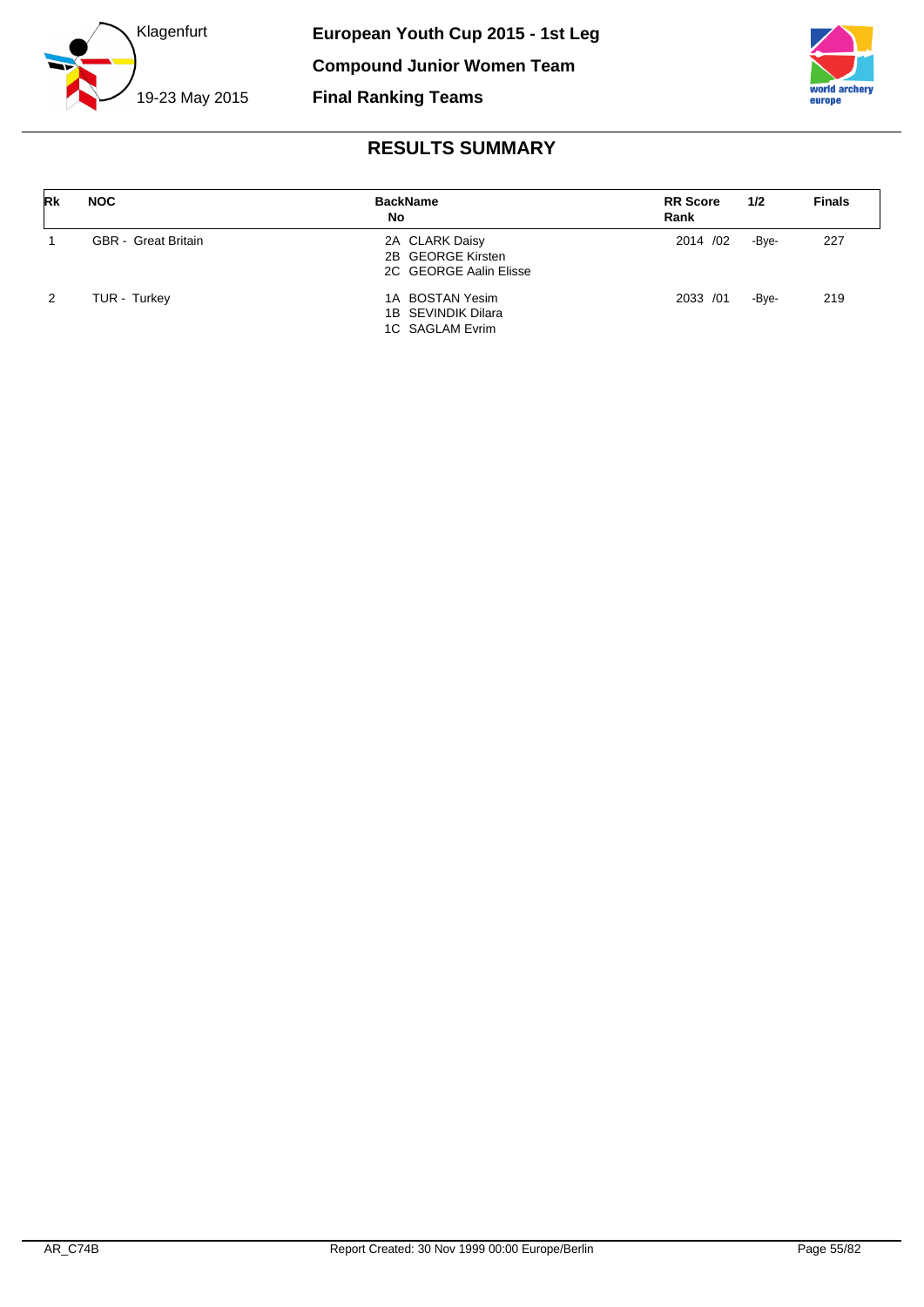



| Rk          | <b>NOC</b>                 | <b>BackName</b><br>No                                    | <b>RR</b> Score<br>Rank | 1/2   | <b>Finals</b> |
|-------------|----------------------------|----------------------------------------------------------|-------------------------|-------|---------------|
| $\mathbf 1$ | TUR - Turkey               | 1A GARIP Mert<br>1B MARAS Serdar Bortay<br>1C ERKUS Emre | 2057 /01                | -Bye- | 227           |
| 2           | <b>GBR</b> - Great Britain | 2A HOWSE James<br>2B WALSH Jake<br>2C RALLS Luke         | 2010 /02                | -Bve- | 226           |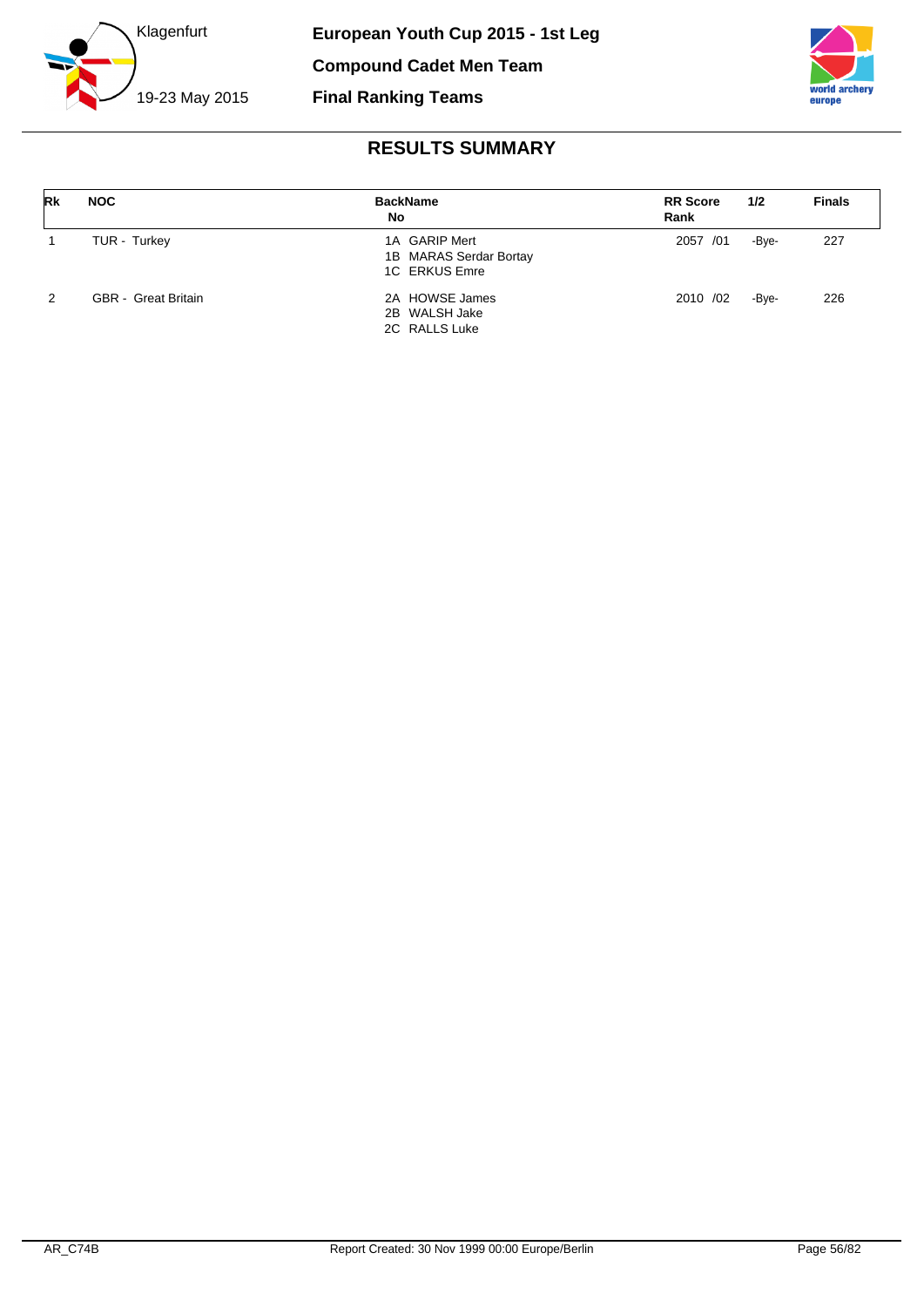



| Rk             | <b>NOC</b>                 | <b>BackName</b><br>No                             | <b>RR Score</b><br>Rank | 1/4   | 1/2 | <b>Finals</b> |
|----------------|----------------------------|---------------------------------------------------|-------------------------|-------|-----|---------------|
| 1              | UKR - Ukraine              | 3A SHKOLNA Mariya<br>3B HOVIADOVSKYI Roman        | 1383 /03                | 152   | 153 | 154           |
| 2              | <b>GBR</b> - Great Britain | 5A CLARK Daisy<br>5B JERAM Samuel                 | 1353 /05                | 151   | 154 | 149           |
| 3              | CRO - Croatia              | 2A ORLIC Maya<br>VAVRO Mario<br>2B                | 1386 /02                | -Bye- | 152 | 154<br>T.20   |
| $\overline{4}$ | TUR - Turkey               | 1A BOSTAN Yesim<br>YAKALI Samet Can<br>1B         | 1402 /01                | -Bye- | 153 | 154 T.19      |
| 5              | ITA - Italy                | 4A GRASCELLI Giulia<br>4B FESTI Manuel            | 1355 /04                | 146   |     |               |
| 6              | AUT - Austria              | 6A KREUZBERGER Julia<br><b>WIENER Nico</b><br>6B. | 1316 / 06               | 145   |     |               |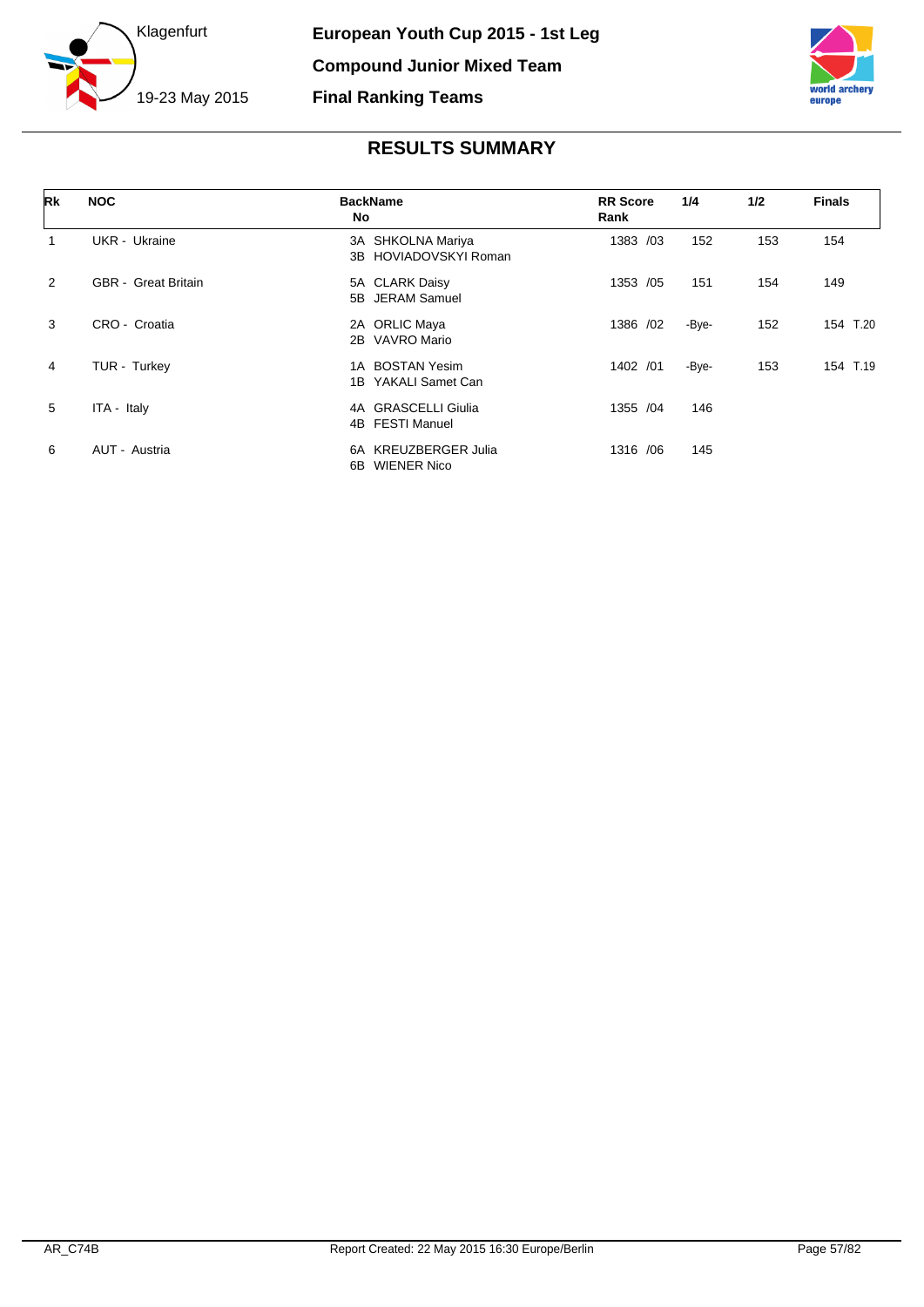



| Rk | <b>NOC</b>                 | <b>BackName</b><br>No                          | <b>RR</b> Score<br>Rank | 1/4   | 1/2 | <b>Finals</b> |
|----|----------------------------|------------------------------------------------|-------------------------|-------|-----|---------------|
|    | EST Estonia                | <b>3A JAATMA Lisell</b><br>3B PUUSEPP Kristjan | 1327<br>/03             | -Bye- | 147 | 151           |
| 2  | CRO - Croatia              | 4A MLINARIC Amanda<br>4B SIMIC Filip           | 1318 / 04               | 147   | 150 | 147           |
| 3  | <b>GBR</b> - Great Britain | 1A LENNON Rebecca<br>1B HOWSE James            | 1346 / 01               | -Bye- | 145 | 154           |
| 4  | ITA - Italy                | 2A TOZZI Aurora<br>2B SUT Jesse                | 1338 / 02               | -Bye- | 131 | 135           |
| 5  | UKR - Ukraine              | 5A GONCHAROVA Valeria<br>5B GONCHAROV Anton    | 1316 /05                | 142   |     |               |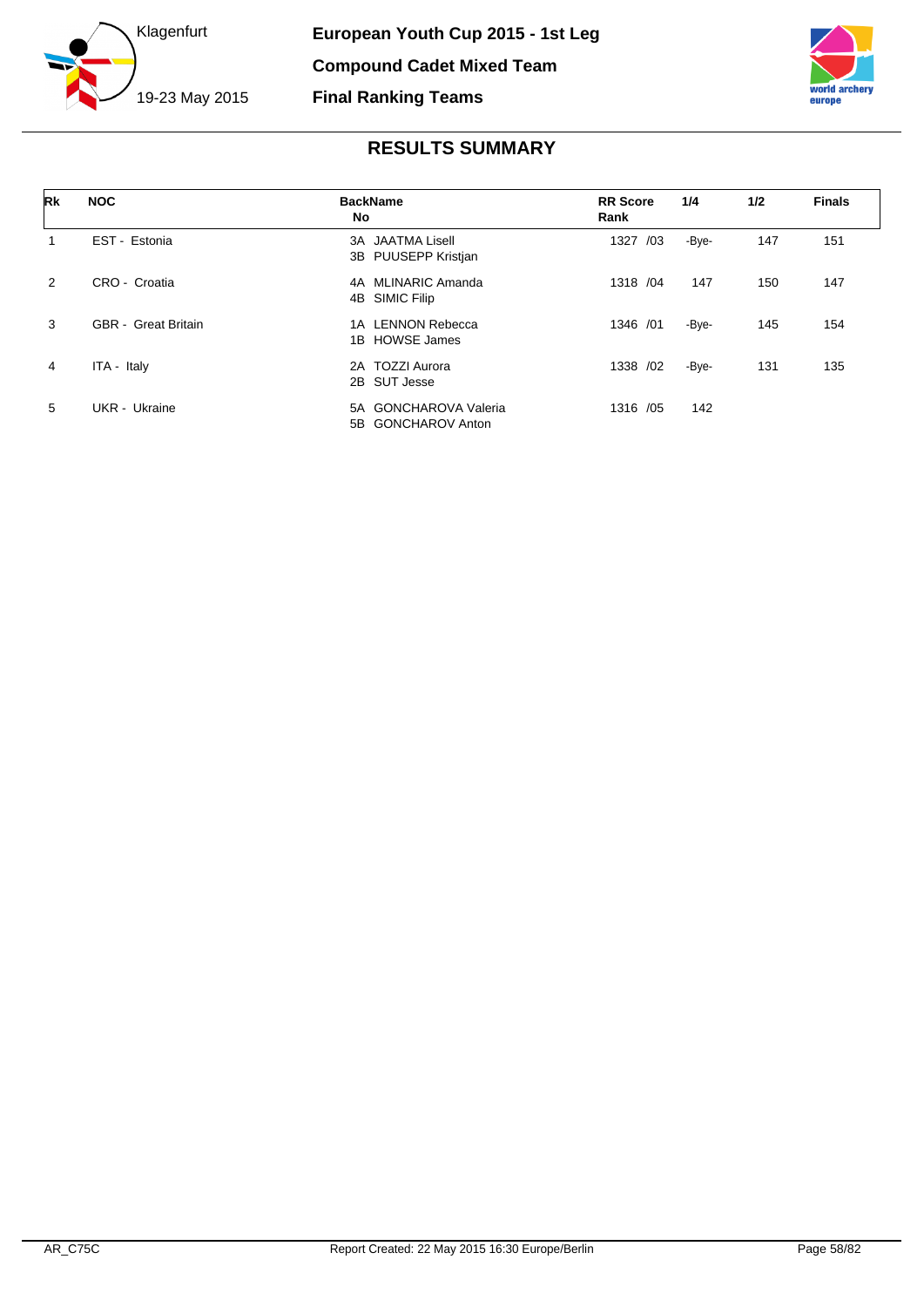

**Result Brackets**



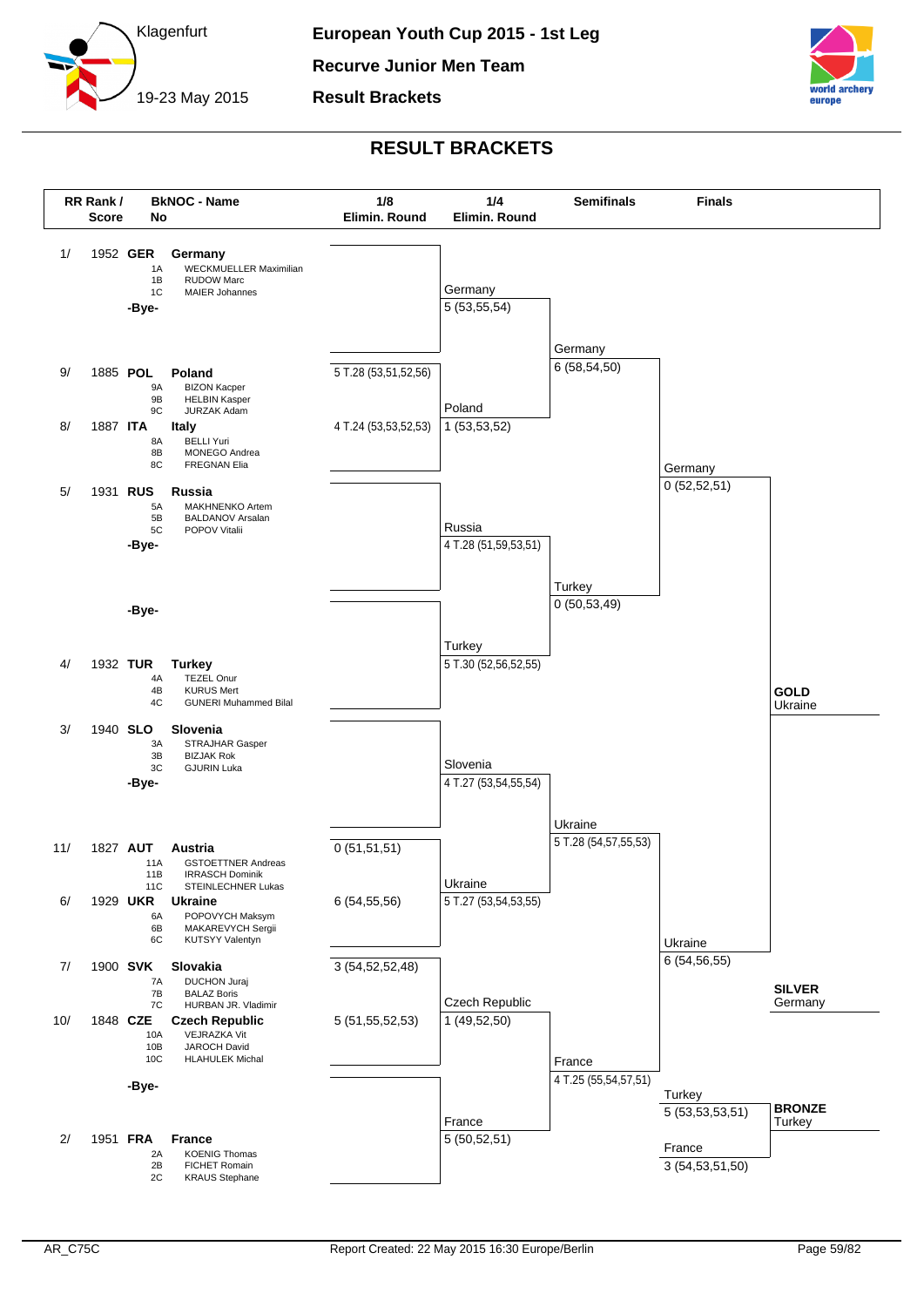

**Recurve Junior Women Team**

**Result Brackets**



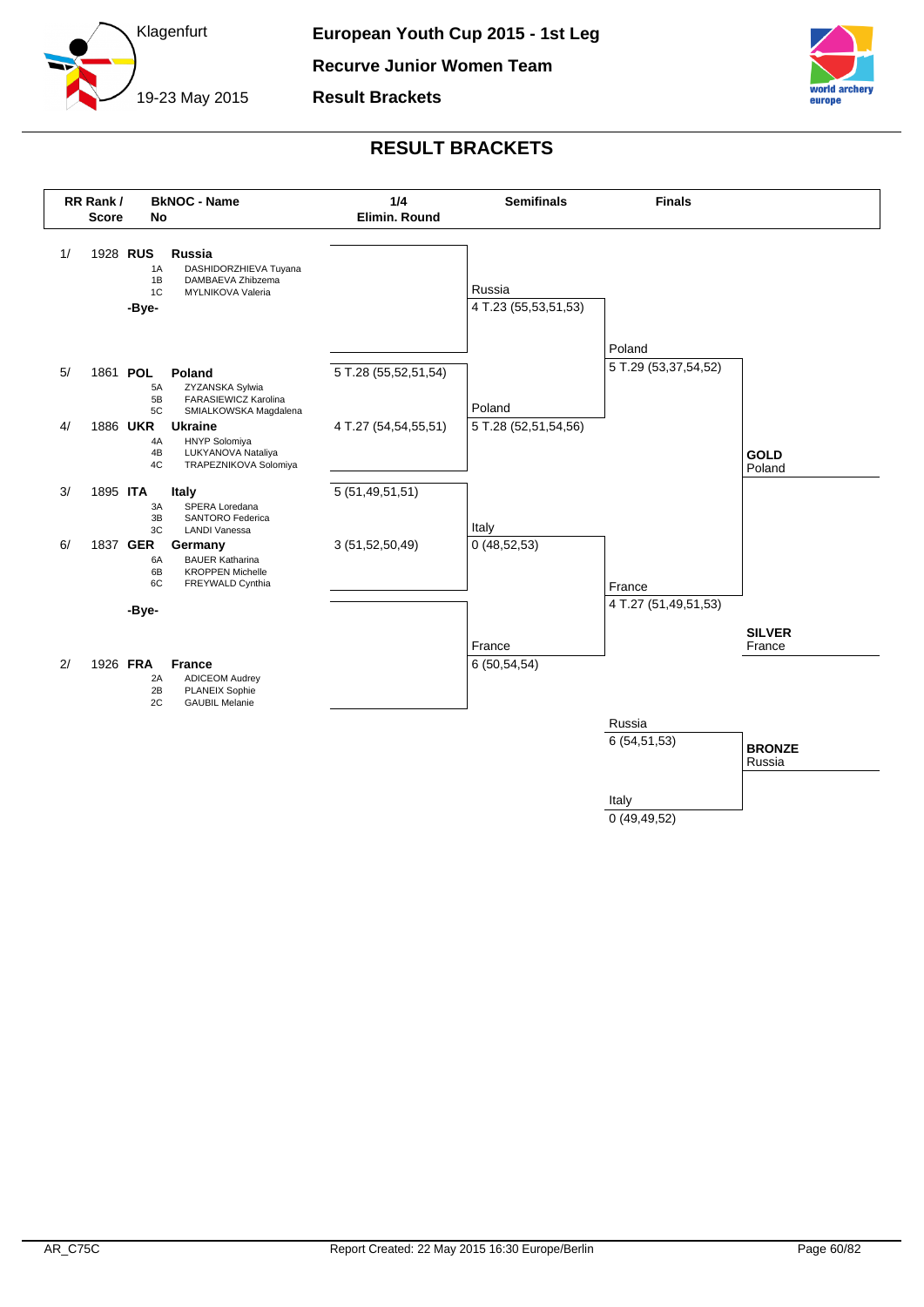

**Recurve Cadet Men Team**

**Result Brackets**



## **RESULT BRACKETS**



0 (51,52,55)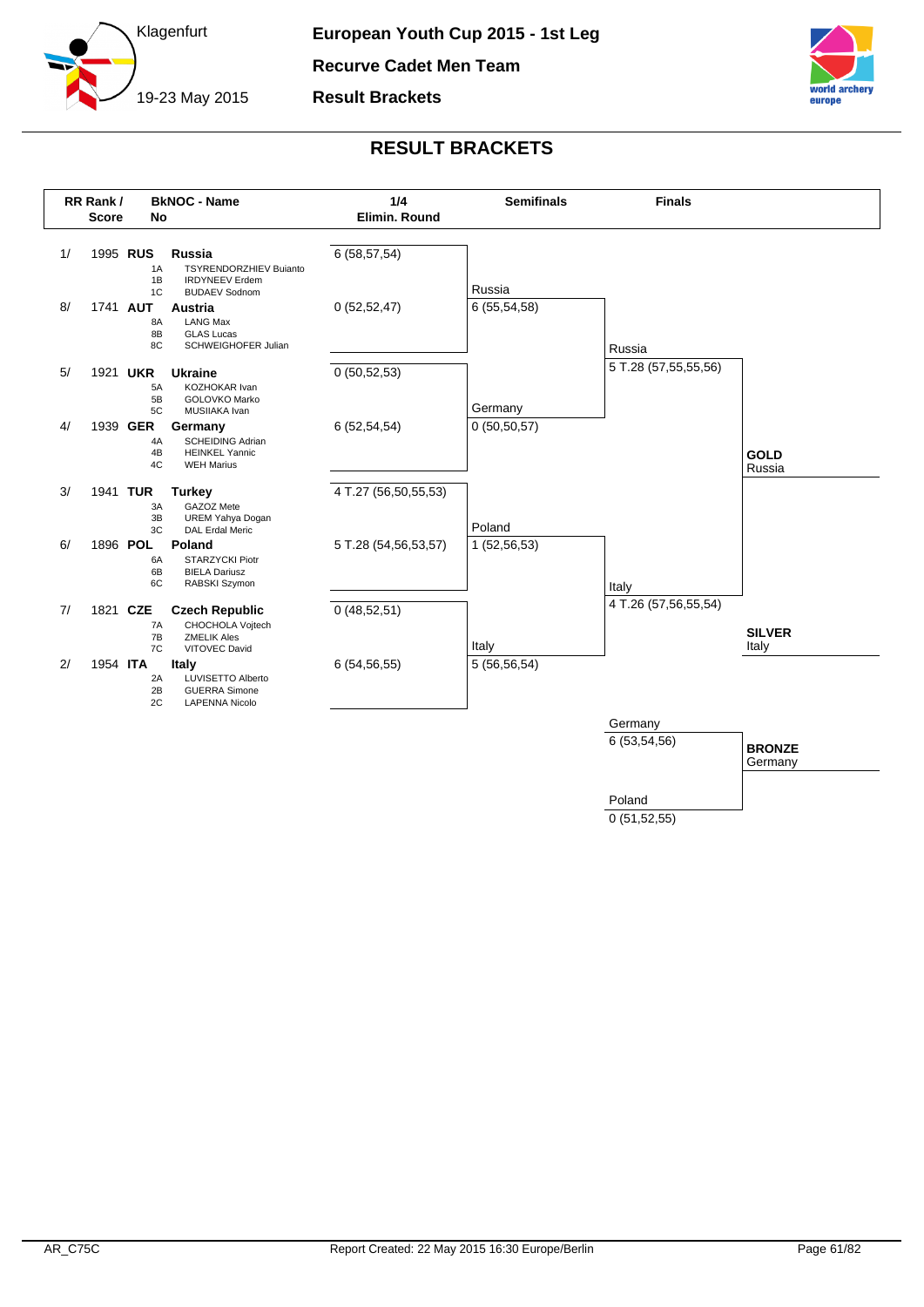

**Result Brackets**



## **RESULT BRACKETS**



3 (51,54,53,54)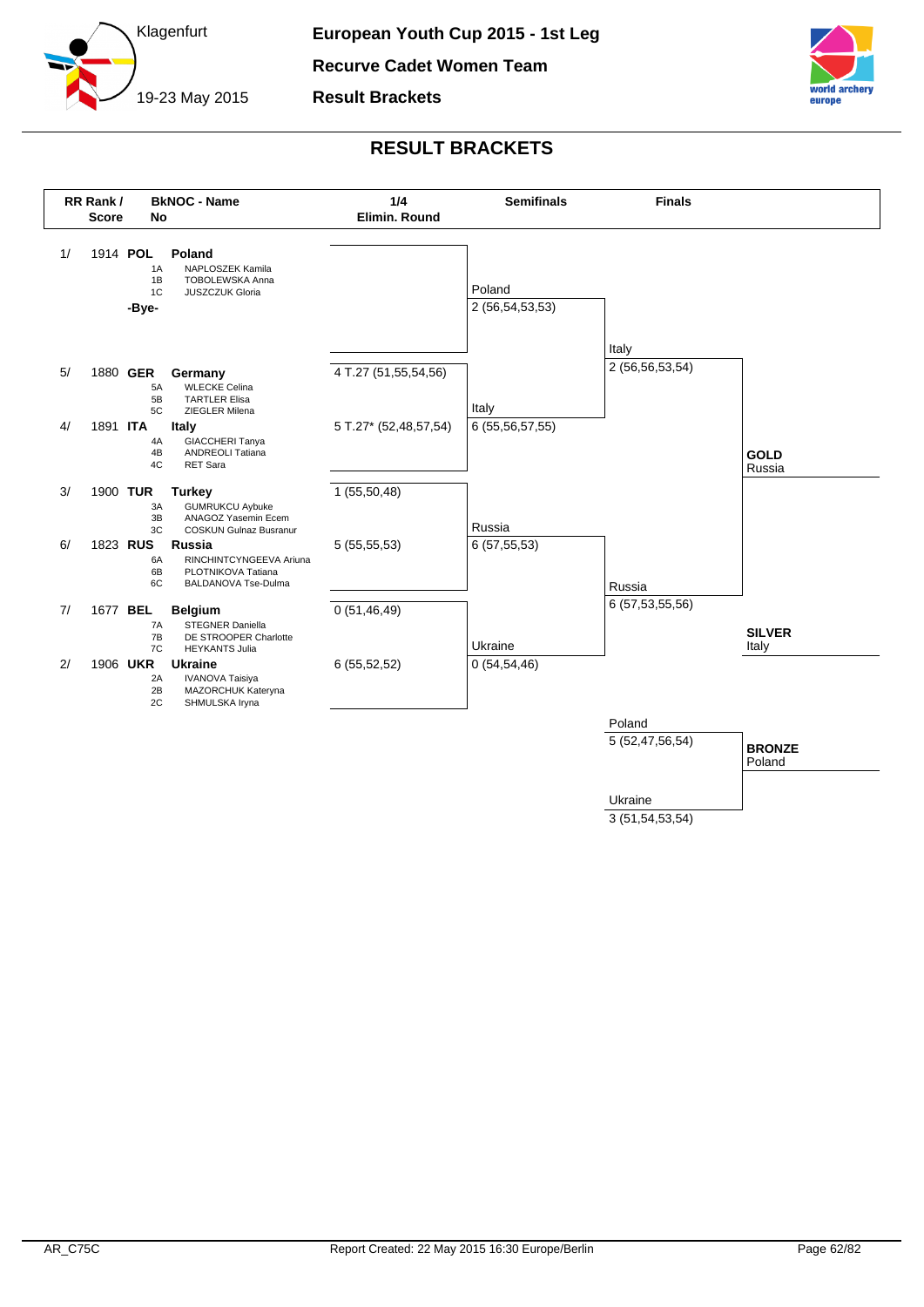



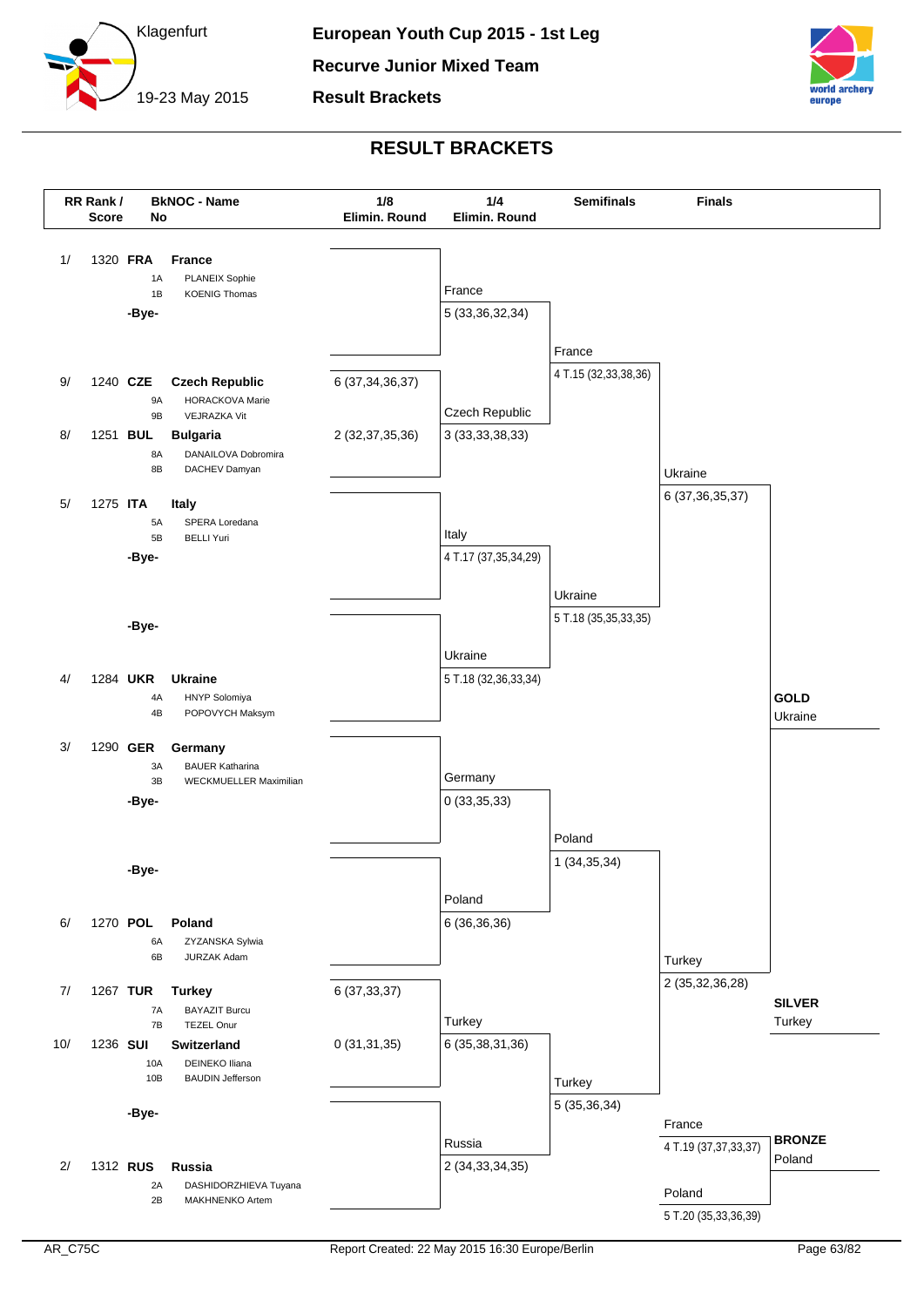

**Result Brackets**



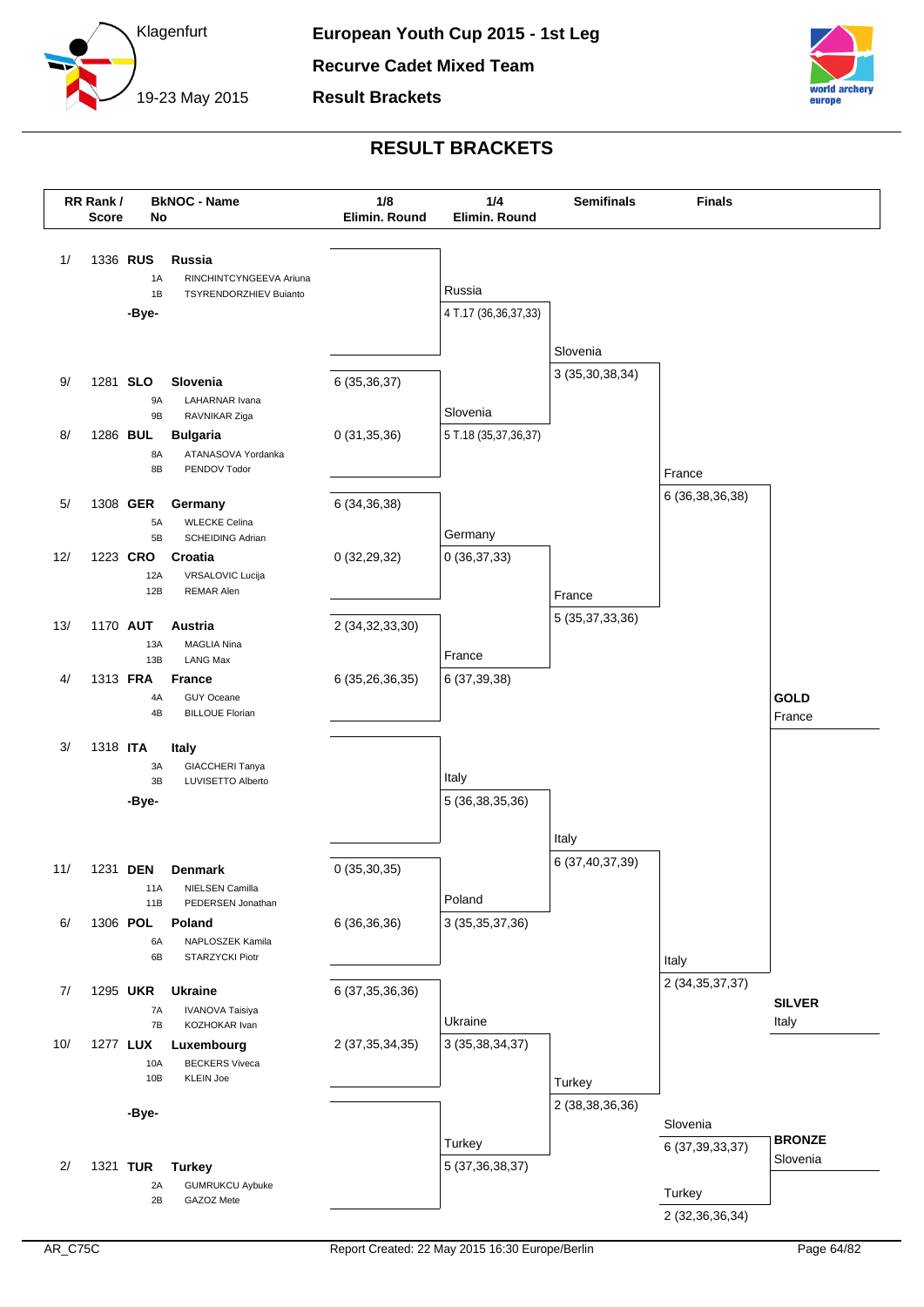



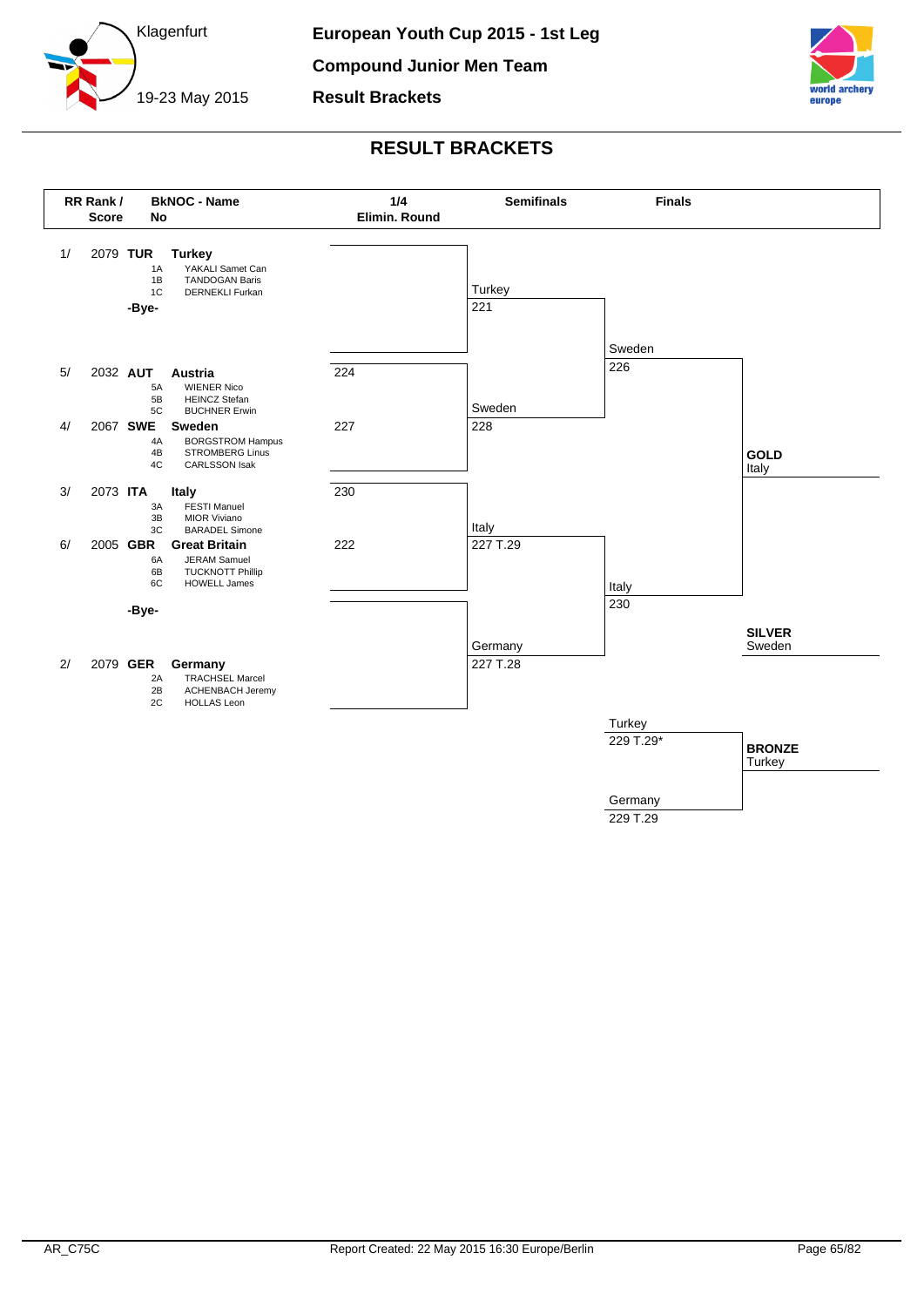





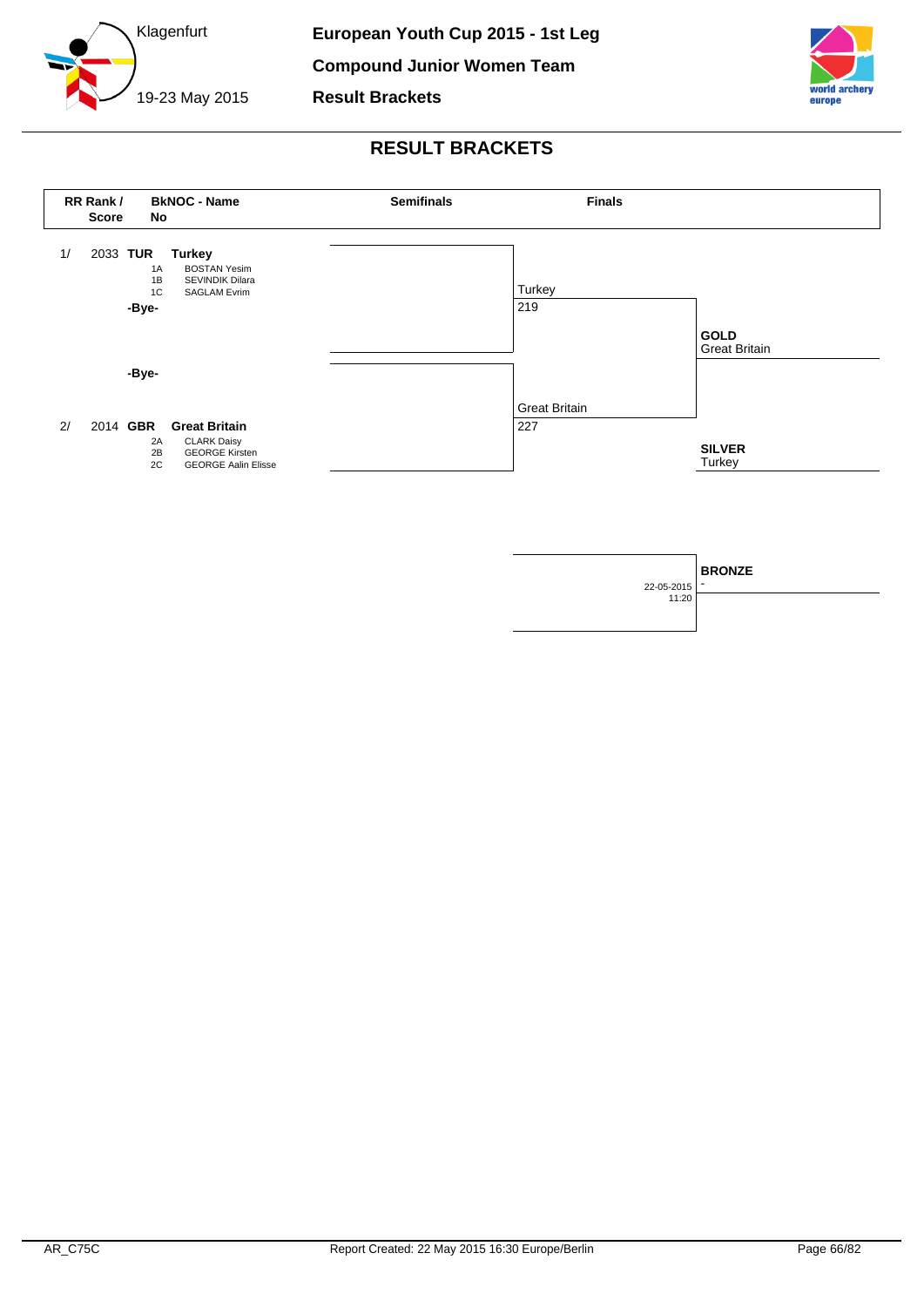

**Compound Cadet Men Team**

**Result Brackets**





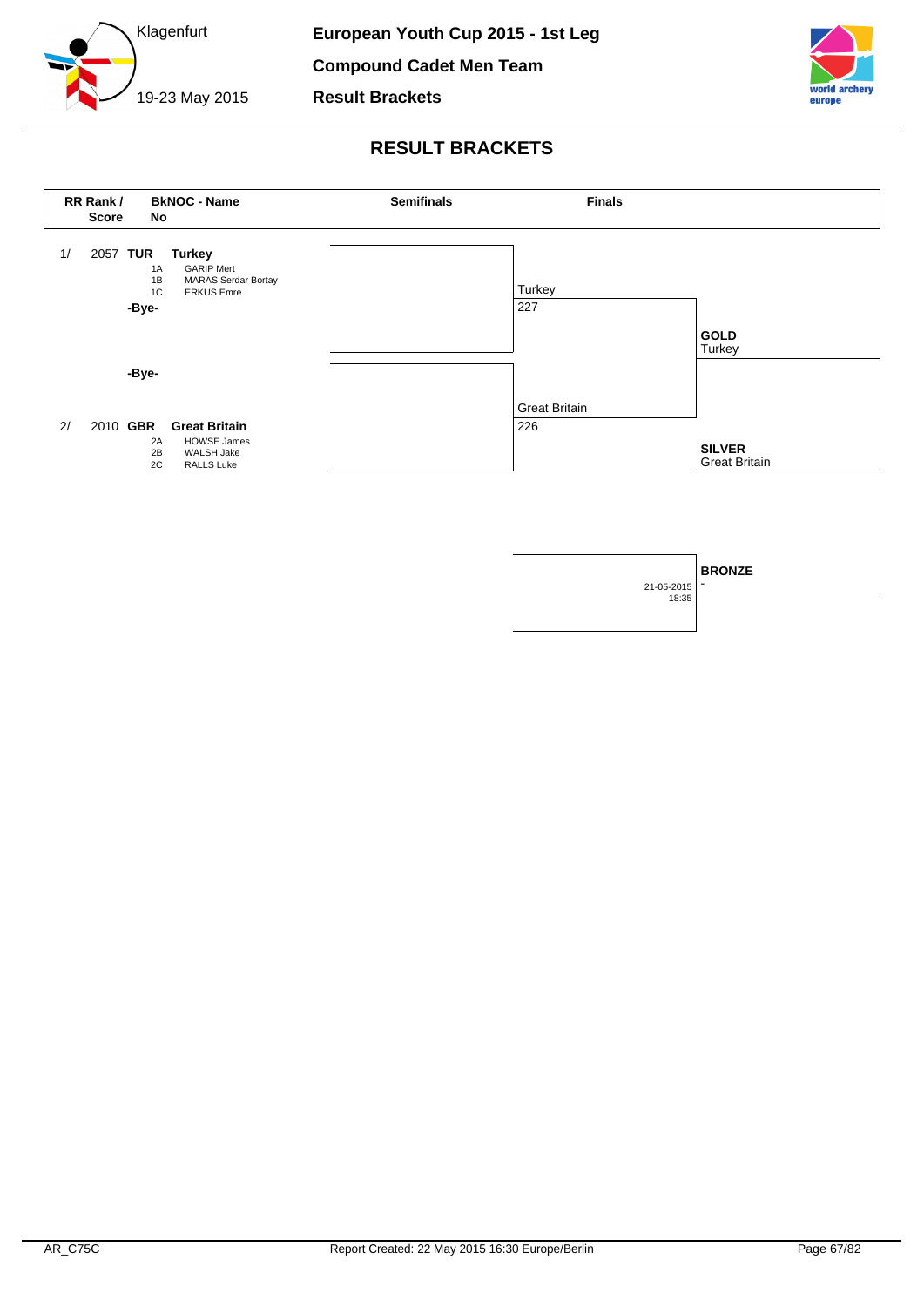





154 T.20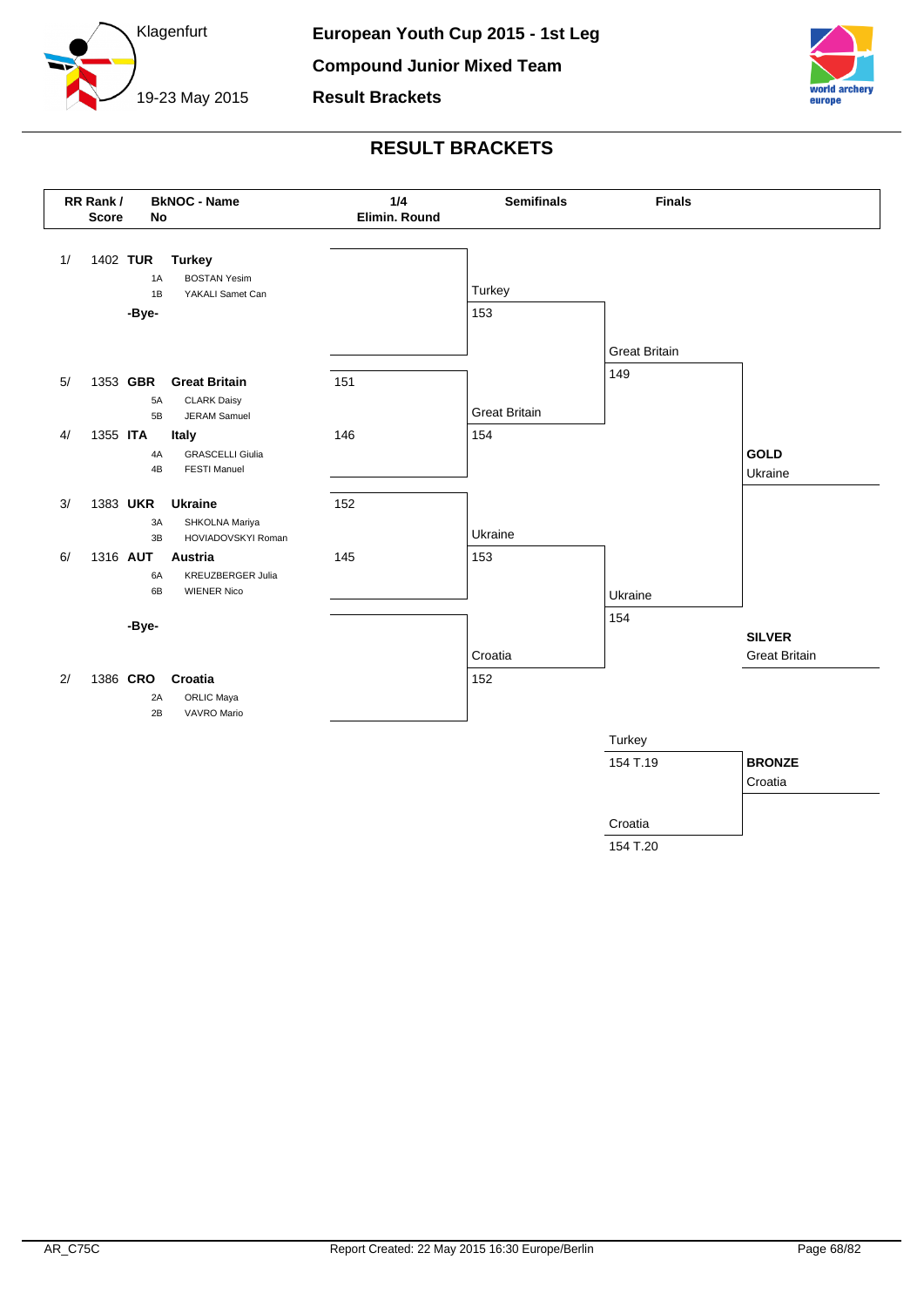





135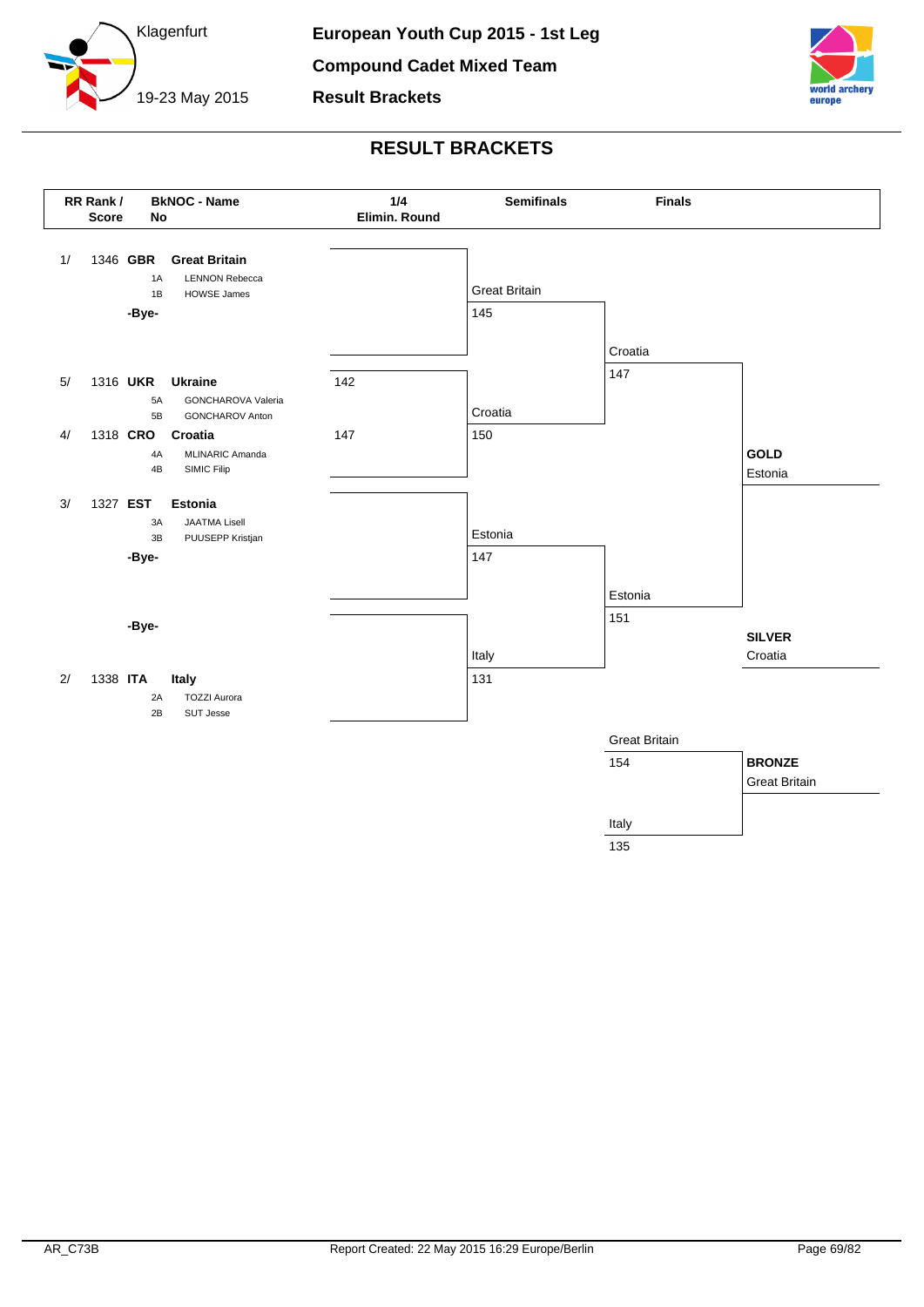



| Rank |    | <b>NOC</b>              | Name                          | Individual<br><b>Total</b> | Team<br><b>Total</b> |  |
|------|----|-------------------------|-------------------------------|----------------------------|----------------------|--|
|      |    | 1 GER - Germany         | <b>WECKMUELLER Maximilian</b> | 658                        | 1952                 |  |
|      |    |                         | <b>RUDOW Marc</b>             | 653                        |                      |  |
|      |    |                         | <b>MAIER Johannes</b>         | 641                        |                      |  |
|      |    | 2 FRA - France          | <b>KOENIG Thomas</b>          | 667                        | 1951                 |  |
|      |    |                         | <b>FICHET Romain</b>          | 643                        |                      |  |
|      |    |                         | <b>KRAUS Stephane</b>         | 641                        |                      |  |
|      |    | 3 SLO - Slovenia        | <b>STRAJHAR Gasper</b>        | 658                        | 1940                 |  |
|      |    |                         | <b>BIZJAK Rok</b>             | 651                        |                      |  |
|      |    |                         | <b>GJURIN Luka</b>            | 631                        |                      |  |
|      |    | 4 TUR - Turkey          | <b>TEZEL Onur</b>             | 651                        | 1932                 |  |
|      |    |                         | <b>KURUS Mert</b>             | 642                        |                      |  |
|      |    |                         | <b>GUNERI Muhammed Bilal</b>  | 639                        |                      |  |
|      |    | 5 RUS - Russia          | <b>MAKHNENKO Artem</b>        | 655                        | 1931                 |  |
|      |    |                         | <b>BALDANOV Arsalan</b>       | 640                        |                      |  |
|      |    |                         | <b>POPOV Vitalii</b>          | 636                        |                      |  |
|      |    | 6 UKR - Ukraine         | POPOVYCH Maksym               | 648                        | 1929                 |  |
|      |    |                         | MAKAREVYCH Sergii             | 645                        |                      |  |
|      |    |                         | <b>KUTSYY Valentyn</b>        | 636                        |                      |  |
|      |    | 7 SVK - Slovakia        | <b>DUCHON Juraj</b>           | 637                        | 1900                 |  |
|      |    |                         | <b>BALAZ Boris</b>            | 635                        |                      |  |
|      |    |                         | HURBAN JR. Vladimir           | 628                        |                      |  |
|      |    | 8 ITA - Italy           | <b>BELLI Yuri</b>             | 636                        | 1887                 |  |
|      |    |                         | <b>MONEGO Andrea</b>          | 635                        |                      |  |
|      |    |                         | <b>FREGNAN Elia</b>           | 616                        |                      |  |
|      |    | 9 POL - Poland          | <b>BIZON Kacper</b>           | 634                        | 1885                 |  |
|      |    |                         | <b>HELBIN Kasper</b>          | 629                        |                      |  |
|      |    |                         | <b>JURZAK Adam</b>            | 622                        |                      |  |
|      |    | 10 CZE - Czech Republic | <b>VEJRAZKA Vit</b>           | 629                        | 1848                 |  |
|      |    |                         | <b>JAROCH David</b>           | 618                        |                      |  |
|      |    |                         | <b>HLAHULEK Michal</b>        | 601                        |                      |  |
|      | 11 | AUT - Austria           | <b>GSTOETTNER Andreas</b>     | 644                        | 1827                 |  |
|      |    |                         | <b>IRRASCH Dominik</b>        | 616                        |                      |  |
|      |    |                         | <b>STEINLECHNER Lukas</b>     | 567                        |                      |  |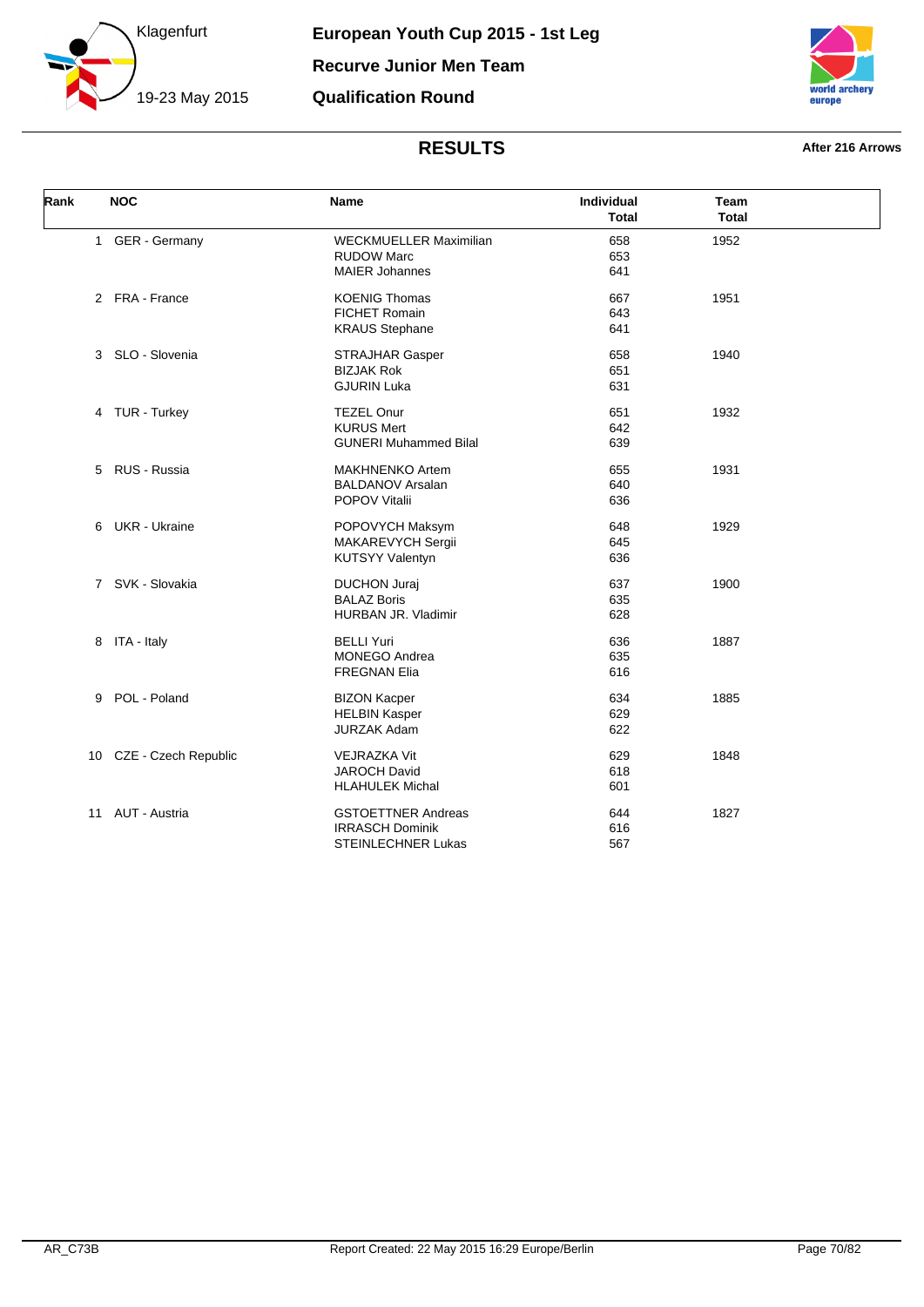



| Rank |              | <b>NOC</b>      | <b>Name</b>              | <b>Individual</b><br><b>Total</b> | <b>Team</b><br>Total |  |
|------|--------------|-----------------|--------------------------|-----------------------------------|----------------------|--|
|      | $\mathbf{1}$ | RUS - Russia    | DASHIDORZHIEVA Tuyana    | 657                               | 1928                 |  |
|      |              |                 | DAMBAEVA Zhibzema        | 636                               |                      |  |
|      |              |                 | <b>MYLNIKOVA Valeria</b> | 635                               |                      |  |
|      |              | 2 FRA - France  | <b>ADICEOM Audrey</b>    | 653                               | 1926                 |  |
|      |              |                 | <b>PLANEIX Sophie</b>    | 643                               |                      |  |
|      |              |                 | <b>GAUBIL Melanie</b>    | 630                               |                      |  |
|      |              | 3 ITA - Italy   | SPERA Loredana           | 639                               | 1895                 |  |
|      |              |                 | <b>SANTORO Federica</b>  | 630                               |                      |  |
|      |              |                 | <b>LANDI Vanessa</b>     | 626                               |                      |  |
|      |              | 4 UKR - Ukraine | <b>HNYP Solomiya</b>     | 636                               | 1886                 |  |
|      |              |                 | LUKYANOVA Nataliya       | 634                               |                      |  |
|      |              |                 | TRAPEZNIKOVA Solomiya    | 616                               |                      |  |
|      |              | 5 POL - Poland  | ZYZANSKA Sylwia          | 636                               | 1861                 |  |
|      |              |                 | FARASIEWICZ Karolina     | 617                               |                      |  |
|      |              |                 | CHROSTOWSKA Maria        | 608                               |                      |  |
|      | 6            | GER - Germany   | <b>BAUER Katharina</b>   | 632                               | 1837                 |  |
|      |              |                 | <b>KROPPEN Michelle</b>  | 619                               |                      |  |
|      |              |                 | <b>FREYWALD Cynthia</b>  | 586                               |                      |  |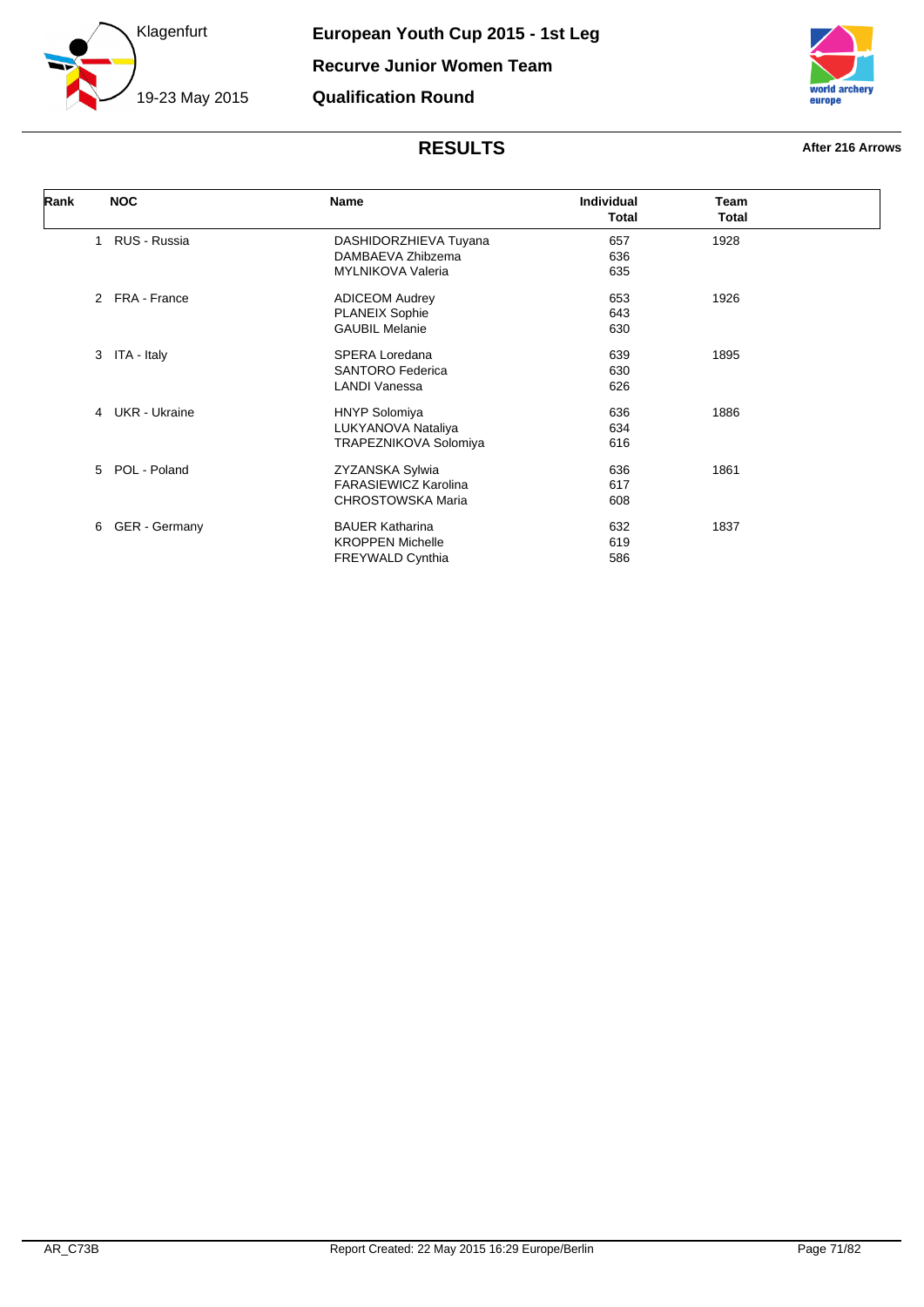



| Rank |   | <b>NOC</b>             | <b>Name</b>                   | <b>Individual</b> | <b>Team</b>  |  |
|------|---|------------------------|-------------------------------|-------------------|--------------|--|
|      |   |                        |                               | <b>Total</b>      | <b>Total</b> |  |
|      |   | 1 RUS - Russia         | <b>TSYRENDORZHIEV Bujanto</b> | 667               | 1995         |  |
|      |   |                        | <b>IRDYNEEV</b> Erdem         | 665               |              |  |
|      |   |                        | <b>BUDAEV Sodnom</b>          | 663               |              |  |
|      |   | 2 ITA - Italy          | <b>LUVISETTO Alberto</b>      | 665               | 1954         |  |
|      |   |                        | <b>GUERRA Simone</b>          | 657               |              |  |
|      |   |                        | <b>LAPENNA Nicolo</b>         | 632               |              |  |
|      |   | 3 TUR - Turkey         | GAZOZ Mete                    | 669               | 1941         |  |
|      |   |                        | <b>UREM Yahya Dogan</b>       | 642               |              |  |
|      |   |                        | <b>DAL Erdal Meric</b>        | 630               |              |  |
|      |   | 4 GER - Germany        | <b>SCHEIDING Adrian</b>       | 660               | 1939         |  |
|      |   |                        | <b>HEINKEL Yannic</b>         | 641               |              |  |
|      |   |                        | <b>WEH Marius</b>             | 638               |              |  |
|      |   | 5 UKR - Ukraine        | <b>KOZHOKAR Ivan</b>          | 645               | 1921         |  |
|      |   |                        | <b>GOLOVKO Marko</b>          | 643               |              |  |
|      |   |                        | MUSIIAKA Ivan                 | 633               |              |  |
|      |   | 6 POL - Poland         | <b>STARZYCKI Piotr</b>        | 656               | 1896         |  |
|      |   |                        | <b>BIELA Dariusz</b>          | 638               |              |  |
|      |   |                        | <b>KLEBEK Konrad</b>          | 602               |              |  |
|      |   | 7 CZE - Czech Republic | CHOCHOLA Vojtech              | 640               | 1821         |  |
|      |   |                        | <b>ZMELIK Ales</b>            | 613               |              |  |
|      |   |                        | <b>VITOVEC David</b>          | 568               |              |  |
|      | 8 | AUT - Austria          | <b>LANG Max</b>               | 647               | 1741         |  |
|      |   |                        | <b>GLAS Lucas</b>             | 570               |              |  |
|      |   |                        | <b>SCHWEIGHOFER Julian</b>    | 524               |              |  |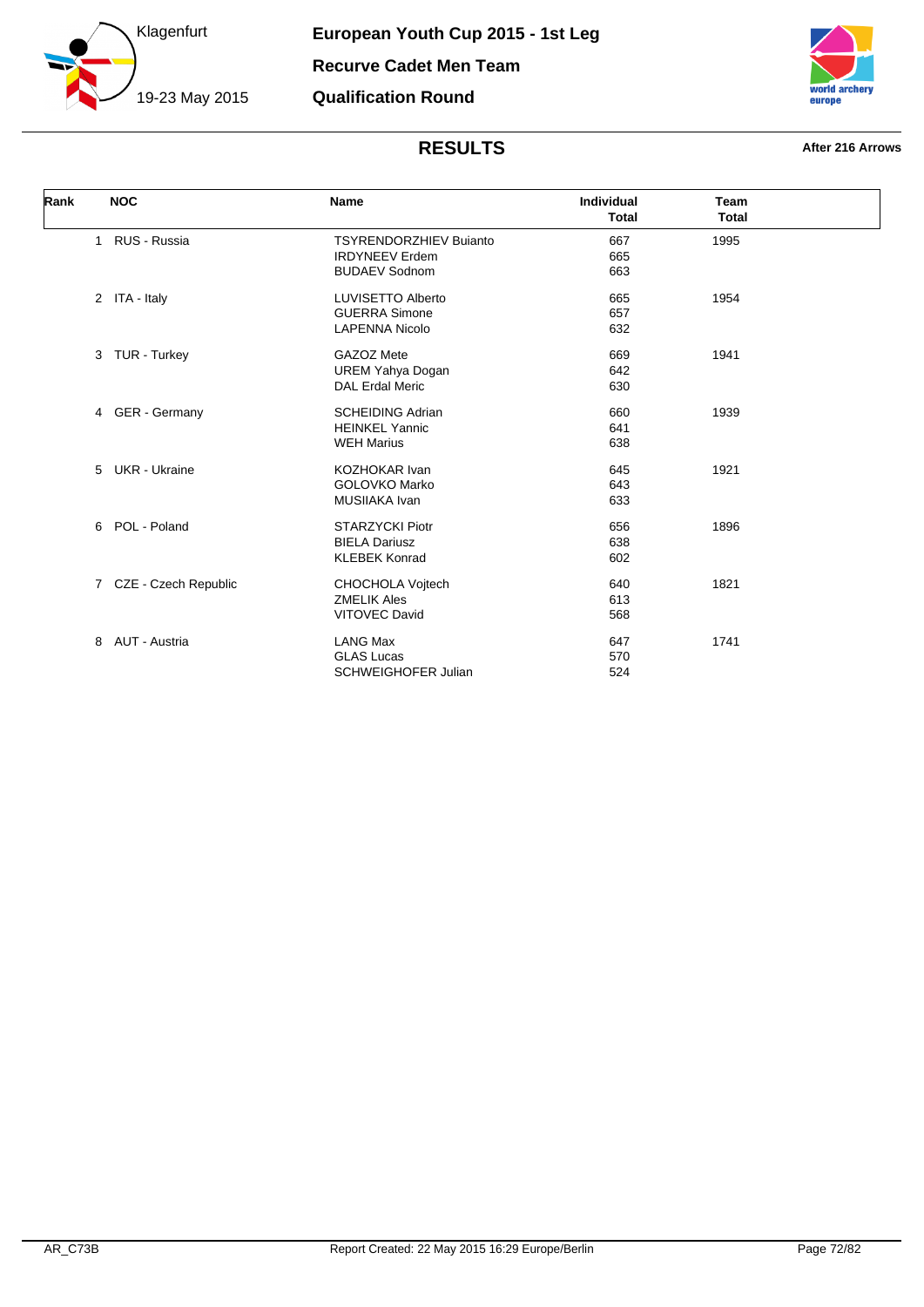



| Rank |              | <b>NOC</b>      | <b>Name</b>                   | Individual<br><b>Total</b> | <b>Team</b><br><b>Total</b> |  |
|------|--------------|-----------------|-------------------------------|----------------------------|-----------------------------|--|
|      | 1            | POL - Poland    | NAPLOSZEK Kamila              | 650                        | 1914                        |  |
|      |              |                 | <b>TOBOLEWSKA Anna</b>        | 634                        |                             |  |
|      |              |                 | <b>JUSZCZUK Gloria</b>        | 630                        |                             |  |
|      |              | 2 UKR - Ukraine | <b>IVANOVA Taisiya</b>        | 650                        | 1906                        |  |
|      |              |                 | MAZORCHUK Kateryna            | 632                        |                             |  |
|      |              |                 | SHMULSKA Iryna                | 624                        |                             |  |
|      | 3            | TUR - Turkey    | <b>GUMRUKCU Aybuke</b>        | 652                        | 1900                        |  |
|      |              |                 | ANAGOZ Yasemin Ecem           | 635                        |                             |  |
|      |              |                 | <b>COSKUN Gulnaz Busranur</b> | 613                        |                             |  |
|      |              | 4 ITA - Italy   | <b>GIACCHERI Tanya</b>        | 653                        | 1891                        |  |
|      |              |                 | <b>ANDREOLI Tatiana</b>       | 628                        |                             |  |
|      |              |                 | <b>RET Sara</b>               | 610                        |                             |  |
|      | 5            | GER - Germany   | <b>WLECKE Celina</b>          | 648                        | 1880                        |  |
|      |              |                 | <b>TARTLER Elisa</b>          | 636                        |                             |  |
|      |              |                 | <b>ZIEGLER Milena</b>         | 596                        |                             |  |
|      | 6            | RUS - Russia    | RINCHINTCYNGEEVA Ariuna       | 669                        | 1823                        |  |
|      |              |                 | PLOTNIKOVA Tatiana            | 627                        |                             |  |
|      |              |                 | <b>BALDANOVA Tse-Dulma</b>    | 527                        |                             |  |
|      | $\mathbf{7}$ | BEL - Belgium   | <b>STEGNER Daniella</b>       | 572                        | 1677                        |  |
|      |              |                 | DE STROOPER Charlotte         | 555                        |                             |  |
|      |              |                 | <b>HEYKANTS Julia</b>         | 550                        |                             |  |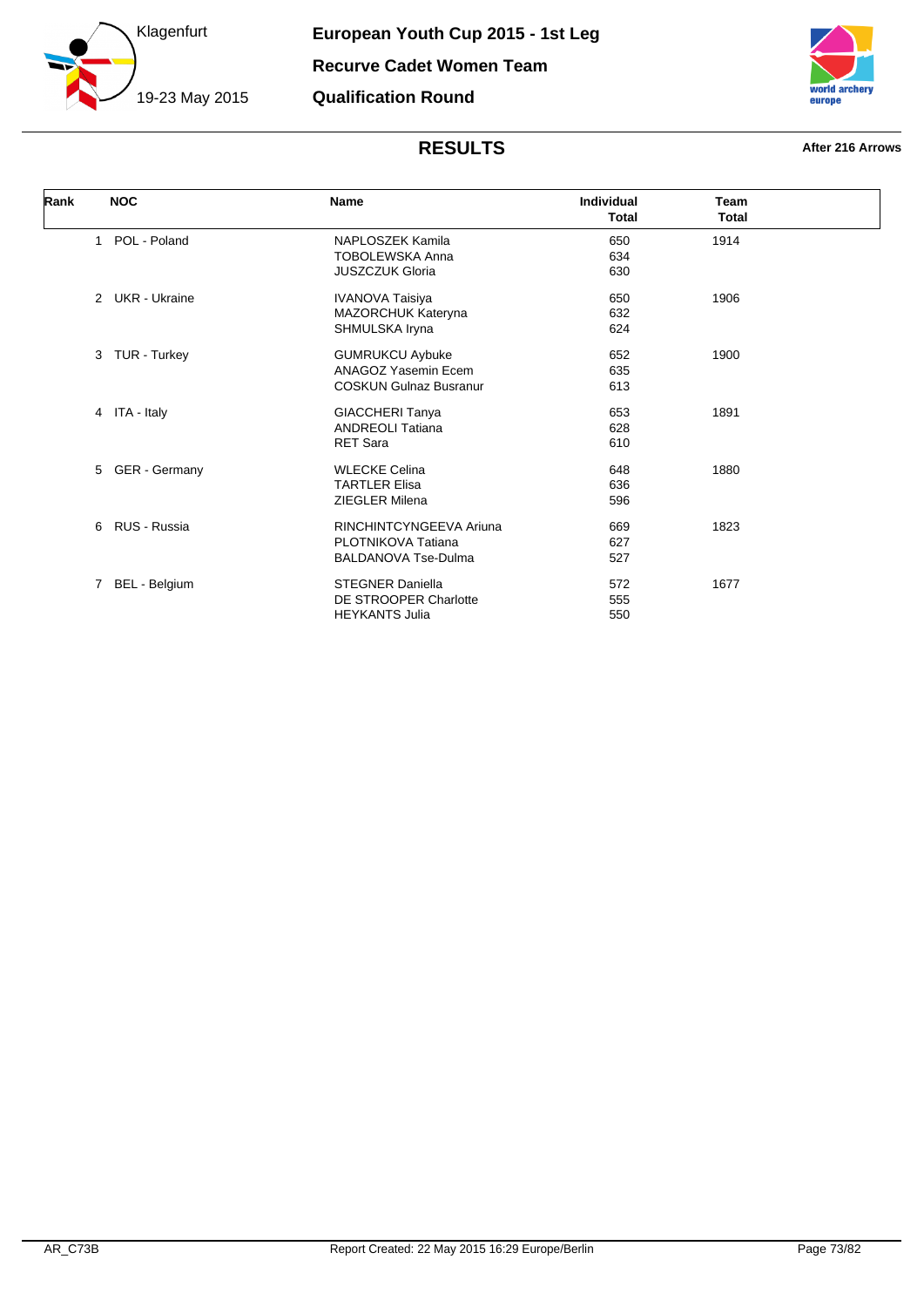



| Rank | <b>NOC</b>            | <b>Name</b>                                             | Individual<br><b>Total</b> | Team<br><b>Total</b> |  |
|------|-----------------------|---------------------------------------------------------|----------------------------|----------------------|--|
|      | 1 FRA - France        | <b>ADICEOM Audrey</b><br><b>KOENIG Thomas</b>           | 653<br>667                 | 1320                 |  |
|      | 2 RUS - Russia        | DASHIDORZHIEVA Tuyana<br><b>MAKHNENKO Artem</b>         | 657<br>655                 | 1312                 |  |
|      | 3 GER - Germany       | <b>BAUER Katharina</b><br><b>WECKMUELLER Maximilian</b> | 632<br>658                 | 1290                 |  |
|      | 4 UKR - Ukraine       | <b>HNYP Solomiya</b><br>POPOVYCH Maksym                 | 636<br>648                 | 1284                 |  |
|      | 5 ITA - Italy         | SPERA Loredana<br><b>BELLI Yuri</b>                     | 639<br>636                 | 1275                 |  |
|      | 6 POL - Poland        | ZYZANSKA Sylwia<br><b>BIZON Kacper</b>                  | 636<br>634                 | 1270                 |  |
|      | 7 TUR - Turkey        | <b>BAYAZIT Burcu</b><br><b>TEZEL Onur</b>               | 616<br>651                 | 1267                 |  |
| 8    | <b>BUL</b> - Bulgaria | DANAILOVA Dobromira<br>DACHEV Damyan                    | 619<br>632                 | 1251                 |  |
| 9    | CZE - Czech Republic  | <b>HORACKOVA Marie</b><br><b>VEJRAZKA Vit</b>           | 611<br>629                 | 1240                 |  |
| 10   | SUI - Switzerland     | <b>DEINEKO Iliana</b><br><b>BAUDIN Jefferson</b>        | 622<br>614                 | 1236                 |  |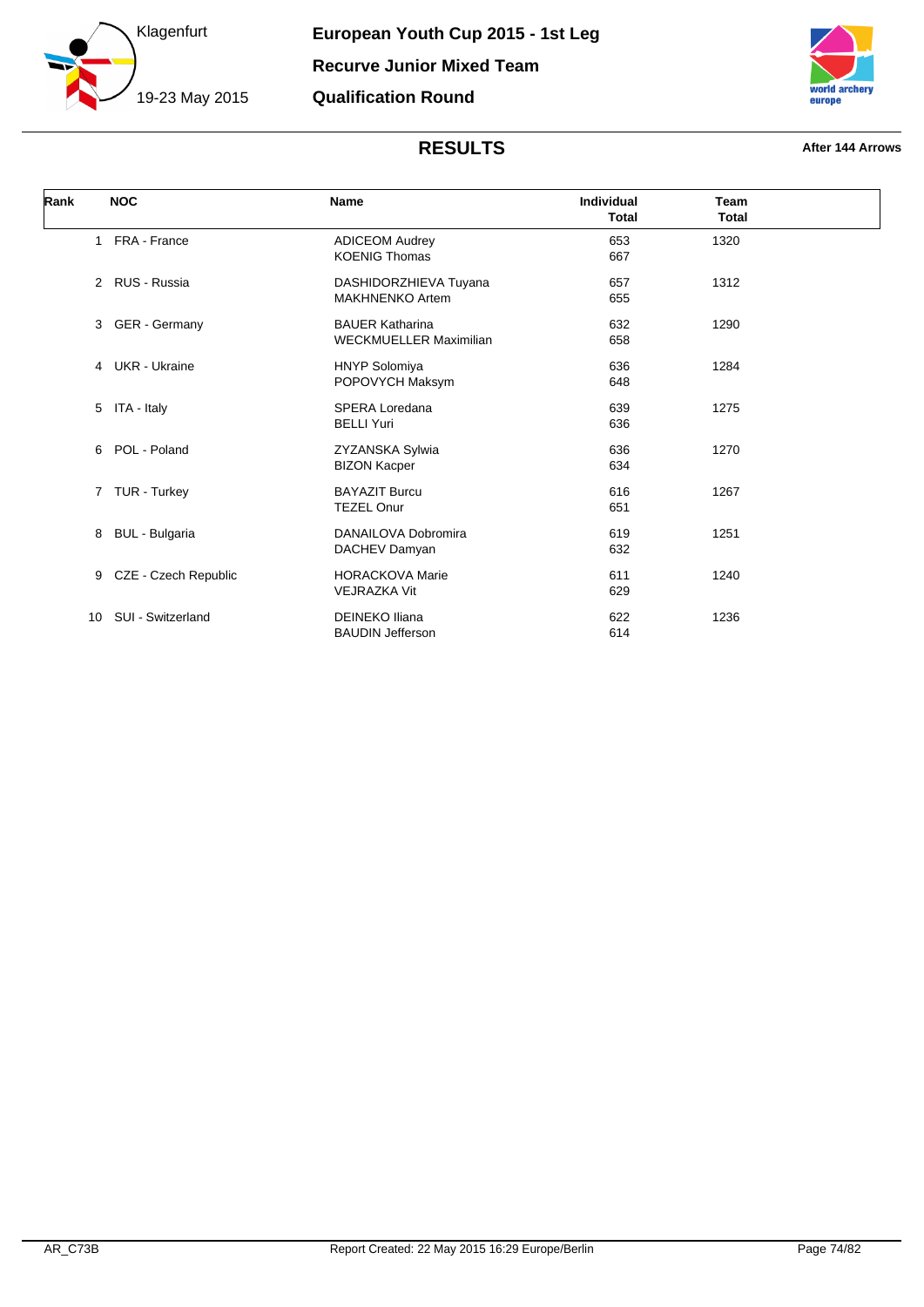



| Rank | <b>NOC</b>           | Name                                                     | Individual<br><b>Total</b> | <b>Team</b><br><b>Total</b> |  |
|------|----------------------|----------------------------------------------------------|----------------------------|-----------------------------|--|
|      | 1 RUS - Russia       | RINCHINTCYNGEEVA Ariuna<br><b>TSYRENDORZHIEV Bujanto</b> | 669<br>667                 | 1336                        |  |
|      | 2 TUR - Turkey       | <b>GUMRUKCU Aybuke</b><br>GAZOZ Mete                     | 652<br>669                 | 1321                        |  |
|      | 3 ITA - Italy        | <b>GIACCHERI Tanya</b><br><b>LUVISETTO Alberto</b>       | 653<br>665                 | 1318                        |  |
|      | 4 FRA - France       | <b>GUY Oceane</b><br><b>BILLOUE Florian</b>              | 649<br>664                 | 1313                        |  |
|      | 5 GER - Germany      | <b>WLECKE Celina</b><br><b>SCHEIDING Adrian</b>          | 648<br>660                 | 1308                        |  |
|      | 6 POL - Poland       | <b>NAPLOSZEK Kamila</b><br><b>STARZYCKI Piotr</b>        | 650<br>656                 | 1306                        |  |
|      | 7 UKR - Ukraine      | <b>IVANOVA Taisiya</b><br><b>KOZHOKAR Ivan</b>           | 650<br>645                 | 1295                        |  |
|      | 8 BUL - Bulgaria     | ATANASOVA Yordanka<br>PENDOV Todor                       | 639<br>647                 | 1286                        |  |
| 9    | SLO - Slovenia       | <b>LAHARNAR Ivana</b><br>RAVNIKAR Ziga                   | 635<br>646                 | 1281                        |  |
|      | 10 LUX - Luxembourg  | <b>BECKERS Viveca</b><br><b>KLEIN Joe</b>                | 637<br>640                 | 1277                        |  |
| 11   | <b>DEN - Denmark</b> | <b>NIELSEN Camilla</b><br>PEDERSEN Jonathan              | 638<br>593                 | 1231                        |  |
|      | 12 CRO - Croatia     | <b>VRSALOVIC Lucija</b><br><b>REMAR Alen</b>             | 576<br>647                 | 1223                        |  |
| 13   | AUT - Austria        | <b>MAGLIA Nina</b><br><b>LANG Max</b>                    | 523<br>647                 | 1170                        |  |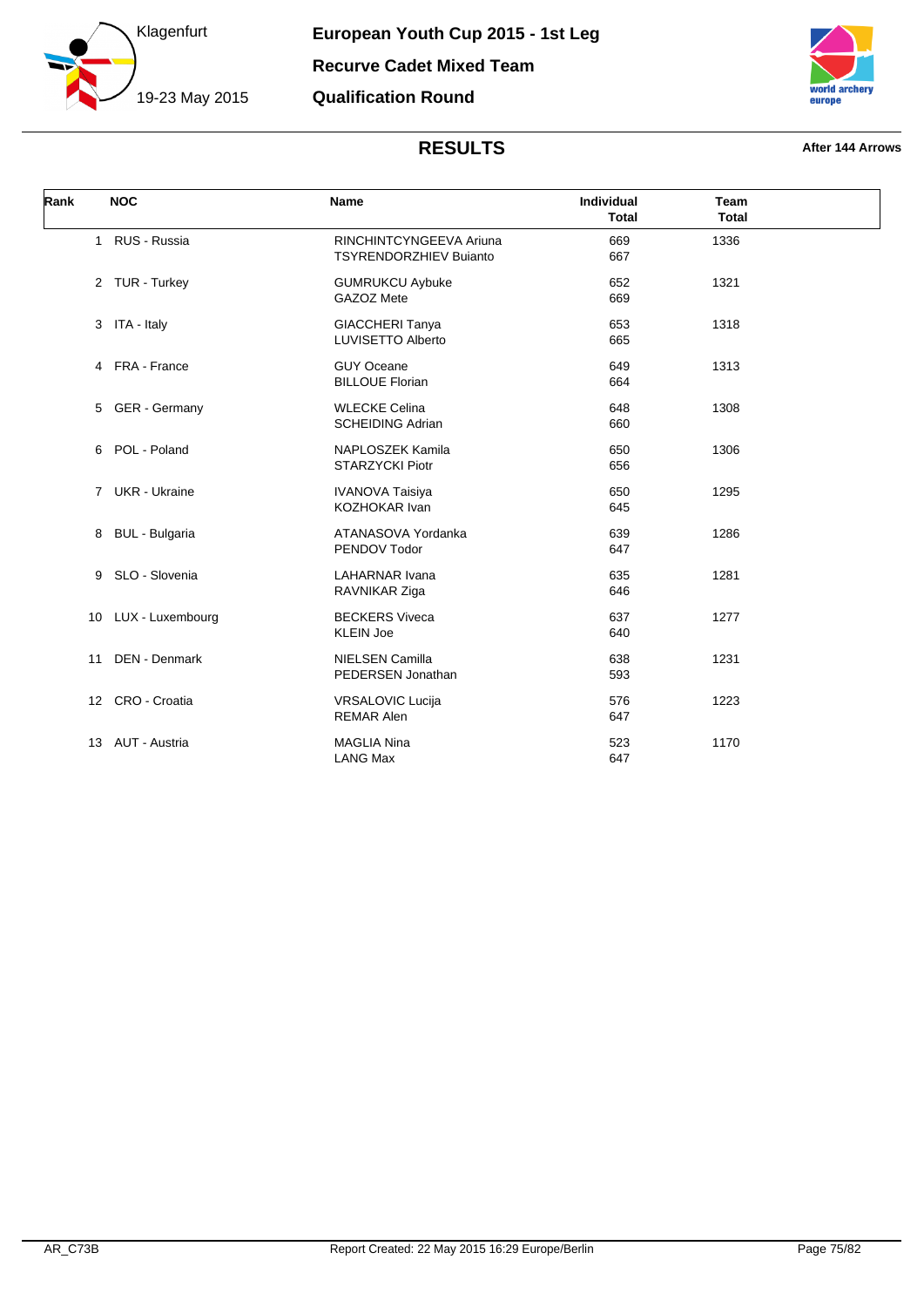



| Rank | <b>NOC</b>            | Name                                                                                                                                                                                                                    | Individual<br><b>Total</b> | Team<br>Total  |
|------|-----------------------|-------------------------------------------------------------------------------------------------------------------------------------------------------------------------------------------------------------------------|----------------------------|----------------|
|      | 1 TUR - Turkey        | YAKALI Samet Can                                                                                                                                                                                                        | 700                        | 2079 T. 140;56 |
|      |                       | <b>TANDOGAN Baris</b>                                                                                                                                                                                                   | 690                        |                |
|      |                       | <b>DERNEKLI Furkan</b>                                                                                                                                                                                                  | 689                        |                |
|      | 2 GER - Germany       | <b>TRACHSEL Marcel</b>                                                                                                                                                                                                  | 699                        | 2079 T. 138;53 |
|      |                       | <b>ACHENBACH Jeremy</b>                                                                                                                                                                                                 | 690                        |                |
|      |                       | <b>HOLLAS Leon</b>                                                                                                                                                                                                      | 690                        |                |
|      | 3 ITA - Italy         | <b>FESTI Manuel</b>                                                                                                                                                                                                     | 697                        | 2073           |
|      |                       | <b>MIOR Viviano</b>                                                                                                                                                                                                     | 695                        |                |
|      |                       | <b>BARADEL Simone</b>                                                                                                                                                                                                   | 681                        |                |
|      | 4 SWE - Sweden        | <b>BORGSTROM Hampus</b><br>697<br><b>STROMBERG Linus</b><br>688<br><b>CARLSSON Isak</b><br>682<br><b>WIENER Nico</b><br>689<br><b>HEINCZ Stefan</b><br>672<br><b>BUCHNER Erwin</b><br>671<br><b>JERAM Samuel</b><br>678 | 2067                       |                |
|      |                       |                                                                                                                                                                                                                         |                            |                |
|      |                       |                                                                                                                                                                                                                         |                            |                |
|      | 5 AUT - Austria       |                                                                                                                                                                                                                         |                            | 2032           |
|      |                       |                                                                                                                                                                                                                         |                            |                |
|      |                       |                                                                                                                                                                                                                         |                            |                |
|      | 6 GBR - Great Britain |                                                                                                                                                                                                                         |                            | 2005           |
|      |                       | <b>TUCKNOTT Phillip</b>                                                                                                                                                                                                 | 670                        |                |
|      |                       | <b>HOWELL James</b>                                                                                                                                                                                                     | 657                        |                |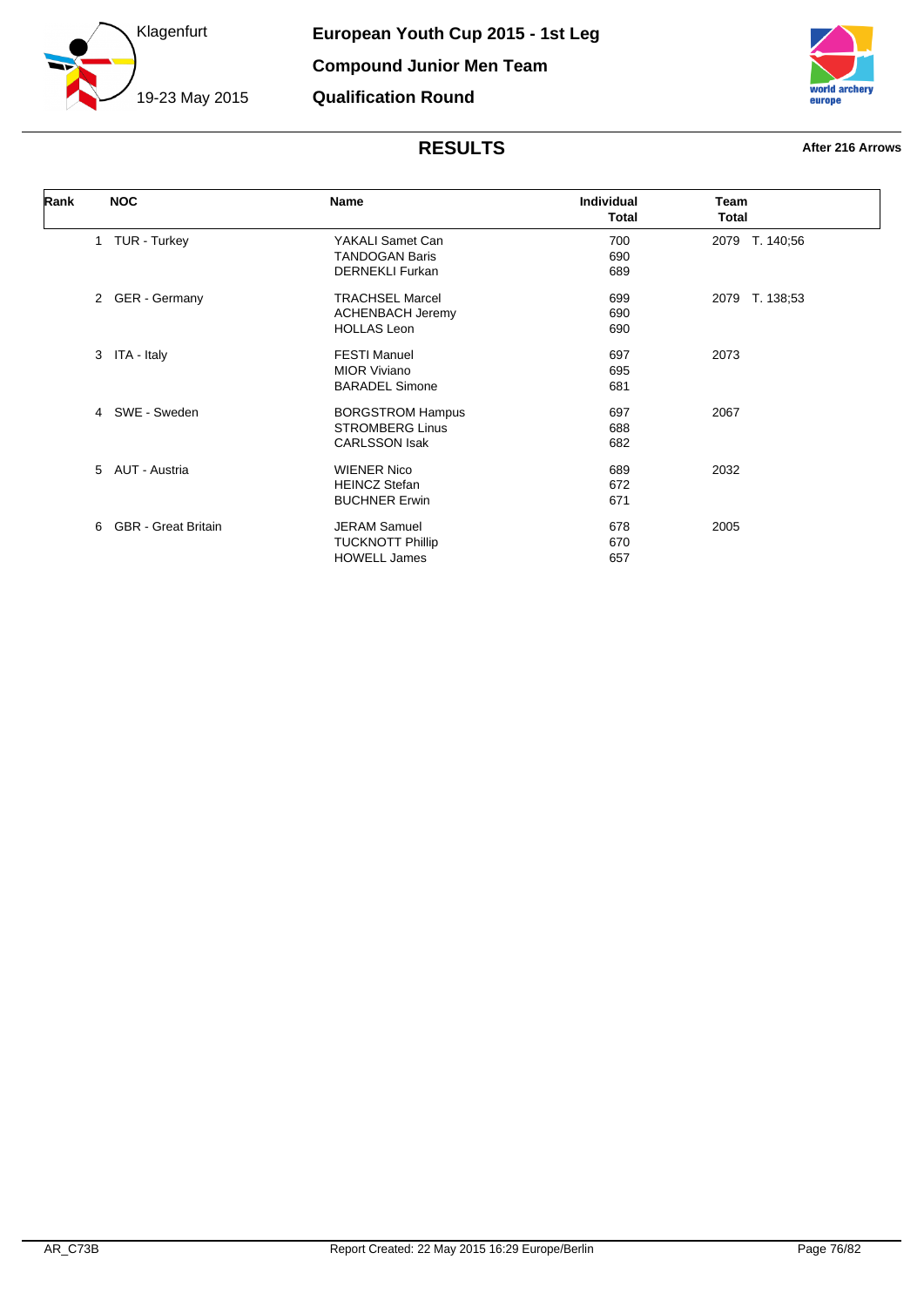



| Rank | <b>NOC</b>            | <b>Name</b>                                                               | <b>Individual</b><br><b>Total</b> | Team<br><b>Total</b> |  |
|------|-----------------------|---------------------------------------------------------------------------|-----------------------------------|----------------------|--|
|      | TUR - Turkey          | <b>BOSTAN Yesim</b><br><b>SEVINDIK Dilara</b><br><b>SAGLAM Evrim</b>      | 702<br>682<br>649                 | 2033                 |  |
|      | 2 GBR - Great Britain | <b>CLARK Daisy</b><br><b>GEORGE Kirsten</b><br><b>GEORGE Aalin Elisse</b> | 675<br>674<br>665                 | 2014                 |  |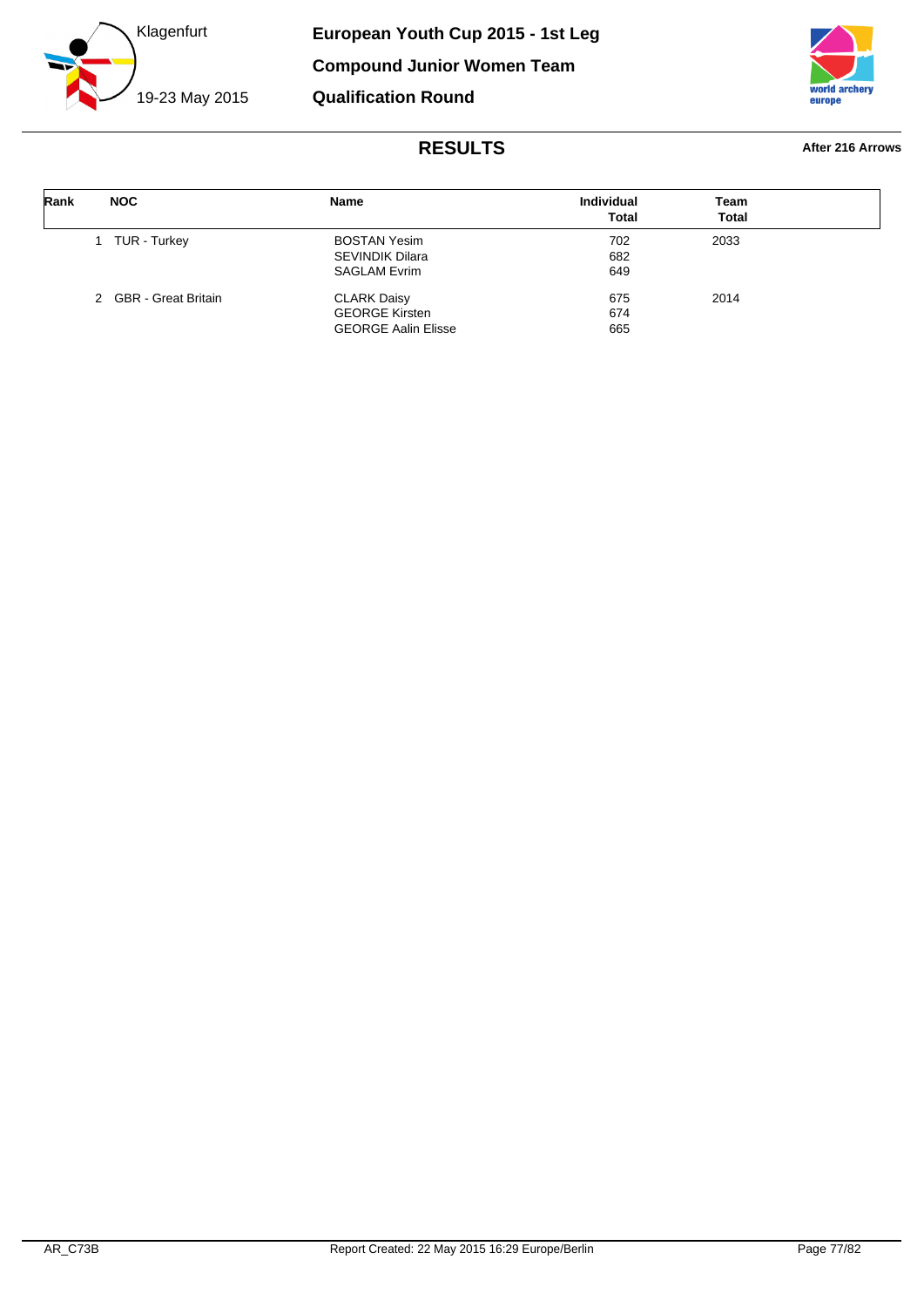



| Rank | <b>NOC</b>            | Name                       | <b>Individual</b><br><b>Total</b> | Team<br>Total |  |
|------|-----------------------|----------------------------|-----------------------------------|---------------|--|
|      | TUR - Turkey          | <b>GARIP Mert</b>          | 687                               | 2057          |  |
|      |                       | <b>MARAS Serdar Bortay</b> | 685                               |               |  |
|      |                       | <b>ERKUS Emre</b>          | 685                               |               |  |
|      | 2 GBR - Great Britain | <b>HOWSE James</b>         | 685                               | 2010          |  |
|      |                       | WALSH Jake                 | 666                               |               |  |
|      |                       | <b>RALLS Luke</b>          | 659                               |               |  |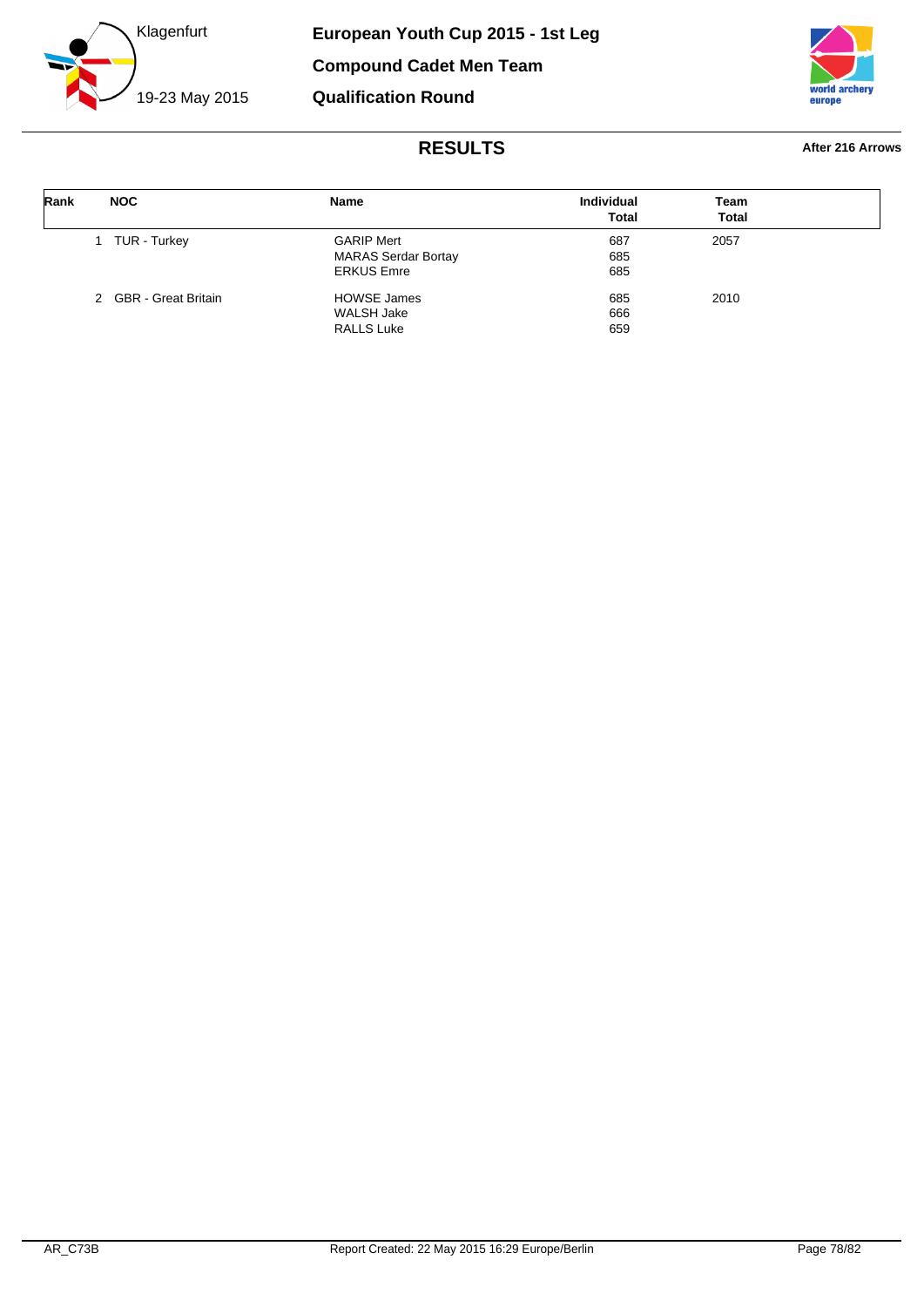



| Rank | <b>NOC</b>          | <b>Name</b>           | <b>Individual</b><br><b>Total</b> | Team<br><b>Total</b> |  |
|------|---------------------|-----------------------|-----------------------------------|----------------------|--|
|      | GBR - Great Britain | <b>LENNON Rebecca</b> | 661                               | 1925                 |  |
|      |                     | <b>MASON Lucy</b>     | 651                               |                      |  |
|      |                     | SMITH Hollie          | 613                               |                      |  |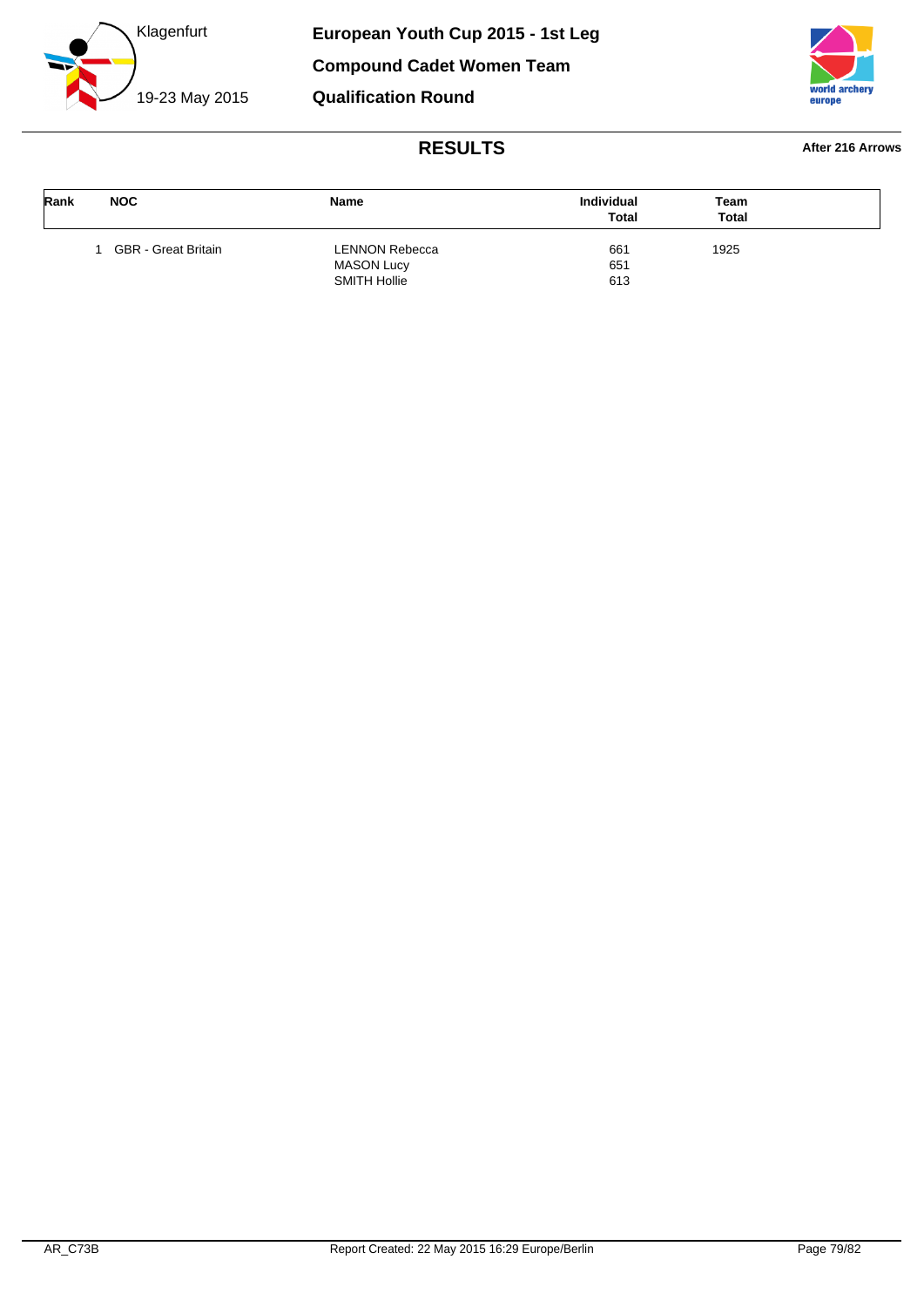



| Rank | <b>NOC</b>            | Name                                           | <b>Individual</b><br><b>Total</b> | Team<br>Total |  |
|------|-----------------------|------------------------------------------------|-----------------------------------|---------------|--|
|      | 1 TUR - Turkey        | <b>BOSTAN Yesim</b><br>YAKALI Samet Can        | 702<br>700                        | 1402          |  |
|      | 2 CRO - Croatia       | <b>ORLIC Maya</b><br><b>VAVRO Mario</b>        | 686<br>700                        | 1386          |  |
|      | 3 UKR - Ukraine       | SHKOLNA Mariya<br><b>HOVIADOVSKYI Roman</b>    | 698<br>685                        | 1383          |  |
|      | 4 ITA - Italy         | <b>GRASCELLI Giulia</b><br><b>FESTI Manuel</b> | 658<br>697                        | 1355          |  |
|      | 5 GBR - Great Britain | <b>CLARK Daisy</b><br><b>JERAM Samuel</b>      | 675<br>678                        | 1353          |  |
|      | 6 AUT - Austria       | <b>KREUZBERGER Julia</b><br><b>WIENER Nico</b> | 627<br>689                        | 1316          |  |